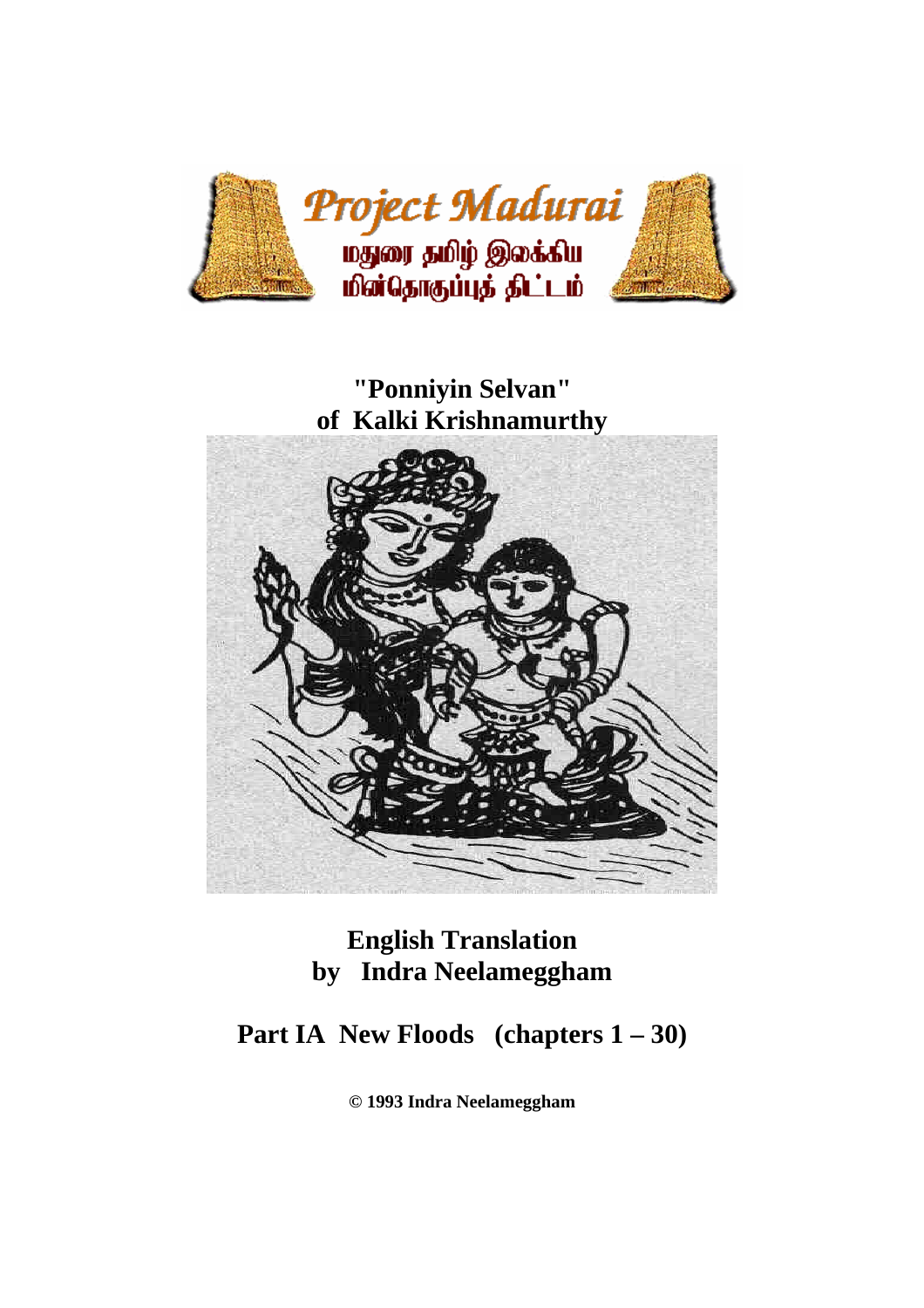*Kalki's Ponniyin Selvan*



*Part 1-A [Chapters 1 - 30] New Floods*

*Translated 1990 By Indra Neelameggham Salt Lake City, Utah.*

*With much thanks to R.Neelameggham and Elizabeth Ramadorai for editing help.*

Translation Copyright Indra Neelameggham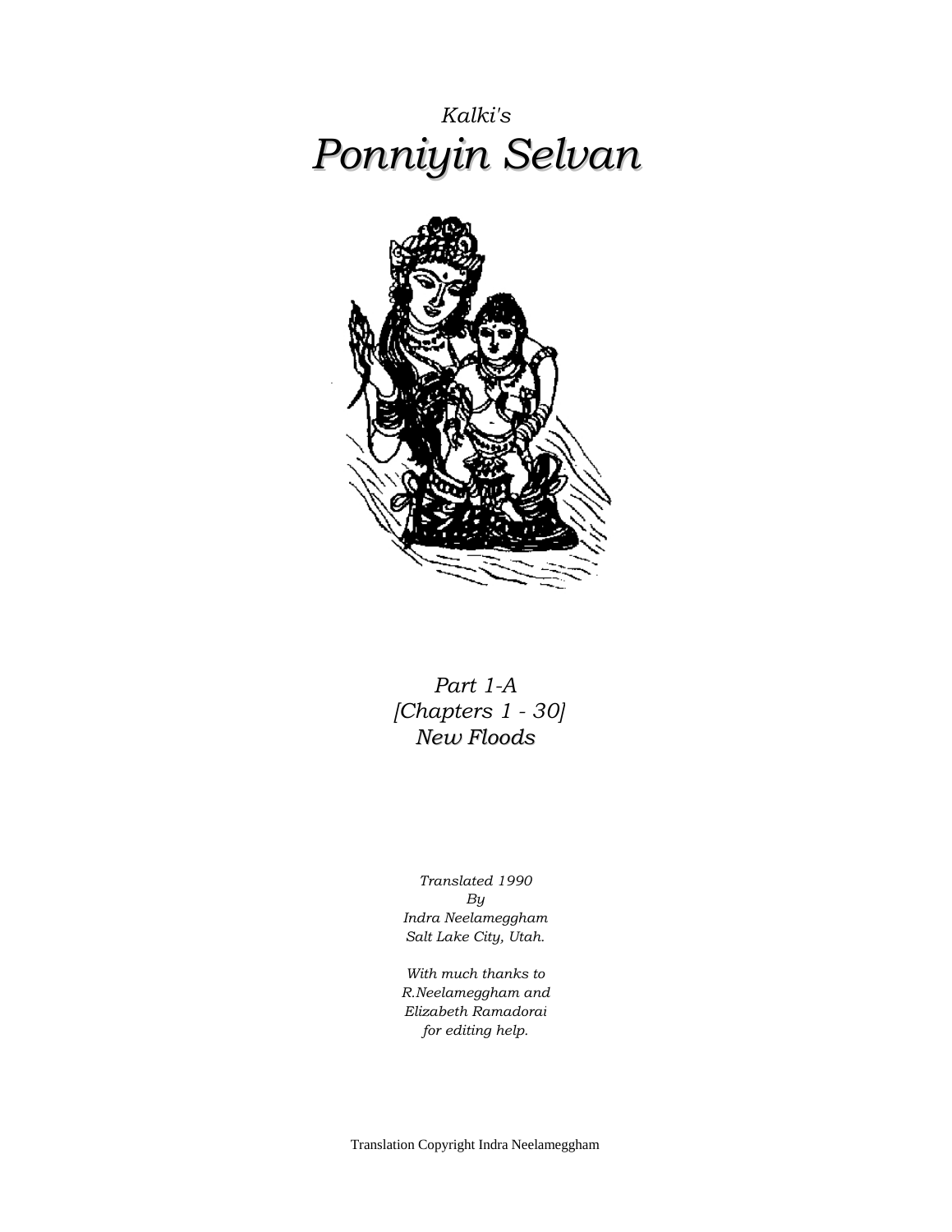## A Guide To Pronouncing

More or less phonetic spelling is used for proper names, place names and literary works. Tamil words are used when inevitable. English spelling for place names use the more popular anglicized version -- Tanjore instead of Tanjavur -- when applicable.

The letters zl are used to denote the Tamil alphabet/sound . There is no known way to symbolize this in

English. Thus the name `Cho a' is written as Chozla. It can be pronounced with the Z silent as in Chola, Paluvoor etc.

(For further details on Chozla history of this period, refer to Colas by Prof K.A. Nilakanta Sastri, Madras University Historical Series 9, 1955, reprinted 1984, University of Madras, India.)

# *Kalki's Ponniyin Selvan*

# Part I -- New Floods [Part A]

# Chapter .............. Page

| 1  | Aadi Festival                 | .  | 3  |
|----|-------------------------------|----|----|
| 2  | Azlvar-adiyan Nambi           | .  | 5  |
| 3  | Vinnagara Temple              | .  | 7  |
| 4  | Kadamboor Fort                | .  | 10 |
| 5  | The Gypsy Dance               |    | 12 |
| 6  | Midnight Meeting              | .  | 15 |
| 7  | Laughter And Hatred           | .  | 17 |
| 8  | Who Is In The Palanquin?      | .  | 19 |
| 9  | Wayside Chitchat              |    |    |
| 10 | The Astrologer of Kudanthai   | 24 |    |
| 11 | Sudden Entry                  | 27 |    |
| 12 | Nandini                       |    |    |
| 13 | The Waxing Moon               |    |    |
| 14 | A Crocodile On The River Bank |    |    |
| 15 | Vanathi's Tricks              |    |    |
| 16 | Arulmozli Varma               | .  | 41 |
| 17 | The Horse Galloped            |    |    |
| 18 | Idumban Kari                  | 44 |    |
| 19 | <b>Battlefield And Forest</b> | 47 |    |
| 20 | The First Enemy               |    |    |
| 21 | The Curtains Parted           | 52 |    |
| 22 | Velaikara Battalion Of Velirs | 54 |    |
| 23 | Amudan's Mother               | 57 |    |
| 24 | A Cuckoo And A Crow           |    |    |
| 25 | Inside The Fort               |    |    |
| 26 | Danger! Danger!               |    |    |
| 27 | <b>Court Poets</b>            | .  | 65 |
| 28 | Iron Grip                     |    |    |
| 29 | "Our Guest"                   |    |    |
| 30 | <b>Art Gallery</b>            |    |    |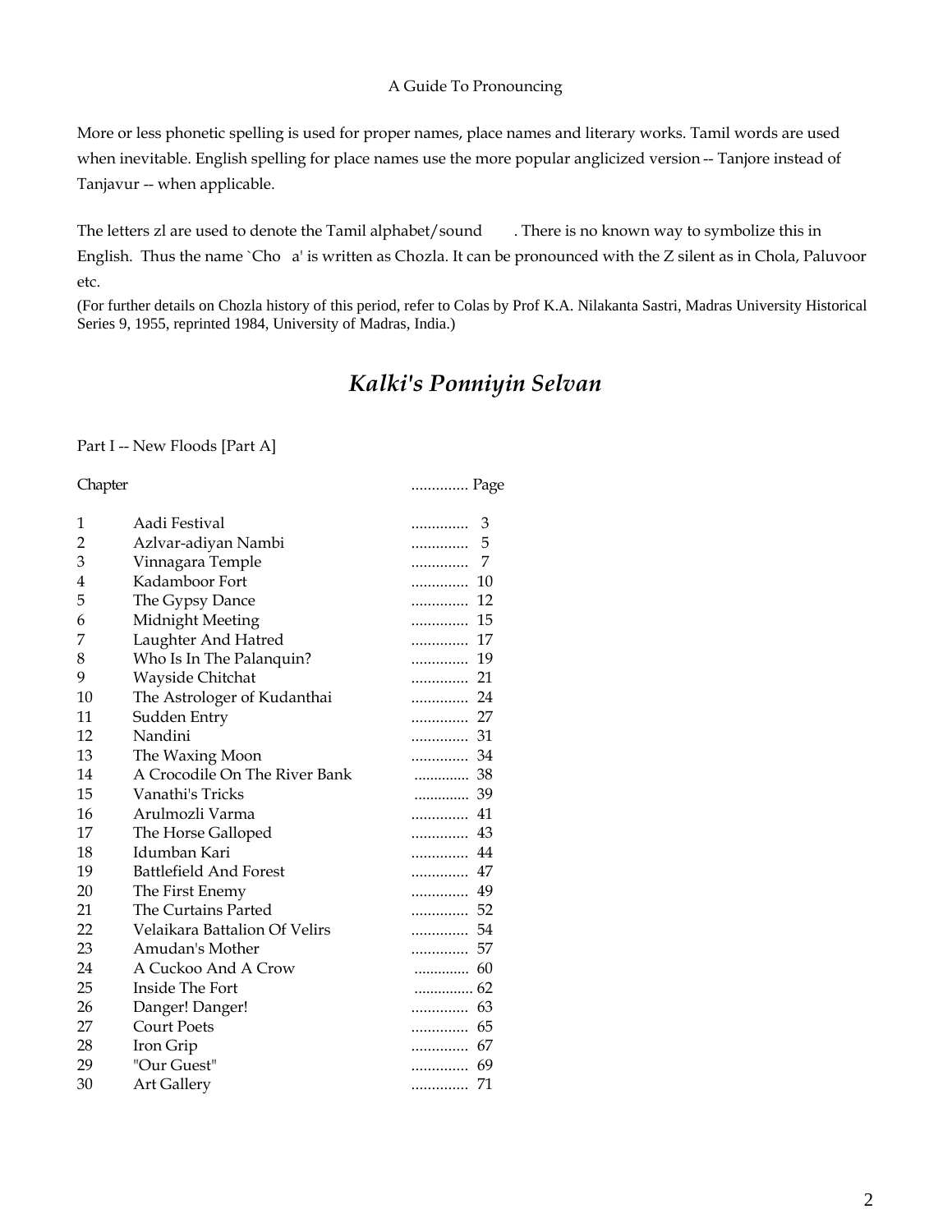# Ponniyin Selvan

Chapter 1 -- Aadi Festival

We welcome our readers to get into the boat of imagination and go sailing down the flood of sourceless, endless time. Let us travel a century for every second and quickly reach the times of a thousand years before the present.

In the southern end of Thirumunaipadi, which lies in between the Thondai Kingdom and the Chozla Kingdom, about two leagues far to the west of Thillai Chittrambalam, (Chidambaram Town) there spreads an ocean-like reservoir. It is known as Veera Narayana Lake. It is about a league and a half long north to south and about half a league wide east to west. Time has twisted its name: for these days the reservoir is known as Veeraanatthu Lake.

In the windy months of Aadi-Aavani (August), when new floods fill the reservoir to almost overflow, anyone who looks at the Veera Narayana lake will surely recall with pride and astonishment the splendid deeds of our ancestors in Tamil Nadu. Did those ancients do things merely for the welfare of themselves and the people of their own times? ... They fulfilled tasks that would benefit thousands of future generations in their sacred motherland.

On the 18th day of the month of Aadi, in the early hours of the evening, a young warrior, mounted on a horse, was riding down the banks of this ocean-like Veera Narayana Lake. He belonged to the Vaanar clan which is famous in the history of the gallant Tamils.

Vallavarayan Vandiya Devan was his name. Having travelled a long distance and being worn and weary, his horse was walking along rather slowly. The young cavalier did not seem concerned about this. The sprawling reservoir had so enchanted his heart!

It was common for rivers of the Chozla Kingdom to run with flood waters touching both banks during the Aadi month festival of Padhinettam Perukku. The lakes fed by these rivers would also be filled to capacity, with waves jostling and colliding upon their embankments. Waters from the river called North Cauvery by the devout, but commonly known as Kollidam, rushed into the Veera Narayana Lake, through the Vadavaru stream and made it a turbulent sea.

Seventy four floodgates on the lake distributed the bounty via aqueducts to distant tracts of the country side. With these irrigation waters from the lake, activities such as ploughing, sowing and seed transplanting were being carried out as far as the eye could see.

Here and there, the song of farmers who were ploughing and women who were transplanting created a pleasant and joyous music. Listening to all this, Vandiya Devan was

riding quite slowly, without prodding his tired horse. As soon as he had climbed the embankment, he had started counting the floodgates with the intention of finding out if popular claims, which declared the lake to have seventyfour floodgates, were true! After having come about one and a half leagues along the bank, he had counted seventy gates.

Aha! How huge is this lake? How wide and how long? Can we not say that the tanks built by the great Pallava monarchs in the Thondai Kingdom are mere ponds and pools compared with this immense reservoir? Did not Prince Raja-aditya son of King Paranthaka who conquered Madurai, think of building this great tank to conserve the waters of the North Cauvery which were going wastefully into the sea? And did he not execute his thinking into action? How great a genius he must have been! Who can we compare to his brave nobility! During the battle at Takkolam, did he not, riding an elephant go to the forefront and single handed, enter combat? And in the course of that confrontation did he not receive enemy spears on his chest and give up his very life? And because of it did he not get the title Deva who reposed atop the elephant as he departed for the heavens meant for the brave? These kings of the Chozla Dynasty are remarkable! They were just as just as they were brave! And as in justice they excelled in the veneration of their Gods.

Vallavarayan Vandiya Devan's shoulders swelled with pride when he thought of his good fortune in having received the friendship of a Chozla prince of such a dynasty. Just like the waves that dashed against the banks of the lake because of the swift western breeze, his heart too bubbled with gratification and pride. Thinking all such thoughts Vandiya Devan reached the southern end of Veera Narayana Lake.

There he could view the panorama of the Vadavaru stream separating from the North Cauvery and falling into the lake. For a short distance inside the embankment, the lake shore was silted forming a sandy beach. A number of casuarina trees and wood-apple trees had been planted on the beach so that rising flood waters would not destroy the embankment. Nanal reeds had grown thickly along the water's edge. From a distance, the scenic view of the rushing waters from the tree lined North River merging into the lake in the south-west, seemed like a colorful, newly created painting. Vandiya Devan saw a few other things that increased the pleasing joyousness of this enchanting scene. Was it not the day of the Aadi Festival? Crowds of people from nearby villages, dragging their carts covered with canopies of sandal-colored, supple coconut-leaves, were coming there. Men, women, children and even several elderly folks all wearing new clothes and vividly dressed in various ways had come. Bunches of fragrant flowers, such as the hearts of country cactus, chrysanthemum, jasmine, gardenia, champaka and iruvatchi decorated the braids of women.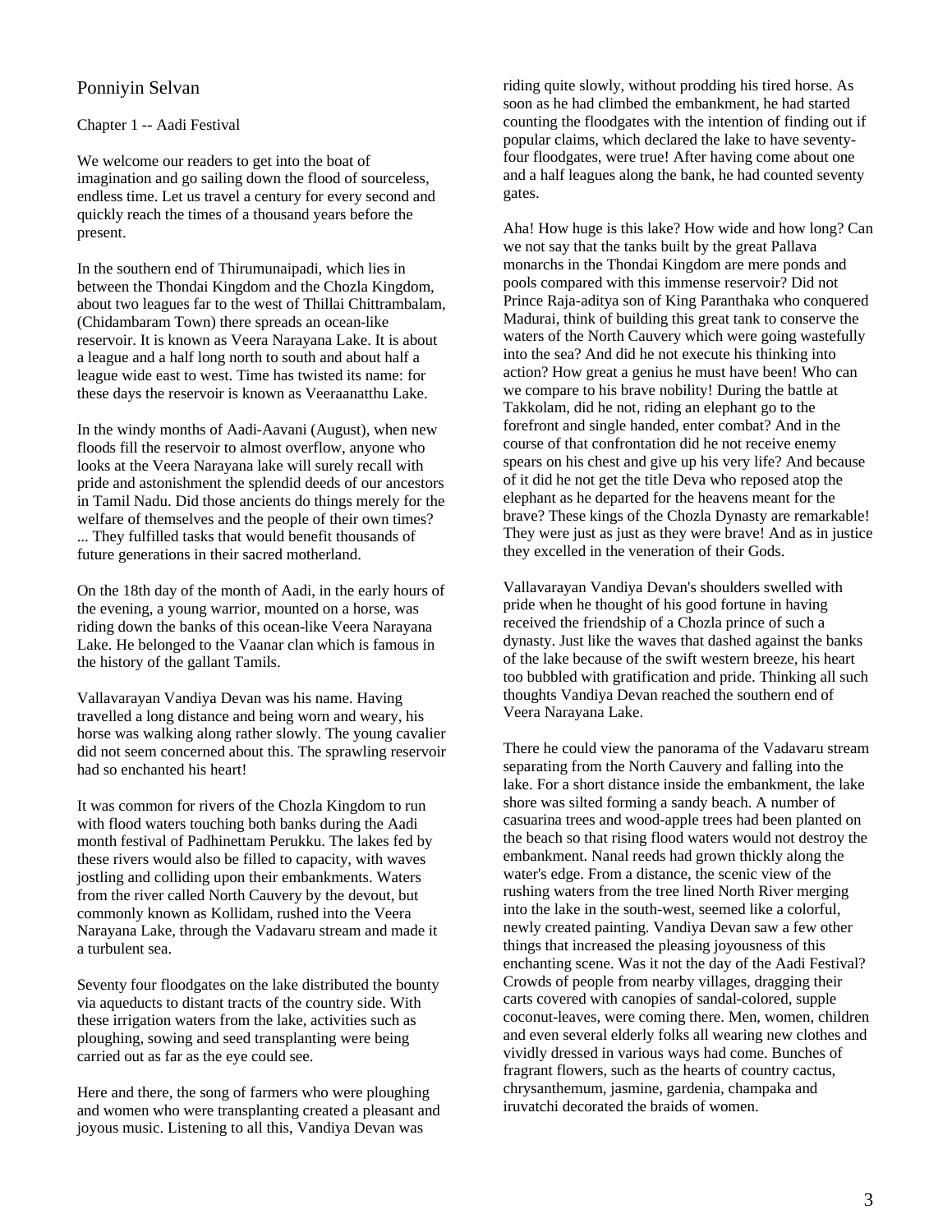Several had come with families bringing stewed rice and fancy picnic foods. Some stood by the water's edge and ate their picnic rice-dishes from platters of plantain-flower petals. Others, more brave, had ventured further into the water to cross over to the bank of the Vadavaru. Some children threw the platters from which they had eaten into the floodgates and clapped their hands with laughter to see the petals float through the gates to be rushed onto the canals. Some mischievous young men plucked the flowers off the heads of their loved ones and threw them into the water, merely to see them being cast upon the shore.

Vallavarayan Vandiya Devan stood there watching all this for a while. He listened with an eager ear when some of the girls with pleasant voices sang. They sang traditional boat-songs and flood-songs as well as folk songs like Kummi and Sindhu.

Come, oh ye young maidens, Look at the North river bubbling by!

Come watch, oh ye friends, Look at the White river rushing by!

Come, oh come all ye girls, To look at the Cauvery tumbling by!

Such flood-songs pleasingly flooded the ears of Vandiya Devan. Others sang ballads about the bravery and fame of Chozla kings. Some girls sang of Vijayala Chozla who had fought in thirty-two battles and had worn his ninety-six body wounds like ornaments. Others sang acclaiming the bravery of his son, Aditya Chozla, and how he constructed sixty-four Shiva temples all along the Cauvery - from where it rose till it mingled into the sea. One girl sang the fame of King Aditya's son, Paranthaka Chozla, who had not only conquered the Pandiya, Pallava and Chera kings but had also sent an army to Lanka to hoist his victory flag. When each girl sang, several people stood around her listening with rapt attention. They applauded with loud shouts of "Ah, ah" and expressed their happiness!

An elderly woman noticed Vandiya Devan who was sitting on his horse and listening to all this. "Thambi! You seem to have come from a long distance; you are tired! Come down from your horse to eat this stewed rice," she said.

Immediately several young girls noticed our youthful traveller. They whispered amongst themselves about his appearance and laughed merrily. Vandiya Devan was overcome by a certain mortification on one side and delight on the other. For a moment he considered dismounting and eating the food offered by the old woman. If he did so, the young maids would surely gather around to tease and laugh.

So what? Is it easy to behold so many beautiful maidens in one place? Even their laughter and teasing would be heavenly music. In Vandiya Devan's eyes all those girls on the lake shore appeared like the heavenly nymphs Ramba and Menaka!

At the same time he noticed something towards the southwest along the flow of River Vadavaru and hesitated. About seven or eight large boats with white, spreading sails filled with the breeze were coming swiftly like white swans floating with wide-spread wings.

All the people engaged in various merriments turned to avidly look in the direction from which the boats were coming. One of the boats came forward more swiftly and reached the lake shore where the embankment turned west. Several well-built footmen carrying sharp & shiny spears were in that boat. Some of them jumped on to the lake shore and started shoving the people with shouts of "Go! Move!" Before being pushed around too much, the people picked up their containers and belongings and quickly started climbing upon the bank. Vandiya Devan could not understand any of this. Who were these men? Who were coming in the sailboats behind them? Where were they coming from? Perhaps they belonged to the royal household?

Vallavarayan Vandiya Devan approached an elderly man leaning upon his cane by the bank. "Sir, whose men are these? And whose boats are those coming behind like a school of swans? Why are these footmen chasing away the people? And why are the people hurrying away?" came his questions, one upon the other.

"Thambi! Do you not know? There is a flag flying in the middle of those sailboats. See what is embossed on it!" said the elder.

"Seems like a palm tree."

"It is a palm tree! Don't you know that the palmtree-flag belongs to the Lord of Pazluvoor?"

"Is it the great warrior, Lord Pazluvoor, who is coming?" asked Vandiya Devan in a startled voice.

"It must be so. Who else could raise the palmtree-flag and come?" said the elderly man.

Vandiya Devan's eyes opened wide with immeasurable surprise as he looked towards the boats. Vallavarayan Vandiya Devan had heard much about Lord Pazluvoor. But, who would not have heard about them? The names of the brothers - The Elder Lord Pazluvoor and The Younger Lord Pazluvoor -- were renowned from Lanka in the south to the Kalinga Kingdom in the north. Pazluvoor, situated on the northern banks of the Cauvery near the city of Uraiyoor was their capital. Even from the times of Vijayala Chozla, the Pazluvoor Family had won heroic fame. They had a lot of give and take with the royal family of the Chozlas. Because of this and also because of their nobility, bravery and fame the Pazluvoor clan had all the distinguishing characters of a royal family. They also had the right to carry their own pennant.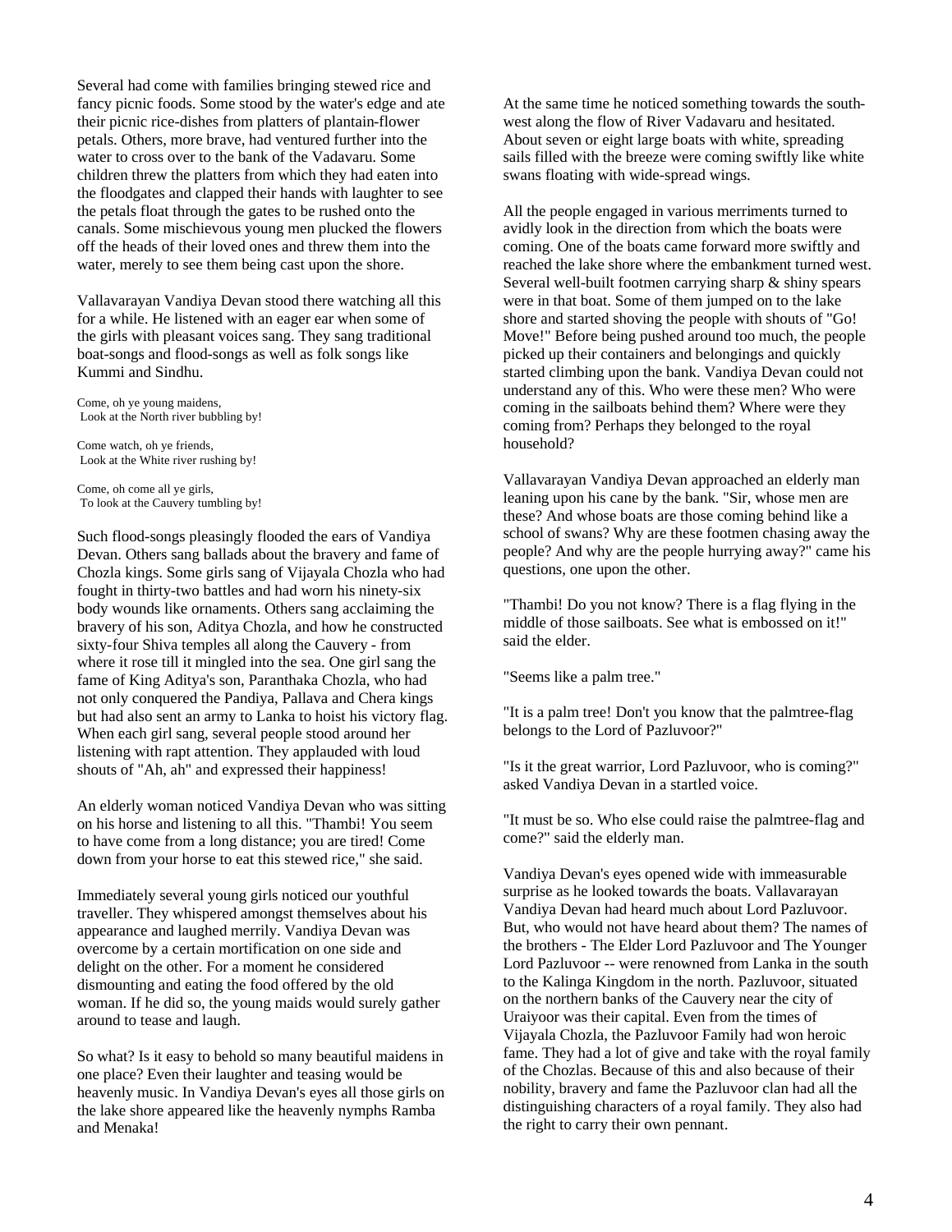The elder of the present Lords of Pazluvoor had fought in twenty-four campaigns. During his times he had won acclaim as having no equal in war in the Chozla Kingdom. Since he had now crossed the age of fifty, he no longer entered the battlefield directly. Nevertheless, he now held several eminent positions in the government of the Chozlas. In the Chozla Empire, he was the head of finance; head of food supply. He had the authority to levy taxes according to political needs. He had the right to call upon any princeling, nobleman or squire and order them thus: "This year you shall pay this much tribute" and the powers to implement such orders. Therefore, next to Emperor Sundara Chozla he was the most powerful man in the Chozla Kingdom.

Vandiya Devan's heart brimmed with an eagerness to meet this powerful, illustrious and noble Lord of Pazluvoor. At the same time he recalled the words uttered in privacy by Prince Aditya Karikala, at the new Golden Palace in Kanchi City.

"Vandiya Deva, I know you to be a brave man. At the same time I trust you to be intelligent and give you this immense responsibility. Of the two letters I have given you, deliver one to my father the Emperor and the other to my sister the Younger Pirati. (Pirati is the term used to refer to princesses of the ruling house.) I hear all sorts of rumors about even the senior officials of the kingdom in Tanjore. Therefore, the contents of my letters should not become known to anyone. Even the most eminent persons should not realize that you are carrying letters from me. Do not get into quarrels with anyone on the way. You should not merely avoid conflicts of your seeking; but also not be involved in disputes thrust upon you. I very well know about your courage. You have proved it several times. Therefore, there shall be no loss of valor in escaping from duels forced upon you. Most important, you should be particularly careful about the Lords of Pazluvoor and also my Young Uncle Madurandaka. I do not wish them to know even who you are! They should definitely not know why you are going!"

The Crown Prince of the Chozla Empire and the Commander-in-Chief of the Northern Armies, Prince Aditya Karikala had told him all this. The Prince had repeatedly advised Vandiya Devan about how he should behave. Since he recalled all this, Vandiya Devan suppressed his desire to meet Lord Pazluvoor. He whipped his horse to move on quickly. In spite of the prodding, his tired horse merely plodded ahead. Having decided to spend the night at the Kadamboor fortress of the noble Sambuvaraya, he resolved to procure a better horse before resuming his journey the next morning.

\*\*\*\*\*

Ponniyin Selvan

Chapter 2 -- Azlvar-adiyan Nambi

Vallavarayan Vandiya Devan rode down the embankment and turned his horse towards the southern path; his heart danced with joy: like those sailboats skipping across the waves. The excitement buried deep in his heart seemed to erupt outward. His intuition said that he was going to meet adventures experienced by none in one lifetime.

What joyous delight even as I approach the Chozla Kingdom! What wonders will the fertile, bountiful land beyond Kollidam hold? How would the men and women of that country behave? How many rivers? How many reservoirs? How many clear streams? How wondrous would be the river Ponni (Cauvery) praised in song and epic? How enchanting would be the flower laden punnai, konnai and kadamba trees on its banks? Would not the wink of the lily and the blue-lotus or the blossoming welcome of a red-lotus be a pleasant sight? How magnificent would be the spectacular temples erected by these devout Chozlas along both banks of the Cauvery? Aha! Pazlayarai! Capital city of Chozlas! Pazlayarai that turned Poompuhar and Uraiyoor into small country towns! What of its palaces, towering columns, armaments, guard houses, busy markets, Shiva temples of granite and towering Vishnu temples?

Vandiya Devan had heard about the captivating devotional poems - Thevaram & Thiru-vaaimozli - sung by music experts in those temples. He was soon to have the fortune of hearing them. That was not just it -- he was soon to attain favors beyond his wildest dreams. He was to personally meet Emperor Paranthaka Sundara Chozla, who was comparable to the God Velan in valor; who was as handsome as Manmatha the God of Love. Furthermore, he was soon to meet the Emperor's beloved daughter, an incomparable jewel among women, the Younger Pirati Kundavai!

Hopefully there would be no interruptions along the way. So what if there are obstacles? I have a spear in hand, a sword at my waist, armor on my chest and courage in my heart. But the orders of the Commander-in-Chief, my Prince, are strict: do not enter into any skirmish until the assigned task is completed. It is pretty trying to obey that order! I have followed it thus far in my travels. A mere two-day journey remains. I must be patient until then.

Travelling with the intention of reaching Kadamboor Fort before sunset, Vandiya Devan soon reached the Vaishnava temple in the town of Veera-narayana-puram. Since it was the day of the Aadi Festival, a large crowd of people had gathered in the woods and glades around the temple.

Vendors selling jack-fruit, banana, sugar-cane and various other edibles had set up shops. Others sold flowers such as lotus buds for worship of the Gods as well as blooms to decorate the braids of women. Mounds of tender coconuts, myrrh, candy, jaggery, betel leaves, pressed rice and puffed grain were on display for sale. Fun-games and other amusements were in progress here and there. Astrologers, expert palm readers, soothsayers and magicians who cured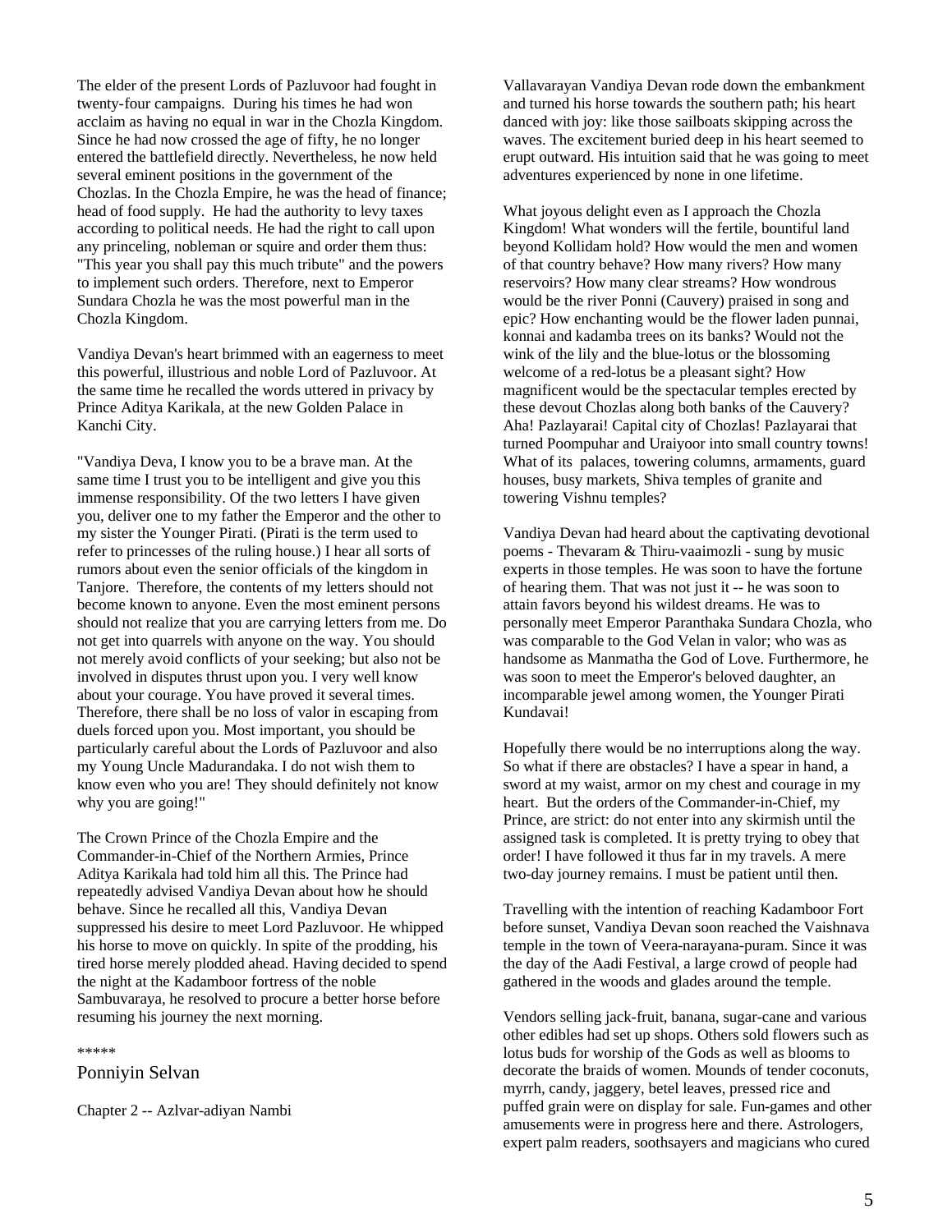poison-bites: of these there was no dearth. Amidst all this Vandiya Devan noticed a large gathering standing on one side and he heard loud noises of argument among people in its middle. An immense urge rose in him to find out what the argument was about. He could not control it! Stopping his horse by the roadside near the crowd, he dismounted. Signaling the horse to wait, he parted the crowd and walked right in.

It surprised him to find only three persons involved in the debate. Even though they were merely three men, the crowd around them periodically cheered their chosen favorites rather loudly. Vandiya Devan realized the cause for this commotion and watched to find out the reason for the argument.

One of the debaters seemed to be an exceptional follower of the Vaishnava faith: he wore the sandal-paste namam markings of the sect all over his body; he had styled his hair into a topknot on his forehead. A short staff was in his hand; his short, squat frame seemed quite strong.

The other was a follower of Shiva, wearing broad ashen marks on his devout body.

The third wore ocher robes and had completely shaved all the hair off his head. He was neither a Vaishnava nor a Saiva: he seemed to be an Advaita philosopher beyond any sect.

The Saiva devotee was saying, "Oh you Azlvar-adiyan Nambi! Give me an answer to this! Did not Brahma try to find Shiva's head and Vishnu search for His feet? Unable to see neither head nor foot did not both seek the sanctuary of Lord Shiva's auspicious feet? That being so, how can your Thirumal Vishnu be a greater God than Lord Shiva?"

Hearing this Azlvar-adiyan pounded his staff saying, "Well fella! You fanatic Saiva dust-worshiping priest! Stop your nonsense. Recall that your Shiva gave boons to the tenheaded Ravana, King of Lanka. Did not all those boons turn to sawdust when confronted by Sri Rama, an incarnation of our Thirumal Vishnu? When that is so, how can your Shiva be a greater God than our Thirumal?"

At this the ocher-clad monk who believed in the Onesupreme Being, intervened to say, "Why do you both argue wastefully? There is no end to your arguments about Shiva being a bigger God or Vishnu being greater. Only while you are involved in these pagan rituals of devotion will you quarrel about Shiva and Vishnu. The path of Knowledge is greater than devotion. Then there is the state of Absolute Knowing, beyond even Knowledge. When you reach that state there is no Shiva and no Vishnu. All existence is the Supreme Being. Do you know what Sri Sankara the Teacher says in his dissertation on the scriptures ...."

At this point Azlvar-adiyan Nambi interrupted, "Stop it you fellow! Do you know what your Sankara who wrote all those explanations for the Upanishads, the Bhagavat Gita and other scriptures finally say?

Sing of Govinda, Sing of Govinda, Sing of Govinda, Oh foolish mind!

He said it three times! It is to dumbheads like you that he refers when he mentions foolish minds." The crowd responded to this with thunderous clapping, mocking laughter and loud cheers of "Aha, oho".

The monk did not stay quiet. "Hey you with the topknot on the forehead! It is correct that you refer to me as a foolish mind. You hold an ordinary wood-staff in your hands; you are surely a wood-brained wastrel. It is surely because of my foolish mind that I have come to talk with a wastrel like you."

"Oh Sir! This is not an ordinary wood-staff. If need be it has the power to break open your shaven head," and saying this Nambi raised his staff as the crowd cheered him.

The Philosopher interrupted. "Dear fellow! Stop it! Keep the staff in your own hands. I shall not be angry even if you hit me with your stick. Neither will I dispute with you. That which hits is Supreme! That which is hit is also Supreme! If you lay hands upon me it is like hitting your own self!"

Upon hearing this Nambi announced, "All of you watch! The Supreme is going to serve the Supreme a hallowed-hit. I am going to hit myself with this staff," swirling his staff he moved towards the monk.

Watching all this, Vandiya Devan wondered if he should grab the staff from the fellow with the topknot on his forehead and serve him a few smacks from it. However the monk seemed to have suddenly disappeared. He mingled into the crowd and vanished! At this the Vaishnava supporters in the crowd cheered even louder.

Azlvar-adiyan turned towards the Saiva devotee, "You foot-dust worshipper, what do you say? Will you continue this debate or would you too run away like the monk?" he said.

"Me? I shall never run away like that philosopher spouting mere words. Did you think of me also as your Kannan (Krishna)? Is not your Krishna the same fellow who received beatings from the butter-churn because he stole butter from the homes of milkmaids? ..." Before the Shiva worshipper could finish, Nambi interrupted.

"Why sir? Did not your Shiva carry loads of dirt for the sake of dry pudding and get beaten on his back? Have you forgotten that?" Swirling his staff he approached closer.

Azlvar-adiyan was a stocky, well-built brute. The Shiva devotee was an emaciated man. The cheering supporters in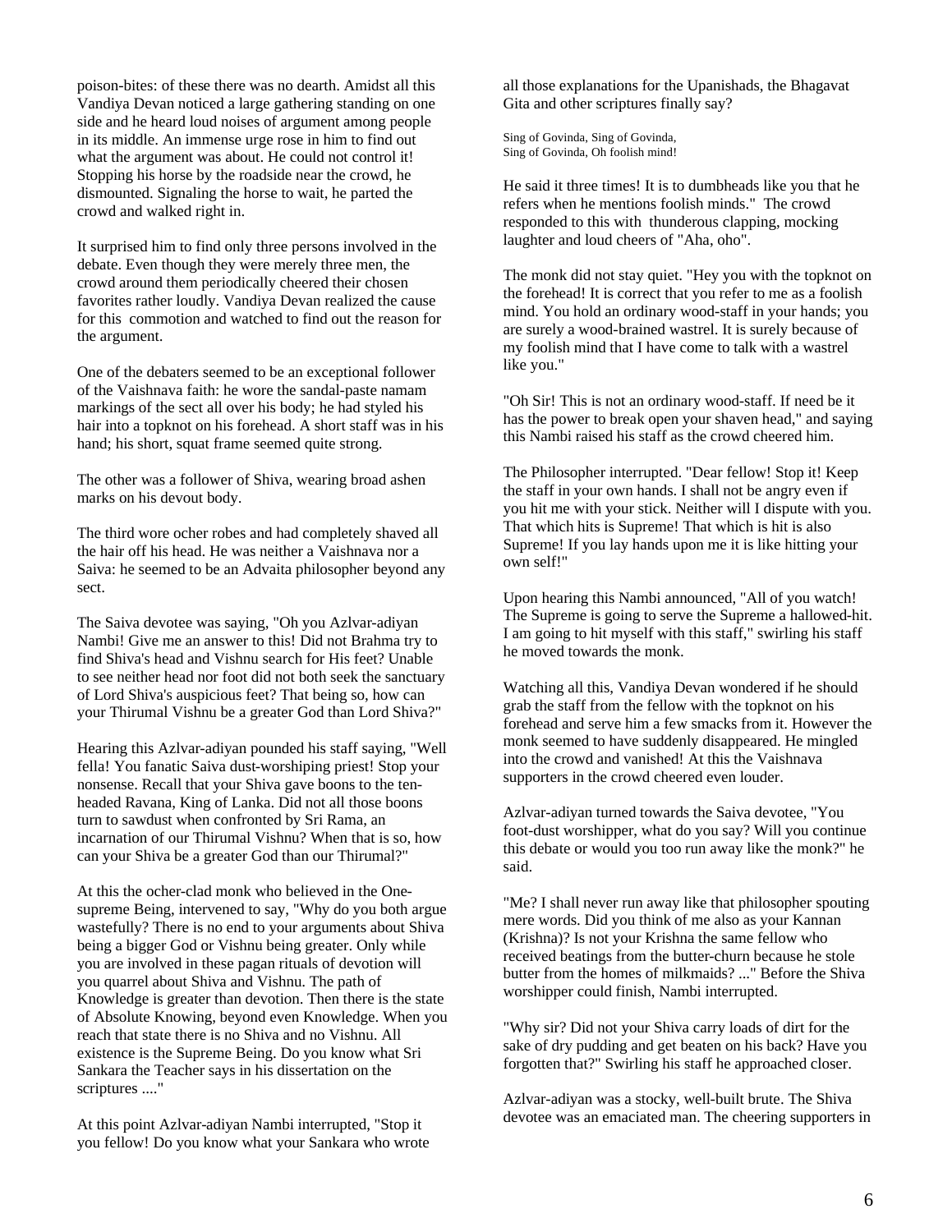the crowd were ready to enter the tussle. Vallavarayan Vandiya Devan felt that he must stop this absurd rumpus.

He came forward and said, "Sirs why are you arguing? Do you have nothing better to do? If you itch for a fight, why not go to Lanka? There is a big war going on there."

Saying, "Who is this fellow trying to make peace?" Nambi quickly turned towards him. Some people in the crowd liked Vandiya Devan's fearless mein and charismatic face.

"Thambi! You tell them." They cheered, "Tell these quarrel mongers the truth. We will support you."

"I will tell the facts I know. There seems to be no quarrel between Lord Shiva and Lord Vishnu-Narayana. Those two seem to be quite friendly and pleasant towards each other. Then why are these two men arguing?" Hearing these words of Vallavarayan Vandiya Devan the people snickered.

The Shiva devotee commented "This boy seems to be intelligent. But jovial words cannot end the argument. Let him answer this question: is Lord Shiva a greater God than Vishnu or is he not?"

"Shiva is a great God. So is Thirumal Vishnu. Both are equal. Worship whomever you want. Why quarrel?" said Vallavarayan.

"How can you say that? Where is the proof that Shiva and Vishnu are equal?" chided Azlvar-adiyan.

"Proof? I will give you proof. Last night I had been to Vaikunta, the abode of Vishnu. At the same time Shiva came visiting. Both were seated on equal thrones. They seemed to be of equal height. Still, to avoid any doubt, I measured their height with my arm ..."

"Young man! Are you mocking me?" roared Azlvaradiyan.

"Yes, Thambi yes. Tell us more!" applauded the crowd.

"Upon measuring them, I found both to be of exactly the same height. Without stopping at that I asked both Shiva and Thirumal directly. Do you know what they said? `Hari and Shiva are one and the same. Those who don't know this should have their mouths filled with dirt!' Saying it they gave me this fistful of dirt to throw in the mouths of the idiots who quarrel about it." Vandiya Devan opened his fist to show a handful of dirt. He then threw it among them. Upon this all hell broke loose. The men in the exited crowd started picking up dirt and rubble and began throwing it at each other. Azlvar-adiyan also entered the fracas with shouts of "Idiots! Unbelievers!" and used his staff. A great disturbance and commotion was about to erupt. Luckily, a stentorian announcement thwarting all this, was heard nearby.

"Best of warriors, bravest of the brave, he who destroyed the very roots of the Pandiya army by attacking furiously, he of the victorious spear, he who engaged in twenty-four combats and wears sixty-four battle-wounds on his sacred body, the Chozla Secretary for Finance and Food, the lord who can levy taxes, The Elder Lord of Pazluvoor, is announced. Make way! Make way!" A thundering voice made the announcement.

The heralds who made these announcements came first. Then came the drummers. Behind them came men carrying the palmtree-flag. Next marched several smart footmen bearing lances and spears. Behind all these men came a dark, well-built man seated on a finely decorated elephant. The sight of the warrior on the elephant looked like a dark cloud resting atop a mountain peak. People stood on both sides of the roadway and watched. Vandiya Devan guessed that the man seated on the elephant was Lord Pazluvoor.

Behind the elephant came a palanquin with silken drapes pulled close. Before he could wonder who could be inside, Vallavarayan saw a fair hand full of bracelets and bangles come out and slightly part the curtains. The dazzling face of a girl could be seen inside the palanquin: like the moon shining forth from behind a shifting cloud cover.

Though he was a connoisseur of the beauty of womankind, though her captivating face seemed like the radiating full moon, for some reason, Vandiya Devan was not happy to see that face. An irrational fear and disgust took hold of him. At the same time the woman's eyes focussed on something near Vandiya Devan. The next instant the horrified sound of a girl's scream was heard. The screens pulled shut once again!

Vallavarayan looked around him. His intuition said that the lady had screamed upon sighting something nearby. He searched around again. Azlvar-adiyan was leaning back on a tamarind tree just behind him. He saw that the fanatic Vaishnava's face had turned undescribably horrible and ugly. His heart filled with irrational surprise and revolt.

\*\*\*\*\*

# Ponniyin Selvan

Chapter 3 -- Vinnagara Temple

Sometimes trivial incidents lead to events of great significance. One such incident now occurred to Vallavarayan Vandiya Devan. Remember, he was standing by the roadside to watch the procession of the Pazluvoor Lord and his entourage? His horse stood a little away form him.

Some of the men walking towards the end of the Pazluvoor retinue sighted the horse. "Dear chap! Look at this mule!" said one of them.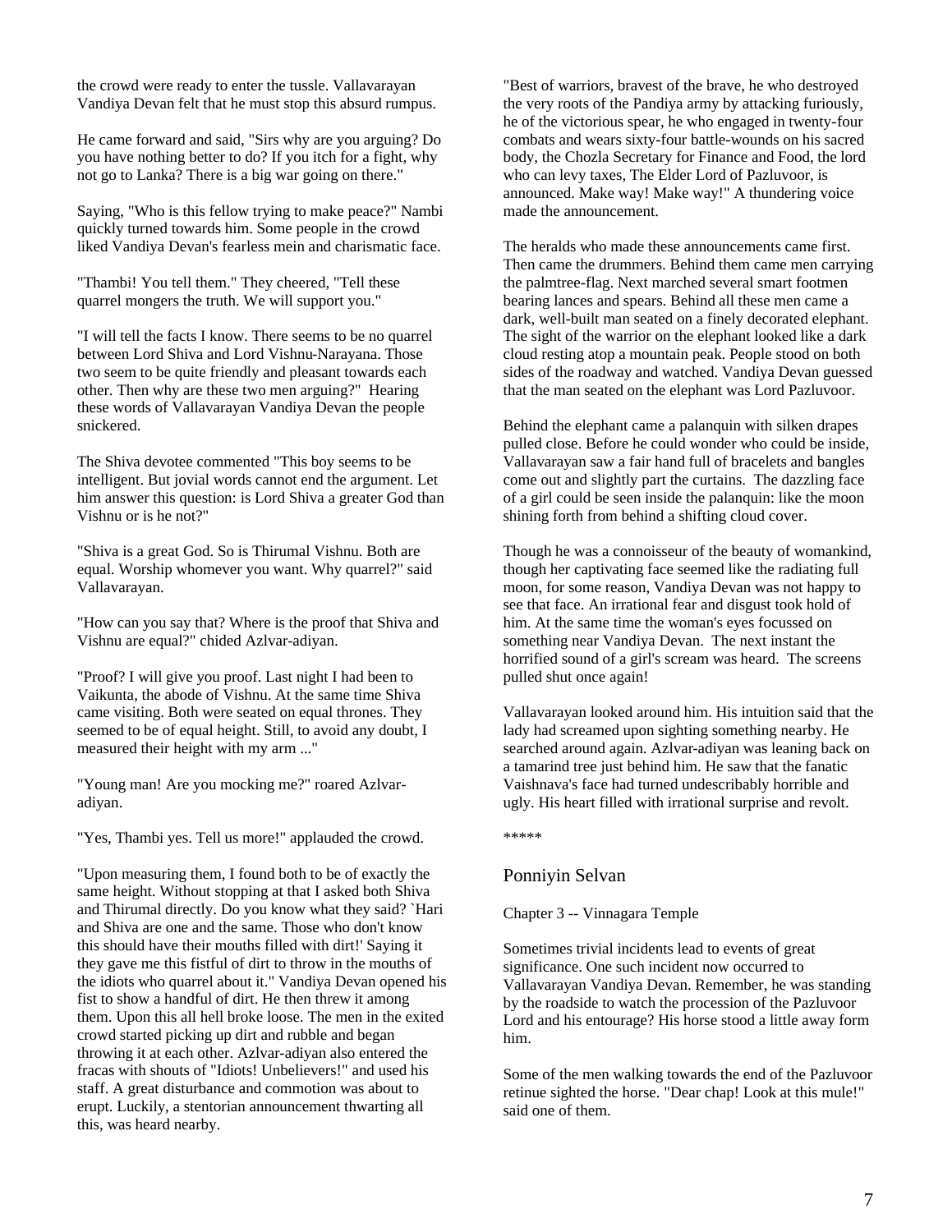"Don't say mule. Say mare," corrected the other. "Set the semantic research aside! First of all find out if it is a donkey or a mule!" said a third man. "Let's check it out!" said yet another as he approached the horse. He tried to jump on its back, but the intelligent horse realized that this was not its master; it refused to let him mount.

"Hey! This is a troublesome horse. It will not let me mount! Perhaps only a prince of well established lineage can ride it! Well then, Tanjore Muthuaraya will have to come back!"

His friends laughed at this witticism. Tanjore Muthuaraya's dynasty had vanished a hundred years ago! Now, a flag bearing the tiger symbol of the Chozlas flew over Tanjore.

"The horse may think so. However, if you ask me I would say that a fully alive Thandavaraya is better than a dead Muthuaraya from Tanjore," said another undaunted man named Thandavaraya.

"Thandavaraya, find out if this pesky horse that wont let you come near is really a horse! Perhaps it is a dummy dance-horse come in for the temple festival," said another prankster.

"Ok, let's examine it," saying this Thandavaraya twisted the horse's tail. The proud horse kicked its hind legs several times and began running amok. "Hey, the mule is running away! It really is a mare!" shouted the man and with cries of "Ooi, ooi," they began to chase the horse even further.

The horse began running helter skelter amidst the festive crowd. People trying to avoid its hooves moved away in a hurry. Even so, some of them were kicked down. The horse ran wild. All this happened within a few seconds right in front of Vandiya Devan. From the expression on Vallavarayan's face, Azlvar-adiyan, the Vaishnava, surmised it to be his horse.

"Thambi, did you see the work of those Pazluvoor brutes? What happened to the boldness that you showed in front of me? Could you not show your valor against them?" he pointed out.

Vandiya Devan felt a piercing outrage. Yet, he grit his teeth and remained patient. The Pazluvoor men were a large group. There was no point in confronting the whole lot. Neither did those men wait for him to pick a fight. Laughing over their pranks with the horse they had quickly marched ahead.

Vandiya Devan started walking in the direction in which the horse had gone. He knew that his horse would run for a while and then stop. So he did not worry about it. He felt that one day he should settle the score with those arrogant men of Pazluvoor and the idea became firmly etched in his mind.

His horse stood in a clearing beyond the tamarind grove, wearing a saddened expression. As he approached it, the horse neighed; the speechless creature seemed to say, "Why did you part from me and subject me to these travails?" He quietened the horse by patting its back and then led it back towards the road.

Several persons of the festive crowd asked, "Thambi why did you bring this unruly horse here? See how it has kicked us?" Others pacified them with words like "What will this young man do? What could the horse have done? We have to blame those Pazluvoor rogues for this mishap."

Azlvar-adiyan waited at the roadside. Vandiya Devan frowned. What nuisance is this... It seems as if this fellow will not let go.

"Thambi, which way are you going?" asked Azlvar-adiyan.

"Me? I plan to go a little ways west and then a bit to the south; then go around east to travel southwest."

"I am not asking all that. I meant, where do you plan to stay tonight?"

"Why do you ask?"

"Perhaps, if you were planning to stay at the fort of Kadamboor Sambuvaraya, I have an assignment to be done there ..."

"What! Do you know magic or witchcraft? How did you know that I was going to Kadamboor Palace?" asked Vandiya Devan.

"What is so surprising about it? Tonight, several dignitaries from various places are going there. Lord Pazluvoor and his retainers are also going there."

"Is that true?" said a surprised Vandiya Devan.

"Yes, it is true. The elephant, the horses, liveried footmen and other honors were from Kadamboor. They came to receive Lord Pazluvoor; all such protocols are always observed wherever he goes."

Vandiya Devan became thoughtful. The opportunity to stay in the same lodgings as Lord Pazluvoor was not easy to come by. He may even chance to make the acquaintance of that esteemed warrior. However, the experience with the unruly retainers of the Lord still rankled bitterly.

Azlvar-adiyan interrupted these thoughts in a begging voice, "Thambi, will you do me a favor?"

"How can I help you? I am new to these parts."

"It is a task that is possible for you. Take me along to Kadamboor Fort tonight."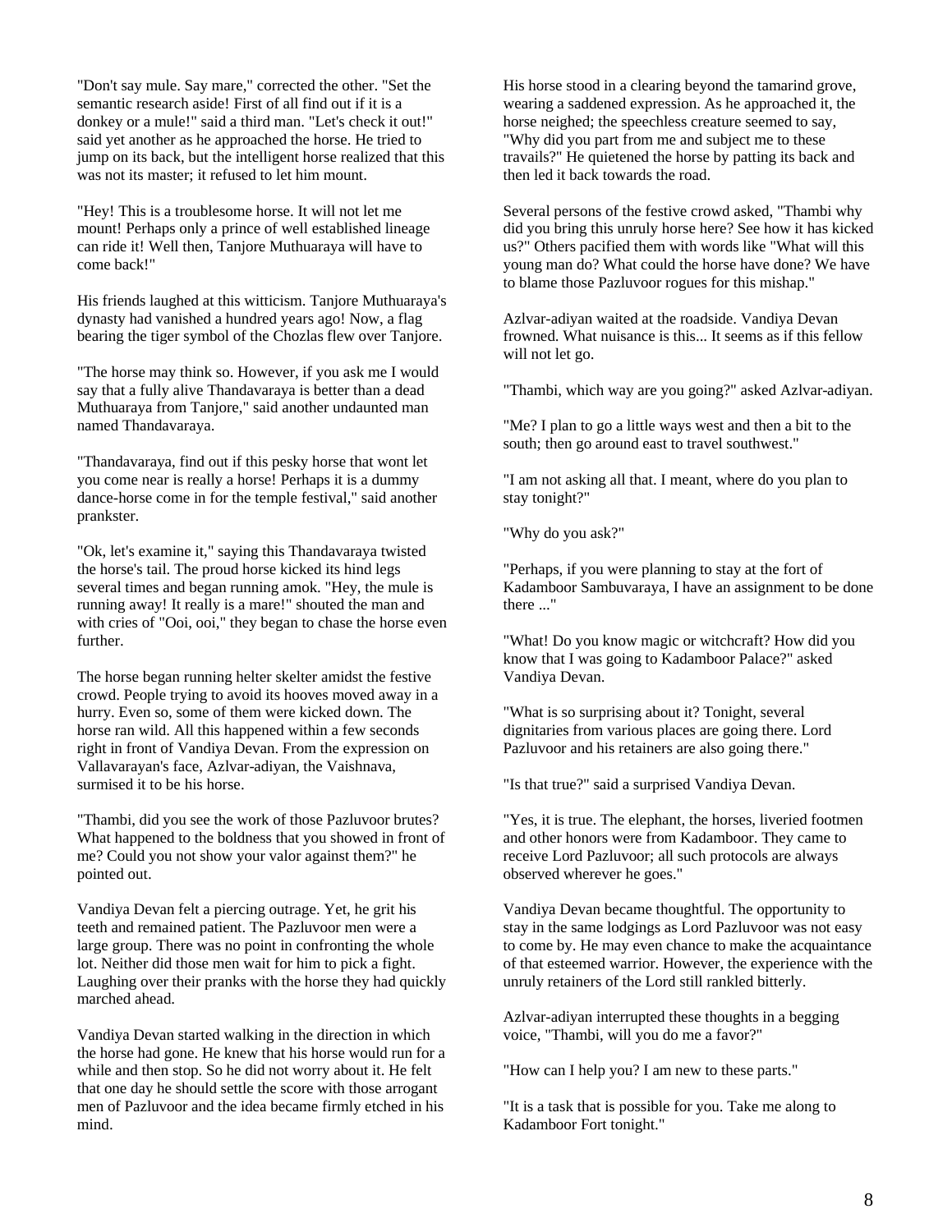"Why? Is some fanatic Saiva coming there? Are you going to debate about the greatness of Shiva and Thirumal to conclude who is the greater God?"

"No. No. Did you think that getting into arguments was my only occupation? Tonight there will be a lavish banquet at Kadamboor. After the feasting there would be several entertainments: music, pantomimes, miracle plays, gypsy dancers and mystic oracles. I wish to see the gypsy dance and hear the oracle."

"Even then, how can I take you along?"

"Say that I am your servant."

Vandiya Devan felt that his earlier doubts were confirmed. "Find someone else for such deception and fraud. I do not need a servant like you. Anyway no one will believe it; from what you say, I doubt if they would even let me into the fort tonight."

"Aha! That means you are not going to Kadamboor upon invitation!"

"Well, I have an invitation of sorts. Kandamaran, the son of Lord Sambuvaraya, is my close friend. He has invited me several times to come and stay at his palace if I come to these parts."

"Is that all! Then even your situation is kind of doubtful tonight!"

Both kept walking onwards, silently, for a while. "Why are you still following me?" asked Vandiya Devan.

"I was about to ask you the same question. why are you following me? Why don't you go your own way?"

"Well it is because of not knowing which way to go. Where are you going? Perhaps to Kadamboor?"

"No. You said you cannot take me there. I am going to the Vinnagara temple."

"To the presence of the deity Veera-narayana-perumal?"

"Yes."

"I too would like to go to that temple and worship that perumal."

"I thought that you would perhaps not come to a Vishnu temple. It is a temple that should be seen; a deity worthy to behold. The priest Eshwara Munigal offers services at the temple. He is a venerable man."

"I too have heard this. But, it is very crowded. Is there some special celebration at the temple today?"

"Yes, today is the day of the Saint Andal. It is also the Aadi Festival of Padhinettam Perukku. All these festivities are because of this. Thambi, have you heard any of the invocative poems of Andal?"

"I have not heard any."

"Don't. Don't ever listen to her poems!"

"Why this hatred?"

"It is not hatred. Nor is it enmity. It is for your benefit that I say it. If you ever happen to hear any of the melodious psalms of Andal, you will drop your swords and spears; like me, you too will fall in love with Kannan and start upon a pilgrimage to all the Vishnu temples."

"Do you know any of these psalms of Andal? Can you sing them?"

"I know some. I also know some of the poems of Nammazlvar who translated the Vedas (scriptures) into Tamil. I am going to sing some of them at the shrine. If you wish, you can listen. Here comes the temple." By now they had reached the Vinnagara temple.

Paranthaka Chozla I, a grandson of Vijayala Chozla, had won the title Conqueror of Madurai and Lanka. He was the monarch who established the foundations of the Chozla Empire. He achieved historical fame because he covered the roof of the temple at Chidambaram with gold. Besides titles like Jewel among Chozlas, Greatest of Warriors, he also had the honored name of Veera Narayana.

During Paranthaka's times, the Rashtrakutas in the north were powerful monarchs. He expected them to come from Manyaketa (roughly present day Maharashtra) and invade the territories of the Tamils. Therefore he stationed a huge army, led by his eldest son Prince Raja-aditya, in the Thirumunaipadi Territories north of the Cauvery.

Prince Raja-aditya had a brilliant idea while his large numbers of soldiers waited in idleness, with nothing to do. Using them he wished to fulfil a major undertaking for the benefit of the population. Enormous quantities of flood waters flowing in the Kollidam river were going wastefully into the sea. Wishing to make use of these waters, he made his soldiers build a huge, spreading reservoir. In honor of his distinguished father he named it the Veera Narayana Lake. He then established the town of Veera-narayana-puram on its shores and also built a Vinnagara temple.

The Sanskrit term Vishnu Griha meaning Abode of Vishnu, became Vinnagara in Tamil. Does not Sri Narayana, i.e., Vishnu recline upon the primeval waters in sublime meditation? Therefore, it was customary in those days to build Vinnagaras on lake shores so that the deity would protect the reservoir. Therefore, the Prince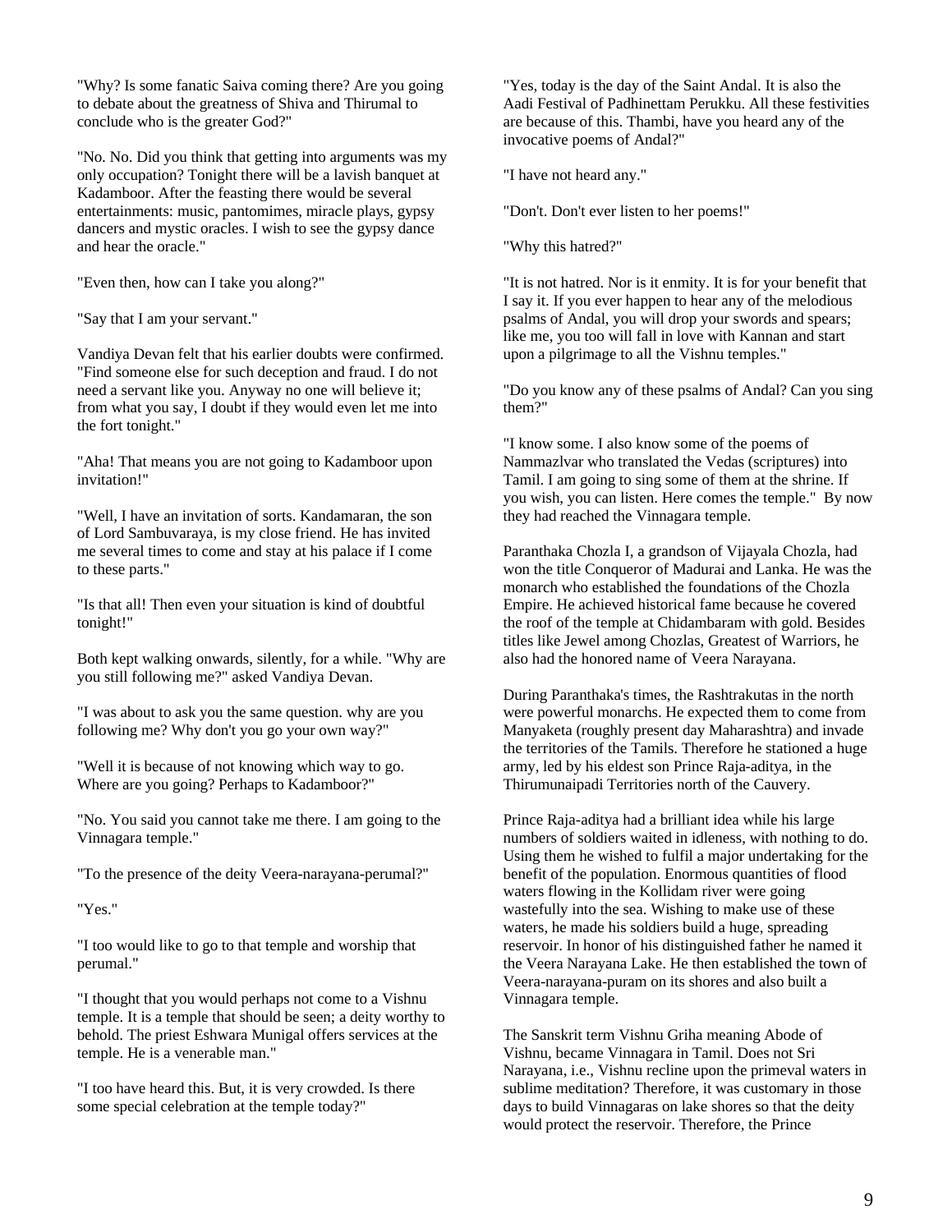constructed a temple for Veera-Narayana at Veeranarayana-puram.

It was to this temple that Vandiya Devan went in Azlvaradiyan's company. At the sanctum sanctorium Azlvaradiyan began singing. He sang a few devotional poems by Andal. He then sang a few verses of Nammazlvar:

Praise, praise,praise the Lord, Gone is the curse of this wretched life;

There is nothing left here for Lord Yama, Who created the hells of despair and death;

These creatures of the ocean-colored Lord, Reckoned on this earth, the sorrows of these times;

See, they have come to worship him, Serve him with dance and song;

We saw, we saw, we saw, We saw things pleasing to the eye;

Come, Come all ye worshippers! Come adore him, come here to salvation;

Follow the path of these souls dear to Lord Madhava, Live on this earth with dance and song of his glory.

When Azlvar-adiyan sang these songs, tears overflowed from his eyes and streamed down his cheeks. Vandiya Devan listened attentively. Though tears did not stream from his eyes, he was very moved. His biased opinions about Azlvar-adiyan were somewhat transformed. This fellow is very devout, he thought.

Several others listened to the songs with interest. The temple trustees came to listen. The priest Eshwara Munigal heard them with tear laden eyes. The priest's son, a mere child, stood nearby and listened with rapt attention. Azlvar-adiyan sang ten such poems and then stopped with these words:

These be merely parts Of Thennan Gurukoor Maran Sadagopan's Devotional compositions numbering one-thousand and twenty which would melt any devout heart.

The priest's son whispered something into his fathers ears. Wiping his tear-laden eyes the priest came forward to ask, "Sir, it is said that Gurukoor Sadagopa known as Nammazlvar has sung more than thousand such poems. Do you know them all?"

"I do not have that fortune. I know just a few of his tenliners," replied Azlvar-adiyan Nambi.

"I entreat you to teach this child all the songs you know," requested the priest.

In later years this town was to attain several honors. The boy with the childish face shining with devotion would grow up to be known as Nadamuni Adigal the foremost of Vaishnava teachers. He would go to Gurukoor, the blessed town from where Nammazlvar hailed; search and collect all thousand poems; set them to music; sing them and along with his disciples popularize those songs all over the country. Alavandar who would be born as the grandson of Nadamuni Adigal would perform several miracles.

Even the great Saint Sri Ramanuja himself would come to visit this hallowed place of their birth. When he comes he will be amazed by the Veera Narayana Lake and its seventy-four irrigation-gates. He would wish to establish seventy-four monastic seats to spread the holy word of Lord Narayana's grace and benevolence to all the populace in the same fashion that the reservoir distributed its bountiful waters through seventy-four irrigation canals for the welfare of the people. Later seventy four such monastic-teaching-seats or pitams would be established.

Let us leave it to scholars to describe all these magnificent happenings of Vaishnava history and return to our hero Vallavarayan Vandiya Devan.

When they came outside the temple after their worship, Vandiya Devan said "Sir, Mr. Nambi! I did not realize that you were such a devout and learned person. If I had annoyed you with my impudence please forgive me."

"I forgive you Thambi. Say, will you now do me a favor?"

"Did I not say that I cannot help you on your request? Did you also not agree?"

"This is something else. I will give you a small note. If you stay at Kadamboor Fort, you must find an appropriate time to give it to someone."

"To whom?"

"To the lady who was in the closed palanquin behind Lord Pazluvoor's elephant."

"Mr. Nambi! Whom do you take me to be? Am I the fellow for such activities? If anyone but you had uttered such words to me ..."

"Thambi! Don't be agitated. If it is not possible you can let it be. Go your way. However, if you help me in this matter, my help might be useful to you at some later time. There is no harm done. You can go."

After this Vandiya Devan did not tarry any longer. He jumped on his horse and sent it galloping towards Kadamboor.

\*\*\*\*\*

## Ponniyin Selvan

Chapter 4 -- Kadamboor Fort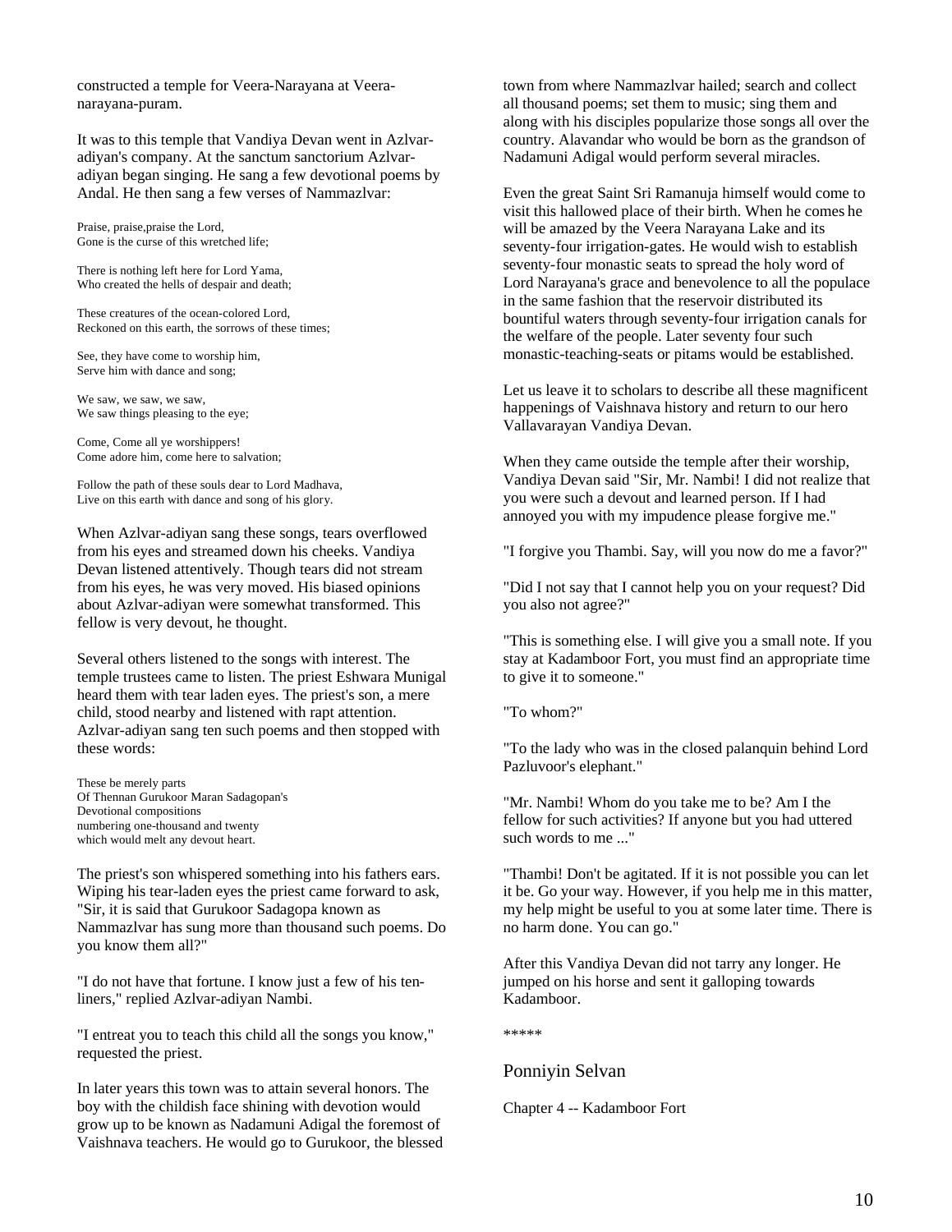The horse had by now rested well and become quite energetic. Within a few hours it reached the gates of Kadamboor. Lord Sengannan Sambuvaraya was an important Chozla nobleman in those days. His castle gates resembled the entrance of a large city-stronghold. The towering walls on both sides of the gate curved around like a fortress.

A number of elephants, horses, large bullocks as well as grooms to hold, feed and water these animals stood near the gates. Here and there men stood with flaming torches to provide light; oil pourers were ready to add oil to the lighted torches. Sighting all these bustling activities, Vandiya Devan felt a bit dismayed and hesitant. Something special seems to be taking place here; why have I come here now ... At the same time he felt an overpowering urge to find out what the special occasion was. The fortress gates were wide open although men holding long lances stood near the gates. They looked like the messengers of Yama, the Lord of Death.

The dauntless youth decided that the best thing to do would be to ride boldly and go in; any hesitation on his part would alert the guards to stop him. He translated his thoughts into action. But what a disappointment?! As soon as the horse neared the gates, lances crossed in front to obstruct the way and stop him. Four men came forward and held onto the horse's reins. One of them peered at Vandiya Devan. Another held up the flaming torch to light his face.

With anger darkening his face, Vallavarayan Vandiya Devan asked "Is this customary in your town? Stopping guests at your gates ...?"

"Who are you? Impudent fellow. Where do you come from?"

"Are you asking me my name and town? Thiruvallam in the Vanakapadi Kingdom is my town. Once upon a time, soldiers in your country were proud to tattoo the names of my ancestors on their breasts. My name is Vallavarayan Vandiya Devan! Do you know?"

"Why did you not bring a liveried herald to announce all this?" said the gate-keeper. Others around him laughed.

"Whoever you are, you cannot enter! All the expected guests have already arrived. The Master's orders are to not let in anyone after that," said their leader.

Hearing this altercation, some footmen who were standing nearby came closer. "Hey! Is this not the same mule that we chased into the festival crowd?" said one of them.

"Donkey, not mule," corrected another. "Look at the starched up fellow sitting on his donkey," added another.

Vallavarayan heard these words. He had been thinking, why get involved? Perhaps I should go away quietly.

Maybe I should show the token bearing the seal of Prince Aditya Karikala and then go in. When I have the signet of the Prince, the Commander-in Chief of the Northern Armies, none in the regions between River Pennar and Cape Comorin can impede my way. It was in the midst of these ponderings that he heard the mocking words of the Pazluvoor lackeys. Immediately deciding his course of action, he said "Let go of my horse. I am going back."

The gate-keepers let go of the reins. Vandiya Devan employed both his legs to apply a sudden pressure to the underbelly of his horse. At the same time he drew his sword from its scabbard at his waist. The swirling sword flashing like swift lightning in his hand appeared like God Vishnu's spinning Chakra (discus). The horse galloped forward into the fortress. The men in the way seemed to suddenly fall down. Lances and spears were thrown apart, clanging noisily. The horse flew amidst the gossiping men of Pazluvoor. The totally unexpected, lightning attack scattered the men in all four directions.

Several other actions took place immediately: The fortress gates banged shut thunderingly. "Catch him! Hold!" shouts arose; spears rubbed against swords making a "clang, clang" noise. Suddenly the drums announcing danger, boomed "dadam, dadadam". Several men -- maybe twenty, thirty, fifty or even more -- surrounded Vandiya Devan and his horse. He jumped down to the ground; swirling his sword in all directions he shouted "Kandamara! Kandamara! Your men are killing me!"

Hearing his words, the men were stunned into hesitation and moved away a little.

At the same time a thundering voice was heard from the upper balcony of the palace tower. "What is that noise out there? Stop it!" Several persons were standing there, looking down on the disturbance below.

"Master! Some fellow has broken our guard and entered here. He is shouting the young master's name," replied the gate-keeper. "Kandamara, go find out what the commotion is about," said the thundering voice from the tower. Vandiya Devan surmised the voice to be that of Lord Sambuvaraya.

He and the men surrounding him waited for a while. "What is all this about?" a young voice said. The men parted to make way for a youth coming hurriedly. He noticed Vandiya Devan who stood there twirling his sword, like God Muruga after killing the Demon Soora.

"Vallava! Is it truly you?" he said in an emotional voice and ran forward to heartily embrace his friend. "Kandamara because you repeatedly insisted, I came to your house. I received this warlike welcome here," Vallavarayan pointed to the men around him.

Kandamaran said to his men, "You idiots! Move aside. Your brains are like budding shoots on a pounding block."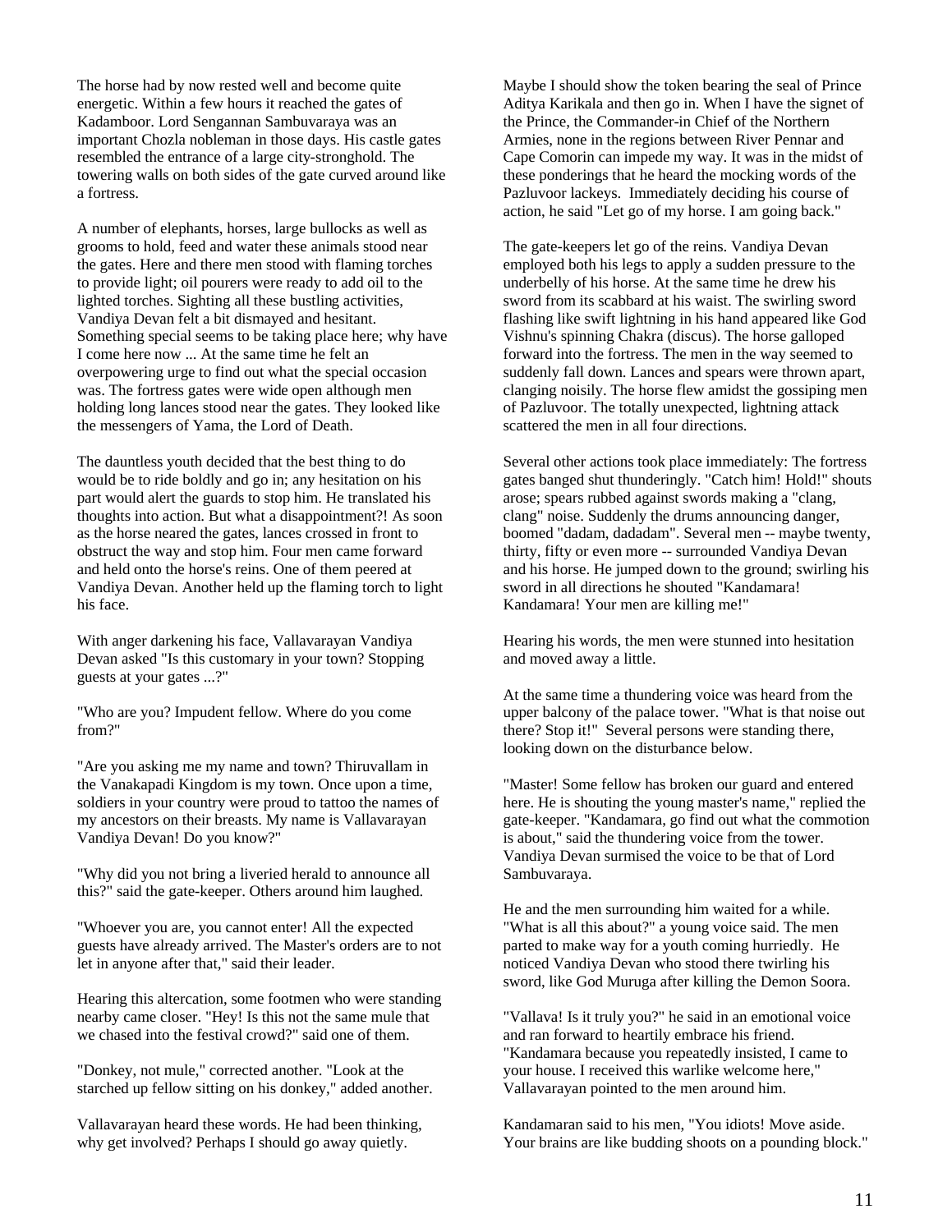Kandamaran took hold of his friend's hand and led him hastily into the castle. His feet did not stay put on earth; and his heart danced with joy. What can captivate the heart of a youth more than a true friendship from his youthful days? Yes, of course there is a thing called kaadal (love). But being in love has as much sadness and pain as joy and pleasure. In the cheerful friendship of youth there is not even a shadow of sadness. All is heart pleasing happiness.

"Kandamara, what is all this hustle and bustle about? What is happening here today?" asked Vandiya Devan.

"Oh! I'll explain what's happening here afterwards. Remember the days when you and I were at the army garrison near the Pennar river? Remember your wishes `We must meet Lord Pazluvoor, I must get the acquaintance of the great Lord of Mazluvoor, I must meet that one and this one'? That lord, this lord, every fellow you can meet them all here tonight," said Kandamaran.

He then took his friend up to the upper chambers where the guests were seated. He presented him to his father Lord Sambuvaraya and said "Father! I have mentioned several times about my friend Vandiya Devan of the Vaanar Clan. This is he." Vandiya Devan bowed and greeted him with reverence. However, Lord Sambuvaraya did not seem too happy about it.

"Is that so? Is he the fellow who created all that disturbance at the palace gates below?" asked the father.

"He was not the cause for the disturbance. It's those idiots we have for gate-keepers" said the son.

"Still, he need not have arrived in this sensational manner; today of all days and that too hours after darkness," said lord Sambuvaraya.

Kandamaran frowned. He did not wish to continue the debate with his father. He led Vandiya Devan aside. He presented his friend to Lord Pazluvoor, seated on a lofty throne amidst the other guests, and said "Uncle! This is my dear friend Vandiya Devan. He is from the noble Vaanar clan. He and I were on guard duty at the army base north of the Pennar river. In those days he would often express a wish to `See and meet the bravest among warriors, the great Lord of Pazluvoor' and would often ask `Is it really true that he has sixty-four war-wounds on his body?' I would tell him `One day you can meet him and count them'."

"Is that so Thambi? Will you not believe it unless you personally count them? Such distrust? You suspect that none but one of the Vaanar clan can be brave?" said Lord Pazluvoor.

Both friends were startled. They had not expected the nobleman to thus misconstrue their words of praise. Vandiya Devan felt irritated. Without showing his feelings he said "Sir! The fame of the brave Pazluvoor clan has spread from Cape Comorin to the Himalayas. Who am I to doubt it?"

"Good reply. Intelligent fellow" muttered Lord Pazluvoor.

With a feeling of having escaped with that, the friends went out. Lord Sambuvaraya called out to his son and whispered, "Serve your friend some food as early as possible and tell him to go and sleep in some secluded spot. He seems tired after a long journey!" Kandamaran shook his head angrily and walked on.

Later Kandamaran took his friend to the inner chambers of his mother. Several women were gathered there. Vandiya Devan bowed low and greeted Kandamaran's mother. He surmised that a girl hiding shyly behind her was Kandamaran's sister. He had imagined all sorts of things based upon Kandamaran's descriptions of his younger sister. In a way, he was now disappointed. His eyes searched around among those women, with an eagerness to find the lady who had come in the palanquin with Lord Pazluvoor.

\*\*\*\*\*

#### Ponniyin Selvan

Chapter 5 -- The Gypsy Dance

Both friends came out from the inner chambers. A voice from inside called out, "Kandamara! Kandamara!"

"My mother is calling me. Wait right here. I'll be back instantly," said Kandamaran as he went inside once again. The voices of several women talking all at once, the sound of questions being asked one upon the other and Kandamaran answering them with some confusion could be heard. He also heard the women inside laughing gaily. The thought that they were perhaps laughing at him caused some shame and anger in Vandiya Devan. When Kandamaran came out, he took hold of his friend's hand and dragged him onwards saying, "Come let us look around our palace."

He showed him all the beautiful moonlit terraces, music rooms, dance halls, storage rooms, well furnished chambers, living quarters, audience halls, turrets, towers, stables and other places. After a while Vandiya Devan asked, "Kandamara, you made me wait outside your mother's chambers and went in again. At that time what was so special to provoke the laughter and joy inside? Were the women so happy to see me, your friend?"

"They were all very happy to meet you. In fact my mother and others liked you a lot. But they were not laughing about you ..."

"Then why the laughter?"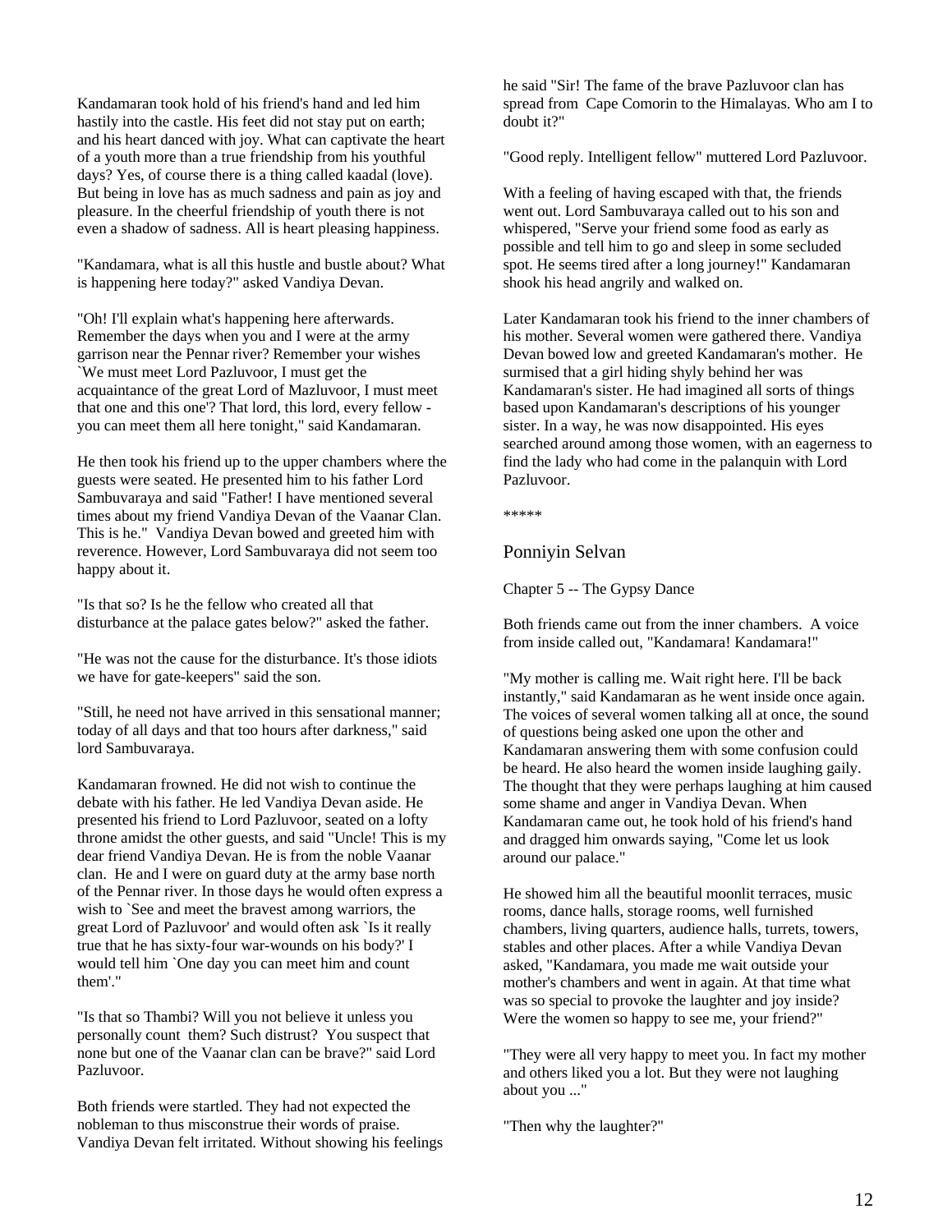"You know the Lord of Pazluvoor? At this age, after all these years he has recently married a very young girl. He has brought her here in a covered palanquin. Apparently he has kept her locked up in his own chambers without sending her to the inner apartments in the palace. One of the maids who saw the girl by peeping in through the window, came and described her beauty. That is the cause for the laughter. They were discussing if she was a Singhala girl, a Kalinga lady or perhaps a maid from Chera. You know that the ancestors of the Pazluvoor clan originally came here from the Chera country?"

"I have heard it too. Perhaps you had told me earlier. That's OK! Kandamara, how long is it since Lord Pazluvoor married this mysterious beauty?"

"It must be less than two years. He has not left her alone for even a short while from the time he married her! He takes his ladylove along wherever he goes; in a closed palanquin! In fact there has been a lot of sniggering about it all over the country. Vandiya Deva, won't there be ridicule and derision if men who are past a certain age get involved in such entanglements with women?"

"I do not think that is the reason. Kandamara, shall I tell you the real reason for the laughter? Generally women are envious. Don't think I am belittling the women in your family. All womankind is like that! The women of your household are dark-colored beauties. However, Lord Pazluvoor's beloved is rosily-fair and golden hued. That is why these women do not like her; they are making up stories about her...!"

"Hey! What is this wonder? How do you know about her complexion? Why, have you seen her? Where? How did you see her? If Lord Pazluvoor knows of this, your life is not yours!"

"Kandamara, I am not afraid of all that. You know it. Moreover, I have not done anything improper. I was watching, one among the crowd on the roadside, when Lord Pazluvoor and his retinue went past. The elephant, horses, livery, footmen, drummers -- I believe all these were honors sent by your family to receive him. Is that true?"

"Yes we had sent all those accolades. So what ...?"

"So what? Nothing. I was just comparing the reception that you accorded to Lord Pazluvoor and the welcome given to me; nothing else ..."

Kandamaran laughed lightly, "We gave him the tribute and honor due to the official who levies taxes. A welcome appropriate to a great warrior was given to you! Sometime, with God Muruga's grace, when you become the son-inlaw to our house we shall give you the honors due to a bridegroom and welcome you."

He then added, "But, you were about to say something else; we were sidetracked. Oh yes! You were saying that Lord Pazluvoor's beloved was very fair and light in color. How did you know that?"

"Lord Pazluvoor was coming seated on the dark, huge elephant from Kadamboor Fort: like Yama, the God of Justice seated upon a huge water-buffalo! All my thoughts were concentrated on him. While I was building dreamempires about one day becoming famous and powerful like him, a covered palanquin followed him. Even as I wondered about who could come in a covered palanquin, a hand from inside parted the curtains. I could barely see the face within. The hand and face were golden-hued. That was all I saw. From what you said just now, I realize that she must be the beloved of Lord Pazluvoor."

"Vandiya Deva, you are a lucky fellow! It is being said that no man has glimpsed upon that Young-Queen of Pazluvoor. You could at least see her hand and face for a second. From what you saw, can you guess anything about the nation which gave birth to that beauty?" asked Kandamaran.

"I did not ponder about it at that time. Now that I think of it, she is perhaps a woman from the Kashmir country; or she is a beauty who hails from the distant lands across the sea like Java, Kadaram (Malaya), Yavana (Greece-Rome). Maybe she is a princess from Arabia: I believe that women in that country are hidden behind veils from birth till death."

At that moment, the sound of musical instruments could be heard somewhere nearby. Several kinds of drums, flutes, pipes and instruments like salli, karadi, parai, udukku were being tuned together. "What is that noise?" asked Vallavarayan.

"The Kuravai Koothu (gypsy dance) is about to begin. The drums and flutes are being tuned in preparation. Would you like to watch the gypsy dance? Or, would you like to eat early and sleep well?"

Vandiya Devan recalled Azlvar-adiyan mentioning the gypsy dance. "I have never seen the gypsy dance; I must surely see it," he said.

When they walked ahead a little and turned, they could see the stage being set for the dancers. The guests were gathering in front of the stage. The stage for the gypsy dance was set in a wide courtyard spread with clean-white sand and situated in a spot surrounded by the palace walls and the towering battlements of the fort. The stage was decorated with colorful drawings of cocks, peacocks, swans and parrots. They had further decked the stage with several fragrant flower garlands, red-rice popped white, colored millet, yellow turmeric and other powders, kunrimani (small red berry-beads), and other vivid decorations. Tall oil-lamps and flaming torches tried to drive the darkness away. But the swirling fragrance from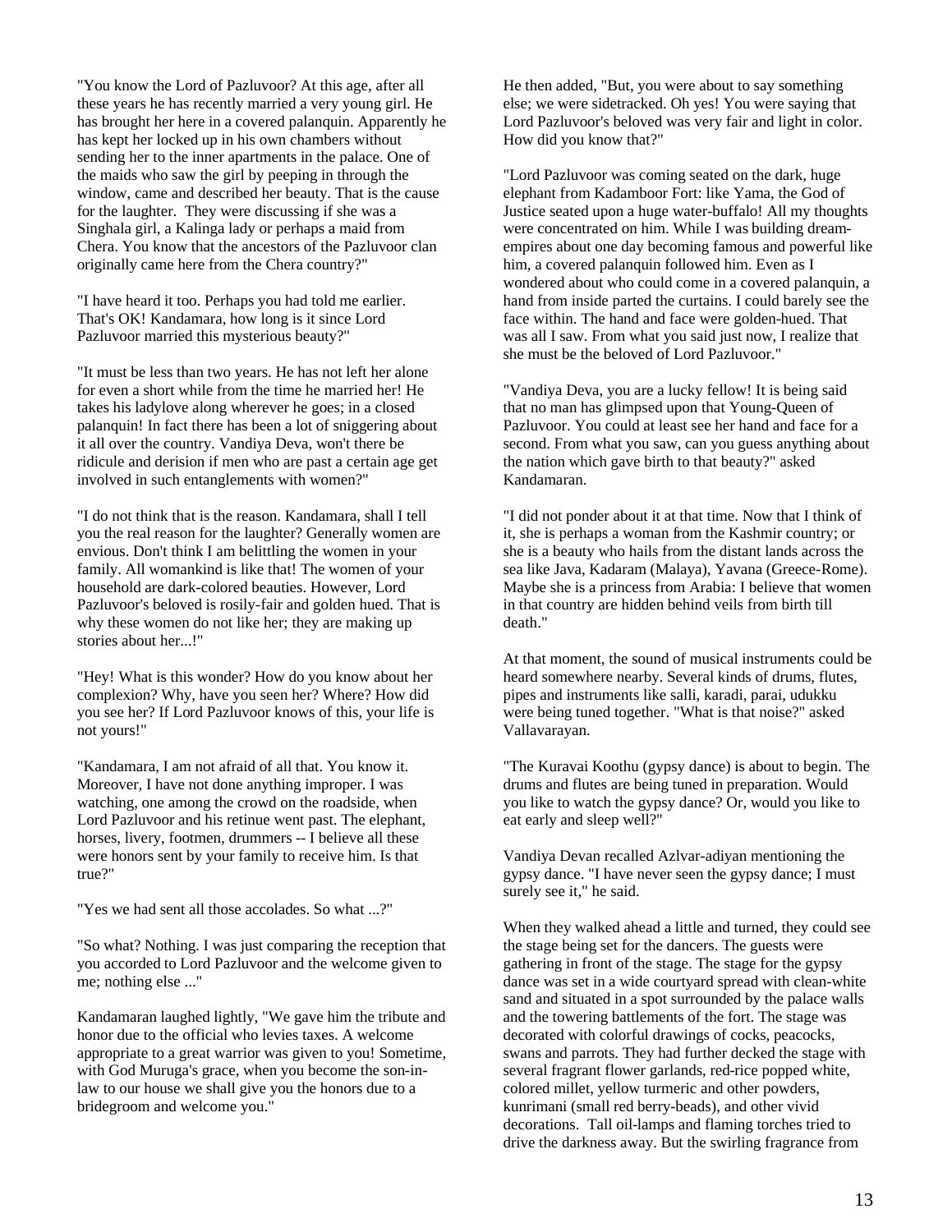smoldering frankincense and smokey torches created a misty screen dimming the lights. The musicians sat on both sides and in front of the stage and played their instruments with gusto. The fragrant flowers, sweet smelling incense and the drum beats all together made Vandiya Devan feel light-headed.

After all the important guests were seated, the nine maidens who were to perform the gypsy dance came on the stage. They wore the tight fitting clothes and ornaments suitable for dancing; they had bell-filled anklets on their feet; brilliant red hued flowers of the hill country, flowers favored by the God Muruga, decorated their hairstyles. A long garland woven with such flowers thrown upon their shoulders, seemed to bind them to each other as they stood upon the stage. In their hands they daintily grasped beautiful parrots made of sandalwood painted a vivid green.

After greeting the audience they began to sing and dance. They first sang a few verses in praise of God Muruga. They sang of the brave deeds of Muruga; and they sang of his victorious spear which killed the demons Soora-padma and Gaja-mukha and then dried up the vast ocean. They sang of how he chose for his bride, a maid from the Tamil country, a gypsy maid from the hills who was guarding the millet fields, even as heavenly nymphs offered prayers to marry the young warrior-God. Their song celebrated the grace and benevolence of Velan, i.e., Murugan who bears the spear. The lyrical songs, the fast paced dance, the quick drum-beats, enchanting flute all in combination bewitched those who were watching. With the following words of prayer the dance concluded:

Let hunger and disease be destroyed; Let enmity be routed; Let rain and fertility increase; Let bounty grow boundless.

The maidens stepped off the stage and moved away.

Next, a man and woman dressed as oracles -- thevar-aalan and thevar-aati, came on stage. The divine-man and divine-woman wore blood-red clothes. They had brilliant garlands made of blood-red oleander flowers. They had painted their foreheads with bright red kumkum powders. Even their lips seemed blood-red because they had chewed the betel leaf and areca-nut. Their eyes seemed blood-shot!

The Velan Attam or oracle dance, began calmly enough. They danced by themselves and with arms linked together. As time passed the tempo and passion increased. The divine-woman picked up a spear from the side. The man tried to pry it from her hands; and she would not let go. The dance became more frenzied: finally the man leaped across the resonating stage, jumping high, he plucked the spear from his companion. With an expression of fear on her face she moved away behind the screens.

The divine-man now danced all by himself with more and more rapid movements. He acted the part of the God Velan killing the demon Soora. Soora's head was chopped off repeatedly. But the severed-head grew back again and again. Velan grew angrier and angrier as the head came back again and again. Sparks flew from his eyes. In the end Soora fell dead. Thevar-aalan threw his spear down.

By now all musical instruments were quiet. Only the little hand-held drum, the udukku could be heard. A priest stood near the stage fanatically beating the hand-drum. Each part of Thevar-aalan's body shuddered. Those in the audience whispered to each other: "The spirit has materialized."

Soon the priest looked at the frenzied Thevar-aalan and said, "Vela! Muruga! Commander of the Gods! Lord who killed Soora! Please reveal your divine predictions to us, your devotees."

"Ask fellow! Ask whatever you want! I will reveal all!" replied the delirious man. "Will the rains be good? Shall we have plenty of water? Will the land be bountiful? Will our desires be fulfilled?" asked the priest.

"The rains will be in season. The waters would be abundant. The land will be fruitful and desires will be fulfilled! But you have not made offerings to my Mother! The Goddess desires a sacrifice. The Mother-Goddess wants a sacrifice!" shouted the dancer in delirium.

"What sacrifice?" asked the priest.

"Will it be offered if I ask?"

"Yes, we will offer it. We shall surely offer the sacrifice."

"She wants the blood of royalty! She thirsts for the blood of a prince from a thousand year-old dynasty!" shouted the frenzied dancer in a horrible voice.

The dignitaries seated in front of the stage -- Lord Pazluvoor, Lord of Mazluvoor, Lord Sambuvaraya and others, they looked at each other. Their eyes seemed to talk a secret language. Lord Sambuvaraya seemed to make a sign to the priest.

The priest stopped beating his hand-drum. The dancer dropped upon the stage like a felled tree. The woman dancer ran in to help him out. The audience dispersed silently. Somewhere outside, the howling of wolves could be heard.

Vandiya Devan, who had been watching all this with some agitation, looked towards the direction in which the howling wolves were heard. There, atop the outer ramparts of the fortress, he saw a head!

It was Azlvar-adiyan's head. For a second he was subject to a horrifying feeling. It appeared as if the severed head of Azlvar-adiyan had been placed upon those walls. He blinked his eyelids to look again: the head was no longer there! He felt ashamed about the worthless fear that had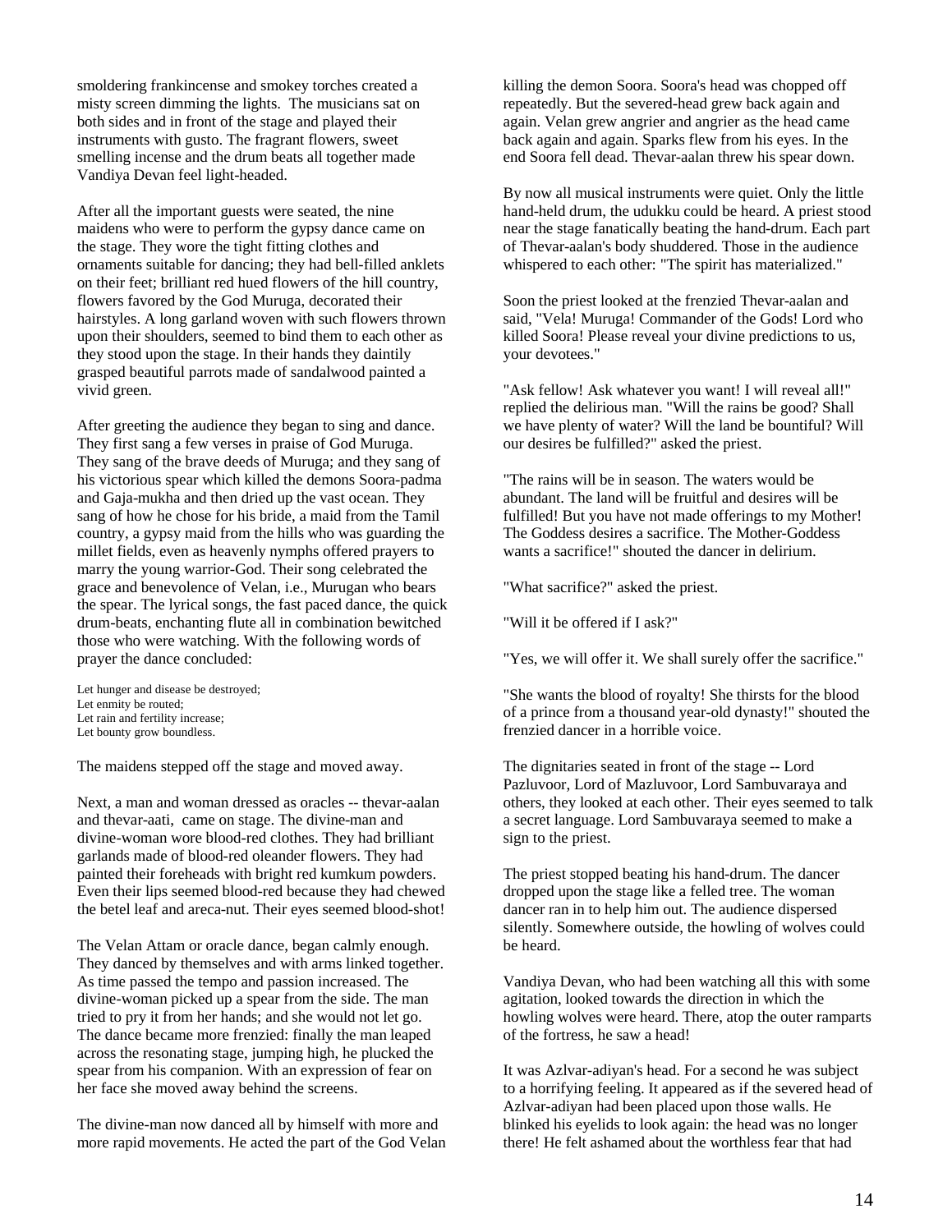taken hold of him. Several other emotions beyond his experience seemed to agitate his thoughts.

\*\*\*\*\*

# Ponniyin Selvan

Chapter 6 -- Midnight Meeting

After the gypsy dance and the oracle dance, there was a lavish feast for the guests. Vallavarayan Vandiya Devan could not enjoy the banquet. His body was tired and his mind was agitated. His friend Kandamaran, seated next to him, pointed out the several dignitaries with pride.

Besides Lord Pazluvoor and Lord Sambuvaraya, there was Thennavan Mazlava-raya Lord of Mazlapadi Mazluvoor; The Elder and largest land-holder of Kunratoor had come; then there was triple-crowned Pallava-raya. The Lords Thanthongi Kalinga-raya, Vanangamudi Munai-raya, Deva-senapati Poova-raya; that fearless lion, Lord Muthuraya, double-canopied Raajali, and the chief land-holder of Kolli Hills -- all these men were there at the banquet. Kandamaran whispered their names into Vandiya Devan's ears and pointed them out discretely.

These dignitaries were not ordinary men; nor was it common to see them all assembled together in one place like this. Each of them was a territorial chieftain; or they had earned the distinction of territorial chieftains because of their bravery. In those days, the title araya or raya which was derived from the sanskrit word raja or Tamil word arasa (meaning king) denoted nobility or royalty. Territorial chieftains and noblemen of equal rank were entitled to add the suffix rayan or arayan to their names. They were also called by the name of their town with the added title. (In fact our hero Vandiya Devan bore the name Vallava-rayan because he was born in the noble family of Vallam.)

But, these chieftains did not bear their titles merely because of their noble birth and thereby enjoy the comforts and indulgence of palace life. Only those men who were able-bodied and brave enough to enter the battle-field could safeguard their titles and territories. Therefore, each of these men had not only participated in several campaigns but they also bore the wounds of such warfare on their bodies. Now, all these men governed their territories or kingdoms under the suzerainty of Emperor Sundara Chozla of Pazlayarai. Many of them were important officials of the Chozla government.

Normally, Vandiya Devan would have felt immense elation at having seen all these noblemen in the same place. However, he felt no joy about it. Why have all these men gathered together here? The question occurred to him again and again. All sorts of garbled doubts filled his mind.

With his mind filled with such confusion, he sought his bed in the isolated spot readied by Kandamaran for him. Because the palace was hosting several important dignitaries, a tiny, covered terrace was allotted to him as a bed-chamber.

"You seem to be very tired. Lie down and sleep well. I will take care of the other guests and later come to sleep in this terrace itself," said Kandamaran before going away.

As soon as he lay down, sleep swirled into Vandiya Devan's eyes. Nitra Devi, the Goddess of Sleep took hold of him completely. But what use? There is Mind which cannot be conquered even by the Goddess of Sleep! Even though his body remained still and his eyes stayed tightly shut, thoughts buried deep in the mind blossomed into dreams. Several meaningless incidents, happenings beyond reason took place in that dream world.

Somewhere in the distance a lone wolf howled. One wolf became ten wolves; hundred wolves; they all howled together. While howling they came nearer and nearer and nearer. In that pitch darkness their eyes burned like tiny embers. They came closer and closer. Vandiya Devan tried to turn around and run away to escape. But, on the other side there were tens, hundreds, no thousands of dogs - barking loudly, rushing towards him. The eyes of those hunting dogs glowed like embers. What will happen to me if I am caught in between these mad dogs and wolves? thought Vandiya Devan and shivered.

Luckily there was a temple right in front. He ran into the temple and pulled the door shut, bolting it hurriedly. When he looked around it seemed to be a temple of the Mother Goddess. A statue of Kali stood there with a horrible face and tongue hanging out. A priest rose from behind the statue. He held a terrible machete in his hands. "Oh! You have come," he said as he came closer and closer.

"What is the history of your noble family? For how many generations have your clansmen ruled their kingdom? Tell the truth!" said the priest.

"The Vallava Rayas of the Vaanar family had ruled for three hundred years. During my father's times we lost all our lands to the Vaithumba kings," replied Vandiya Devan. "Then you are not the right sacrifice. Run away," said the priest with disgust.

Suddenly Kali turned into a statue of Krishna! Two delightful maidens came in, singing the psalms of Saint Andal and danced with abandon in front of the statue. While he was enchanted with these sights, he heard the song "We saw, we saw, we saw things pleasing to the eye," behind him. Turning around he saw Azlvar-adiyan Nambi. Yes it was him singing. Oh no. Not him; it was just his head that sang. The severed head was placed on the sacrificial alter!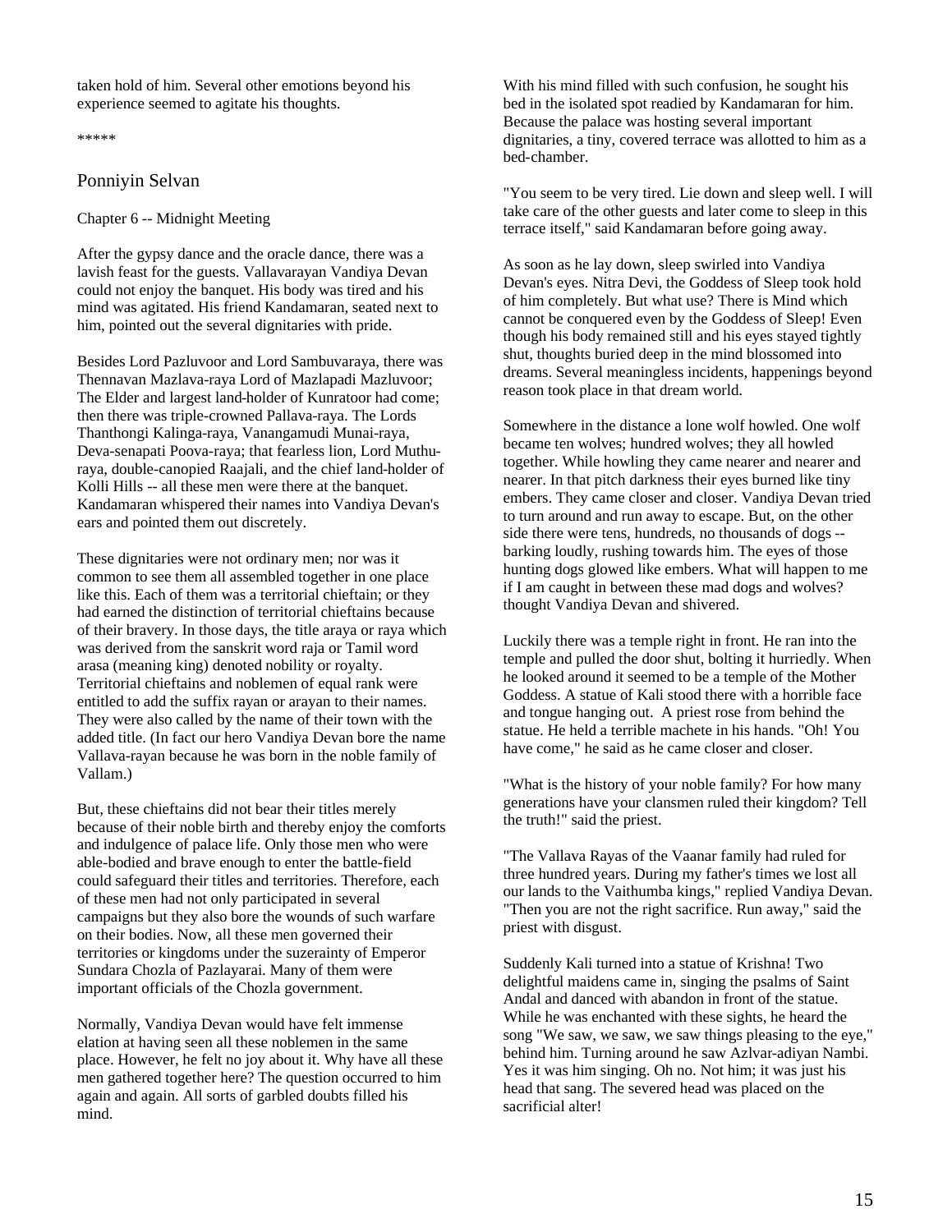Unable to bear this sight, Vandiya Devan turned away. Upon turning, he banged his head upon the pillar. The dream melted away. Eyes opened. But he saw a sight that seemed to mix reality with dreams.

In a spot directly in front of his terrace, he could see the fortress walls of Kadamboor palace; he could see a head on top of these walls. It was the head of that very same Azlvar-adiyan Nambi. This time he realized that it was neither a dream nor a hallucination. Because, however long he stared at it, the head remained there. It was not merely a head, there was a body behind it. He could easily detect both hands of Azlvar-adiyan holding on to the wall. In addition, the fellow was staring rather intensely at something below, inside the wall.

What is he looking at so earnestly, inside there? ... There is some kind of deception and intrigue in this. Azlvar-adiyan could not have come here with good intentions. He must have come here with vile plans to perform some evil deed. Is it not my duty, being Kandamaran's dearest friend, to stop this wickedness? How can I sleep in idleness without guarding the house of these folks who have fed and housed me tonight? Vallavarayan jumped up. He picked up a knife in its sheath lying on his side and stuck it in his waistband. He walked towards the direction in which he saw Nambi's head.

Remember, he was sleeping in a corner of the upper terrace? From there as he walked towards the outer walls of the palace, he had to go around several turrets, pillars and decorative rooftops. After walking on for a while he suddenly heard the sound of voices talking somewhere nearby. He hesitated. Hiding himself behind a pillar he peeped down below.

In a narrow courtyard enclosed by tall walls he saw about ten or twelve men seated comfortably. The towering walls hid the rising moonlight. However, an iron oil-lamp buried in the wall gave some light. All the men seated there were the dignitaries he had met at the banquet earlier; the chieftains and elder officials of the Chozla Empire.

They must have gathered in this midnight conference to discuss some important matter. Azlvar-adiyan must be trying to spy upon what they were saying and doing, by hanging on the outer walls. There is no doubt about the fact that Azlvar-adiyan is a very shrewd and clever fellow. From where he was positioned on the wall, Azlvar-adiyan could more or less see all the men seated in conference below. He could hear their talk very well. But the men seated there could not see Azlvar-adiyan. The courtyard and palace wall were situated in that fashion! Somehow, the fellow had chanced upon such a perfect spot.

Capable fellow. No doubt! But all his cleverness will not work with this Vandiya Devan of the Vaanar clan. Somehow, I must get hold of that masquerading Vaishnava fanatic .... but if I am to catch him, I cannot do so without attracting the attention of the men assembled below. I have

to cross the courtyard before I can reach those walls. There may be some danger in crossing the courtyard in full view of those men.

He recalled the words of Sambuvaraya saying "He need not have come here, today of all days."

These men are gathered here to discuss something important. It is clear that they do not want anyone to know what their discussions are about. In such a situation if they suddenly see me, they will start suspecting me. By the time I explain about Azlvar-adiyan he would have jumped off the wall and escaped. All that will remain is the doubt about me. If they ask, "Why did you, who were supposed to be sleeping, come here?" what can I reply? I will definitely put Kandamaran in a delicate position. There! Even Kandamaran is part of this meeting; he is seated at the back. If I ask him in the morning I can know all.

As these thoughts ran through his mind, Vandiya Devan saw a covered palanquin resting in one corner of the courtyard below him. Is this not the same palanquin that came behind Lord Pazluvoor and his elephant? That lady who was in it, who parted the curtains to peep outside, I wonder where she is now. I believe the old man did not even send her to the women's apartments. This is the predicament if somewhat older men marry very young girls. Suspicion drains their very life. They cannot bear to be parted from their young wives even for one moment! Perhaps even now, Pazluvoor's Young-Queen is in this palanquin! Gosh! Look at the fate of this great warrior! At this age, he is enslaved by a slip of a girl and is on tenderhooks. She is not all that great a Rathi, Menaka or Ramba (heavenly beauties).

No, Vandiya Devan had not forgotten the feeling of distaste which he experienced when he had seen her by the roadside. I wonder what this brave Lord Pazluvoor sees in her? More surprising is this Azlvar-adiyan's madness. Maybe he is waiting on that wall because this palanquin is here. What is the relationship between him and her? How can I know? Perhaps she is his sister; or maybe his sweetheart. Maybe Lord Pazluvoor forcefully abducted her. He is capable of doing such things. Maybe this fellow is wandering around trying to find an opportunity to meet her and talk to her. Why should I bother about all this. Let me go back to sleep, thought Vandiya Devan.

Just as he made this decision he heard his name being uttered down below. Immediately he began to listen with some interest.

"That fellow who came in saying that he was a friend of your son? Where is he sleeping? He should not hear anything that we utter here. Remember that he serves the Commander-in-Chief of the Northern Armies. Till all our plans are complete and the time for action arrives, no one should know about our plans. Even if there is the slightest suspicion that this fellow knows something, he must not be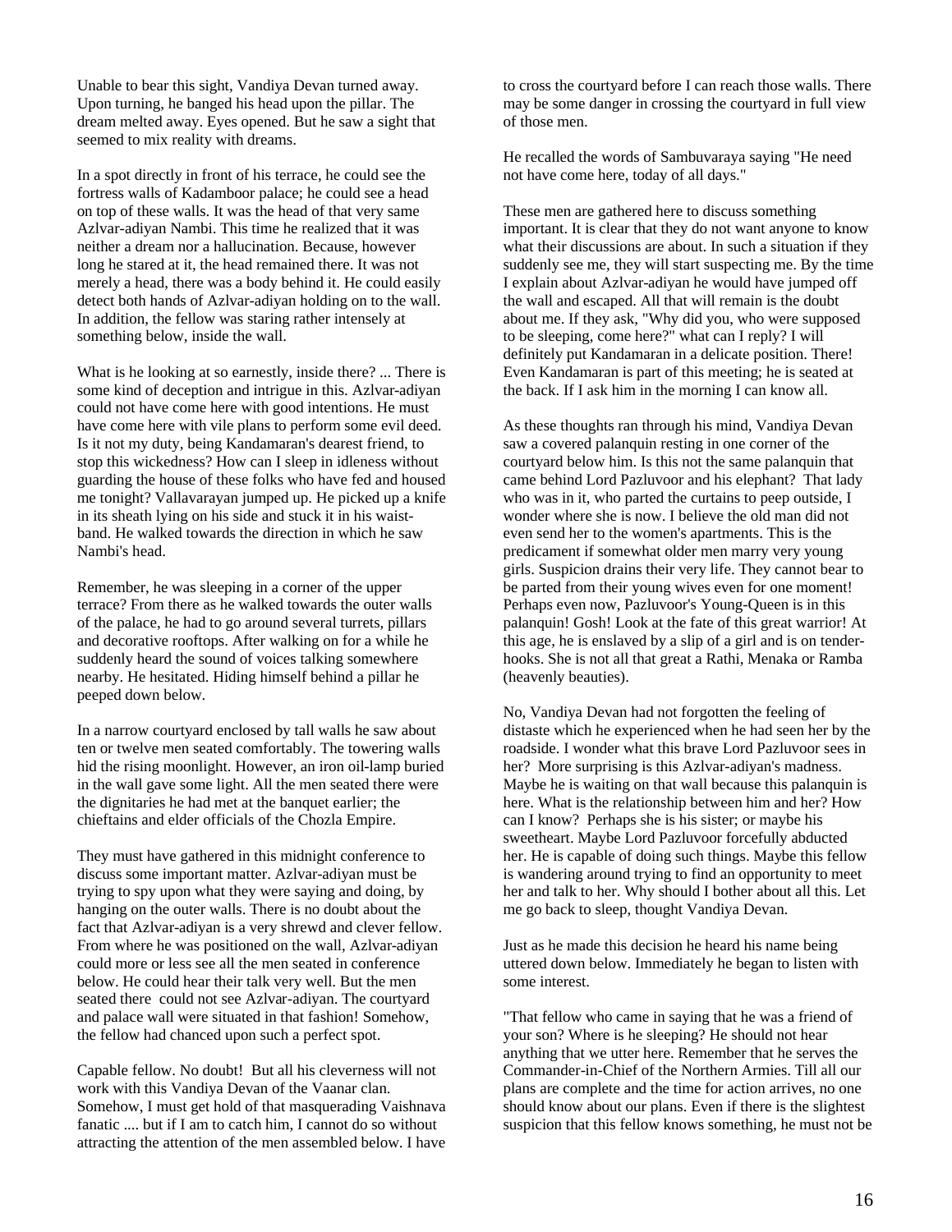let outside this fortress. In fact it would be better to put a complete end to his activities ..."

Our readers can guess how Vandiya Devan felt upon hearing these words. But he did not move away from the spot. He made up his mind to listen to all their talk.

Who was the Northern Commander-in-Chief? It was none other than the eldest son of Emperor Sundara Chozla. None other than the Crown Prince, next in line for the throne. Why should these fellows object to my serving that Prince? What is it that they are planning that must be kept secret from the Prince?'

At that moment Kandamaran intervened for his friend: "Vandiya Devan is sleeping peacefully in the corner terrace. He cannot hear the discussions in this meeting. He will not interfere in things that do not concern him. Even if he hears something he will not hinder your plans in any way. I will be responsible for that."

"I am happy that you trust him so much. But none of us know of him or his credentials. That is why I warned you. What we are going to discuss now is about the rights of succession to a large empire. Even if one whisper gets out because of carelessness it may lead to severe consequences. All of you must remember this," said Lord Pazluvoor.

\*\*\*\*\*

Ponniyin Selvan Chapter 7 -- Laughter And Hatred

Vandiya Devan made up his mind as soon as he heard the words `Right to the empire' uttered by Lord Pazluvoor. What are these men going to say about the rights to succession? Who are they to discuss it? I must definitely find out what is happening here. I better sit right here; there cannot be a more convenient hiding spot. Let the Nambi go do what he wants. Why should I bother about him?

Vandiya Devan had surmised earlier that something mysterious was taking place in that palace. The cryptic words of Azlvar-adiyan, the arrogant behavior of the gatekeepers, the frightening words of the frenzied soothsayer - all these had raised several doubts. Here was an opportunity to clear all those apprehensions! Why not utilize the heaven sent chance?

Well! Even Kandamaran, who I considered a dear friend, has not told the truth. He sent me to bed and has come to this secret midnight-meeting. I must not let him off easily tomorrow!

By now, Lord Pazluvoor had started talking. Vandiya Devan listened carefully. "I am here to announce a very grave news to you all. That is why Sambuvaraya has

convened this meeting. Right now, the health of Emperor Sundara Chozla, is cause for great concern. I have secretly asked the palace Doctors: they have said `There is not much hope now. He is not likely to live much longer.' Therefore, we have to decide upon the next course of action." So said Lord Pazluvoor.

"What have the astrologers said?" asked one of the men.

Another replied "Why ask the astrologers? Hasn't the longtailed comet been appearing in the evening skies for several days? Is that not enough?"

Lord Pazluvoor replied to this: "We have consulted the astrologers also. They postpone the time a little. That is all. Anyway, we have to now think about who is eligible to succeed to the throne ..."

"What is left to think about now? Was not Aditya Karikala coronated as the Crown Prince two years ago itself?" declared a hoarse voice.

"True. But I would like to know if any one of us was consulted before the coronation took place. Each one of us gathered here belongs to well established clans that have strived for more than a hundred years, for more than four generations, to acquire the eminence of this Chozla Empire. My great-grandfather died in the battle of Thirupuram-biyam. My grandfather lost his life during the war in Vellur. My father sacrificed his life at Takkolam. In a similar fashion, ancestors to each of you have given their lives to establish the greatness of this Chozla Empire. Young men from our families have died in the battlefield. Even today, sons from our family and clan are engaged in warfare in Lanka. But the Emperor did not consult our opinion for the decision about a successor to the throne. Even Emperor Dasaratha of the Epic convened an assembly of his advisors before deciding to crown Lord Rama as the Crown Prince; he consulted his ministers, advisors, army commanders and chieftains under him. But, our Sundara Chozla did not consider it necessary to consult anyone ..."

"It is correct to say that he did not consult any of us. However, it is not accurate when the Lord of Taxes says that the emperor did not consult anyone! The opinions of the Elder Pirati Sembiyan Madevi and that of the Younger Pirati Kundavai Devi were asked for. Can Lord Pazluvoor deny this?" When a member asked this in a mocking voice, some others of the group laughed.

"Well! You all laugh! I do not know how you can think of laughter. My very heart burns when I think of it; my blood boils. I wonder why I should safeguard my life and live without any sense of shame. The soothsayer who danced in frenzy said that the Goddess is asking for a sacrifice. He asked for a human sacrifice; of a prince from a thousandyear old dynasty. Give me up as the sacrifice. My family is more ancient than a thousand years. With a blow across my throat, each of you with your swords offer me as the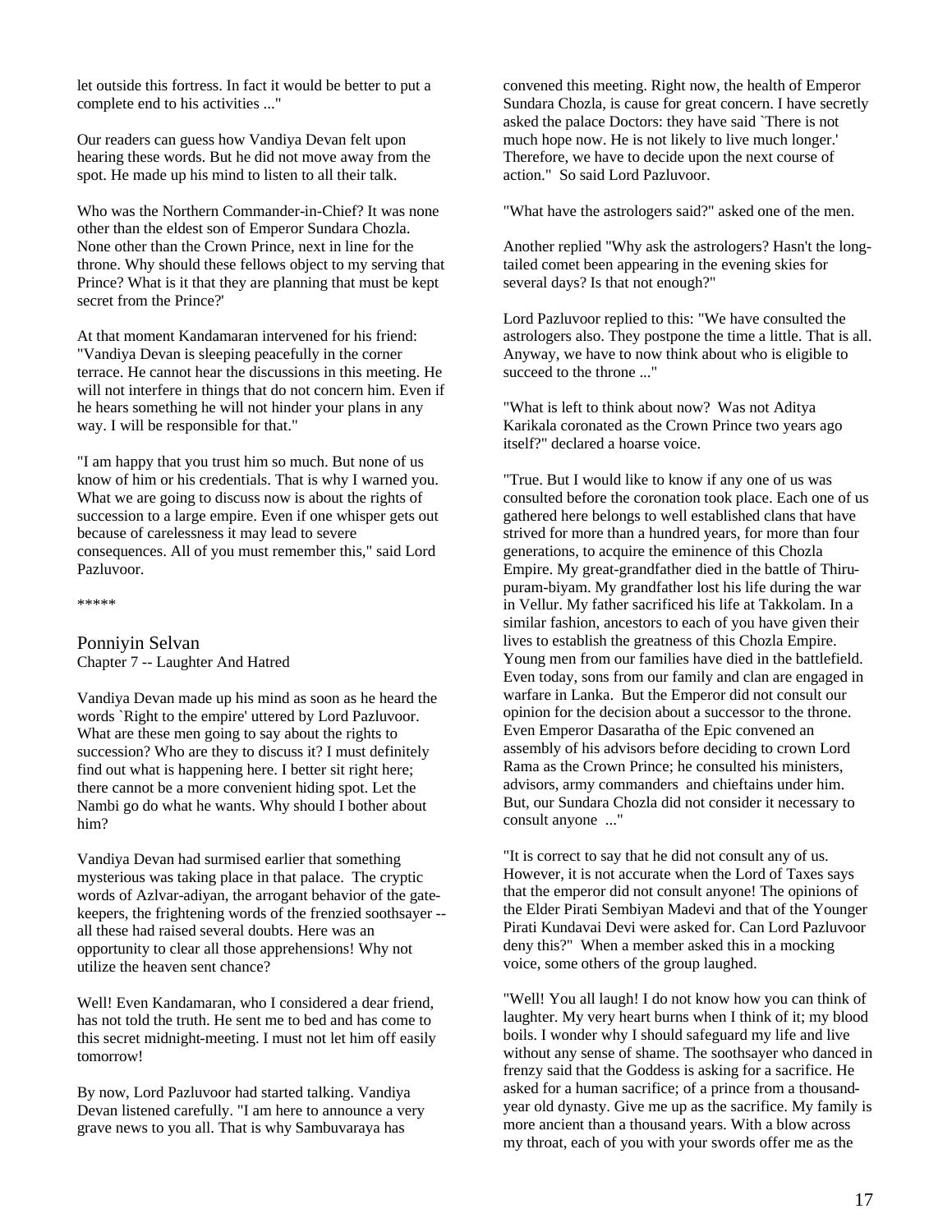sacrifice. The Mother Goddess will be satisfied; my soul will be satisfied."

Lord Pazluvoor spoke the above words with as much rage as the frenzied soothsaying-dancer.

Silence prevailed for a short while. The whistling of the western breeze and the whispering of the trees near the wall were the only sounds.

"I beg for the patience and forgiveness of the Pazluvoor King for having uttered some words in ignorance and the thoughtless laughter that followed. You are our leader without any equal. We here, are all ready to carry out any of your commands. We will walk in the path you direct us. Please grant forgiveness," spoke an emotional Sambuvaraya.

"I too lost my composure. You should forgive me. Think of one thing. Two hundred years before today, Vijayala Chozla broke the power of the Muthuaraya kings and captured Tanjore. During the battle of Thiru-puram-biyam, he helped the Pallava army and destroyed the legions of Madurai Pandiya. From that moment, the Chozla Kingdom has been growing and expanding day-by-day. The Chozla's had not acquired this greatness even during the times of historic Karikala Valava who built the embankments for the Cauvery. Today, the empire spreads from Cape Comorin in the south to the Thungabadra-Krishna rivers in the north. The Pandiya Kingdom, Nanjil Kingdom, the Chera Kingdom which has not been subjugated by anyone so far, Thondai Territories, Paagi, Gangapadi, Nulampadi, Vaithumba Territories, the Chitpuli nation, Bana lands, Kudagu Hill Territories where river Ponni rises, -- all these lands are now under Chozla control and are paying tribute. The Chozla tiger-flag flies in all these countries. By now, even Lanka in the south as well as Vengi and Rashtrakuta in the north should have come under our sway. I do not have to give you the reasons for them not being vanquished; you know the reasons ...."

Lord Mazluvoor intervened: "Yes. All of us know the reason. There are two reasons for Lanka, Vengi, Kalinga and Rashtrakuta not coming under our suzerainty. One cause is the Northern Commander-in-Chief, Prince Aditya Karikala; the other is the Commander of the Southern Armies, Arulmozli Varma."

"I agree with the reasons given by Lord Mazluvoor. For the last hundred years the practice for appointing a commander in the Chozla Kingdom was different. Brave warriors, with the experience of several campaigns would be selected as Generals of the army and as Commandersin-Chief. But what has happened today? The elder Prince is a commander for the northern armies. What is he doing? He is not planning campaigns against the twin territories of the Rashtrakutas or against Vengi (modern Eluru of Andhra) in the northeast. He sits in Kanchi, building a Golden Palace! I ask you, the bravest warriors born in the best of clans: till now, has any king in the Tamil Nation

built a Golden Palace for his own dwelling? Even the most famous Emperor Paranthaka, who conquered Madurai and Lanka and is now in his heavenly abode, did not build himself a Golden Palace. He merely covered the roof of the temple in Chidambaram with gold. But Prince Aditya Karikala builds himself a Golden Palace in Kanchi, for his residence! Apparently, the huge palaces from which great Pallava monarchs ruled their empires for several generations, are not adequate for the prestige of our Prince! He builds a Golden Palace! He embeds rubies and diamonds in the walls of that palace. Not a copper coin from all the treasures captured from our campaigns in the Gangapadi, Nulampadi and Kudagu Territories has he sent back to the treasury in the capital till now."

"Has the construction of this Golden Palace been completed?"

"Yes. My spies tell me that it has been completed. In addition letters arrived for the Emperor from his beloved elder son! He wants the Emperor to come and stay for a while, in that newly constructed Golden Palace."

"Is the Emperor going to Kanchi?" asked another alarmed voice.

"You need not have any concern about that. I am there to take care that nothing like that will take place; my brother, the Commander of Tanjore is also there. None can enter the fort of Tanjore without the consent of the Younger Lord Pazluvoor. None can interview the Emperor without my knowledge; nor can they give letters. Twice or maybe thrice, I have stopped letters that arrived for him."

"Long life to Lord Pazluvoor! Hail the Chanakian political astuteness of the Pazluvoor king! Long life to his bravery!" such shouts arose.

"Please listen a little longer! Much more than the deeds of the Crown Prince, the activities of Prince Arulmozli Varma who has gone to Lanka are peculiar. What do we know of the rules of warfare? For generations and over several hundreds of years, what policy have our ancestors followed? If our armies invade enemy territories, the food supplies and payments for our armies have to be procured from those enemy lands. The wealth to pay our army must be captured in those enemy regions. Excess treasures should be sent back to the government treasury in the capital city ... But, do you know what Prince Arulmozli is doing? He wants food supplies to be sent from here, by ships, to feed our soldiers in Lanka! For the last one year, ten times, I have sent such shiploads of supplies."

"Most unusual and peculiar! We cannot tolerate such illegalities! Never heard of such behavior!" rose several voices.

"Listen to the reasoning of Prince Arulmozli for this peculiar behavior. If we try to procure supplies for our armies from the territories we invade, we would cause a lot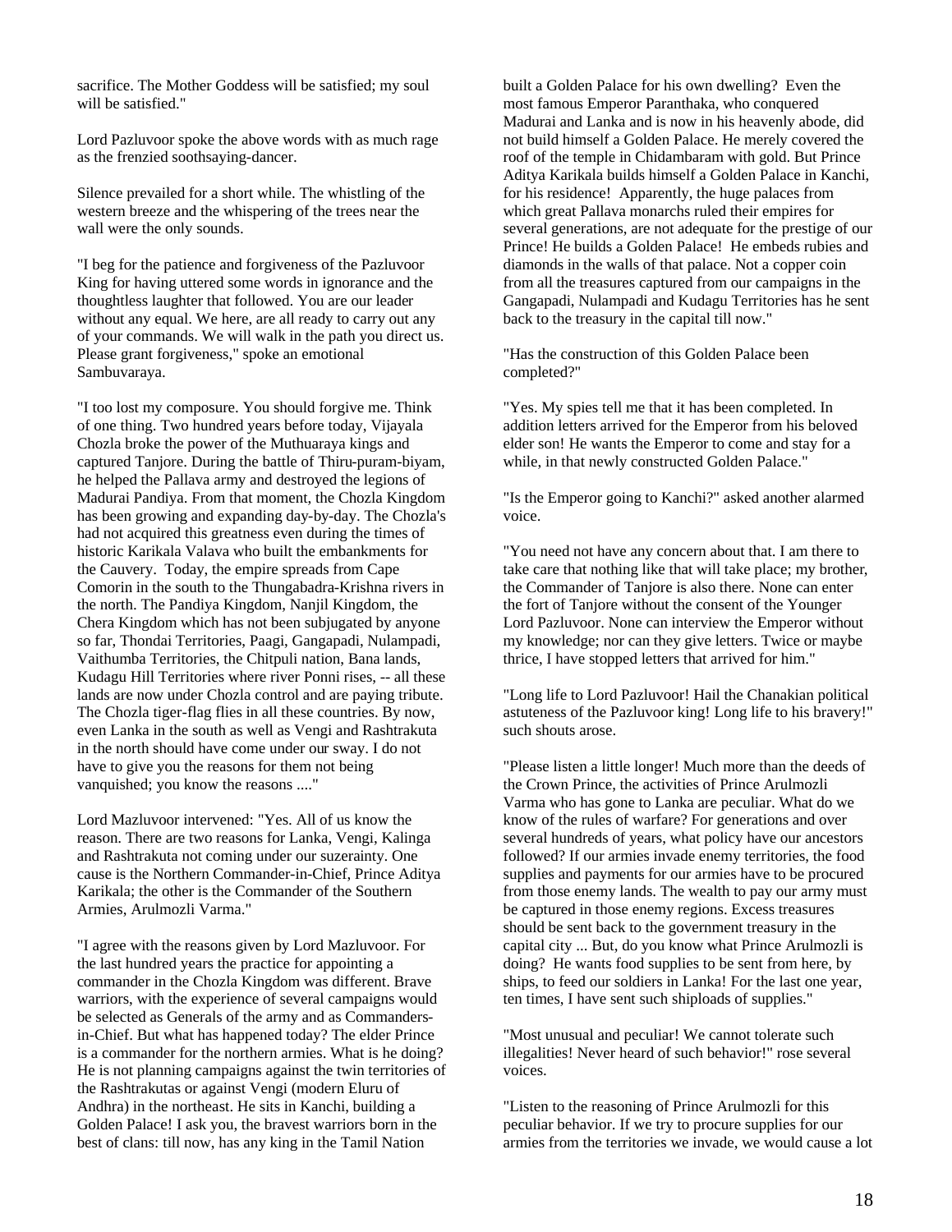of inconvenience to the civilians and gain the displeasure of the farmers in that land. Our dispute is with the royalty of Lanka; not with Lankan populace. Therefore we should not harass them in any way. After winning our battles against their royalty, we should rule with the full approval of those people. Therefore, the food and monies must be sent from the homeland."

Someone from the meeting intervened by saying, "We should not demand anything from the nations we have conquered! We should fall at their feet and worship their people! I have never heard of such conduct in warfare."

"Ask me about the consequences of such activities! Because of these undertakings of both the Princes, the treasury and granary in the royal palace at Tanjore often become empty! I am compelled to levy more taxes on you and also collect tributes from all of you. Perhaps that is why the Chozlas have appointed me as their Tax Official. If I had not considered the welfare of this country as most important, I would have given up my positions long ago!"

"Oh no! Never! Your holding these positions gives us several assurances. Why have you not spoken about these things to the Emperor?"

"Why not? I have personally spoken to him about it several times. Every time I am put aside with words like, `Ask the Elder Pirati. Ask the Younger Pirati.' Remember I told you earlier, the Emperor has lost the capability of thinking for himself. Neither does he ask our opinion on important matters. The words of his elder aunt, the Elder Pirati Sembiyan Madevi, are gospel to him; after that he wants me to consult with his beloved daughter the Younger Pirati Kundavai. I, who have grown grey in the service of this nation, I, along with other ministers, have to go and stand in the presence of that slip of a girl -- a girl who has not crossed the River Kollidam in the north or River Kudamuruti in the south -- and then consult her opinion. How is this story? From the days of this Chozla Kingdom being established, I have never heard of such interference from women in the politics of the nation. How long can I tolerate such humiliation? If all of you unanimously agree, I shall give up my official positions which trouble me to levy taxes and fill the treasury, and go back to my own city."

"No! Never. Lord Pazluvoor should not forsake us like that. The Chozla Empire has been established with the aid of thousands of brave men shedding their blood over four generations; such a nation will be torn apart in confusion within a short time if he does that," said Lord Sambuvaraya.

"Well then, you should all give me your ideas about what to do in this situation. What is the solution to this women's rule which is worse than the power of the amazonian Queen Alli?" asked Lord Pazluvoor.

# Ponniyin Selvan

Chapter 8 -- Who Is In The Palanquin?

For a while, the men in that meeting talked and argued amongst themselves. Since several voices were raised at the same time, Vandiya Devan could not hear anything clearly.

In a louder voice, Lord Sambuvaraya said, "Don't we have to answer the requests of the King of Pazluvoor? What is the point of each one talking like this? It seems to be hours past midnight. Look at the moon!"

"I have a certain doubt. Some others also, like me, may have a similar reservation. If Lord Pazluvoor promises not to be angry, I would like to ask about it," said a hoarse voice which had spoken once before.

"Is it Vanangamudi Raya, who is talking? Please, let him come forward into the light," said Lord Pazluvoor.

"Yes, it is me! Here, I have come up into the light."

"It is customary for me to show all my anger in the battlefield and against my enemies. I have no anger against friends. Therefore, please ask any question without any hesitation."

"I will surely do so. The allegations against Emperor Sundara Chozla, those very same accusations are placed against Lord Pazluvoor by some people! I may not believe them, but I would like some clarification," said Vanangamudi Munai Raya.

"What are they? What charges? Please explain."

"We all know that Lord Pazluvoor married a young girl about two years ago..."

With an angry voice, Lord Sambuvaraya interrupted: "We object to such words by Munai Raya. It is totally indecorous to ask such improper questions of our beloved leader, our chief guest."

"I request Lord Sambuvaraya to please remain patient. Let Munai Raya express his reservations freely. It is better to voice one's opinions in the open than bury them in the mind. It is true that I married a young girl after my fiftyfifth year. I certainly accept that. But, I never declared myself as a reincarnation of Lord Rama who vowed to have only one wife! I never said that I will wed only one maid. I love that girl; she returned my sentiment. According to the ancient tenets of this Tamil country, willingly, we married each other. What is wrong in that?" asked Lord Pazluvoor.

"Nothing wrong!" replied several voices.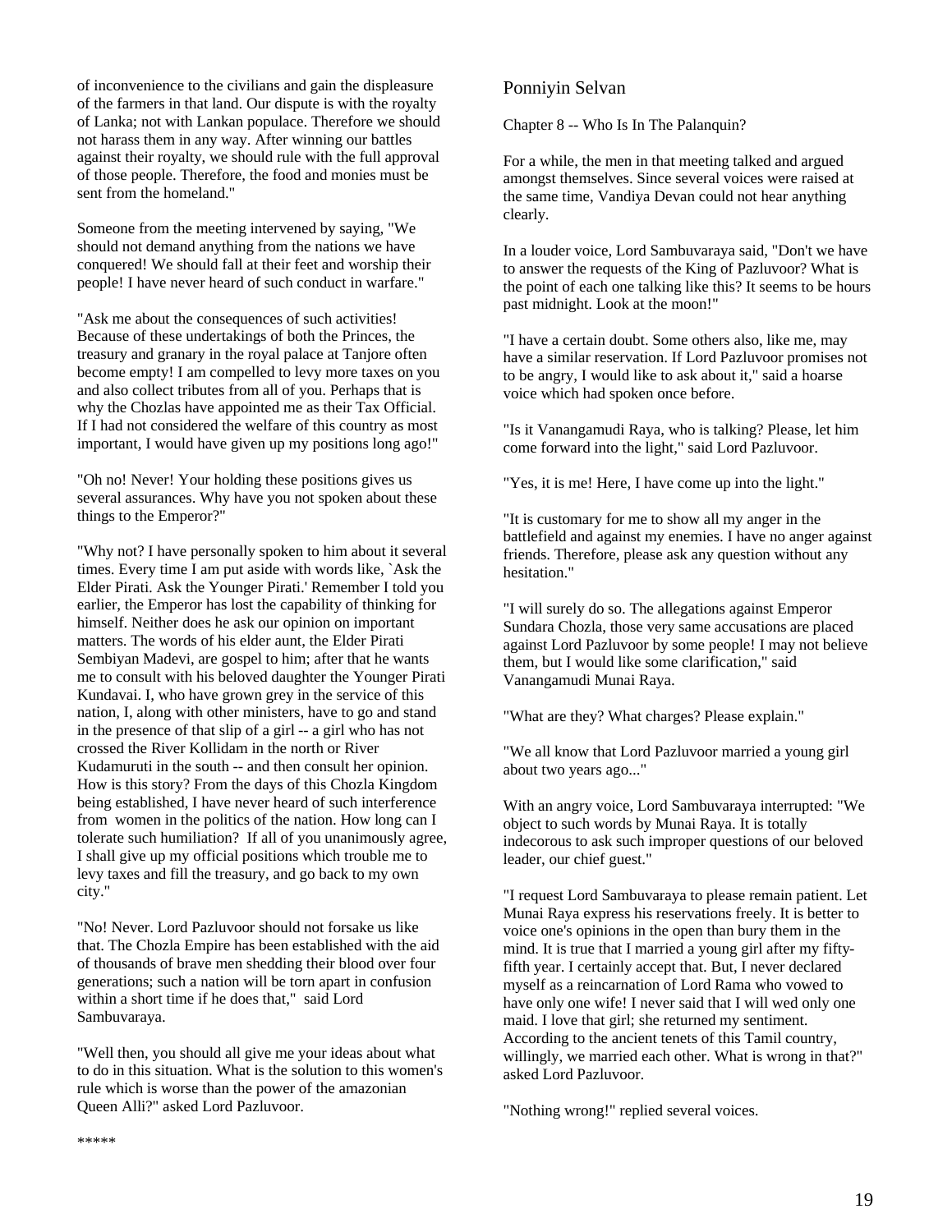"I never said there was anything wrong about his marriage. Who amongst us is monogamous? But ... but ..."

"But what? Ask without reluctance."

"Some people say that in all matters Lord Pazluvoor consults and acts according to the wishes of the Young-Queen he married recently. They say that he acts according to her direction even in matters of the state. It is said that he takes his Young-Queen along wherever he goes."

A laugh was heard in their midst.

Lord Sambuvaraya jumped up. "Who laughed? Let him come forward and explain why he laughed!" he roared while drawing his sword from its scabbard.

"I laughed! Don't be agitated Sambuvaraya!" said Lord Pazluvoor. He then continued, "Munai Raya! Is it a crime to take my legally wedded wife wherever I go? It is true that I take her with me to visit several places. But it is inaccurate to say that I consider the Young-Queen's opinion in matters of the state. I have never done that."

"If so, I request Lord Pazluvoor to clear just one more doubt. Why has this palanquin, which should have stayed in the women's courtyard, come here to our confidential meeting? Is there someone inside the closed palanquin or not? If there is no one inside, how is it that I heard somebody clearing their throat? Was it the jingle of bangles that I heard inside, a little while ago?"

When Munai Raya asked these questions, a curious silence prevailed amidst that gathering. Since these doubts had occurred to most of them, none spoke against the words of Munai Raya. Lord Sambuvaraya was muttering something to himself. But nothing was said.

Tearing the silence apart, in a distinct voice, Lord Pazluvoor said, "Good question. I am obligated to give an answer. I shall clear your misgivings before we conclude our meeting. Can you wait another half an hour? Do you have that much trust in me?"

"Yes we do. We have complete trust in you, Lord Pazluvoor," said Sambuvaraya.

"Let no one think that my reverence or loyalty to Lord Pazluvoor is less than that of anyone else. Since he invited us to speak freely, I asked. Apart from that I am ready to obey all his orders. I shall give up my very life if he commands it!" said Vanangamudi Munai Raya.

"I know about Munai Raya. I also recognize the trust you have all placed in me. Therefore, let us now come to a conclusion about the matter for which we convened this meeting. Let Emperor Sundara Chozla Paranthaka live long in this world and rule this Chozla Empire for a long time. However, unfortunately, if something happens to him: if the words of the palace doctors' come true, if the

omens forecast by the comet appearing in the sky come true -- we have to decide who is eligible to succeed to the Chozla throne."

"We request that you state your opinion on this matter. There is no one here who has anything to say against your views."

"That is not correct. Each one of you must think and then express an impartial opinion. Permit me to recall some old history to your memories. Twenty-four years ago, King Gandara Aditya who was a great philosopher and devout soul, died unexpectedly. When he died, his son, Madurandaka, was a one year old child. The Queenconsort of Gandara Aditya, the Lady Sembiyan Madevi, announced to us, the wishes of the King: his younger brother Arinjaya was to accept the Chozla throne after him. Therefore, we crowned Prince Arinjaya as the Chozla monarch. However, fate did not decree that Arinjaya should sit on the throne for more than a year. When Arinjaya died, his son, Paranthaka Sundara Chozla, was a youth of twenty-four. Considering the welfare of the nation, all of us -- the ministers, advisors, territorial chieftains the heads of all the clans and leaders of the cities and districts -- decided unanimously, and crowned Sundara Chozla. None of us had cause to regret this. Because, until two years ago, he ruled the nation with justice; he respected our wishes and opinions and ruled this country lawfully. Because of him the Chozla power grew to include all neighboring nations under its sway.

"Now, the health of Sundara Chozla is cause for concern. In this situation, who is eligible to succeed the Emperor? Madurandaka, the cherished son of King Gandara Aditya, is now grown up; he has the intelligence, education, the character, the devotion to God, all the qualities of a person worthy of the throne. Sundara Chozla's son, Aditya Karikala, who is younger to him by one year, is stationed in Kanchi as a Commander-in-Chief. Who between these two has the right to succeed to the throne? What is the code of inheritance among the clans? What is the law? What is the ancient tradition of the Tamils? Is it justice if the elder brother's son, Madurandaka inherits the nation? Or, is it legal for the grand-son of the younger brother to succeed? Each of you must consider this and clearly state your decision."

"Madurandaka, the son of the elder brother Gandara Aditya has the right to succeed. That is legal, justice, tradition," said Lord Sambuvaraya.

"I agree", "That is my opinion too," so rose several voices.

"Your convictions are mine. Madurandaka deserves the throne. However, is everyone here ready to support and further this belief? Are you all ready to sacrifice your lives, your wealth and very soul for this cause? This very minute, are you all ready to swear in the name of Goddess Durga and take an oath of allegiance?" When Lord Pazluvoor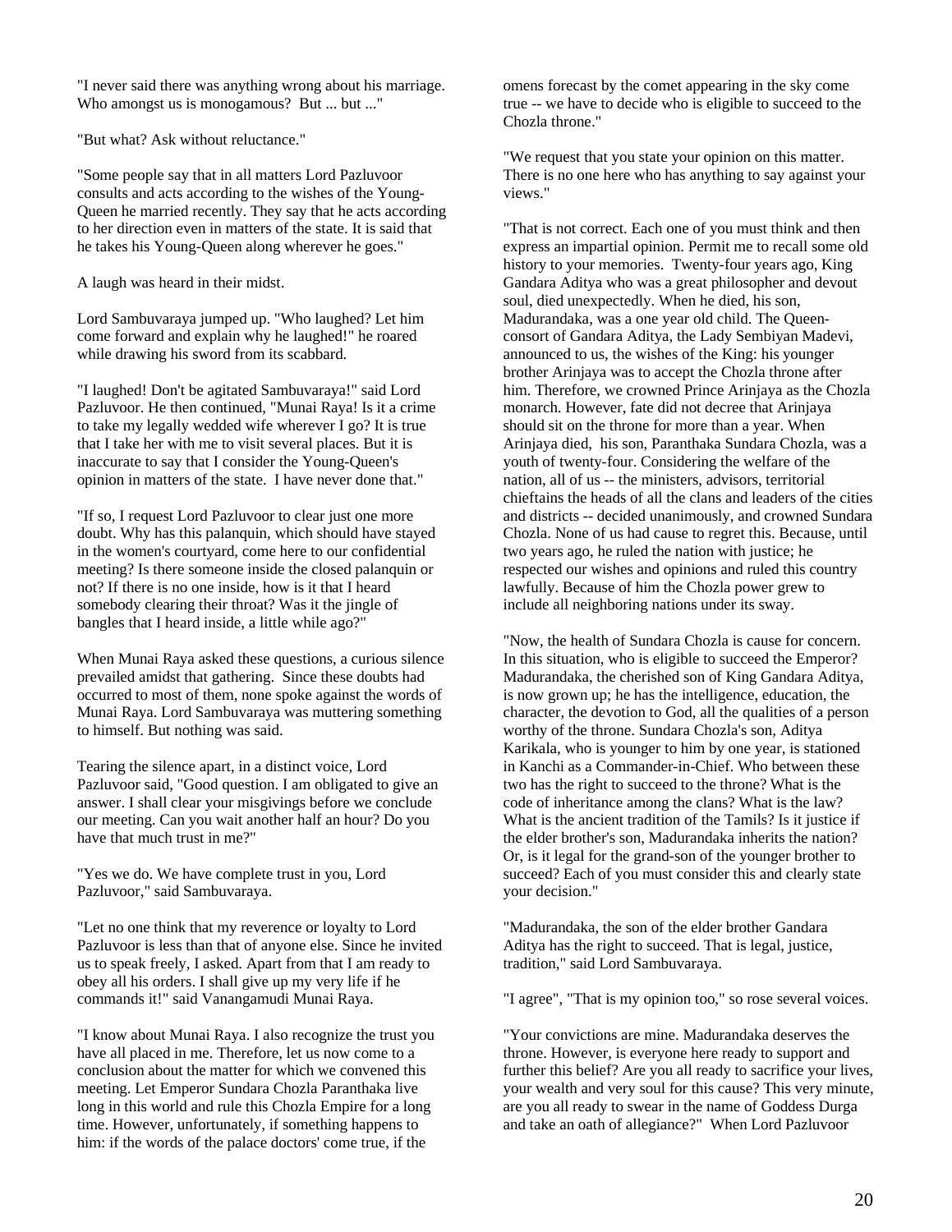asked this question his voice had a certain harshness, not heard till then.

Silence prevailed for some time. Lord Sambuvaraya then said, "We are ready to take such an oath of support. Before that, we need one clarification. What are the feelings of Prince Madurandaka? Is he ready to accept the throne and rule this Empire? We have heard that the cherished son of Gandara Aditya has forsaken the pleasures of worldly life and is fully involved in the devotion and worship of God Shiva. Several persons have said that he has no interest in worldly kingdoms. We have also heard that his mother, the Elder Pirati Sembiyan Madevi is totally opposed to his ascending the throne. We wish to know the truth about this from you."

"A good point and you raised it at the correct time. I must clarify this question. I should have explained earlier - forgive me for not doing so," with this long introduction Lord Pazluvoor spoke as follows: "The whole nation knows that the Lady Sembiyan Madevi discouraged her only son from having any interest in affairs of the state and raised him as a Saiva ascetic. But, neither nation nor people know the reason behind such behavior. The Elder Pirati feared that his very life would be in danger if her son Madurandaka had any wish to rule the empire ... "

#### "Aha! Is that so!"

"Yes! To any mother, the wish that the son to whom she gave birth should stay well and alive is greater than a desire that he should sit upon the throne of the Kingdom. Young Prince Madurandaka, who considered the words of his mother as gospel, turned his mind in the path of devotion and asceticism. Nevertheless, for sometime, his mind has slowly undergone some transformation. `This Chozla Empire is mine; it is my duty to rule the nation!' such thoughts have taken root and grown in his heart. If he knows that all of you are ready to support his cause, he is ready to come forward at a suitable time and openly declare his intentions."

"What proof do we have for this?"

"I will, without delay, produce proof that will satisfy all of you. If I furnish such proof, will each of you take an oath of allegiance to this cause?"

Several of the men said "We will! We will!"

"I hope no one has any other kind of reservation?"

"No! None!"

"Then, I shall show proof. I shall also clear the doubts raised by Lord Vananga-mudi Munai Raya." With this declaration, Lord Pazluvoor rose from his seat. Walking majestically, he neared the closed palanquin.

"Prince! Please part the curtains and grace the outside with your appearance. Permit these brave warriors, who are ready to sacrifice their very life, wealth and soul for you, to gaze upon your face." Lord Pazluvoor spoke in a very deferential voice.

Vandiya Devan, who was sitting behind the pillar on the upper terrace and listening to all these discussions with an overpowering curiosity, now peeped down carefully. As before, a hand parted the curtains of the palanquin. It too was a golden hand. It seemed to be the very same fair hand he had seen once before. But he now realized that he had surmised the golden bracelet worn by royalty to be a bangle. A dazzling face, comparable to the full moon, could be seen the very next instant. A handsome figure, comparable to Manmatha, the God of Love, stepped out of the palanquin and smiled.

Aha! Is this Prince Madurandaka, son of Gandara Aditya Deva? I mistook him to be a woman? I concluded that it must be a girl, because of the closed palanquin!? But, did Azlvar-adiyan Nambi also make the same mistake? Vandiya Devan looked around to see if Nambi was still thrusting his head above the wall. That spot of the palace wall was now shrouded by shadows cast by the trees. He could see nothing.

By now he heard some shouts from below. "Long Live Madurandaka! Praise the Crown-Prince Madurandaka! Victory to our brave spears!" They were passionate outbursts. Vandiya Devan saw that all the men in the courtyard were now standing; they held their swords and spears high up above their heads and cheered. Thinking that it would be dangerous to remain any longer in that spot, he turned around and hurried back to his terrace and laid himself down.

\*\*\*\*\*

### Ponniyin Selvan

Chapter 9 -- Wayside Chitchat

Vandiya Devan had spent all his life until that day, in the dry lands north of the River Palar. Consequently, he did not know how to swim in a flowing river. Once, when he was in the army on border patrol along the banks of the North Pennar, he waded into the river for a bath. He was caught in a swollen whirlpool. That sinister and devilish whirlpool made him go round and round. At the same time it dragged him downwards. Very soon the whirlpool had drained all his strength. I cannot escape now; I have to drown in this whirlpool and die! -- just as he lost hope he was thrown out, by God's grace. The waves threw him on the shores and saved him.

When he went back to bed that night in Kadamboor, he experienced the same feeling he had while caught in the whirlpool. He felt that with no choosing of his own, he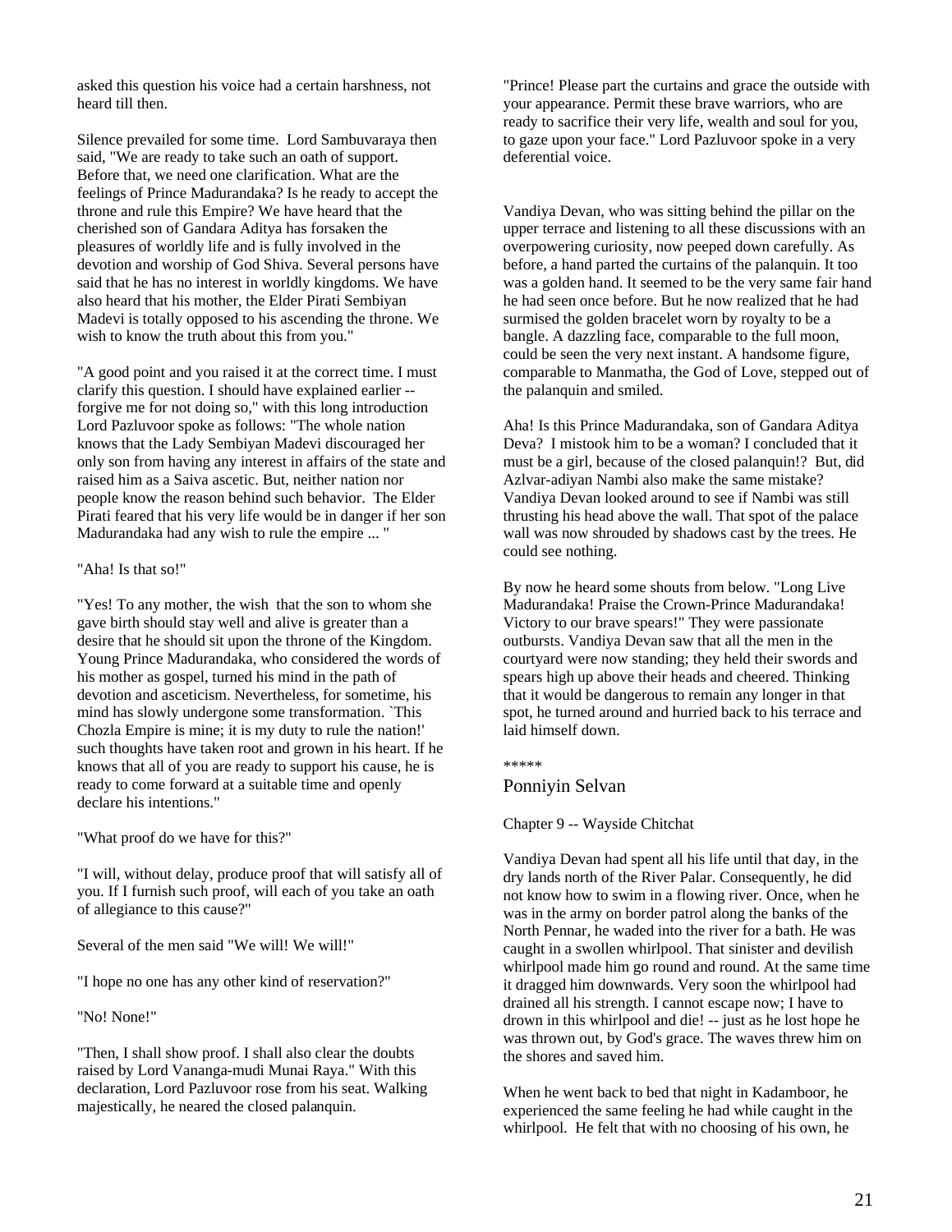had fallen into the huge whirlpool of a political conspiracy. Could he escape from this swirling treachery just as he had escaped from that whirlpool?

The information he had gleaned from the midnight meeting at Kadamboor baffled him. The dangers from external enemies to the Chozla Empire had been overcome only a few years ago. Prince Aditya Karikala -- brave, expert in warfare, a veritable Chanakya in politics; with his intelligence and optimum use of the capable Chozla armies, he routed the powers of the Rashtrakuta monarch, King Krishna, from the Thondai lands. In a way the external enemies were destroyed. Now, internal disruption and intrigue were raising their head. What would be the consequence of this internal discord which is more dangerous than external strife?

Are not the important officials, ministers, chieftains and famous warriors of the Chozla nation involved in this frightening endeavor? What kind of persons are the Lord of Pazluvoor and his brother? What is their power? How much prestige do they have? What about the others who met here today? They are all powerful, distinguished and eminent personalities. Is this the first meeting of this kind? I wonder; to how many other places has the Prince been taken in a closed palanquin by Lord Pazluvoor? Aha! The fact of being married to a young girl in his old age has served him so usefully in this conspiracy!

Until that day, no doubt about Prince Karikala's eligibility to the Chozla throne had risen in Vandiya Devan's mind. He had not even dreamed that a challenge would arise. Of course, he had heard of Madurandaka, the son of King Gandara Aditya. He had heard that, like the father the son was an ardent worshipper of God Shiva. But he had never heard anything about his rights to the succession or that he would demand his rights. In fact Vandiya Devan had never thought about such things.

What is the legality, the justice? Who is truly eligible to succeed to the throne? Karikala? Madurandaka? The more he thought about it, he felt that both sides had equal justification. If it really comes to a confrontation, who will come out victorious? What is my duty in this situation? Aha! I started on this journey from Kanchi while building all sorts of dream fortresses. I desired to attain eminent positions in the Chozla Empire by pleasing the Crown Prince Karikala! I even hoped that in due course I would regain the ancestral territories of my Vaanar clan. The very limb that I caught hold of, to achieve all these dreams, seems ready to drop! ... Thinking of all such things when he came to bed the second time that night, Vandiya Devan suffered with sleeplessness for a long time. In the end, towards the late hours of the night just as the eastern skies were turning light, he somehow went to sleep.

The next morning, Vandiya Devan did not get up even when the golden-red rays of the rising sun fell piercingly upon him. He was jolted awake when Kandamaran came and shook his shoulders. With the courtesy shown to any

guest, Kandamaran asked, "Did you sleep well?" And then he added, "After all my other guests had gone to sleep, I came up here and checked; you excelled in service like Kumbakarna (a mythical hero who slept half his lifetime)!"

Stifling everything that he remembered, Vandiya Devan said, "All that I recall is coming up to bed after the gypsy dance. I am just getting up! Oh, ho! It is already so late: it must be several hours past sunrise. I have to start immediately. Kandamara, tell your servants to get my horse ready."

"This is really fine! How can you leave so soon? What is the hurry? You must stay here for at least ten days before you go on," said Kandamaran.

"No, my dear fellow! I had news that my uncle in Tanjore was in a bad shape; his survival itself is doubtful. I have to go quickly to see him before he is gone. I must leave immediately." Vandiya Devan said this with total conviction, without any hesitation.

"You must then stay here for a while, at least when you go back."

"Why not? We shall think of it at that time. Permit me to leave now."

"Don't be in such a hurry. We can start after the morning meal. I shall accompany you till the banks of River Kollidam."

"How can you do that? You have all sorts of important guests. How can you leave them and ..."

"I have no guest more important than you ..." saying this Kandamaran stopped suddenly. "Yes the guests are important people. But my father can take care of them. The other officials of this palace can do that. I could not chat with you even last night. I can rest in peace only if I chitchat with you for a little while, along the road. I shall certainly come with you till the Kollidam."

"I have no objection. Your wish. Your convenience," said Vandiya Devan.

After more than two hours, both friends mounted on two horses started from Lord Sambuvaraya's palace. The horses cantered quite slowly. The ride was rather pleasant. The friends did not seem to mind even the road dust sprayed upon them by the swift northern wind. They had lost themselves in old remembrances. After some time Vandiya Devan said: "Kandamara! Even though I spent just one night in your house, it was very useful to me. Just one disappointment. You used to recount all sorts of things about your sister, while we were on the banks of the North Pennar. I could not even see her properly! When she peeped from hiding behind your mother, I could glimpse about one-eighth of her face! Your sister seems to possess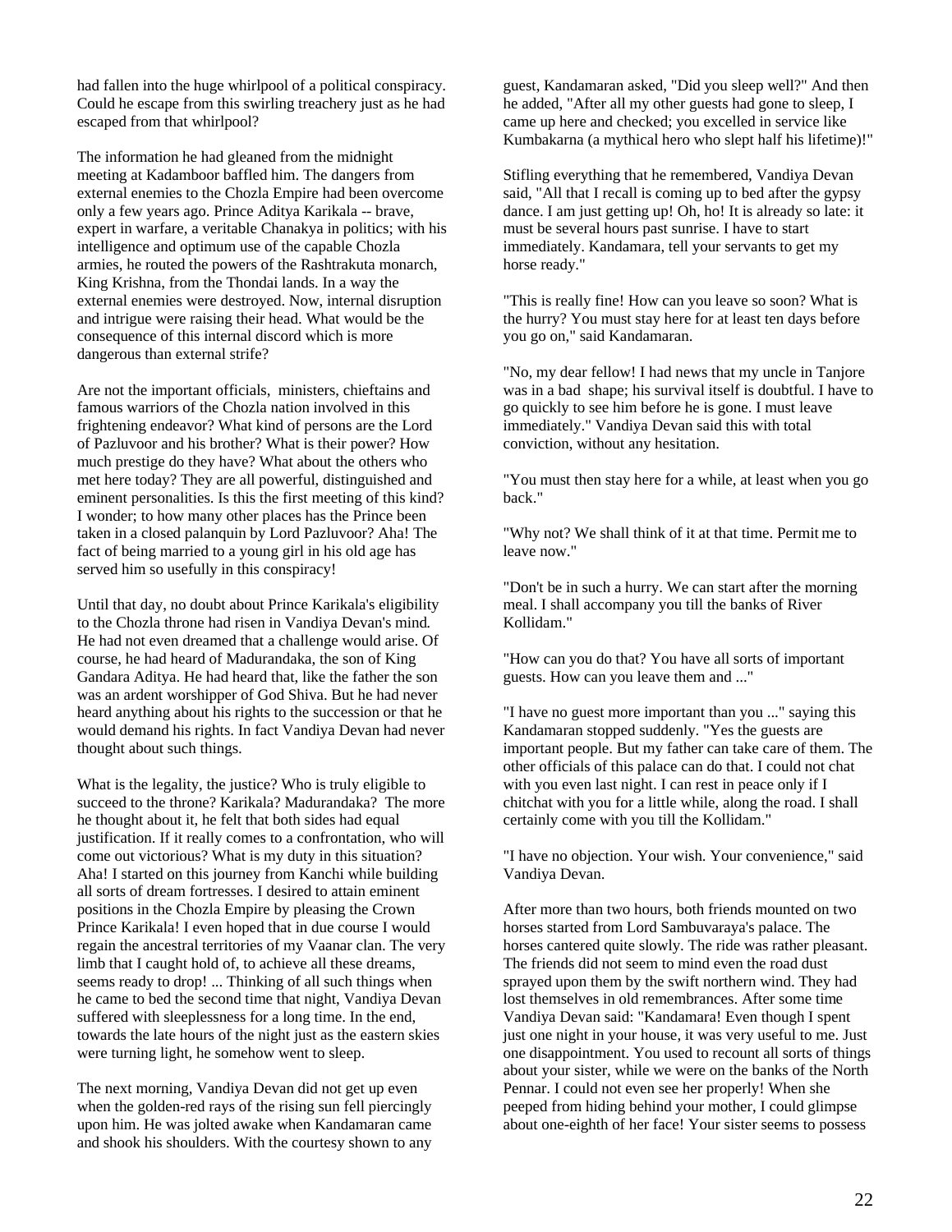a shyness and modesty that is more than any one girl's share."

Kandamaran's lips twitched as if to say something. But no words came out.

"Still, no regrets. You have invited me to stay with you for a few days on my way back. I can make her acquaintance at that time. By that time your younger sister may be able to overcome her shyness about me. Kandamara, what is your sister's name?"

#### "Manimekala."

"Oh! What a delightful name! If her character and beauty are like the name..."

Kandamaran intervened and said in a forlorn voice, "My friend! I beg this one thing of you. Please forget my sister. Please forget all that I mentioned about her to you. Do not even utter her name."

"What is this Kandamara? Every thing seems topsy-turvy? Even last night you hinted that I may become a son-in-law to your clan!"

"It is true that I said it. Since then the situation has changed. My parents have arranged to wed my young sister elsewhere. Manimekala has also agreed."

Vandiya Devan cheered within his heart: "Long live Manimekala." He did not have any trouble guessing who was selected to wed Manimekala. They must have pledged her to Madurandaka who stepped out of the closed palanquin. They are perhaps arranging such marriage alliances in order to gain strength for the Prince's cause. Lord Pazluvoor is a dangerous and capable politician.

"Oh! You have contracted one of your rich guests who came last night as the bridegroom. Kandamara, I have no surprise about this; nor am I really disappointed. In a way it was expected."

"Expected? How is that?"

"Who would give their daughter to a destitute-orphan like me? Which maid will agree to marry a poor fellow who has neither house nor land. What is the use now if my ancestors had ruled kingdoms long ago?"

"My dear friend! Enough of this, stop! Don't think so shoddily of me or my family. What you think, is not the reason. There is something much more important. You will agree if you know of it. But I cannot reveal the reason now. When the time comes you will know."

"Kandamara, what is this? You have been talking quite mysteriously today."

"Forgive me for that. It is a big secret that I cannot reveal even to you. Whatever happens, trust me that nothing will come between our friendship. When it is time to reveal plans, I will run to you and disclose all the details. Trust me until then."

"Thanks for the pledge! But what is the situation wherein you may have to forsake me? And, I am not one to live upon my faith in somebody else. I trust my own sword and spear."

"There may be an opportunity to use that sword and that spear soon. At that time I hope we will fight side by side. Your dreams also may then be fulfilled."

"What is this? Are you soon expecting some war? Or, are you planning to enter the battlefields of Lanka?"

"To Lanka? You will be surprised if you hear the details of the ridiculous campaign in Lanka. I believe we have to supply the rice and other foodstuffs from Chozla country for the soldiers fighting in Lanka. Shameful! I am talking about something else. Be patient for a while. I will tell you at the right time. Don't kindle my mouth now."

"Alright. If you don't wish, don't tell me anything. Don't even open your mouth. I think I can see the river ahead of us."

They could really see the torrents of the immense River Kollidam at the end of the road. Within a few minutes the friends reached the river bank.

The fresh floods of the spring month filled that great river. The far side seemed very distant. Trees on the other shore seemed like small bushes. Reddish silt laden waters, filled with rapids and whirlpools drawing fantastic pictures, thundering joyously, celebrating with a loud roaring sound, trying to break through the high banks on both sides, rolling and tumbling towards the eastern sea, rushing onwards -- Vandiya Devan looked upon this sight and stood there in amazement.

A ferry boat waited near the landing wharf. Two boatmen with long poles in their hands waited readily. One gentleman was already seated in the boat. He appeared to be of the Saiva sect. Catching sight of the two men coming upon the bank, a boatman asked, "Sirs! Are you both coming in this boat?"

"Yes. He will come. Wait for a while."

Both friends jumped off their horses. "I came without thinking. What can I do with this horse of mine? Can it go in the boat?" asked Vandiya Devan.

"No need. There! Look! Two of my footmen are following us. One of them will lead your horse back to Kadamboor. The other fellow will come with you in this boat. He will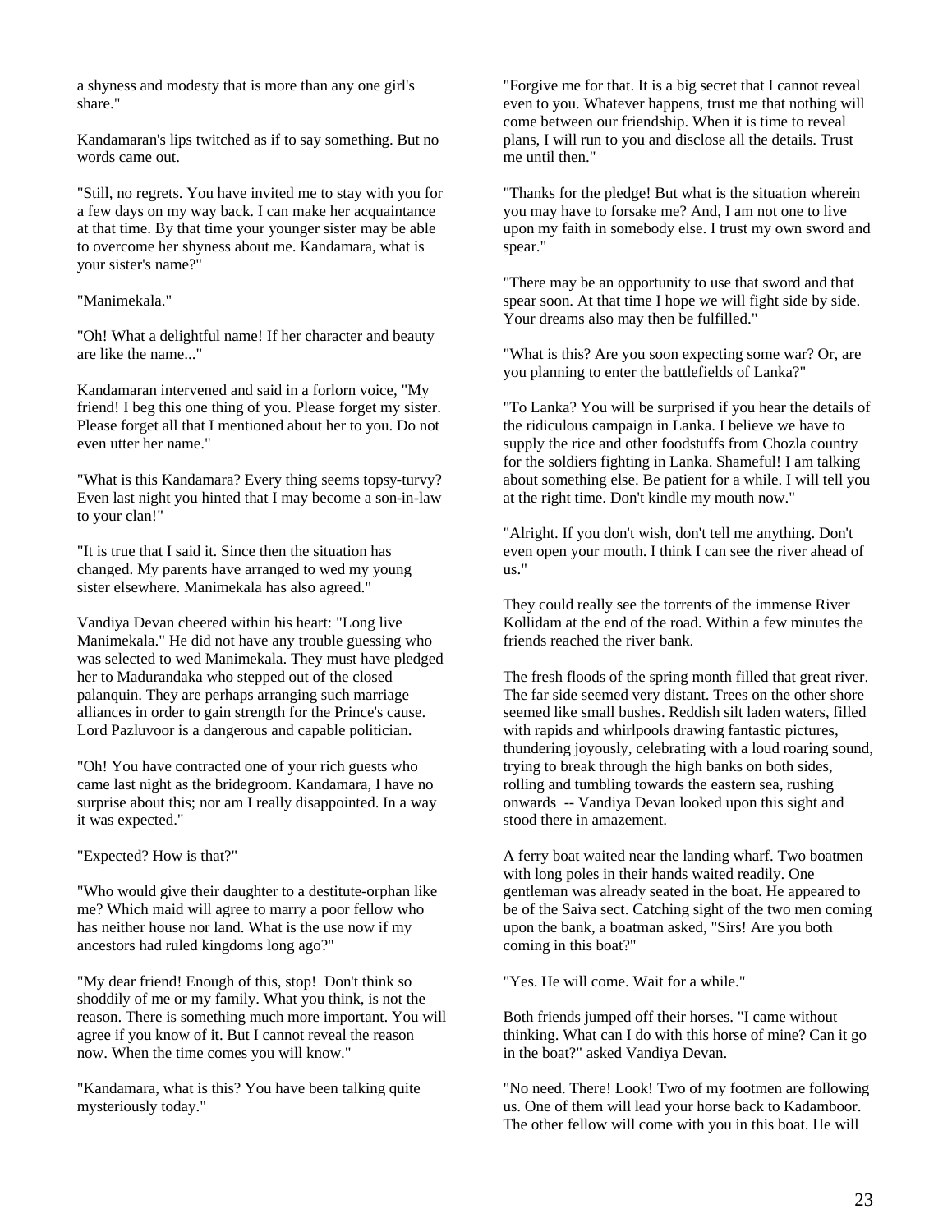procure another horse for you on the other shore," said Kandamaran.

"Aha! How thoughtful. You are my true friend."

"You must have thought of the Kollidam as comparable to the Palar and Pennar rivers. You wouldn't have known that you cannot cross this river with a horse."

"Yes. Forgive me for under-estimating the rivers of your Chozla lands. Gosh! What a river! What floods? It seems to roar like the ocean."

The two friends took leave of each other with a hearty embrace. Vandiya Devan walked down the river bank and got into the boat. One of Kandamaran's footmen also climbed into the boat. The boat was ready to leave. The boatmen thrust their long poles deep into the water.

Suddenly, from a distance they could hear shouts: "Stop! Stop the boat!" said a voice. The boatmen hesitated without pushing their poles. The fellow who shouted came running up the bank. With one glance, Vandiya Devan recognized him. He was Azlvar-adiyan Nambi. Recognizing the newcomer as a follower of the Vaishnava sect, the gentleman in the boat said "Go! Let the boat go! I will not come in the same boat as that imposter. Let him come in the next ferry."

But Vandiya Devan looked at the boatmen and said, "Wait a bit. Let him also come. There is plenty of room in this ferry boat. Let us take him." Vandiya Devan wished to question Azlvar-adiyan and learn more about the happenings of last night. \*\*\*\*\*

# Ponniyin Selvan

Chapter 10 -- The Astrologer Of Kudanthai

River Ponni, born and raised in the Kudagu Hills, after her childhood was past, wished to meet the Ocean King, her chosen husband. She went swiftly, crossing hill and dale, rocky mountain and canyon. As she came closer and closer, the joyous anticipation of meeting her beloved Lord, the Ocean King, made her thrive and grow. She went even further. Two arms grew to embrace the lover. Spreading her arms wide, she leaped and surged forward. Two arms were not sufficient for her ardent enthusiasm. Her loving arms grew into ten, twenty, hundred! Stretching out all these arms in eagerness she neared the Ocean King. She was the bride meeting her beloved. Chozla women, her bridesmaids, dressed her in such wondrous ways. They clothed her in the beautiful greens of rice-fields. They decorated her with colorful flowers; and showered her with fragrant woods. How can we describe the enchanting kadamba and punnai trees on both her banks: they covered her with pearls and rubies of flowers.

Who would not be overjoyed to cast their eyes upon you, dear Ponni? Which maid will not be beguiled by this, your bridal attire? It is but natural that attractive young girls should gather around you just as bridesmaids surround a ravishing bride.

One of the arms stretched out by Ponni or Cauvery, to reach out for her Lord the Ocean King, is known by the name River Arisil. The beautiful Arisil flows to the south of and very close to River Cauvery. One could not easily view this petite river from a little distance. The groves of trees, growing thickly on both its banks hide the river. One could consider the Arisil as a princess who never stepped out of the enclosed courtyards of a royal palace. There is no comparison to this beautiful virgin river.

Let our readers forget that it is the inner courtyard of a palace and come with us to the banks of the Arisil river. Let them enter these woody groves on its banks. Oh! What an enchanting sight meets our eyes! It seems to add radiance to beauty; to add sweetness to nectar.

Who are these divine women, seated on the beautifully carved barge, constructed like a floating swan? Who is the radiant jewel among women, seated in their midst, like the full moon among twinkling stars, like a queen born to rule all seven worlds? Who is the gentle damsel seated next to her, playing the veena (lute like instrument)? Who are these heavenly beauties coming down the stream, mixing the pleasant melody of their music with the gurgling noises of the river?

One of them had large eyes shaped like darting fish; the other was blue eyed; yet another had a face like the blossoming lotus; another girl had wide dark eyes shaped like the petal of a blue lily. Ah! The girl playing the musical instrument, one could watch forever, her soft fingers dancing over the taunt strings of the veena.

What can we say about the sweetness of the song they sang? Even the water in the river seemed to be still as it listened to their melodious music. Even the cuckoos and parrots on the trees listened quietly. We humans, blessed with the fortune of being able to listen, why should we not be enchanted by their song? Let us listen to them:

Walk slowly, walk shyly, Praise to you, dear Cauvery;

Dress yourself in beautiful clothes: Fragrant gardens full of humming bees; Open wide, those large dark eyes: Dancing fish of deep dark seas;

Dancing does not melt a lovers heart: Like a good monarch's mace of justice;

When nightingales sing in deep woods; And peacocks dance amidst flower groves; Dance gently, dear Cauvery: You disturb the garlands on Kama's shoulders. The garlands at his waist are all asway; What caused it? The very name of your dear Lord: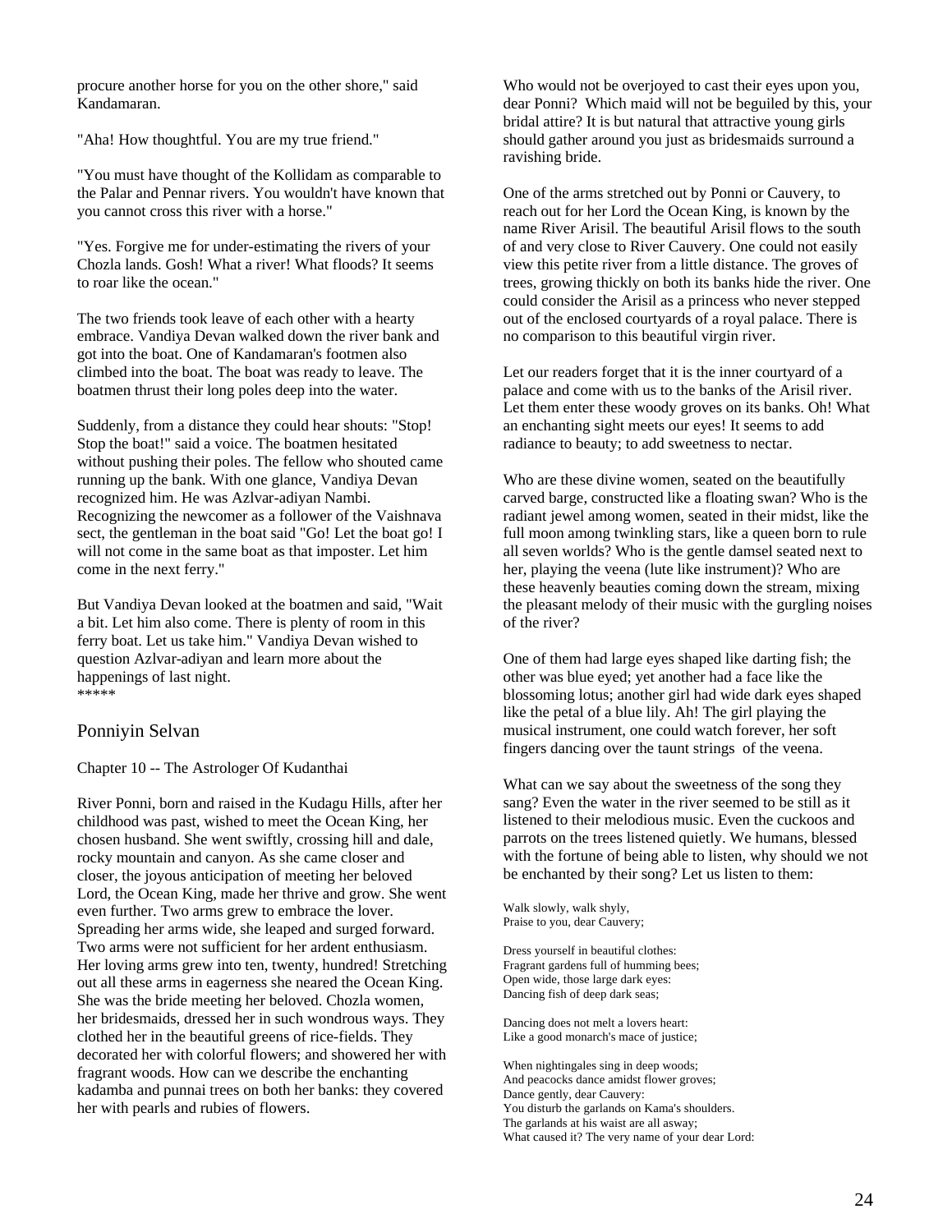An expert spear like dart;

Walk slowly, walk shyly, Praise to you, dear Cauvery.

Where have we heard this delightful Tamil poem? Oh yes, is it not from The Silappadikaram (an ancient poetical work)? The poem seems even more enchanting and delightful when these maids sing it. Perhaps they are the maids of honor in River Arisil's court? Or is this the magic of some sorcerer? It entices every beholder.

The barge floated down gently till it stopped near a landing amidst the woods. Two maidens are getting down. One is that dignified lady, comparable to a queen of the seven worlds; the other is her companion who was creating the enchanting harmony while playing the veena. Though both are beautiful, there was a difference between the two of them. One has the dignity of a lotus blossom in full bloom. The other has the pleasantness of the night-time water lily. One is the radiant full moon; the other is the young crescent of late evening. One is the dancing peacock; the other is a singing nightingale. One is a queen of the Gods; her friend is Rathi, the beloved of Cupid. She is the fast flowing turbulent Ganga. Her companion is the gentle Cauvery.

Without further ado, without leaving our readers in further suspense, let me introduce these two ladies. The lady with a certain dignity in her posture is Kundavai, the beloved daughter of Emperor Sundara Chozla. She is the elder sister to Arulmozli Varma who would later attain historic fame as Rajaraja I. She is the lady revered by the people as the young royal princess, the Younger Pirati. A distinguished daughter of the Tamils, she laid the foundations for the greatness of the Chozla Empire. She is the capable lady who will raise and mould the ambitions of Rajaraja's son Rajendra and make him the greatest of monarchs in South Indian history.

Her friend is Vanathi, a noblewoman from the clan of Kodumbalur chieftains. She came to enjoy the fortune of being a part of Kundavai's household. In the future she would attain greatness unparalleled in history. She is now a young girl, full of modesty and a pleasant gentleness.

After both had alighted from the barge, Kundavai turned to her other companions and said, "You can all wait here. We will be back in an hour."

All those maids, who were her companions, were noblewomen from the households of the aristocrats and chieftains in the Chozla nation. They had come to the Pazlayarai Palace, considering it a fortune to be included as maids of honor to Kundavai. Now, when Kundavai went ashore with just one girl from among them, saying, "I'll come after a while," a certain envy and disappointment could be discerned in their eyes.

A horse drawn chariot awaited their pleasure on the shore. "Vanathi! Get into the chariot," said Kundavai. When both were seated, the chariot moved swiftly.

"Akka! Where are we going? Can you tell me?" asked Vanathi.

"Why not? We are going to the house of the Kudanthai Astrologer," said Kundavai.

"Why are we going to an astrologer's house, Akka? What do we have to ask him?"

"What else? To ask about you! For some months now you seem to be a girl possessed, lost in some dream world, losing weight. We are going to ask him if you will be cured of these fantasies and become healthy once again. We are going to ask him all these things!"

"Akka! Let good fortune be showered upon you! There is nothing wrong with my health. We don't have to ask him anything about me. Let's go back."

"No, my dear no! I am not going to ask him anything about you. I shall ask him about me!"

"What do you have to ask about yourself? What is there to ask an astrologer about yourself?"

"I am going to ask him if I would ever be married; or am I going to spend all my life a virgin maid!"

"Akka! Why ask the astrologer about it? You have to ask your own heart! Just nod you gracious head: princes from all the fifty-six kingdoms from Cape Comorin to the Himalayas would come running, vying with each other. Why, even princes from across the seas from Yavana and Kadaram will come. I wonder which of these princes will have the fortune of receiving your hand. You have to determine that!"

"Vanathi, even if I accept all that you say as truth, there is one obstacle. If I marry any one of these princes from an alien nation, I will have to go with him to his kingdom. My dear, I have a great dislike to go away from this delightful Chozla Kingdom where the Ponni flows! I have taken an oath that I will not go to another kingdom from here.. ..."

"That is no obstacle! Any prince that marries you will stay at your feet as your slave. If you order him to stay here he will remain here."

"Oh dear Lord! That will be like picking up a rat and tieing it up in your waistband! How can we retain an alien prince in our lands? Do you know the consequences of such activity?"

"Anyway, whatever you say, a person born as a woman will one day have to be married. Is that not so?"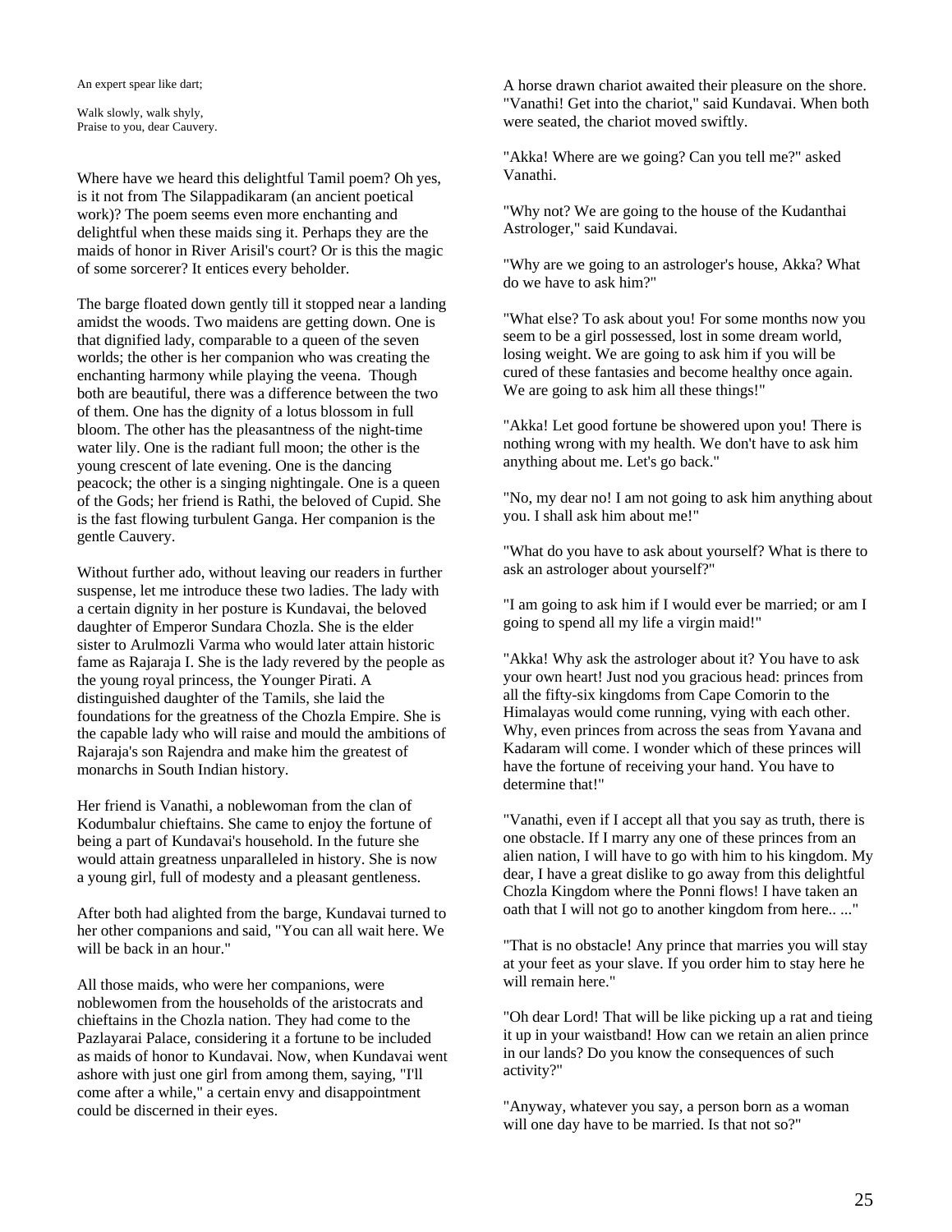"No law says that my dear. Vanathi, think of the Lady Avvaiyar. Did she not live for a long time as a queen among poets but a virgin maid?"

"Because of a boon from the Gods Avvaiyar became an old maid in her young age. You are not like that."

"Well if I do have to be married, I think I shall choose an orphan Chozla warrior for my consort. That fellow will not have any kingdom. He will not demand that I go to another nation. He will remain here itself, in this Chozla country."

"Akka, does it mean that you will never leave these Chozla Territories?"

"Never will I leave. Even if they offer to crown me as a queen of the heavens, I will not leave!"

"Now I am quite happy."

"How is that?"

"If you move to another kingdom, I will have to follow you. I cannot be parted from you. At the same time I have no heart to leave this bountiful Chozla land!"

"If you are married, won't you have to leave?"

"I am not going to marry anyone, Akka."

"My dear girl! What happened to all the advise you were giving me just now?"

"Am I like you?"

"You deceiver! I know everything! Are you trying to throw dust in my eyes? You have no great love for this Chozla land. The Chozla nation you love is bearing sword and spear and has gone to Lanka to conduct a campaign! You think that I do not know your secrets?"

"Akka! Akka! Am I so foolish? Where is the sun? and where is the morning dewdrop? What is the use, if a dewdrop wishes for the friendship of the fiery sun?"

"The dewdrop is small! And the sun is mighty and bright! Still, does not the dewdrop impound the bright sunshine in itself? Tell me?"

Vanathi now replied in a voice filled will cheer and eagerness: "Are you saying that? Can a mere dewdrop attain the sun?" Then suddenly she felt depressed. "The dewdrop wishes to do so; in fact it enslaves the sunray! But what use? Within a short time it is severely punished. It dries up in the bright sunlight and disappears without a trace!"

"That is wrong, Vanathi. The sun recognizes the love of the dewdrop and merges her into himself. He thinks that his beloved maid, the dewdrop, should not be seen by

other men. He lets her out again after darkness. Doesn't the hidden dewdrop appear again every morning?"

"Akka, you are telling me all these stories to cheer me up."

"So! You do say that you need cheering up. There is some sadness in your heart. All these days you maintained that `Nothing is wrong'. That is why I am going to the Astrologer of Kudanthai."

"If there is a sadness in my heart, what is the use of asking an astrologer about it?" sighed Vanathi.

The house of the Kudanthai Astrologer was situated in the outskirts of that city, in an isolated spot, besides a Kali temple. The chariot did not enter the city, but went around and reached that house. From the way the charioteer drove his chariot without any hesitation or doubt, it appeared that he had driven there several times before.

The Astrologer and one of his disciples waited readily outside the house. The Astrologer welcomed his visitors with great reverence and courtesy.

"Great lady! A reincarnation of both Kalaimagal (Goddess of Learning) and Thirumagal (Goddess of Wealth)! Welcome. Welcome. It is the fortune of my humble abode that you have come in search of me once again!"

"Mr. Astrologer! I hope that nobody else will come in search of you at this time?" asked Kundavai.

"No one will come Thaye! Not many people come in search of me these days. Only when troubles in the world increase will people seek the astrologer. Nowadays, under the rule of your esteemed father -- The Emperor Sundara Chozla -- the people have no troubles at all! They possess all the comforts and luxuries and live life with happiness. Who will come in search of me?"

"Do you mean to say that I have some troubles and therefore, I have come to consult you?" asked Kundavai.

"No. Great lady, no. Which blind fool will say that the beloved daughter of Sundara Chozla who possesses immense wealth, has any troubles? Since the people have no troubles, this poor astrologer is cast into misfortune. Nobody takes care of him. Therefore you have come here like a Goddess with solicitude for my troubles. Please enter and grace my humble house. Look at me, talking while I detain you here on the doorstep!" said the resourceful Astrologer.

Kundavai turned to the charioteer and said, "Take the chariot to the shade of the banyan tree behind the temple and wait."

Kundavai and Vanathi entered the Astrologer's house as he led them inside. The Astrologer turned to his disciple and said warningly, "Wait outside and guard the entrance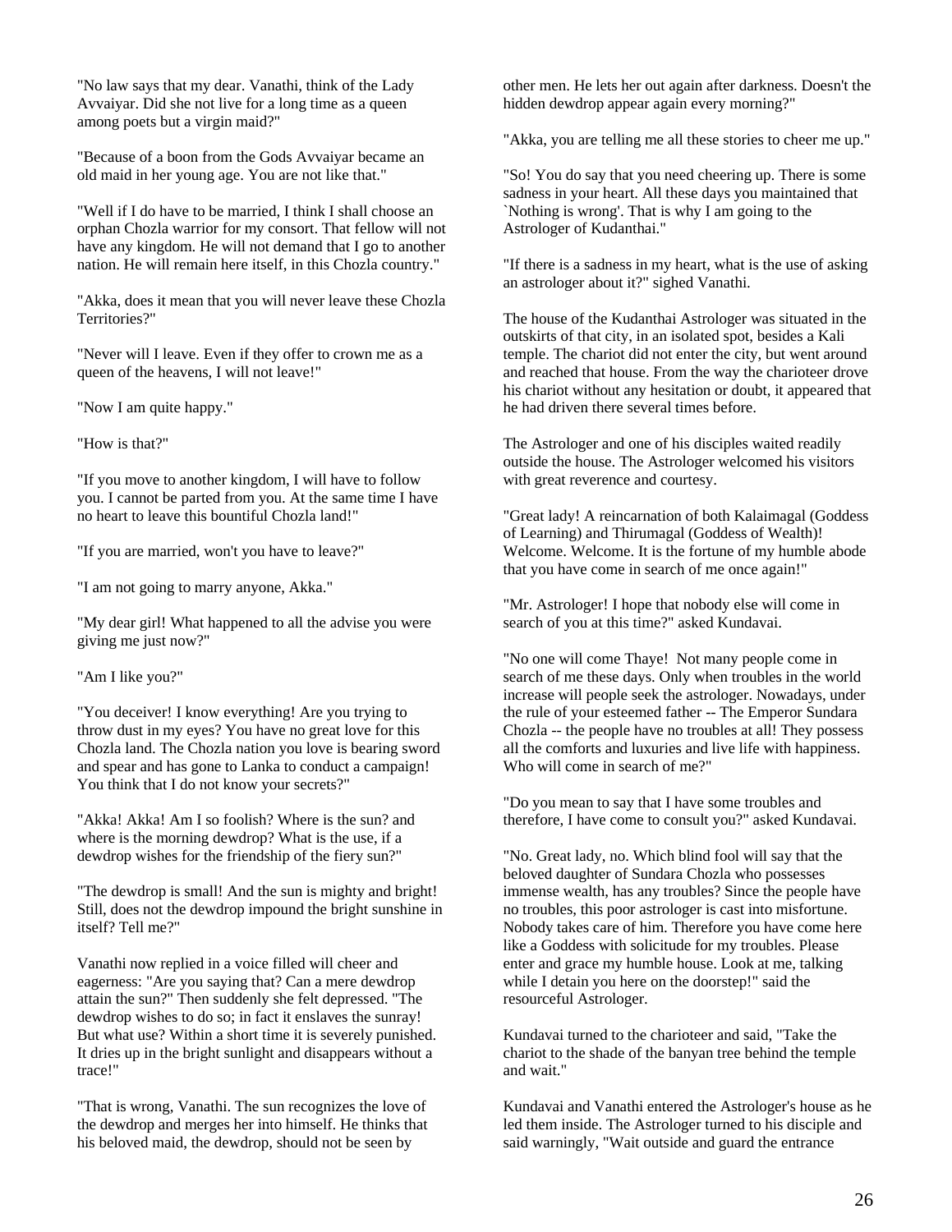carefully. Even if accidentally someone happens to come by, do not let them enter."

The parlor in the Astrologer's house was decorated to receive his royal visitors. In an alcove in the wall was a decorated figure of the Goddess Devi. Two seats were made ready for seating the visitors. A tall metal lamp was lit. The floor gleamed with intricate kolam decorations. Several tablets and palm leaf charts with the scribbles and symbols of the astrologer's trade were scattered about. After both ladies were seated, the Astrologer sat down.

"Madam, please tell me why you have come?"

"Sir! Can you not find out even that by your astrology?" asked Kundavai.

"So be it, Thaye!" said the Astrologer and closed his eyes. He muttered some incantations and after a while looked at them saying "Lady, you have come here today, mainly to ask about the horoscope of this young girl. That is what the grace of the Goddess reveals to me."

"Aha! Remarkable! How can we praise your powers? Yes sir! I have come to ask about this girl. She came to the Pazlayarai Palace about a year ago. For the first eight months she was very cheerful and happy. Amongst my companions she was the most joyous, most filled with playful laughter. For the last four months, something has happened to her. Often, she seems depressed. She seems to live in some abstract world. She has forgotten her laughter. She says that nothing is wrong with her health. If her parents come and ask me tomorrow, what reply can I give?"

"Thaye! Is she not the beloved daughter of the Lord of Kodumbalur? Is her name Vanathi Devi?" asked the Atrologer.

"Yes; you seem to know everything."

"I even have the horoscope of this young Lady. I have it in my collection. Please wait a little."

The Astrologer opened an old casket by his side and searched awhile. He then picked up a palm leaf notation of a horoscope and peered at it.

#### \*\*\*\*\*

# Ponniyin Selvan

Chapter 11 -- Sudden Entry

The town known as Kumbakonam, was known as Kudanthai or Kudamooku during the times of our story. Besides the virtue of being a pilgrimage center, it was also famous because of the Astrologer of Kudanthai. A little distance to the south of Kudanthai, a majestic view of the interim capital of the Chozla's, Pazlayarai, with its temple

towers and palace turrets reaching the skies, could be glimpsed.

The Astrologer of Kudanthai had collected the horoscopes of all the royal family living at the Pazlayarai Palace. He had searched amidst this collection and found the horoscope of Lady Vanathi of Kodumbalur. After peering at the palm leaf notation of the horoscope for a while, he stared at the face of Vanathi; then again looked at the notation. He was peering and staring one after the other, but did not open his mouth to utter a single word!

With a little impatience Kundavai asked, "What Sir? Are you going to say something or not?"

"Thaye! What can I say? How can I say it? I had studied this horoscope once before and could not believe it myself. I doubted if anything could be like it and kept it aside. Now, when I behold the divine face of this Lady and see her horoscope at the same time, I am astounded!"

"Be amazed! Be astounded! After you have been astounded enough, say something in particular."

"Madam, this is a very fortunate horoscope. I am saying it with the belief that you will not mistake my words. This is one step better than even your horoscope! I have never, till now, seen such a lucky horoscope."

Kundavai smiled. Vanathi said with some shyness, "Akka! He is calling this most unfortunate girl the luckiest person in this world! Everything he utters will be like this."

"Amma, what are you saying? If my statements are incorrect, I will give up my practice!" said the Astrologer.

"No. Mr. Astrologer, no. Don't do anything like that. Keep predicting such good things to the people. But you are uttering generalities; you have said nothing in particular. That is why she doubts you."

"You want me to say something specific? Here, I will say it. Four months ago, something that appeared to be an ill omen occurred. Something slipped and fell. But in truth, that is not an ill omen. It is from that incident that this Lady will obtain all her good fortune."

"Vanathi, remember what I said? See?" said Kundavai Devi.

"You must have told him about it before!" said Vanathi.

"Sir, look at the way this girl talks?"

"Let her talk Thaye, let her say whatever she wants now. Tomorrow when she marries the king of kings ...."

"Yes, talk about such things! Young girls will listen happily if you speak to them about marriage."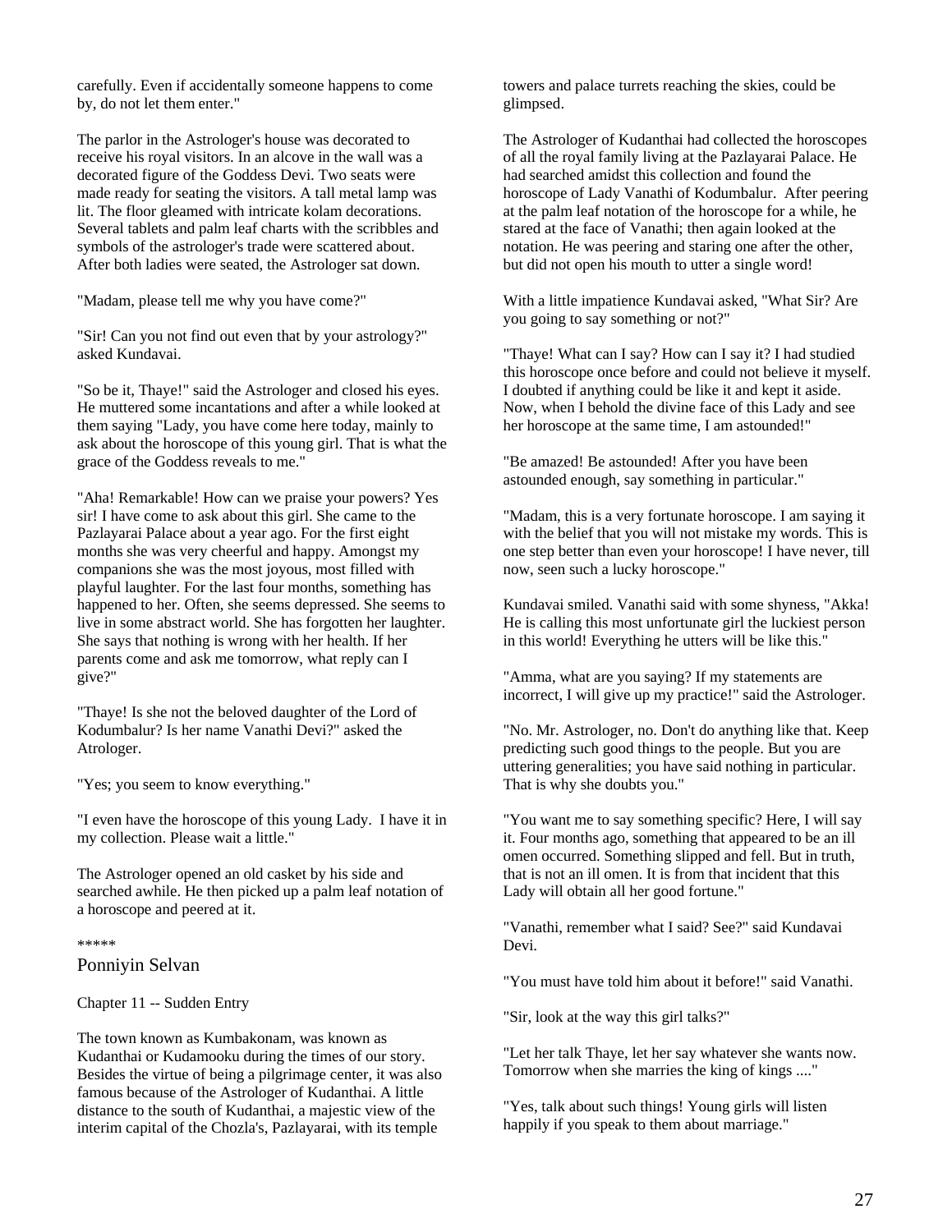"That is what I have been saying too. If I suddenly raise the topic of marriage, people will say `This old man has lost his senses.' That is why ..."

"Where will her husband come from? When will he come? What is his identification? Can you tell us all these things from the horoscope, Sir?"

"Oh yes! Why not? I can say it very well." The Astrologer peered into the horoscope once more. Whether he examined it carefully or pretended to do examine it, none can say!

Then looking up decisively he said, "Madam! A husband for this maid does not have to come from very far! He is quite nearby. However, that brave warrior is not in this country now. He has gone across the seas."

Upon hearing these words, Kundavai looked at Vanathi. Vanathi tried to contain the happiness that bubbled in her heart; but could not do so: her face showed it.

"Then, who is he? What clan? Any signs to recognize him?"

"Oh yes. Very clear signs. A prince fortunate enough to marry this girl, will have the sign of the conch and discus on his palms."

Once again Kundavai looked at Vanathi. But Vanathi was looking down, almost hiding her face. "Won't there be some signs or significant lines on her palms also?" asked Kundavai Pirati.

"Thaye! Have you ever seen the soles of this girl's feet? ..."

"Sir! What are you saying? Are you asking me to touch her feet?"

(Greeting a person by touching their feet denotes extreme humility, or servitude.)

"No! Oh no! I am not saying anything like that! However, sometime in the future, thousands of princesses, queens and empresses will pray for the fortune of touching this noble lady's feet."

"Akka! This old man is teasing me. Is it for this, that you brought me here? Please get up; let us go" Vanathi said this with some real anger.

"Why are you agitated my dear? Let him keep saying what he wants ..."

"I am not saying anything. I am just explaining the notations in this horoscope. Poets often talk about lotus feet. Please ask this Lady to show me her feet a little bit. Her sole will surely have the line of the red-lotus."

"Well! That's enough Sir. If you say anything more about this girl, she will get hold of my hands and drag me out. Tell us something about the man who is to be her husband."

"Yes. Of course, I shall do so. The fortunate youth who will take her hand will be the bravest among brave; he will wear the victory garlands from fighting in the forefront of hundreds of campaigns. He will be a king of kings. With the praise and support of thousands of kings, he will sit upon the throne of an emperor for a long time."

"I do not believe your words. How is that possible?" asked Kundavai. Several emotions -- eagerness, happiness, fear, doubt, worry -- danced on her face.

"I too don't believe it. He is thinking of something else and saying all this. He is uttering such words to make you happy!" said Vanathi.

"If you don't believe my words today, there is no harm. One day you will believe it. Don't forget this poor astrologer on that day."

Vanathi asked once again: "Akka, shall we go?" Two tear drops peeped at the corners of her dark eyes.

"I have to tell you just one more thing. Please hear that also and then leave. There will be several obstacles and dangers for the young man who is to marry this Princess. He will have several enemies ..."

"Oh!"

"But all the dangers and obstacles will fly away in the end. Enemies will be totally destroyed; the Lord who attains this Lady will cross all impediments and achieve great positions. There is something much more important than even this ... Thaye! I am an old man. Therefore, I can reveal all without hiding anything. You should look at the stomach of this girl sometime. If you do not find the lines and sign of a banyan (ficus) leaf on her stomach, I will give up my practice of astrology."

"Sir, what is so special about the sign of the banyan leaf?"

"Don't you know who the Lord who reposed on the banyan leaf is? A son with the aspects of that great Vishnu will be born to her. Her Lord is likely to have all sorts of dangers, obstacles, impediments and bad periods. But the son who is to be born of this Lady will have nothing that is a deterrent. All that he thinks of will be concluded; anything he undertakes will be completed; his touch will be golden; wherever he steps will be under his sway; whatever he sees will have the tiger-flag flying over it. Madam, the armies led by her son will flow in all directions, with no hinderance, like the fresh floods of the Ponni. The Goddess of Victory will be his bonded slave. The fame of his native lands will spread across the worlds. The fame of his clan will last as long as this world exists!"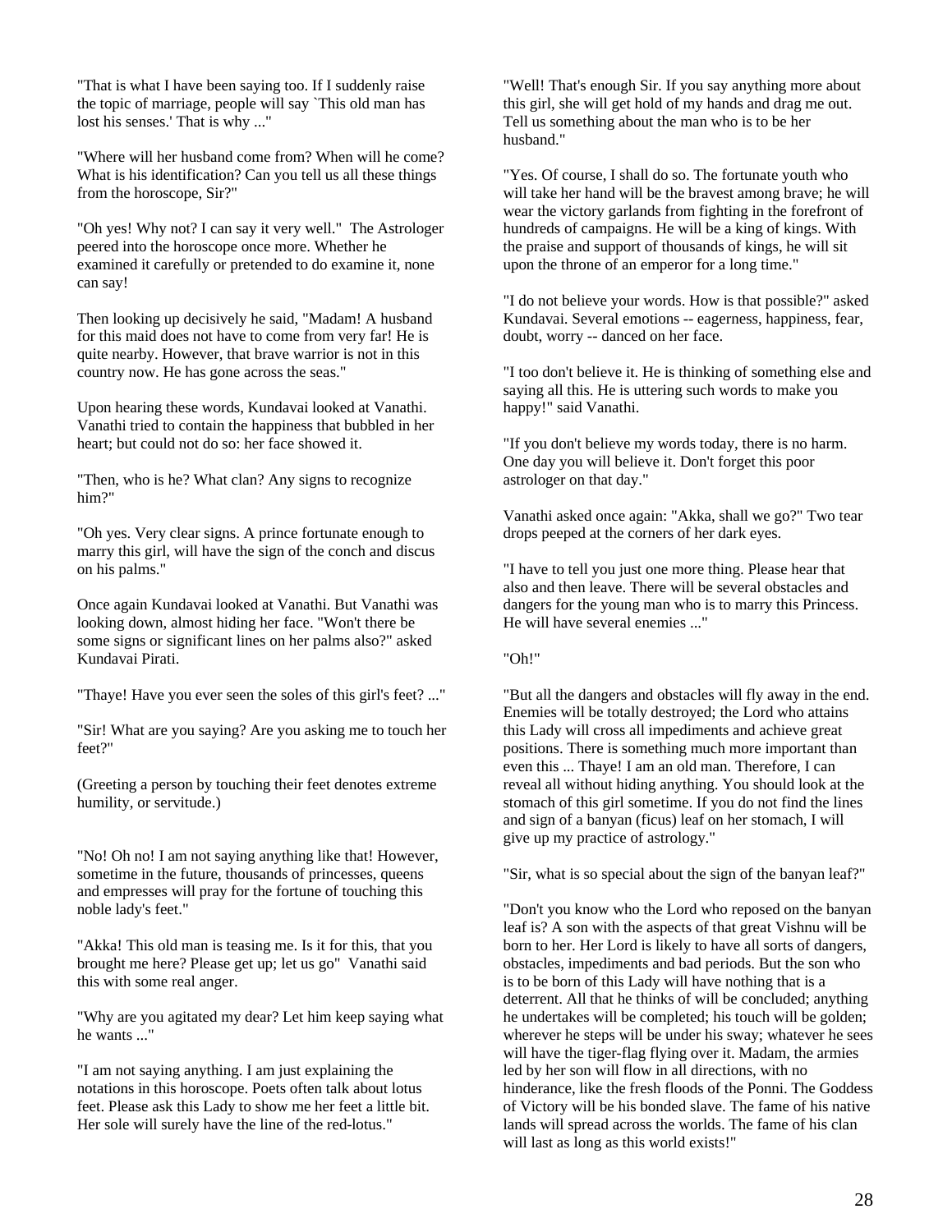When the Astrologer spoke these words as if in some frenzy, Kundavai was looking at him with rapt attention, listening to every word he uttered. She was startled to turn around upon hearing the distressed call, "Akka!"

"Something is happening to me," said Vanathi in further distress. Suddenly she fainted and fell to the floor.

"Sir! Please fetch some water quickly," saying this, Kundavai lifted Vanathi onto her lap. The Astrologer brought some water. Kundavai sprinkled the water on her friends face.

"Nothing will go wrong, Amma! Do not be concerned," said the Astrologer.

"I am not worried. This is her habit. This has happened four or five times till now. She will open her eyes and get up after some time. Upon waking she will ask if this is the earth or paradise," said Kundavai.

Then, in a much softer voice she asked "Sir! I came to ask you something very important. Have you any news?"

The Astrologer's manner changed; he said some words to her very precisely and quickly.

Then, Kundavai Pirati asked, "I hear that people in the countryside and cities are talking about all sorts of things. The long tailed comet has been appearing in the skies for sometime. Is there some meaning to all this? Is there some danger to the empire? Will there be any change, confusion?"

"Lady, don't ask me about that. There is no horoscope for kingdoms, nations or political events; neither can I predict anything by astrology about them. I know nothing about such matters through the science I practice. Perhaps the seers and philosophers or the devout and ascetic may be able to foresee something. This poor fellow does not have such powers. In politics the stars and planets of astrology have no power." The Astrologer spoke these words with a certain emphasis, looking at Vanathi who seemed to be stirring.

"Sir! You talk very skillfully. You don't have to study the horoscope of a nation. But can you not reveal particulars about my father and my brothers? Isn't studying their horoscopes like looking at the horoscope of the nation?"

"I will look into them at leisure and tell you. Thaye, in general this period is full of confusion and danger. All of us have to be a little careful."

"Sir! About my father..., the Emperor ... I am quite worried ever since he moved to Tanjore from Pazlayarai."

"I have told you earlier, Madam. This is a period of grave danger for the Emperor. All your family has to face great

danger. With the grace of the Goddess Durga all will be overcome."

"Akka, where are we?" asked the faint voice of Vanathi.

Vanathi, who had her head on Kundavai's lap, blinked her eyelids several times like the buzzing bee, and looked around.

"Darling, we are still on this earth. The flower-laden flying-chariot has not yet come to take us to the heavens. Get up! Let us get into our mere horse drawn chariot and go back to the palace."

Vanathi sat up and asked, "Did I faint?"

"No. You did not faint. You took a little nap on my lap. I even sang you a lullaby. Did you not hear it?"

"Please do not scold me Akka. Without my awareness, I felt dizzy."

"Yes. You will feel dizzy. Quite dizzy. If this Astrologer had predicted all those grand fortunes for me, even my head would feel dizzy."

"Not because of that Akka. You think I believed everything he said?"

"I don't know if you believed it or not? But this Astrologer was quite worried about you. I should not take a poor spirited person like you, anywhere, anymore."

"I said that I did not want to come to this astrologer. You insisted ..."

"It is my fault. Get up. Let us go. Can you walk to the doorstep? Or, should I carry you on my hip?

"No. No. I can walk very well."

"Please have a little patience Thaye! I shall give you some sacrament-offerings of the Goddess. Please receive them before you go," said the Astrologer as he tidied his papers.

"Sir, you described all sorts of things for me. But you did not say anything for Akka?" asked Vanathi.

"Amma, I have told everything to the Younger Pirati. What is there to say afresh?"

"About the bravest of warriors who is to marry Akka ...."

"That dauntless gallant ...." interrupted Kundavai with some surprise.

"Doubtless. A very capable prince..."

"He who has all the thirty-two signs of good looks; Jupiter in wisdom; a veritable Saraswati (deity of learning) in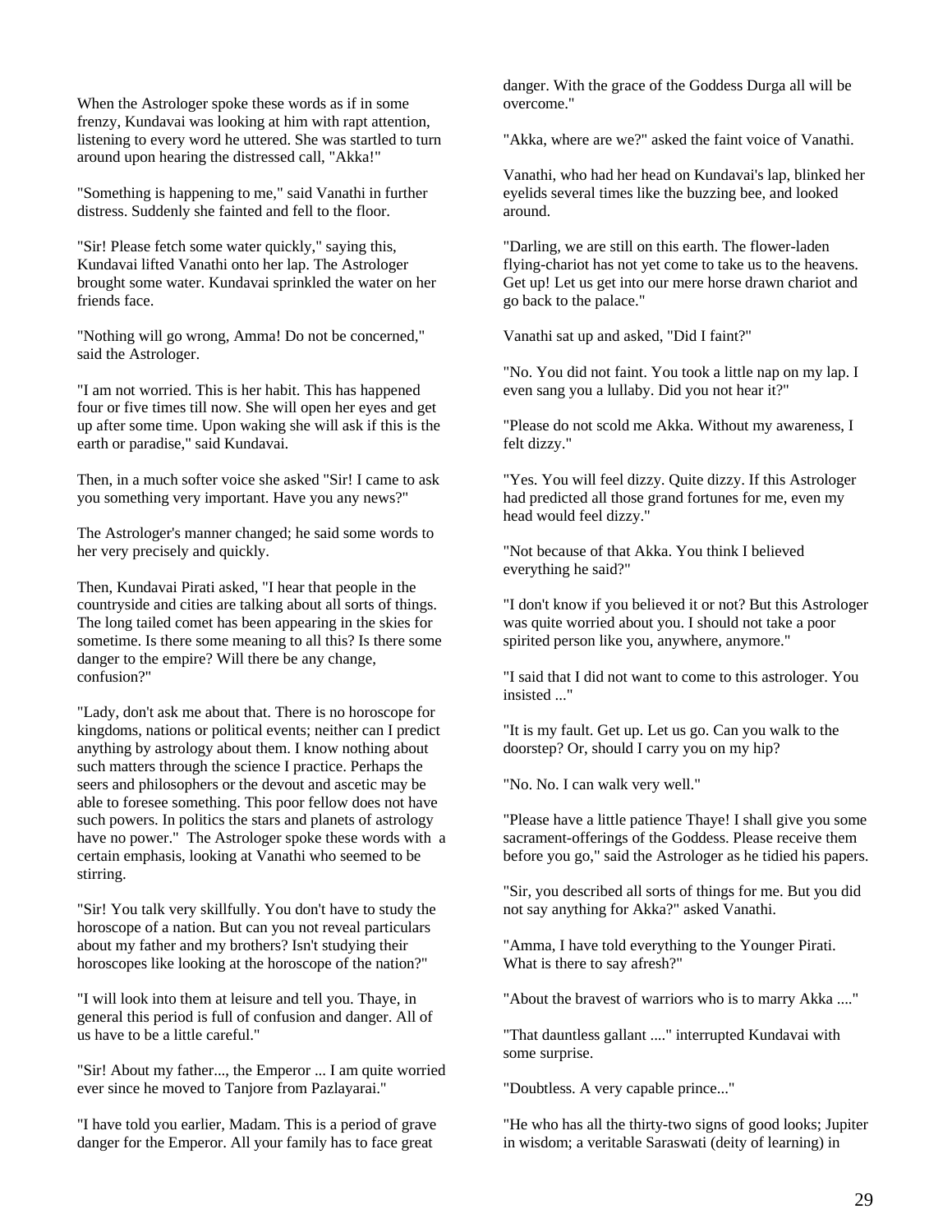knowledge; handsome as Cupid, Oh no, as Arjuna (epic warrior)!"

"When will that handsome prince, deserving of the Younger Pirati come and where will he come from?"

"How will he come? Upon a horse? On a chariot? By walk? Or, will he rip open the roof and jump down from the skies?" asked Kundavai with a mocking voice.

"Akka, I can hear the hoof beats of a horse," Vanathi said this with some agitation.

"You will hear most wonderful things unheard by anyone else."

"No. I am not joking. Listen."

By now all three could hear the quick gallop of a horse on the road outside.

"What if you hear it? Won't horses gallop along the road?" said Kundavai.

"No. It seems to be coming here, to this house."

"OK. Get up. Let us go."

At this time they could hear some confused noises outside the door. Voices could be heard.

"Is this the Astrologer's house?" "Yes; who are you?" "Is the Astrologer home?" "You cannot enter." "I will do so." "I cannot let you." "I must see the Astrologer." "Come later." "I cannot come later; I am in a great hurry." "Hey! You! You fellow! Stop! Stop!" "Damn it! Move away! I'll kill you if you stand in the way." "Sir! Sir! Please! Please! Don't enter! Don't go in."

The confused shouts came closer, and closer. The wooden front door opened with a bang. With all this great commotion, a young man made a sudden entry.

Another fellow was trying to drag him back by pulling at his shoulders. The youth shook off the hands, stepped across the doorway and came into the room.

Our readers would have guessed the identity of the newcomer! Yes, it was our youthful hero, Vandiya Devan. All the three pairs of eyes inside the house looked at that warrior.

Vandiya Devan also looked at the people inside; no; he looked at only one person inside. Not even that. He did not

see even Kundavai Devi completely. He just saw her golden face. Did he at least see her face completely? -- not even that! He saw the petals of her coral red lips, opening slightly with surprise; he saw her wide open eyes brimming with mischief, surprise and laughter; he saw the dark eyelashes and eyebrows; he saw the sandal colored forehead; he saw the rosy dimpled cheeks; he saw the throat shaped like a smooth conch-shell. He saw all these at the same time and individually! They became embossed in his heart.

All this was for just a second. He quickly turned towards the Astrologer's disciple and said, "Why man, inside ... Why didn't you say that these ladies were inside the house? If you had said it, would I have come in like this?" With these words he pushed the man outside and crossed the doorstep once again. Even then, he turned to look at Kundavai once more, before going out.

"Dear me! It seems like the quiet after a raging storm!" said Kundavai Pirati.

"Listen. The storm has not stopped!" said Vanathi of Kodumbalur.

The debate between the Astrologer's disciple and Vandiya Devan was still continuing.

"Sir! Who was that?" asked Kundavai.

"I do not know, Thaye. Seems like a foreigner; looks as if he is a rough fellow."

Kundavai suddenly thought of something and laughed brightly. "Why are you laughing, Akka?" asked Vanathi.

"Why am I laughing? We were talking about my bridegroom -- if he would come on horseback, riding an elephant or jump down from the roof; I thought of that and laughed!"

Vanathi was also possessed of an uncontrollable laughter now. Their laughter rose like waves on the ocean shore. Because of their laughter even the noises of the dispute outside stopped.

Immersed in silent thought the Astrologer gave kumkum to both ladies. After receiving it both women rose and walked outside. The Astrologer went along.

Vandiya Devan who was standing aside near the doorstep, saw them and said loudly, "I beg pardon. This genius did not tell me that you ladies were inside. That is why I entered in such a hurry. Forgive me for that."

With a pleasant face and mischief- filled, teasing eyes, Kundavai looked up at him once. She did not say a single word in reply. She took hold of Vanathi's hand and walked towards her chariot under the banyan tree.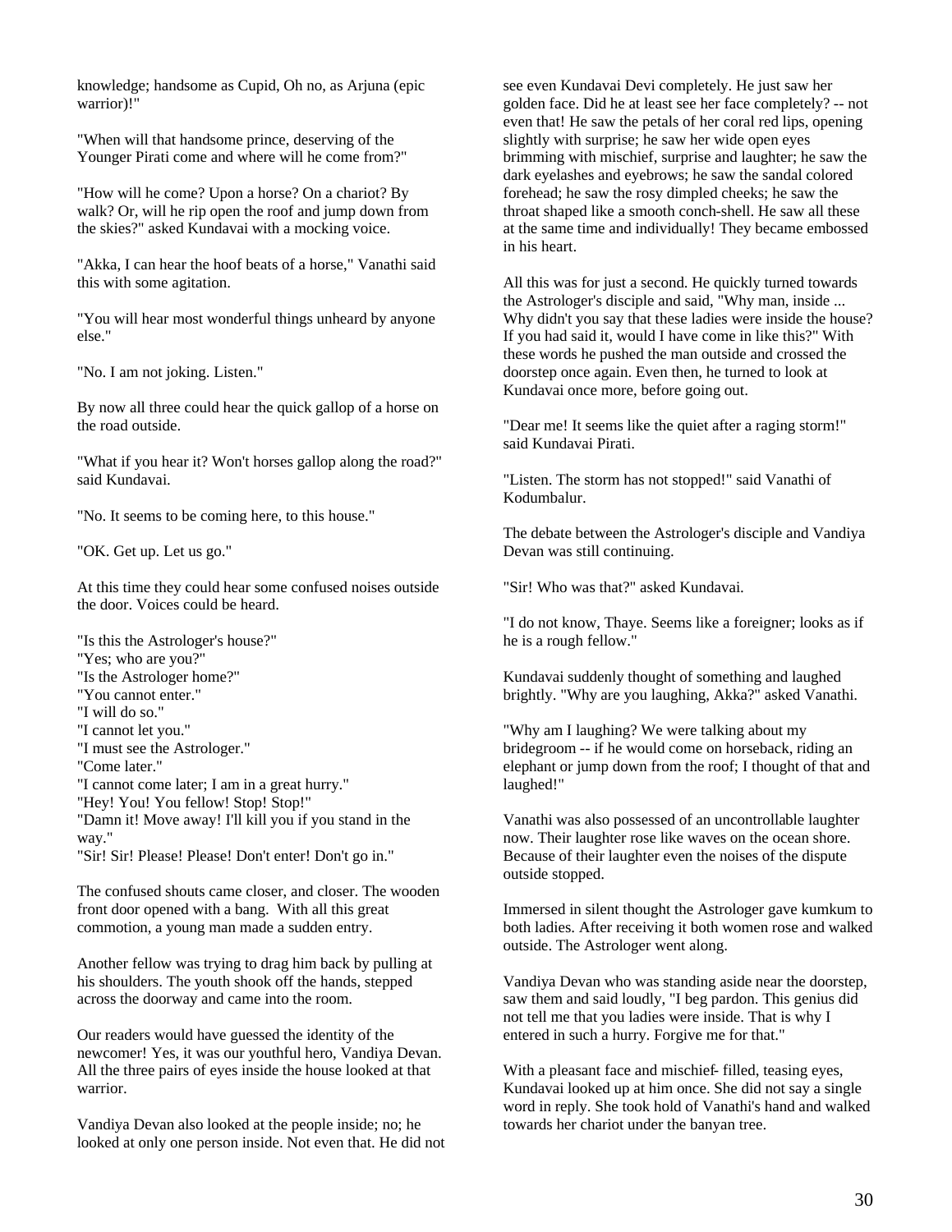"The women of Kudanthai seem to have no manners. Can they not utter even one word in reply to a gentleman who accosts them?" The words of Vandiya Devan spoken in a loud voice could be heard by everyone.

After helping them both be seated, the charioteer also climbed to his perch. The horse drawn chariot moved swiftly towards the banks of River Arisil. Vandiya Devan stood watching till the chariot disappeared from sight.

\*\*\*\*\*

## Ponniyin Selvan

Chapter 12 -- Nandini

Don't we have to disclose how Vandiya Devan, whom we had left in a ferry-boat on the banks of the Kollidam, arrived at the doorsteps of the Astrologer of Kudanthai?

The Saiva gentleman, who objected to having Azlvaradiyan in the boat, turned towards Vandiya Devan and said, "I let this fellow get in because of you, Thambi. However, as long as we are in this boat he should not utter that eight-letter word. If he says it, I shall demand that he be thrown into this Kollidam! These boatmen are my men!"

"Sir! Devout Mr. Nambi! Did thy hallowed ears hear it?" asked Vandiya Devan.

"If this fellow does not utter the five-letter word, I too shall not utter the holy-name of eight-letters" said Nambi.

(Note: The eight letter word is the name of Vishnu -- namo-sri-na-ra-ya-na-ya -- worshipped by the Vaishnava sect; the five letter word -- na-ma-si-va-ya -- denotes Shiva worshipped by the Saiva sect.)

"Who is this fellow to object to my uttering the fivelettered holy name of the great God Shiva? No! Never!

Though you may be bound by chains and thrown into the deepest seas, Your only companion and hope is the name na-ma-si-va-ya!"

These words were uttered in a roaring voice by the Saiva gentleman. Upon hearing it, Azlvar-adiyan began singing in a louder voice:

I searched, and upon searching found the holy name, Na-mo-sri-na-ra-ya-na-ya;

Saying the words, "Siva, Siva, Sivaa!" the gentleman stuck both his index fingers into his ears! When Azlvar-adiyan stopped singing, he took his fingers out of his ears.

Azlvar-adiyan looked at Vandiya Devan and asked, "Thambi, you ask that fanatic Saiva fellow. He is in such

agony when he merely hears God's name! Does not this river Kollidam wash the lotus feet of God Narayana who reposes in Srirangam and then come down here? Is it not because these waters, which have touched the feet of Narayana, have become hallowed, that Shiva performs penance while immersed in these waters at Thiru-anaikava?"

Before he could conclude this long story, the Saiva zealot became very furious and rushed towards the equally fanatic Vaishnava Nambi. Since both entered into a fist fight at one end of the boat, it seemed as if the ferry-boat would soon capsize! One of the men and Vandiya Devan intervened and separated them.

"Oh, you great and best of devout souls! Both of you seem to have a wish to drown in the floods of this Kollidam and go directly to paradise! But I have several other engagements left on this beautiful earth," said Vandiya Devan with some disgust.

One of the boatmen articulated his opinion, "I am not sure if one would definitely enter paradise if he falls into the Kollidam! But, I guarantee that you would enter the innards of a crocodile! Look over there!" His finger pointed at a big crocodile with its terrorizing, wide open jaws.

"I am not one bit scared about those crocodiles. Would he not come to my aid, Lord Narayana the original God, who saved the elephant Gajendra from such a crocodile? Where would he go?" said Azlvar-adiyan.

"Where would he go? Perhaps he is hiding in the sari-folds of the milkmaids of Brindavan!"

"Perhaps Shiva is entangled in another predicament: just like that time when, having given boons to the demon Bhasma, he was running around with terror; perhaps Thirumal has gone to save him from yet another such predicament," retorted Nambi.

The fanatic Saiva replied: "Perhaps this fanatic ignoramus does not remember how Vishnu's pride was demolished during the burning of Tripura?"

"Why do you argue like this? I don't know! Why don't each of you worship the God to whom you are devoted?" said Vandiya Devan.

It would be appropriate to explain to our readers at this time, why the Saiva devotee and Azlvar-adiyan argued in this fashion and why there was a similar wordy duel at Veera-narayana-puram.

In the ancient Tamil land, for almost six hundred years, (up till about the tenth century AD) the religions of Buddhism and Jainism held prestigious sway. Because of these religions, the Tamil land gained several advantages. Sculpture, painting, poetry, literature and other such arts were nurtured and developed. Emphasis was on Sanskrit.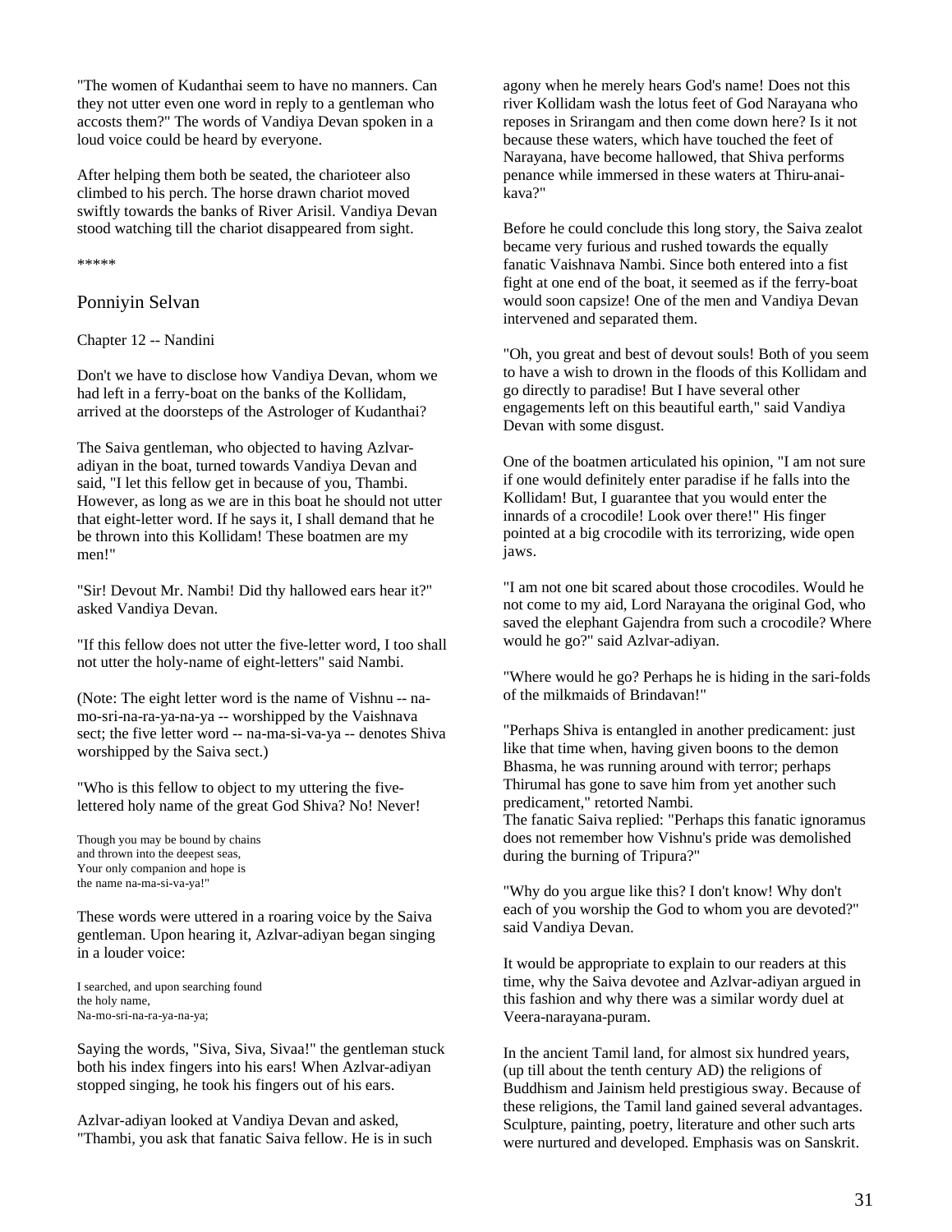Later the Azlvar's (Vaishnava saints) and Nayanmar's (Saiva saints) appeared. They sang melodious poems - devotional songs in nectar-sweet, divine Tamil. They fostered and developed the Vaishnava (of Vishnu) and Saiva (of Shiva) sects of Hinduism. Their preaching was quite powerful. They utilized the power of art, sculpture and music for their missionary work. Several others set their songs to divine music and sang them. Those who listened to these musical poems were enticed, enamored and subject to fanatic devotion. The Shiva and Vishnu temple-towns mentioned in such devotional songs acquired new merit and fresh holiness. Temples, which till then were built with wood and brick, were renovated and rebuilt with stone and sculpture. Such holy renovation-works were undertaken even since Vijayala Chozla's times by the Chozla monarchs and members of their family as well as other nobility.

At about the same time an important event occurred in the Kerala nation. A great soul was born in the village of Kaladi. At a very young age he gave up worldly pleasures and became an ascetic. He studied all the sciences and literature in the northern language (Sanskrit) and became an expert. He then established the foundation for the Advaita philosophy, based on the principles gained from the Hindu scriptures -- Vedas, Upanishads, Bhagavat Gita and Brahma Sutras because of his expertise in Sanskrit. He, Sankara the Teacher, traveled all over the Indian subcontinent and established eight religious-seats for propagating Advaita philosophy. Ascetics who espoused his philosophy spread his word all over the country. (Advaita meaning non-dual, advocates the non-dual nature of existence; that God is only one; and that God and man are one and the same.)

Thus, in the Tamil lands, during the times of our story (tenth century AD) there was a great religious revival and awakening. Certain harmful consequences, arising out of this revival, also spread throughout the countryside. Fanatic Shiva devotees and fanatic Vishnu devotees rose here and there. They entered into fights wherever they met each other. Sometimes, Advaita philosophers also entered into these disputes. Wordy duels often turned into fistfights and brawls.

There is an interesting story that reveals the extent of this rivalry between the religious sects of those times. A man from Srirangam, of the Vaishnava sect, was once walking along the outer walls of the Shiva temple at Thiru-anaikava. Suddenly a stone hit his head. He was wounded and bleeding. The Vaishnava man looked up towards the sky. He saw a crow sitting atop the old temple tower and surmised that a piece of brick from the dilapidated spire dislodged by the crow must have fallen on his head. Immediately he forgot his wound and pain and became quite delighted. He said, "Oh you devout Vaishnava crow from Srirangam! Good that you are demolishing this Shiva temple completely!"

In those days, this fanatic rivalry between the Vaishnavas and Saivas was widespread. Knowing about this will be very helpful to readers who may have the intention of reading further chapters in this story.

When the boat reached the other shore, the Saiva gentleman looked at Azlvar-adiyan and cursed him with these words: "May you loose all prosperity and become utterly destitute," before he went on his way.

The footman from Kadamboor who had come with Vandiya Devan went away towards the nearby village of Thiru-panan-thal, saying that he would come back with a mount for him. Azlvar-adiyan and Vandiya Devan sat down under a large banyan tree on the river bank. Several kinds of birds roosting in the thick, leafy branches of that wide-spreading, large tree raised a pleasing musical sound. Both of them, Devan and Nambi, tried to pry the secrets from each other's mouths. For a while they talked of this and that in a round-about fashion.

"Well Thambi, you did go to Kadamboor without taking me with you?"

"Even my entry into that fortress was fraught with great difficulty, Mr. Nambi."

"Is that so? How did you go in? Perhaps you did not go at all?"

"I did enter. I did go in. If I make up my mind to do something will I take a backward step? The gate-keepers stopped me. I goaded my horse to gallop inside and all the men obstructing my way fell away in confusion. Before they could rise and surround me, my friend Kandamaran came to my rescue and took me inside."

"That's what I thought. You are a very courageous fellow! And then, what happened? Who else had come there?"

"All sorts of dignitaries had come. I do not know their names. Lord Pazluvoor had come. His young bride had also come. Dear me! How shall I describe the beauty of that lady!"

"What? Did you see her?!"

"Yes. Why not? My friend Kandamaran took me to the inner courts of the women. I saw her there. Amidst all those women, the Young-Queen of Lord Pazluvoor was the greatest beauty. Among all the dark-colored beauties, that queen's face shone like a radiant full-moon. All the heavenly beauties: Ramba, Urvasi, Tilottama, Indrani, Chandrani -- all of them must be mentioned only after her."

"Dear me! You describe her with such rapture! Then, what happened? Did you see the gypsy dance?"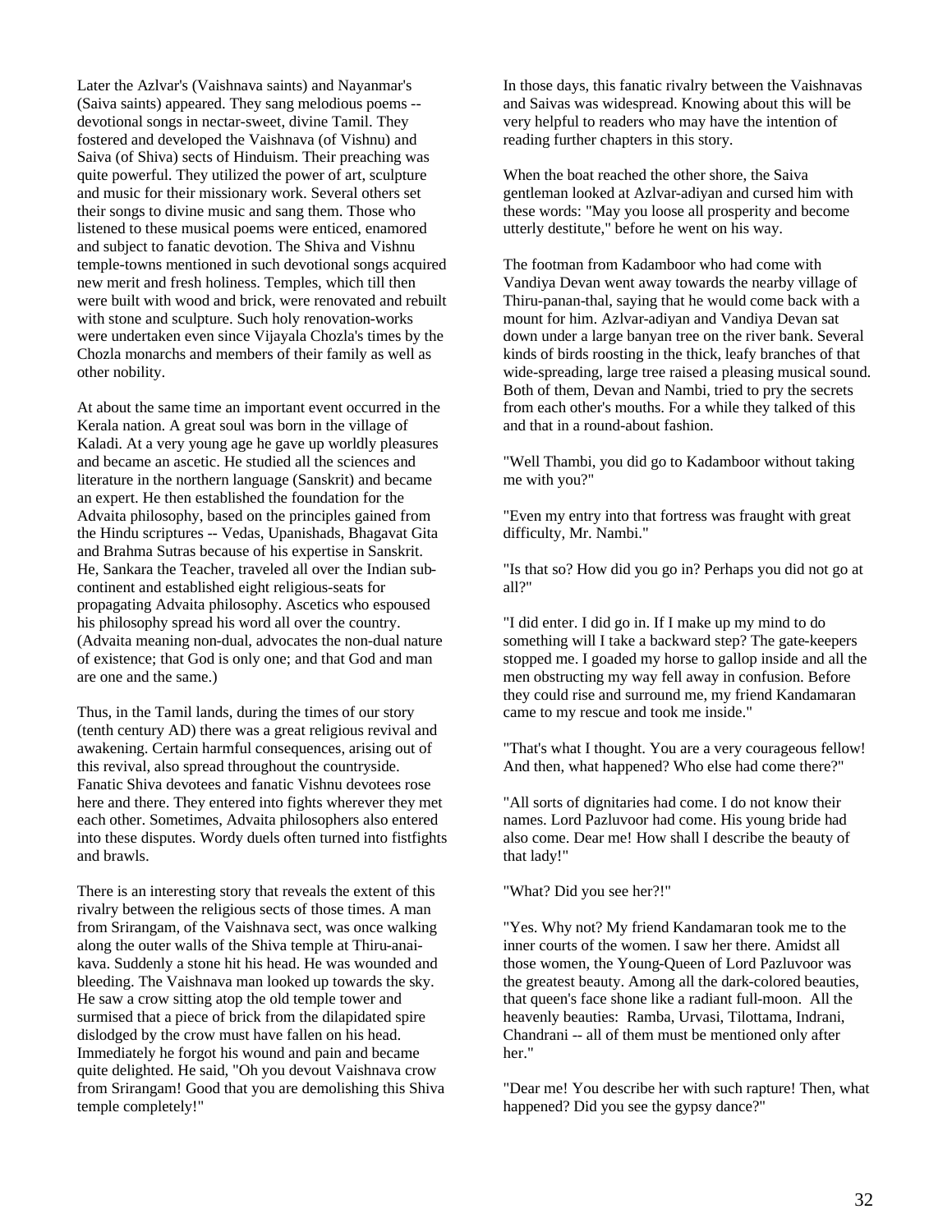"Yes. It was very captivating. I thought of you at that time."

"I was not fortunate to see it. What happened after that?"

"The velan attam (oracle-dance) took place. The `divineman' and `divine-woman' came upon the stage and danced with frenzy."

"Did the spirit manifest? Did they declare any oracle?"

"Oh, yes! `All endeavors will be achieved. The rains will be good; the land will be bountiful,' said the soothsayer."

"Is that all?"

"He then said something about political affairs. I did not listen to that carefully."

"Dear, dear me! Is that so? You should have noticed Thambi! You are a young man; you seem to be brave and courageous. If anybody talks about political affairs at any place, you should listen carefully."

"You say the truth. I too felt the same thing this morning."

"Why feel so in the morning?"

"This morning my friend Kandamaran and I talked all along the way as we rode to the banks of the Kollidam. I believe that after I had gone to bed last night, all the dignitaries who were at Kadamboor convened a midnightmeeting to discuss some important political affairs."

"What did they discuss about?"

"That, I do not know. Kandamaran said something in a cryptic fashion but he did not explain clearly. He said that some event was to take place very soon and that he would explain at that time. All his statements were rather mysterious. Why Sir! Do you know anything?"

"About what?"

"Everybody in the countryside and city is talking about it? A comet can be seen in the skies and the empire may be subject to some grave danger; there may be a change in the Chozla monarchy; this and that ... Such talk has been heard even in the Thondai lands. Also, I believe that all sorts of important officials meet together quite often, to discuss about the `Rights to the succession' of the Chozla throne. What do you think? Who is likely to succeed to the throne?"

"I don't know anything about such matters. What connection do I have with political affairs? I am a devout Vaishnava; I am a slave to those who serve the Azlvar saints; I sing the devotional songs that I know and go from one holy place to the other."

After uttering these words Azlvar-adiyan began singing the following words:

I spied upon his golden presence; I saw his divine grace.

Vandiya Devan interrupted him, "Let good fortune be yours. Please stop this."

"Dear me! You ask me to stop singing these divine Tamil psalms!"

"Mr. Azlvar-adiyan Nambi! I have a suspicion. Shall I disclose it?"

"Please do."

"You will not come to beat me up with your woodenstaff?"

"You? Is it possible for me to hit you?"

"I think that all your devotion, your Vaishnava fanaticism, your psalm singing -- everything is one big deception. I suspect it to be a big masquerade!"

"Oh! Oh! What talk is this? Offense! Abuse!"

"No offense and no forgiveness. You put on such guise to hide your womanizing! I have seen some others like you: who wander around with an obsession for womankind. What you find in such women, that I do not know! I seem to dislike any woman I see.

"Thambi, I too know of some men who are crazy about women. But don't mix me up with such fellows. I am not a masquerader. Your suspicions are incorrect."

"Then why did you ask me to deliver your note to the girl who came in the palanquin? That too, how can you lose your heart to a woman who is married to another? Did you not want to come to Kadamboor mainly to see her? Don't deny it."

"I won't deny it. But your reasoning is not correct. There is a much more appropriate justification. It is a long story."

"My horse hasn't arrived yet. Tell me that story. I can listen."

"By `story' I do not mean an imaginary tale. It happened truly. An astonishing account. You will be shocked if you hear it. Do you want me to recount it?"

"If you would like to."

"Alright. I shall tell you. I am in a great hurry to go someplace else; nonetheless, I will tell you that story before I go. I may need your help sometime later. You won't refuse it then, will you?"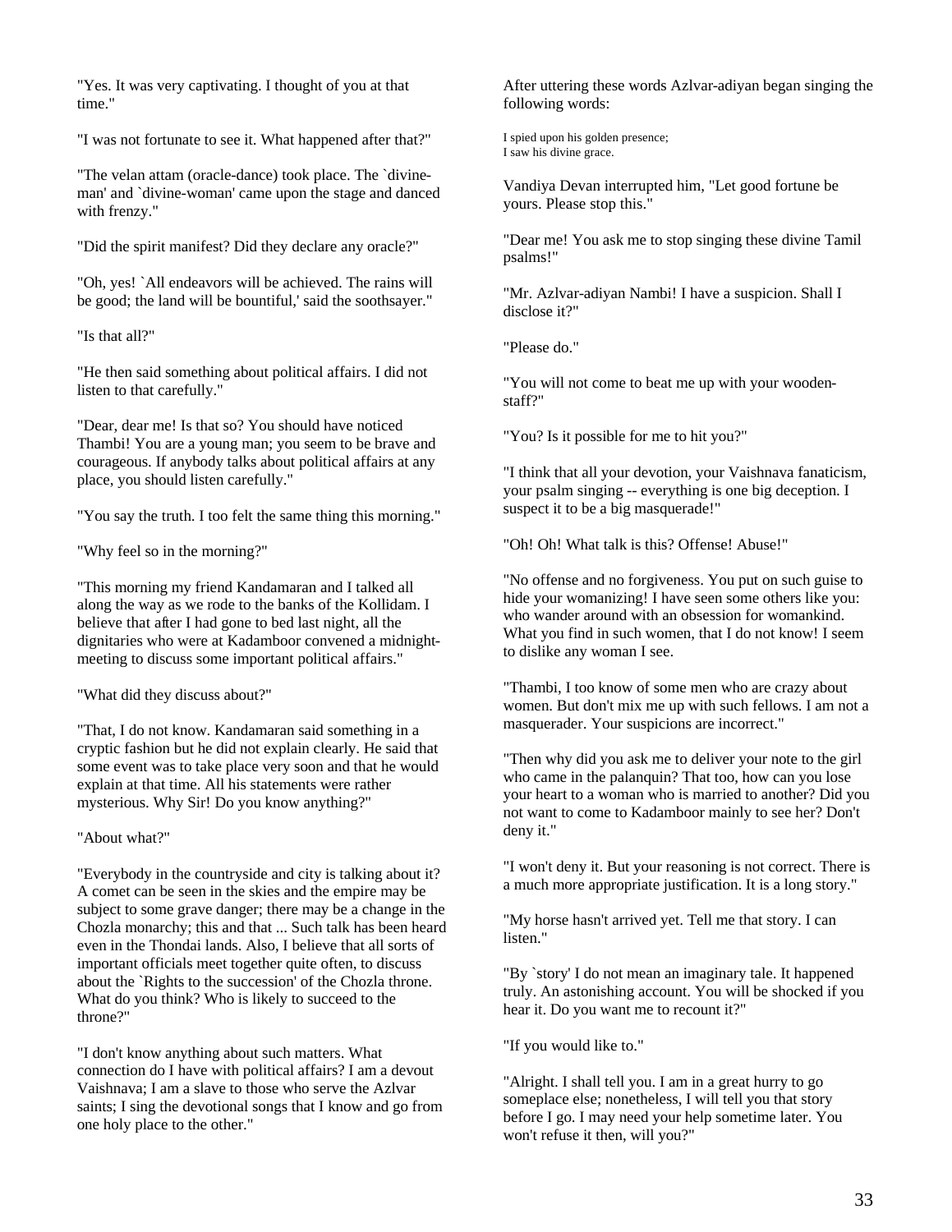"If it is justified I will help you. If you do not like it, don't tell me anything."

"No. No. I must surely tell you the story. The young bride of that demon, Lord Pazluvoor, the girl to whom I asked you to carry a note, her name is Nandini. You will be surprised if you hear what I have to say about Nandini. You will wonder if there can be such atrocities in this world." With this preamble, Azlvar-adiyan started narrating the story of Nandini.

Azlvar-adiyan Nambi was born in a village on the banks of the River Vaigai, in the Pandiya Kingdom. All his family were ardent Vaishnava devotees. One day, his father was walking in the gardens along the river bank when he found an orphan baby girl who was abandoned in the garden. He brought the infant home. Because the child was very attractive and beautiful, all the members of his family loved and nourished her. Since the child was found in a garden (nandavan), they named her Nandini. Nambi, considering her a younger sister, loved and cherished her.

As Nandini grew in years, her devotion to God Vishnu also grew. All the people around them believed that she would become another Andal (Vaishnava saint) to captivate all their hearts. Azlvar-adiyan believed it more than anyone else. After his father's death, he took up the responsibility of raising that girl. The two of them travelled from one town to another, singing Vaishnava poems and spreading the belief in devotion to Vishnu. People who heard Nandini, wearing basil-leaf garlands and singing the psalms of the Azlvar saints, were enchanted.

At one time Azlvar-adiyan had to go on a journey to Thiruvenkadam (Tirupati). His return was delayed. A mishap occurred to Nandini.

The final great-battle between the Chozla and Pandiya kings was fought near Madurai City. The Pandiya armies were totally destroyed. King Veera-pandiya had fallen in the battlefield with wounds all over his body. Some of his personal servants found him: they tried to revive him and save his life; they brought him away from the battlefield and into the house of Nandini which was nearby. Nandini, upon seeing the condition of the Pandiya king, was filled with pity and she nursed him in the sickbed. However, the Chozla soldiers soon found this out. They surrounded Nandini's house, entered inside and killed Veera-pandiya. Lord Pazluvoor, captivated by the beauty of Nandini whom he found there, imprisoned her and took her away with him.

All this happened three years ago. After that Azlvar-adiyan could not see Nandini at all. From that day, Azlvar-adiyan was trying to meet and talk to Nandini. If she wished it, he would free her and take her away. He had not succeeded in that endeavor so far.

Upon hearing this tale, Vandiya Devan's heart was touched. For a second, he considered telling Nambi that the person inside the covered palanquin in Kadamboor was not Nandini; that it was Prince Madurandaka. Something in his heart prevented him. Perhaps all this tale was the fertile imagination of Azlvar-adiyan. Therefore, he did not reveal the secrets he had learned at the Kadamboor fortress. By now they could see the footman from Kadamboor coming back, leading a horse.

"Thambi, will you do me one favor?" asked Azlvar-adiyan.

"How can I help you? Lord Pazluvoor is capable of controlling all this Chozla Empire. I am a single fellow with no powers. What can I do?" Vandiya Devan answered him carefully. Later he asked, "Mr. Nambi, are you saying that you do not know anything about political affairs? Can you say who is eligible to succeed to the Chozla throne if something happens to Sundara Chozla?" After saying this he examined Nambi's face eagerly to see if there was any change in his expression. There was not an iota of change.

"What will I know of such matters, Thambi? Perhaps, if you ask the Astrologer of Kudanthai, he may be able to tell you something."

"Oh? Is the Astrologer of Kudanthai that capable?"

"Very capable. He will make predictions based on astrology; he will know your mind and explain the future. He knows all the worldly activities and will base his predictions accordingly."

Vandiya Devan made up his mind to see the astrologer before he went any further! From ancient times humanity is fascinated in finding out about what will happen in its future. Princes have this fascination; paupers have it too. The most learned and knowledgeable have it; the foolish and ignorant ones also do so. There is no surprise about the fact that our youthful hero, Vandiya Devan, who was travelling upon secret government affairs across cities and nations, had such a fascination.

\*\*\*\*\*

## Ponniyin Selvan

Chapter 13 -- The Waxing Moon

The Astrologer led Vandiya Devan into the house after the chariot carrying the princesses had disappeared from view. He seated himself on his best seat. He asked the youth who was looking around to sit down and examined him from head to toe.

"Thambi, who are you? Where have you come?"

Vandiya Devan laughed.

"Why are you laughing, my son?"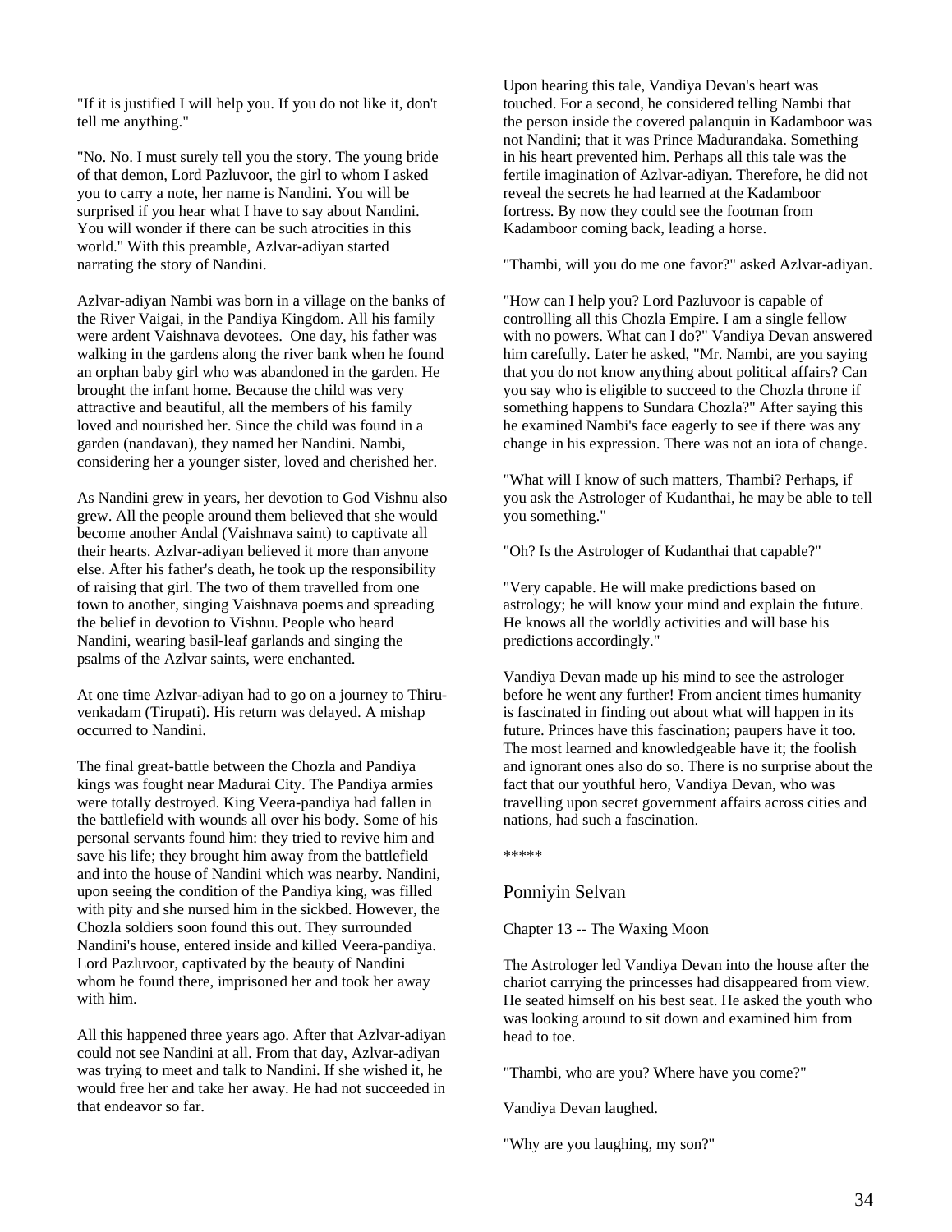"Nothing. You are such a famous astrologer. You ask me such questions! Can you not find out by your astrology about who I am and why I came here?"

"Oh! Is that so? I can find out. But if I find out and predict things on my own behalf, I am wondering who will pay for my services."

Vandiya Devan smiled and then asked, "Sir! Those two who came here before me, who are they?"

"Ah! Them? I realize whom you are asking about. I know Thambi, I know. Are you not asking about the persons who were in here when you dragged my disciple and made a sudden entry into my house? You are asking about them aren't you? Those two, who left in that swift chariot raising the road dust behind them, you are asking about them?" said the Astrologer in a rambling fashion.

"Yes. Yes. I am asking about them..."

"OK. Ask. Ask as much as you wish. Who said not to ask? Those two persons were two women!"

"That was obvious even to me! Sir, I am not blind. I can differentiate between men and women. Even if it is a man masquerading as a woman I can find out."

"Then, why did you ask ..."

"Women means, who are they, what kind? ..."

"Oh ho! You are asking about that! According to the science of beauty, women are classified into four kinds: padmini, chittini, gandarvi, vidyadari. You seem to have some expertise in the study of beauty! According to that fourfold classification those two women belong to the padmini or gandarvi class."

"Oh God!"

"What, my son?"

"If I call out to God, why do you answer?"

"What is wrong in that? Haven't you heard that God is everywhere? It seems that you have not kept company with learned people. God is in me. God is in you too. My disciple, whom you dragged inside, God is in him too..."

"Enough. Enough. Please stop!"

"God asked me to talk all this time; and now God commands me to stop!"

"Sir! Mr. Astrologer, those two women who left just now - - who are they? What is their family? Where do they come from? What is their name? -- that is what I asked. If you can answer me without rambling like this ..."

"If I answer you, what will you give me, my son?"

"I shall offer you my thanks gladly."

"You can keep the glad offering to yourself. If you are willing to give some gold offering, let me know."

"Will you answer clearly, if I make a gold offering?"

"I will answer only if an answer is possible. Thambi, listen to this. Several persons will come and go from an astrologer's house. One should not talk about one visitor to another. I will not tell you anything about the persons who left just now. Neither will I disclose a single word about you, to any person who may come later and ask about you."

"Ah! Everything that Azlvar-adiyan Nambi said about you seems to be true!"

"Azlvar-adiyan? Who is he? A person with that name?"

"What, don't you know him? He talked as if he knew you very well. Have you never heard of Azlvar-adiyan Nambi?"

"Perhaps I know the man. Don't remember the name. Describe him a little, let me see."

"He is short and squat. He wears his hair in a topknot on his forehead. He wears his vaetti (loose lower garment of men) tightly around his young paunch. Making a paste of sandal powder, he wears it in vertical marks all over his body; readily enters into fiery fights with devout Saivas; if he sees an Advaita philosopher, he raises his wooden staff. Sometime ago you said `You are God; I am God.' If Azlvar-adiyan had heard it, he would have raised his staff and rushed over to beat you, by saying `God is hitting God.' He ..."

"Thambi, From what you say, I think you are talking about Thirumalai."

"Does he go by other names like that?"

"That fanatic Vaishnava has a different name in different towns."

"Does he also disguise himself in different garbs for different persons?"

"Oh yes! He will put on masquerades appropriate for the occasion and time."

"Will everything he utters be mixed with fancy and falsehood?"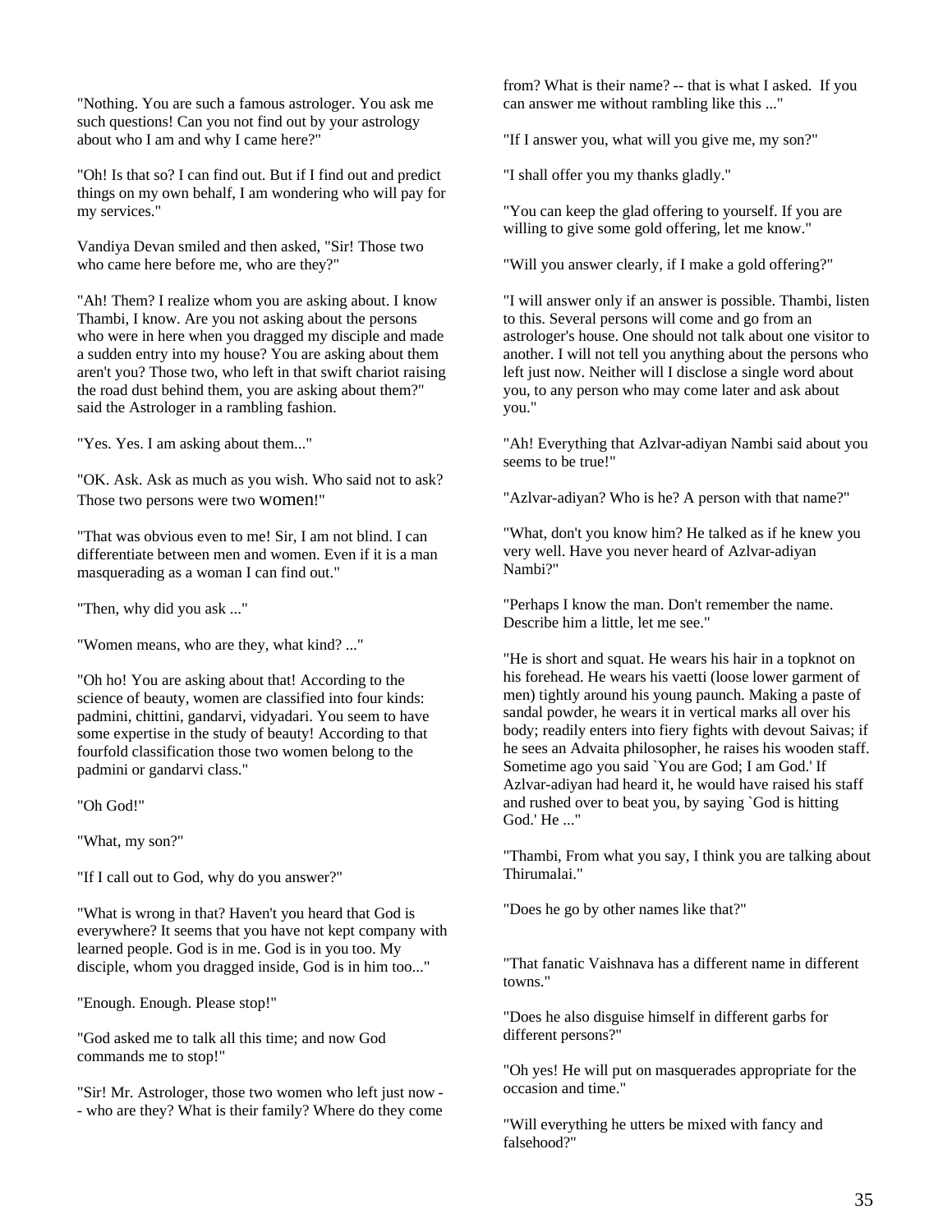"About seven eighths of what he says will be full of imagination. The rest may be gospel truth."

"So, you say that he is a very wicked fellow."

"One cannot say that! He is good to the good; bad to the wicked."

"That means we cannot trust his words and do anything."

"Believing or not believing depends on the words uttered."

"For example, he said that if I come to you and asked you for astrological predictions, you will give expert answers..."

"Did I not say that about one eighth of his speech will be gospel truth? That statement belongs to that category!"

"Then predict something for me by your astrology; foretell something. It is getting late and I have to go in a hurry."

"Where do you have to go in such a great hurry, my son?"

"Can you not reveal that also from your astrology? Where should I go? Where should I not go? If I do go, will my endeavor be successful? -- I came to ask you all these things."

"I need some basis to foretell or predict by my astrology; I need a horoscope to study; if there is no horoscope, I must at least know the day and star under which you were born. If you do not know even that, I need a name and address."

"My name is Vallavarayan."

"Aha! Of the Vaanar clan?"

"Yes I am that very same Vandiya Devan Vallavarayan."

"Say it like that! Thambi why did you not say this before? I think, I even have your horoscope with me. If I search for it I can find it."

"How is that Sir?"

"What other occupation do astrologer's like me have? We collect the horoscopes of men and women born in noble families..."

"I am not from any such famous noble family."

"How can you say that? Do you not know of the fame and prestige of your clan? How many poets have sung the praises of the Vaanar clan in how many poems? Perhaps you have not heard the poems?"

"Recite one such poem. Let me hear it."

### The Astrologer immediately sang the following poem:

Are there lips that do not speak of your fame: oh noble Vaana? Are there chests that do not have your name tattooed on: oh brave Vaana? Are there flagpoles that do not bear thy colors: oh victorious Vaana? Are there domains that stand beyond your survey: oh majestic Vaana?

When he sang, it was quite obvious that the Astrologer was not a musical expert. Nevertheless, he sang the poem clearly and with involvement.

"How is the poem?" he asked.

"The poem is pleasing to the ear! But now, I have to tie my colors to the horns of some bull! I have to stand atop the branches of a banyan tree to survey my domain. Even that is doubtful. My weight might break the branch and throw me down!" said Vandiya Devan.

"Today your situation is like that. How do we know what can happen tomorrow?"

"I thought that you might know; that is why I came here."

"What can I know Thambi? Like everybody I am a short lived human being. But the planets and stars foretell the future. I have learned to understand a little of what they say and then explain it to those who seek me."

"What do the planets and stars foretell about me, Mr. Astrologer?"

"They foretell that you will grow day by day."

"Dear me! That is pretty good! The height that I have now is itself quite too much. I had to bend low as I entered your house! What can I do if I grow taller? There is no use of such generalities. Say something specific."

"If you ask me about something particular, I can answer more specifically."

"Tell me, the enterprise on which I am going to Tanjore, will it succeed?"

"If you are going to Tanjore on your own behalf the endeavor will succeed; if you are going on someone else's behalf, I have to see that persons horoscope before I answer."

Vandiya Devan shook his head in astonishment and placed a finger upon his nose. "Sir, I have never encountered as astute a fellow as you."

"Do not flatter me, Thambi."

"Ok. I shall ask what I want clearly. I wish to meet the Emperor in Tanjore. Is that possible?"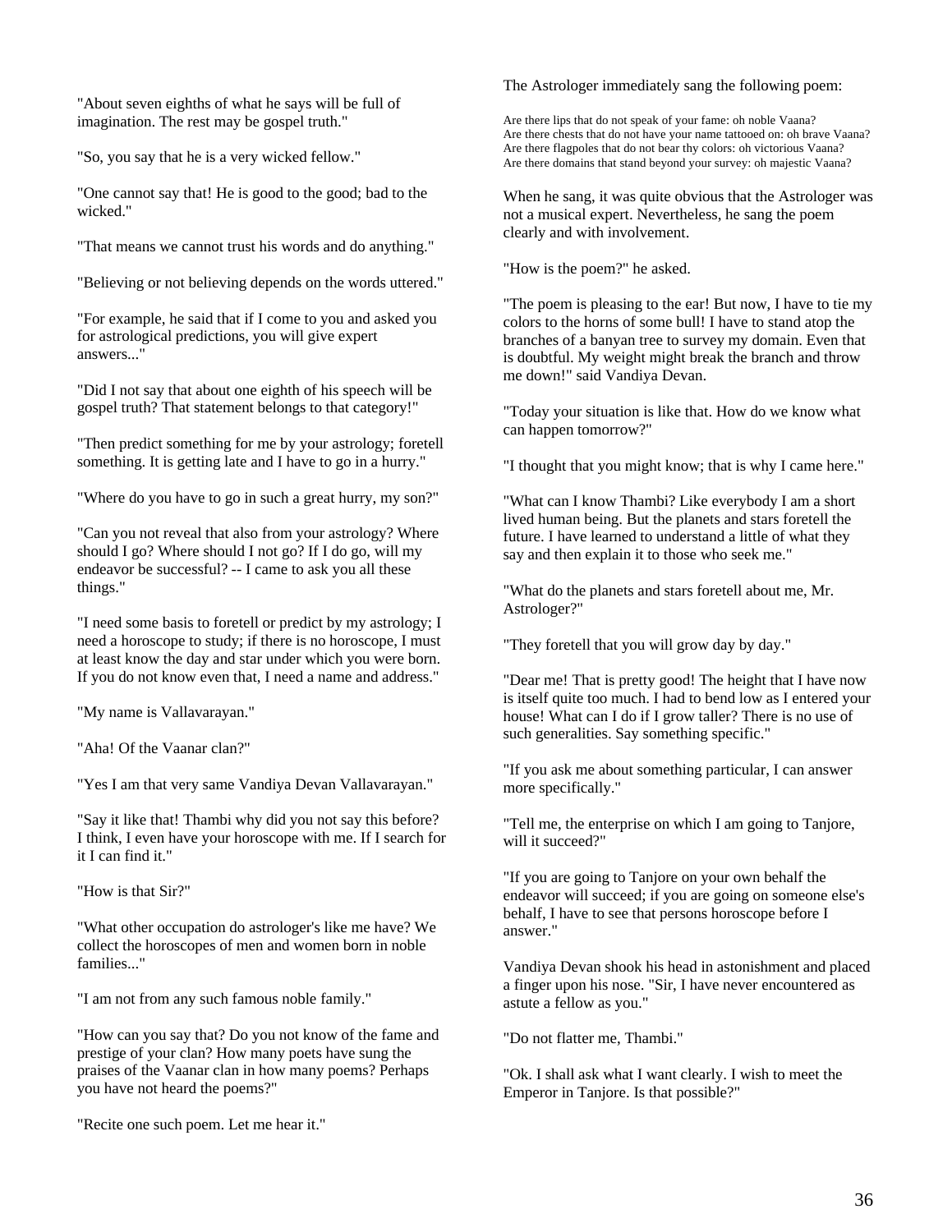"There are two astrologers greater than me in Tanjore. You have to ask them."

"Who are they?"

"One is the Elder Lord Pazluvoor; the other is his brother the Younger Lord Pazluvoor."

"It is said that the health of the Emperor is in a bad state. Is that true?"

"People will say all sorts of things. Why not? Don't believe all that they say; neither should you repeat such things."

"Can you tell me who has the right to succeed to the Chozla throne if something happens to the Emperor?"

"That throne is not for you nor for me. Why should we bother about it?"

"From that fate we are saved!" said Vandiya Devan.

"It is true Thambi. The rights of succession to an empire is not an ordinary matter. It is a very dangerous topic. Is that not so?"

"Sir! At present the Prince who is in Kanchi, the Crown Prince Aditya Karikala..."

"Yes he is there; you have come on his behalf. Haven't you?"

"You have found that out in the end; no harm done. What about his fortune?"

"I don't have his horoscope in my hands now Thambi. I have to study it."

"What about the fortunes of Prince Madurandaka?"

"His, is a peculiar fortune; similar to that of womenfolk. His fortunes are always subject to the power of others."

"Even now people say that the Chozla Empire is under Women's Rule. They say that it is worse than the rule of the Queen Alli?"

"Thambi, where do they say such things?"

"To the north of the Kollidam."

"Maybe they are talking about the power of the new bride married by the Elder Lord Pazluvoor."

"I heard differently."

"What did you hear?"

"They said that the beloved daughter of the Emperor, the Younger Pirati Kundavai, is the one ruling like that."

The Astrologer peered into Vandiya Devan's face carefully. He tried to read the face to find out if he was saying these words after recognizing Kundavai, who had left his house a little earlier. There was no sign to support the doubt.

"Totally wrong Thambi. Emperor Sundara Chozla is in Tanjore. Kundavai Pirati lives in Pazlayarai. Moreover ..."

"Moreover what? Why did you stop?

"During the daytime one must look in all four directions before speaking; at nighttime not even that. But, there is nothing wrong in telling you, I think. What power or influence does the Emperor have these days? All the authority is held by the Lords of Pazluvoor." After saying this the Astrologer examined Vandiya Devan's face once again.

"Sir! I am not a spy of the Lords of Pazluvoor. You do not have to suspect me of that! A little while ago you talked about the impermanence of kingdoms and royal dynasties. You gave me the example of my own Vaanar clan. Please tell me the truth. How is the future of the Chozla Dynasty?"

"I can tell truthfully without any uncertainty. Towards the end of spring the River Cauvery and its tributaries will be filled with new floods. The people living on the river banks know very well that it is a flood that will rise day by day. Till the beginning of the summer months the flood will keep rising. By the autumn months the waters start receding. The people living along the bank realize it to be a ebbing flood. The Chozla Empire is now like the fresh flood of springtime that grows day by day. For several more hundreds of years it will grow and spread. The Chozla Empire is now a Waxing Moon. The day of the Full Moon is far away. Therefore the Chozla power will expand more and more."

"After talking all this time, you have said one thing explicitly! Thanks! If possible, just tell me one more thing. I have a great desire to go on a ship and travel to distant lands..."

"That wish will definitely be fulfilled. You have the fortune of the wheel. You will be travelling constantly, as if you have wheels on your feet. You will go by walk; ride upon horses; go on elephants and you will also travel aboard ships. You have the fortune to go on a sea voyage very soon."

"Sir, about the Commander of the Southern Armies, Prince Arulmozli Varma who is now conducting a campaign in Lanka -- what do the planets and stars say about him?"

"Thambi, those travelling by ship use an instrument made of the magnetic stone to find their directions. Lighthouses also help these sailors. But do you know what aids the ship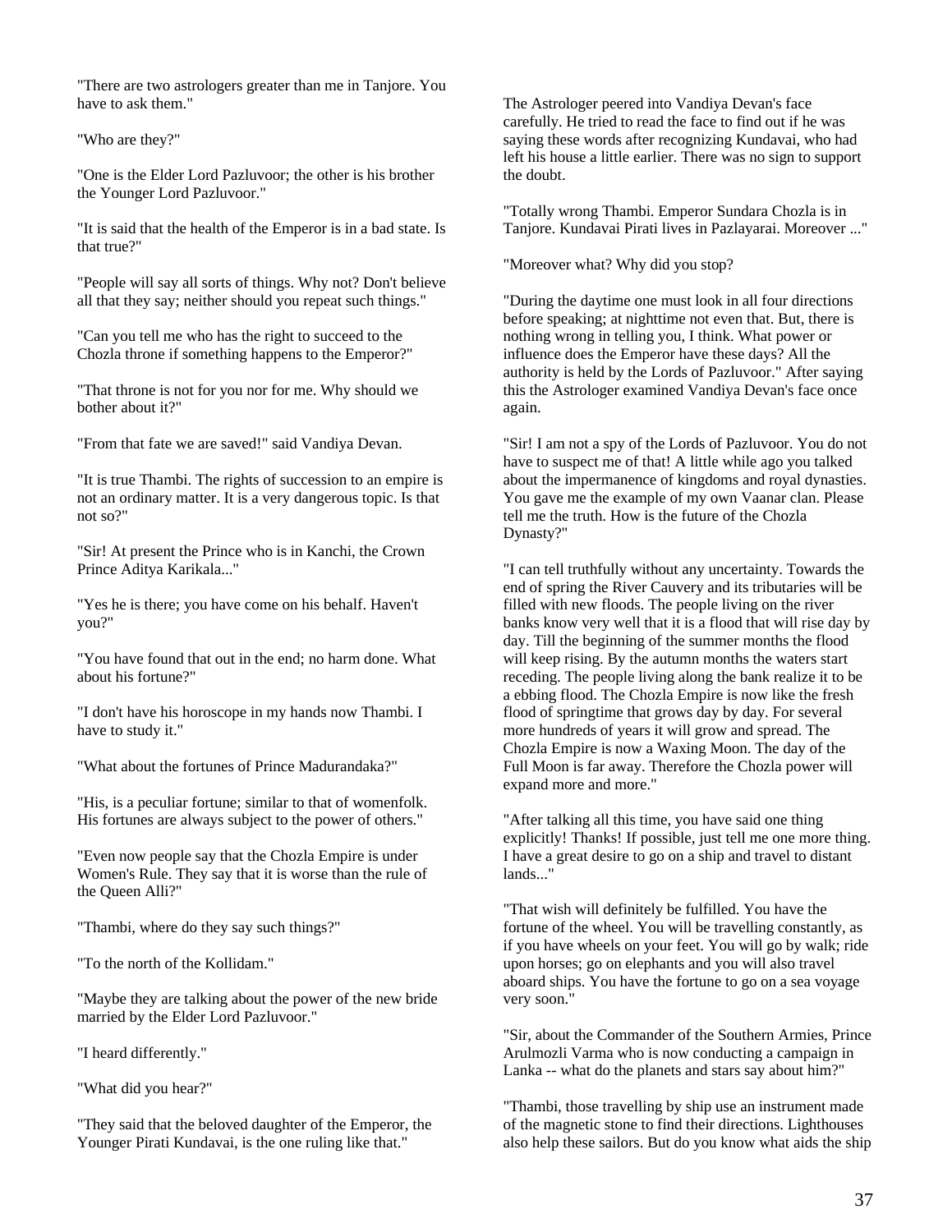in the midst of the wide open seas? What is the constant friend of the sailors? It is the pole star seen in the low northern skies. The other stars and planets all keep moving from their positions. Even the group of the `seven seers' (little dipper) travels in a circle. But the pole star is never shaken from its fixed position. The younger son of the Emperor, Prince Arulmozli, is like that pole star. He has the firmness of mind unshaken by anything. In addition to the virtues of selflessness and morality, he possess the goodness of bravery and chivalry. He excels in worldly knowledge as much as in learning. He has a charming face, like that of a young babe which calms the aches of those who gaze upon it. He is the darling son of the angel of good luck. Just as sailors take direction from the pole star, it will be very useful, if youths like you who embark on the adventure of life, take direction from Prince Arulmozli."

"Dear me! What is all this that you describe about Prince Arulmozli? It appears like a lover describing his beloved?"

"Thambi, if you ask any fellow of the Chozla country on the banks of the River Ponni, he will say the same."

"Many thanks Mr. Astrologer. If the need arises I shall follow your advice."

"Because I saw that your lucky planets are also on the rise, I said this."

"I shall take leave of you Sir! Along with my heartfelt thanks, offered gladly, please accept this small tribute of gold offered to you." Saying this, Vandiya Devan placed five gold coins in the palms of the Astrologer.

"The benevolence of the Vaanar clan has not died even now!" said the Astrologer as he hid the coins in his waistband.

\*\*\*\*\*

## Ponniyin Selvan

Chapter 14 -- A Crocodile On The River Bank

In those days, those who wished to reach Tanjore from Kudanthai, travelled along the banks of the rivers Arisil or Cauvery and reached the town of Thiru-vai-aru. From there, they would turn south to go towards Tanjore. Convenient ferrys or fords to cross the rivers Kudamuruti, Vettar, Vennar and Vadavar were available only along that route. Vandiya Devan who started from Kudanthai, first went towards the banks of River Arisil. The sights that he saw along the way astonished him, being more exquisite than what he had heard about the Chozla countryside. Any beautiful sight appears more striking when it is viewed for the first time!

Emerald green rice fields, gardens of ginger and turmeric, plantations of sugarcane and banana, groves of tender

coconut palms; streams, rivulets and brooks; tanks, pools and canals; all these made a mosaic of the landscape. Water-lilies bloomed in profusion in the creeks; Lotus and blue-lily were in riotous display on still-water ponds and pools. The large red-, white-, and blue-lotus flowers dazzled his eyes. He had never seen such flowers before! White storks and herons flew in large groups like soft clouds. Red-legged cranes stood on one leg and performed penance. Crystal clear water rushed frothing along conduits. Farmers ploughed their rice paddies -- muddy fields, darkened with good fertilizer and rotting leaves - even deeper. Women transplanted seedlings in the well tilled fields. As they were bent on their task they sang pleasant folk-songs.

Sugar mills were established next to the cane plantations. They fed the mature, dark cane of the previous year's harvest into those mills and extracted sweet-juice. The aroma of the fresh juice and boiling molasses being made into sugar-candy and jaggery filled the air and tingled the nose.

Small cottages with roofs thatched with coconut palmleaves and houses with tiled roofs were found amidst the palm groves. In the villages, they had cleaned the streets and front porches to a mirror brightness and decorated them with beautiful drawings of rice-powder. On some front porches they had spread the new paddy to dry in the hot sun. Hens and roosters came and pecked at the grain and ran hither and thither with cries of "Koko ro ko, koko ro koro!" The little girls set to guard the grain did not seem to bother: `How much grain can the tiny hens eat?' - they thought in disdain as they continued with their board games with cowrie shells.

The smells and smoke of cooking rose from chimneys on rooftops. The fragrance of paddy being cured, millet-grain being parched, and meat being roasted mingled with each other. Such smells made Vallavarayan's mouth water.

Blacksmiths had their shops along the roadside. The fires in such smithies burned bright with glowing embers. The sound of hammers striking iron could be heard loudly. The smithies were filled with implements essential to farming, such as plough-share points, wheel-pins, shovels, hoes and rakes as well as sharpened spears, lances, swords and shields; farmers and soldiers vied with each other to buy these instruments of their trade.

Small temples could be spied in the midst of tiny villages. The sound of drums being beaten and pipes being played inside the temples mingled with the pleasant music of religious chanting and singing of devotional poems like Thevaram.

Priests carried the guardian deities of the village, like Mariamman, on little cots and pots balanced on their heads; they danced the Karagam in tune to the beat of little udukku drums held in their hands as they sought alms of grain and produce.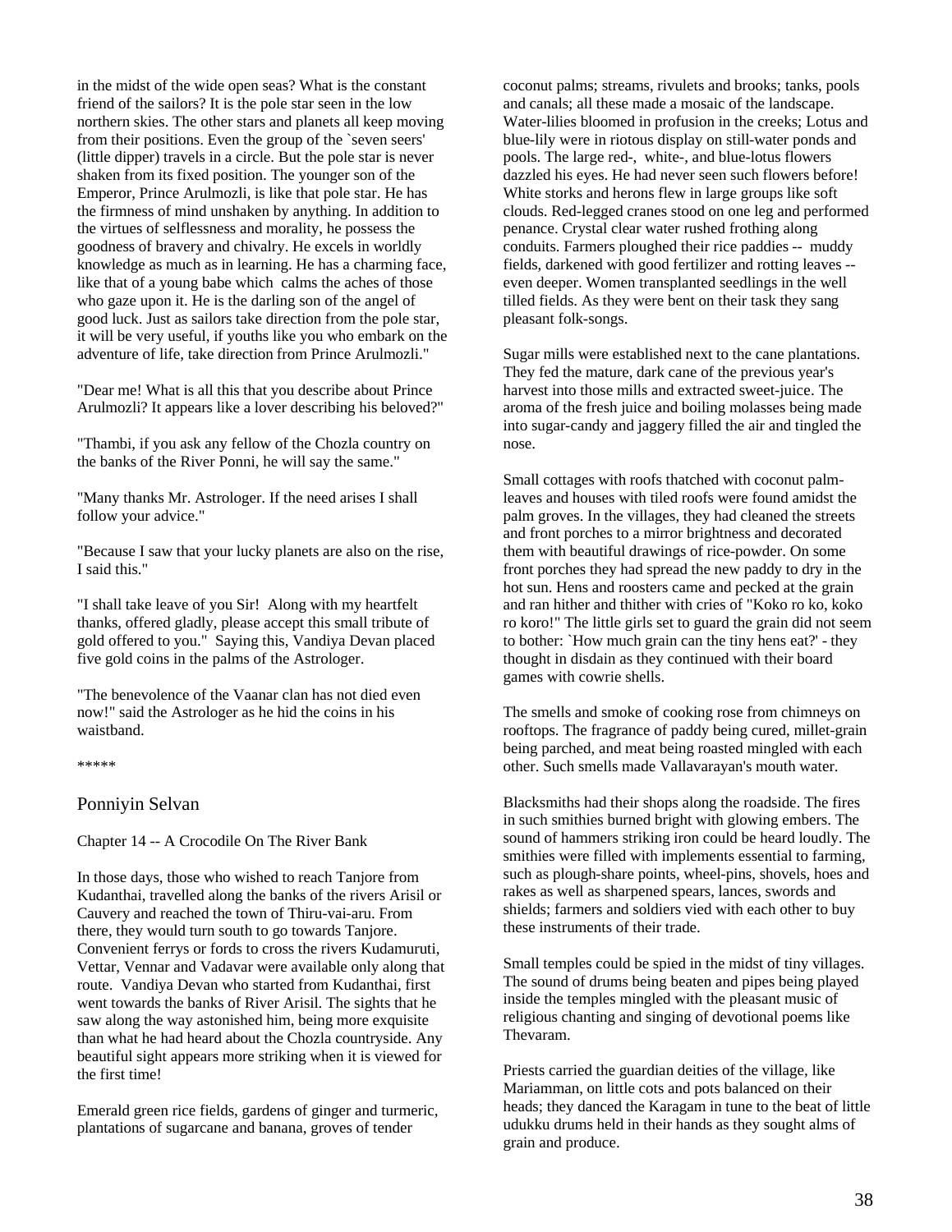Men, tired of their work behind the ploughs, rested beneath shady, wide spreading mango trees. They entertained themselves by setting sharp horned goats to fight each other.

Pea-hens roosting on housetops called out to their mates in a shrill voice; the pea-cocks lifted their long, beautiful tails with difficulty and flew up to them majestically. Turtledoves shook their heads and danced with cooing sounds. The parrots and cuckoos -- poor creatures shut up in cages -- sang sweetly.

Vandiya Devan rode upon his horse rather slowly, enjoying such scenes. His eyes had plenty to occupy them. His heart also enjoyed all the sights. But his inner mind dwelt upon the picture of a girl, covered in mist.

Aha! Why didn't that girl open her reddened lips and utter a few words? What would she have lost by uttering a few sentences? Who could she be? Whoever she is, shouldn't she have some manners? Do I seem like a fellow to be ignored? -- That wily old astrologer never did reveal who that girl was! He is clever; very clever. How he measures the depth of one's heart! Such experienced words he utters! Of course he did not predict anything sensible or specific. About political affairs ... he escaped without disclosing anything! He merely repeated things known to everybody in a fascinating manner. But he did make the good prediction about my lucky-stars being on the rise ... Let the astrologer of Kudanthai prosper in his trade.

Vandiya Devan rode onwards with such thoughts occupying his mind. The sights presented to him, dragged him off and on from this dream world to reality. Finally he reached the banks of the River Arisil. After going a few yards he heard the sound of women laughing and the jingle jangle of their bracelets.

The women were completely hidden by the thick groves of trees growing on the bank. He peered into the trees, trying to locate the women who made the noise. Suddenly he could hear the fear filled screams "Oh dear", "Ai Oh", "Help", "Crocodile!" said the voices of several women. He whipped his horse in the direction of the shouts. He soon spied several maids in a clearing between the trees close to the water. Their faces were filled with fright. But, - surprise of surprises -- two of them seemed to be the very same women he had seen in the astrologer's house! Vandiya Devan recognized all this within the fraction of a second.

That was not all. A horrible crocodile opening its jaws wide, could be seen at the foot of a thick tree trunk, blending with the roots, half in the water and half on the bank. He had recently seen one such fearful crocodile in the floods of the Kollidam. He had heard how dangerous the beast was. Therefore, when he saw the reptile, his heart skipped a beat and his whole body froze with agitation for a minute.

The crocodile was very near the girls who had been laughing merrily a few moments earlier. It was opening its horrible jaws wide and appeared monstrous. The crocodile had to only move just one step closer; one of the girls would be gone! She could not escape because of the thick tree!

However confused his heart and mind, there was nothing wrong with his courage. He did not even think beyond one second about what he should do. He took careful aim and swiftly threw the spear in his hand. The spear pierced the crocodile's back, entered deep into its hide and stood upright. Our hero, immediately jumped off his horse and drawing his sword he rushed towards the reptile to finish it off in one stroke.

He heard the girls laughing once again, like before. The sound was repulsive to Vandiya Devan's ears. Why do these foolish women laugh like this at this dangerous moment? he thought.

Having rushed forward, he stopped in shock and surprise for a minute. He saw the faces of those women. He could see no fear or fright in them. He could just detect the signs of laughter and mischief. He could not believe that they were the same girls who cried out for help a few minutes ago.

One among them -- the maid he had seen in the astrologer's house -- spoke in a pleasant, elegant voice: "Girls, stop it! Why are you all laughing?" He heard her scolding as if in a dream.

He moved closer to the crocodile and then hesitated as he raised his sword. He turned to look at the faces of those girls once again. A suspicion, which filled his heart with shame, humiliating his very existence -- rose in him.

By now, that girl -- the lady who had dwelt in his thoughts for some time now -- parted from her friends and came forward. She stood before him, in front of the crocodile, as if guarding it!

"Sir! I am very thankful to you. Please do not trouble yourself unnecessarily," she said. \*\*\*\*\*

## Ponniyin Selvan

Chapter 15 -- Vanathi's Tricks

We request our readers to please recall that earlier moment in our story when Kundavai and Vanathi climbed onto the chariot and rode towards Kudanthai, leaving their friends on the banks of the River Arisil. We shall now listen to the conversation of those maids who were left behind.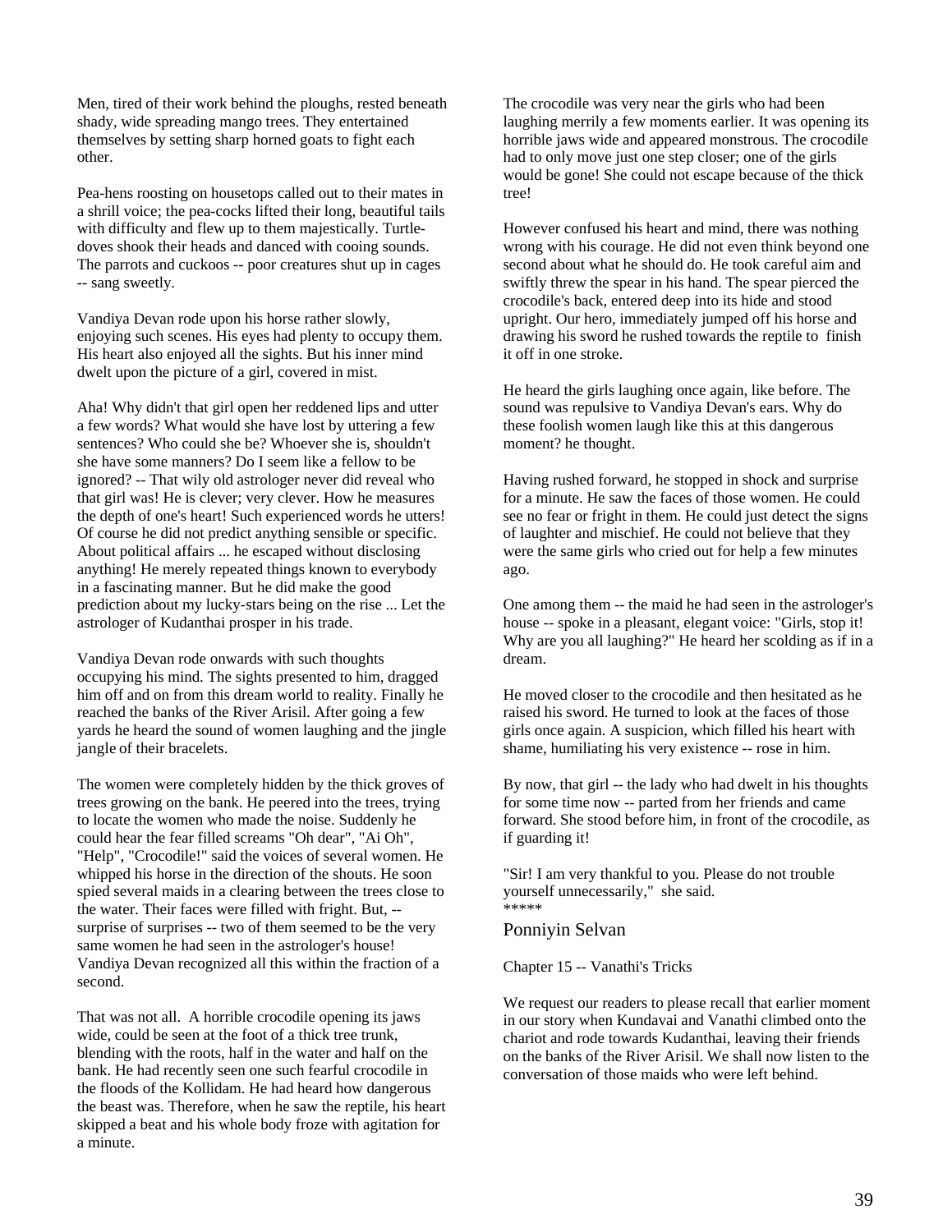"My dear Tarika, look at this good fortune that has blown the way of that Kodumbalur female! What is so fascinating about her for our Younger Pirati?"

"No fascination, no nothing! For the past four months that girl has been going around like one deranged; she is often falling down in one of her fainting fits. The Younger Pirati is worried because they have left that orphan girl in her care. She is taking Vanathi to the Astrologer to find out what ails her. Perhaps it is because of some ghost or spirit? If it is so, don't they have to get rid of it with some magic or spell?"

"It is no ghost and no phantom. Which spirit will come and posses her? She is capable of driving away a hundred ghosts." A girl known as Varini uttered these words with some venom.

"All those fainting fits of Vanathi are one big deception my dear. That snake thinks that she can capture the Prince in her coils if she does such things."

"What Niravati says is true. And that is not the whole story. Remember that day when the Prince was leaving on his campaign she dropped the platter with the lighted lamp? Even that, she did mainly to attract the attention of the Prince. How can a platter carried in both hands slip like that? Or is our Prince some sort of fearsome tiger or bear for her to be frightened?" continued Varini.

"And she pretended to fall into a faint immediately; How clever."

"More than all her tricks, the funny thing is that Kundavai Pirati and the Prince believed her!" added Sendiru.

Mandakini offered the comment, "These are times for those who deceive and tell lies and falsehoods."

"The Prince who had already mounted his horse, leaving for the campaign; he came back into the palace to look at her! What else does one need? See how successful her tricks were?"

"What you say about the Prince is of course true. There is none in the fourteen known worlds to compare with him. There is none like him even in the imaginary tales and epics. But what I say is something else. This Vanathi, - who fainted -- do you know what that fainting is really about? There is no need of going to an astrologer to find the cause! If anyone had asked me I would have explained." Varini was sure of herself.

"What is that fainting? You can tell us, can't you?" asked Sendiru. Varini then whispered something in her friend's ears. Niravati intervened, "Hey! What's the secret? Let us know it too!"

"I believe it is not an ordinary fainting fit! It is a lovelorn fit!" Upon hearing these words all the girls laughed

merrily. Hearing this noise, the birds upon the trees flew out with noisy wing-beats.

"When our Prince comes back from Lanka she will again try her magic tricks on him. We should not give place for that."

"If this Vanathi does not go mad by the time the Prince returns, I shall change my name from Tarika to Tataka (an ogress of the epic Ramayana)."

"OK! Let it go! Don't we have to complete the task assigned to us before the Younger Pirati comes back? Come girls, enough of this," said Mandakini.

After that, two of them removed one of the loose planks at the bottom of the barge. In a long alcove under it, they found a crocodile! That is, a dead crocodile preserved and stuffed with fibre and cotton! They took it out. The girls then paddled the barge a little way along the bank and pulled in near a clearing; a large mango tree grew along the bank with thick spreading roots. They pulled the stuffed crocodile amidst the tree roots. It lay among the roots, half in the water and half out. The girls bound a thin string to one of its legs and tied it to the root, preventing the stuffed reptile from floating away!

Tarika asked, "Why did the Younger Pirati want us to leave the crocodile here, like this?"

"Don't you know? Vanathi is so timid and poor-spirited, frightened of each and everything. To get rid of her fear and make her brave."

"If we consider all these things, it seems as if the Younger Pirati really intends to wed this foolish Vanathi to our Prince!" exclaimed Niravati.

"If anything like that happens, I shall poison this Vanathi and kill her," said the jealous maid, Varini.

"All this jealousy of yours is not warranted. All the kings of the world, the monarch of Manyaketa in Rashtrakuta, the Emperor of Vengi, the King of Kalinga and even the Emperor of Kanouj are ready to give their daughters in marriage to our Prince. Who will care about this Vanathi from Kodumbalur?" said soft spoken Mandakini.

"All those kings may be ready, like you say; but what are the wishes of our Prince? I believe he always says `If I ever marry, I shall marry a girl from the Tamil lands.' Don't you all know this? asked Sendiru.

"Then, all is well. All of us should polish our charms and show our competence. What this Vanathi can do, we can also achieve!"

Let us now explain the reason for such talk amongst these women. \*\*\*\*\*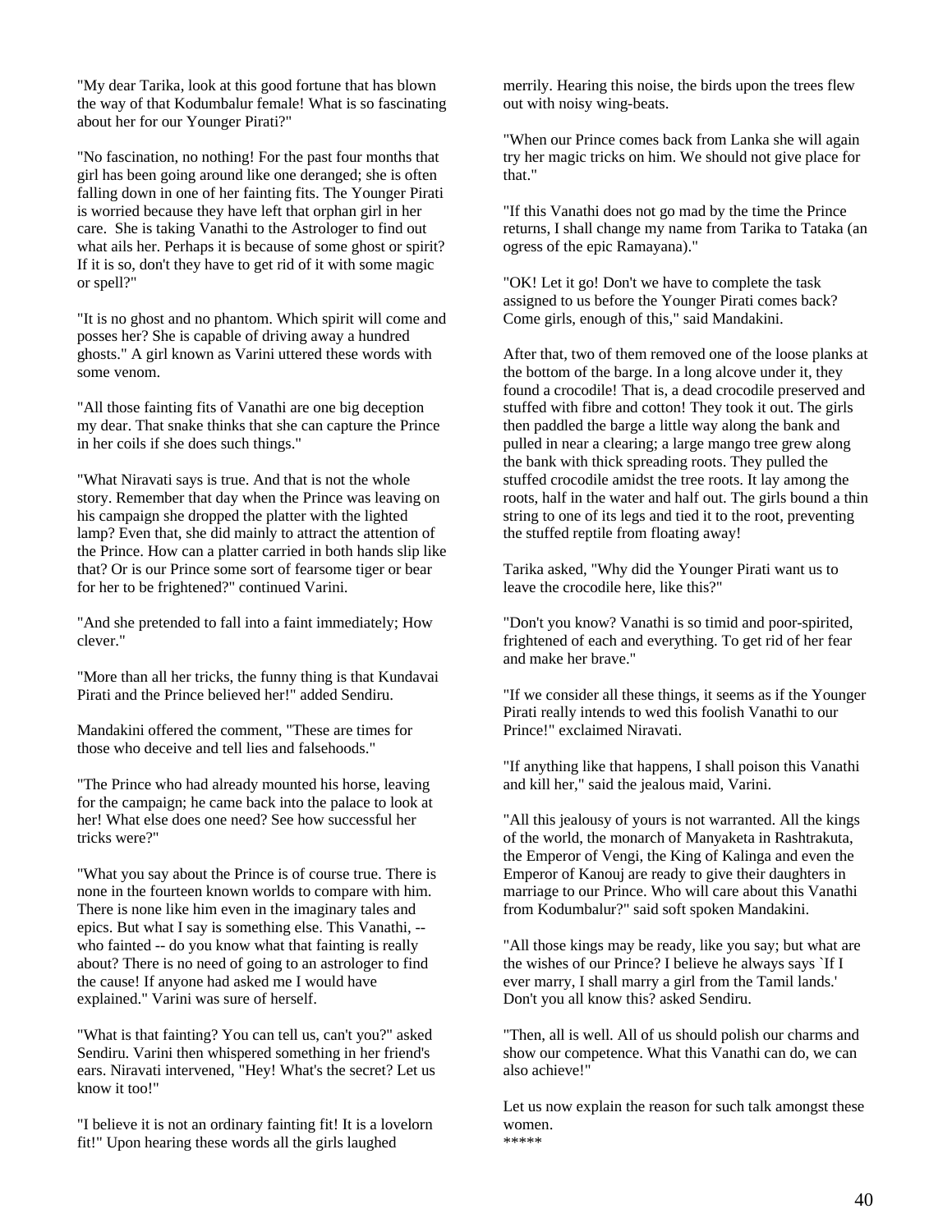# Ponniyin Selvan

## Chapter 16 -- Arulmozli Varma

About a thousand and more years ago, the best of kings, Paranthaka Sundara Chozla (AD 957-973), ruled as an Emperor without equal in South India. He had ascended the Chozla throne several years before the times of our story. For the past several hundred years Chozla power had been growing. Chozla Territories were spreading in all directions. Even so, when Sundara Chozla ascended the throne, his enemies in the south and north were powerful.

Gandara Aditya who had ruled before him, was immersed in devotion to God Shiva; he had merited the title Gandara-aditya who had knowledge of (knew) Shiva. He did not show much interest in expanding his territories. After Gandara Aditya, his brother Arinjaya, who ascended the throne, ruled for a short year. After Arinjaya's death at Atrur, his son Paranthaka Sundara Chozla came to power.

Sundara Chozla had all the qualities essential for a great king. Being skilled in war, he led a campaign to the southern region in the very beginning of his reign. A great battle took place between the Chozla and Pandiya armies at a place called Chevoor. Mahinda, the King of Lanka, had sent a large battalion to help his friend Veera-pandiya, who ruled at that time from Madurai City. The large Chozla armies defeated the combined forces of the Pandiyas and the Lankans at Chevoor. Veera-pandiya who lost his armies, lost his crown, lost his friends, saved his life and ran from the battlefield to escape into hiding. He hid himself in the rocky caves of a desert and bided his time.

Most of the Lankan army was destroyed in the Chevoor battle. Some soldiers who survived, abandoned their fame and bravery and escaped to Lanka with their lives.

It had been the practice of the Lankan kings to send their men in support of the Pandiya kings, in the clashes between the Chozlas and Pandiyas. Sundara Chozla wished to put an end to this practice. He decided to send a Chozla contingent to land in Lanka and teach the island king a lesson. He sent a large army to Lanka under the command of a chieftain of Kodumbalur, known as Paranthaka the Younger Lord of Velir. Unfortunately the Chozla army did not land in Lanka all at one time. They did not have adequate shipping facilities for that.

The battalions which had landed first started advancing without any forethought. Mahinda's Lankan army led by Commander Sena came out and surrounded the Chozla forces in a surprise move. A terrible battle was fought. In that engagement, the Chozla Commander lost his life. Stone inscriptions (deciphered in recent years) refer to him as the Younger Lord of Velir who fell in Lanka.

When Veera-pandiya who was hiding in the desert caves, heard this news, he gathered courage once again and emerged. Again he assembled a large army and entered the battlefield. This time, the Pandiya legion was completely destroyed. Veera-pandiya also lost his life. Aditya Karikala, the elder son of Sundara Chozla, took part in this final battle and performed various heroic deeds. He also acquired the title `The Valiant Prince who wrung the head of Veera-pandiya.'

In spite of all this, the Chozla Emperor and all his generals, advisors, ministers and soldiers, did not forget their wish to teach the Singhala King Mahinda of Lanka a lesson. A large force was gathered in readiness for the campaign. The question "Who should lead this legion?" arose. The Crown Prince Aditya Karikala - Sundara Chozla's elder son -- was at that time busy with his troops in the northern border. He had captured the ancient city of Kanchi, after routing the armies of the Rashtrakutas who had occupied the Thiru-munai-padi and Thondai Territories. He was making preparations to lead his armies further north.

In this situation, a fierce competition rose among the other generals in the Chozla nation for the privilege of leading the Lankan campaign. Jealousy and accusations resulted from such rivalry. It was very rare to find someone who did not wish to enter the battlefield in that ancient Tamil land! The competition was about who should go to the war-front. Enmity and envy would often result from such competition.

There was fierce rivalry amongst the Chozla generals about who should lead the Lankan campaign and establish the Chozla fame by destroying the pride of the Singhala Kings. Prince Arulmozli Varma, the younger son of Emperor Sundara Chozla, came forward to put an end to this rivalry. "Father! I have spent enough time in the luxury of the Pazlayarai Palace, as the darling child of my aunts, grandmothers and mothers. Please appoint me as the Commander of the Southern Armies. I shall go to Lanka and lead the Lankan campaign," said the young Prince.

Arulmozli Varma was barely nineteen years old at that time. He was Sundara Chozla's cherished younger son; he was the beloved child of all the queens who lived at the Pazlayarai Palace; he was the darling of the Chozla nation.

Sundara Chozla was possessed of a handsome countenance. His father Arinjaya had fallen in love with her beauty and married Kalyani, Princess of the enemy kings of Vaithumba. The son born to Arinjaya and Kalyani was named Paranthaka; however, the citizens and countrymen of the Chozla nation who saw the handsome face of the Prince called him Sundara Chozla (sundara meaning beautiful.) He came to be known by this name.

All the children born to this handsome Prince were attractive and beautiful. But the youngest child, Arulmozli, surpassed all others in beauty. The charm of his handsome face was not of this world; it seemed to be divine! When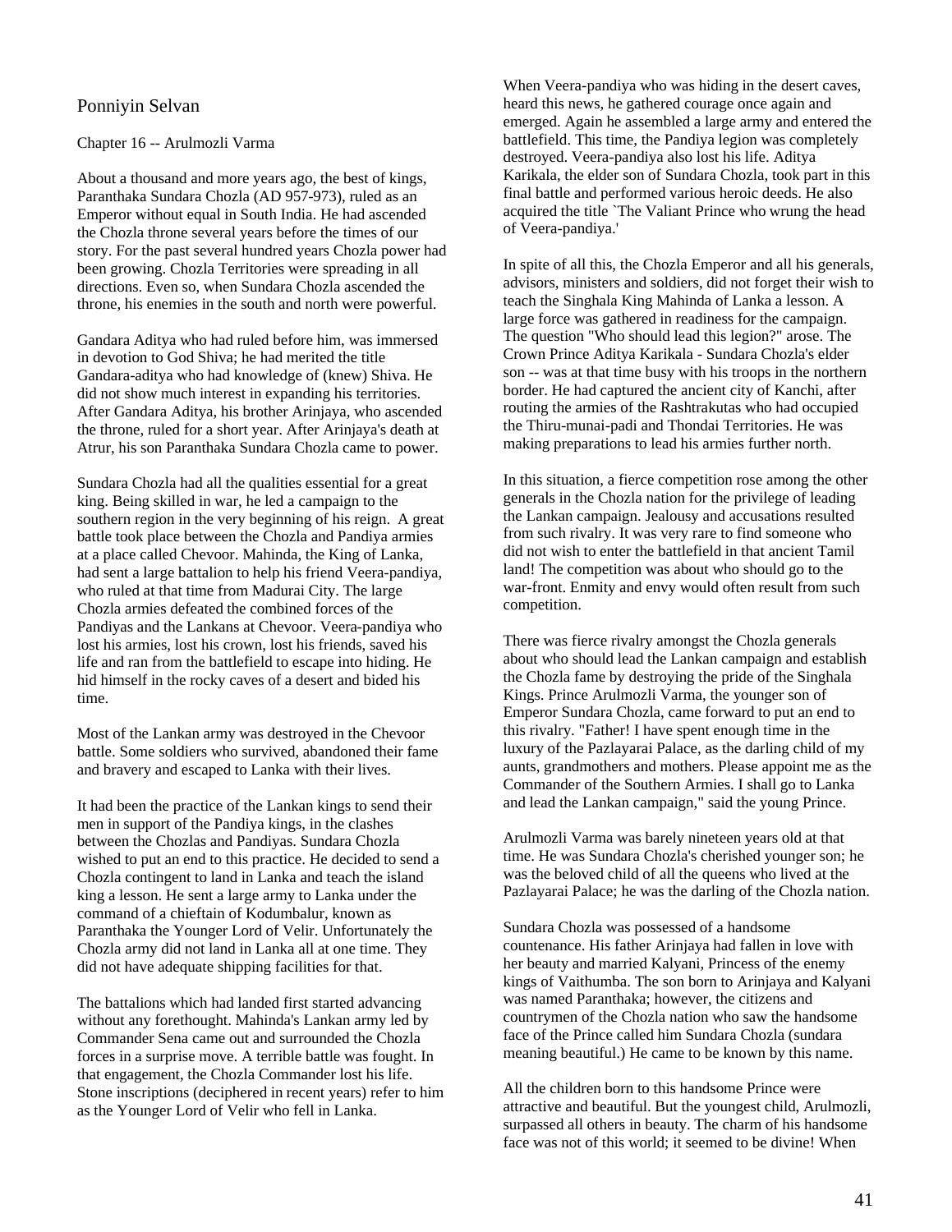he was a baby, the queens of the Chozla palace would repeatedly kiss his cheeks and make them flush. More than any other person, his elder sister Kundavai cherished him. Though she was barely two years older to him, Kundavai felt that the responsibility of rearing this divine child was hers! In his turn, Arulmozli returned all the love and adoration that his sister showered upon him. The brother would not cross the line drawn by his elder sister. The Younger Pirati had to merely utter one word; even if all the three great Gods - Brahma, Vishnu and Shiva came together and said something against that, Arulmozli would not consider their words. The elder sister's words were gospel to the younger brother.

The sister would often peer into her darling brother's face. Not just when he was awake; she would gaze upon the face of her sleeping brother for hours together. There is some divine grace in this boy; It is my duty to bring it to the forefront and make it shine! thought the young Princess. When her brother slept, she would often pick up his hands and study the lines on his palms. To her, those lines would appear to have the sign of the Conch and Discus. Aha! He is born to rule this world! He will bring the whole world under one rule, she would think. But, there was no possibility of his ascending the Chozla throne. Princes elder to him -- eligible to ascend the throne -- there were two others before him. Then, how could he acquire a kingdom? On which throne could he sit? Who knows divine intentions? The world is big; several kingdoms and territories exist on this earth. Have we not heard of princes and kings who ventured into alien lands and by their prowess acquired kingdoms? Have we not read of such happenings in novels and epics? That ancient prince who was thrown out of his kingdoms on the banks of the Ganga, did he not sail the seas to reach Lanka and establish a mighty nation? Didn't his Singhala Dynasty rule firmly in Lanka for a thousand years?

Kundavai thought of such things constantly. In the end she came to the conclusion that her younger brother was the appropriate commander to lead the Lankan campaign.

She said, "Thambi, my darling brother Arulmozli! It will be difficult for me to part from you for even one second. However, the time has come for me to send you on your way. You must lead the Lankan campaign and leave for the island."

Arulmozli agreed joyously. He had waited for the day -- to escape from the life of luxury and the smothering love of the maids and queens in the palace. His beloved sister had now ordered him to do so. What other worry could he have? What other impediment?

If Kundavai had made up her mind, there was nothing that would not take place in the Chozla nation. The Emperor loved his beloved daughter to that extant! He trusted her implicitly!

Prince Arulmozli was appointed the Commander of the Southern Armies. He led his men into Lanka, and conducted the campaign for some time. But the war would not end easily. There was a difference in his method of campaigning and that of others. Supplies and support requested by him did not come from his native land. Therefore, once in the midst of all his endeavors he came back to Tanjore. He spoke to his father and arranged matters to his satisfaction. He prepared to depart for Lanka once again.

Kundavai had arranged for several auspicious ceremonies at the main palace in Pazlayarai, to bid farewell to her darling brother. When Arulmozli stepped out, the victory drums in the palace courtyard boomed; conches were blown; kettle-drums beaten loudly. Cheering shouts rose sky-high.

All the royal ladies of the Chozla clan blessed their beloved Prince; they anointed his forehead with holy ashes, and warding off evil eyes, sent him on his victorious journey.

All the maids-of-honor in Kundavai's court stood on the palace steps carrying golden patters laden with a lighted lamp. These maids were no ordinary folk. They were from the famous noble families of the south. They had come to Pazlayarai, considering it a great opportunity, to serve the Elder Pirati Sembiyan Madevi and to become companions to Kundavai Pirati. Vanathi, a daughter of the Kodumbalur chieftain, the Younger Lord of Velir, was one among them.

When those girls saw the Prince coming down the palace steps, all of them felt a certain agitation in their hearts. When the Prince came closer, they waved their platters with the lighted lamp before him (to ward off the evil eye). At that moment Vanathi felt her whole body shiver.

The golden platter in her hands slipped and fell with a "clang" to the ground. The thought, "Oh dear! What is this ill omen!" rose in every mind. But when they saw the wick burning bright even if the lamp had fallen, they felt it was after all a good omen. The elders assured them, "This is a good sign."

Prince Arulmozli smiled at the girl who had dropped the plate for no apparent reason and continued his descent down the steps. As soon as he moved ahead, Vanathi fell down in a swoon. She had fainted with the mortification of having committed such an impropriety. Upon the orders of Kundavai, the serving maids carried her into the palace. Kundavai hurried inside, without even waiting to see her beloved brother mount his horse and depart; she went in, to revive her friend.

Holding the reins of his horse, the Prince who had seen the girl faint, sent his footman inside to find out "How is the girl who fainted?"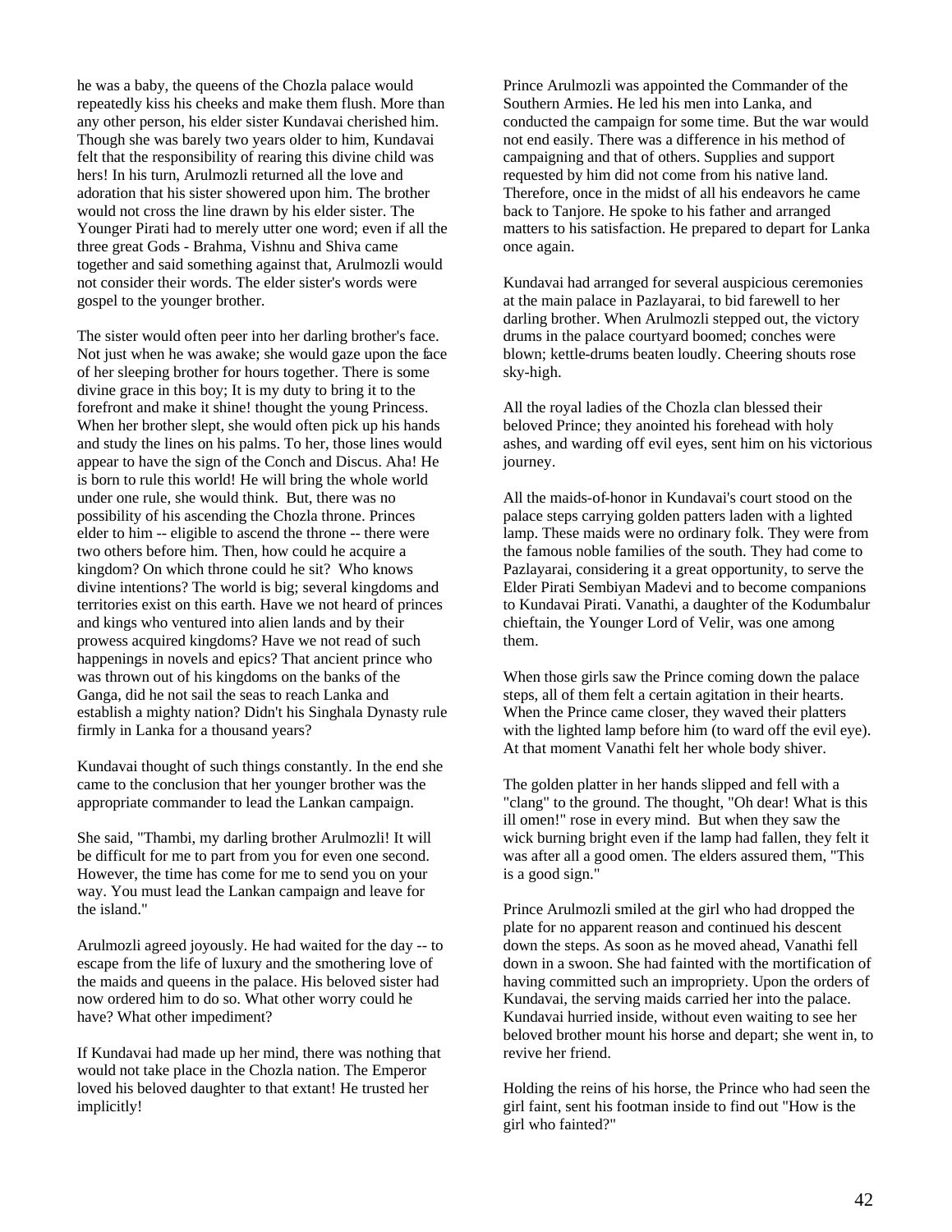Kundavai sent the footman back with the words "Tell the Prince to come back here for a minute." The brother who had never crossed the commands of his sister, came back accordingly. The sight of his sister trying to revive the young girl lying on her lap touched his heart.

"Akka! Who is this girl? What is her name?" he asked.

"She is the daughter of the Younger Lord Velir of Kodumbalur. Her name is Vanathi; of a timid disposition."

"Oh! Now I understand why she fainted. Was it not her father who led the earlier campaign to Lanka? Didn't he die in the battlefront over there? Perhaps she remembered that."

"Maybe. But don't worry about her. I can look after her. I called you back to wish you well. Go to Lanka and come back victorious and soon. Send me news as often as you can!" said the Younger Pirati.

"Fine! You too send me news if anything happens here."

By now, Vanathi was regaining consciousness; perhaps due to the pleasant sound of Prince Arulmozli's voice! Her eyelids opened softly. Upon glimpsing the Prince, her eyes opened wider. Her face gained some color and revived; coral red lips smiled; cheeks dimpled.

Along with her senses a shyness also returned. She sat up quickly. She was mortified upon seeing the Princess behind her. She recalled everything that happened. "Oh! What have I done Akka?" she asked with remorse.

Before Kundavai could reply, the Prince intervened, "Don't worry about that Vanathi! Anyone can make a mistake. You have every reason to be agitated. I was explaining it to my sister."

Vanathi wondered if she was dreaming or if it was real. The Prince who never looked at any woman was talking to her. He is consoling me and cheering me up! How can I bear this fortune? - Look, how my whole body shivers, I am dizzy again....

"Akka, my men are waiting. Permit me to leave. When you send me news from here, let me know how this girl feels. Look after this orphan girl carefully." He then departed.

The other maids and companions were watching all these happenings from the windows and balconies. The flame of jealousy began to glow in their hearts.

From that day onwards Kundavai showered a special affection upon Vanathi. She kept her by her side constantly. She had her personal tutors teach her all the arts and learning she had. She took Vanathi along wherever she went. She led her into the garden and talked secrets. She shared all her dreams about her younger

brother with her new friend. Vanathi listened to everything carefully.

After the above incidents took place, Vanathi fell into fainting fits four or five times. Kundavai would revive her and soothe her. When Vanathi would sit up, with her chest heaving with sobs, Kundavai would console her with words such as "My dear foolish girl! Why are you crying like this?"

"I don't know Akka! Please forgive me," Vanathi would reply. Kundavai would embrace her and comfort her.

All these activities further enraged the other maidens in the palace.

Therefore, was it not natural for those girls to talk in that fashion, when the two friends had gone away in the chariot towards Kudanthai?

\*\*\*\*\*

# Ponniyin Selvan

Chapter 17 -- A Horse Galloped

Kundavai had decided that Vanathi was the appropriate bride for her incomparable brother. But Vanathi had one fault: she was too timid. How could a girl who was to marry the bravest of brave warriors, who was to give birth to a son to rule the whole world, be so fainthearted? Kundavai wanted to change her timidity and make her brave and courageous. She had arranged for the deception with the stuffed crocodile for this very purpose. But, the Lady of Kodumbalur passed that test easily.

Upon returning from the house of the Kudanthai Astrologer, Kundavai and Vanathi climbed into their swan shaped barge. The barge floated downstream for a short distance. The girls would often play in the water amidst the thick groves of trees. They reached their favorite spot and disembarked. When everyone had climbed down, one of the girls screamed "Crocodile!" "Help!" She was pointing beyond the tree near which they were standing. All the other girls soon took up the cry and ran hither and thither.

But Vanathi, who was usually of a frightened disposition, did not exhibit any fear. She was not scared even upon seeing the horrible crocodile, with its wide open jaws, right next to her. Vanathi was not afraid even when she saw the faces of the other girls who were pretending to be afraid according to Kundavai's instructions.

"Akka, the crocodile is powerful only when it is in the water; it has no strength when it is on land. Tell these girls not to be afraid!" said Vanathi.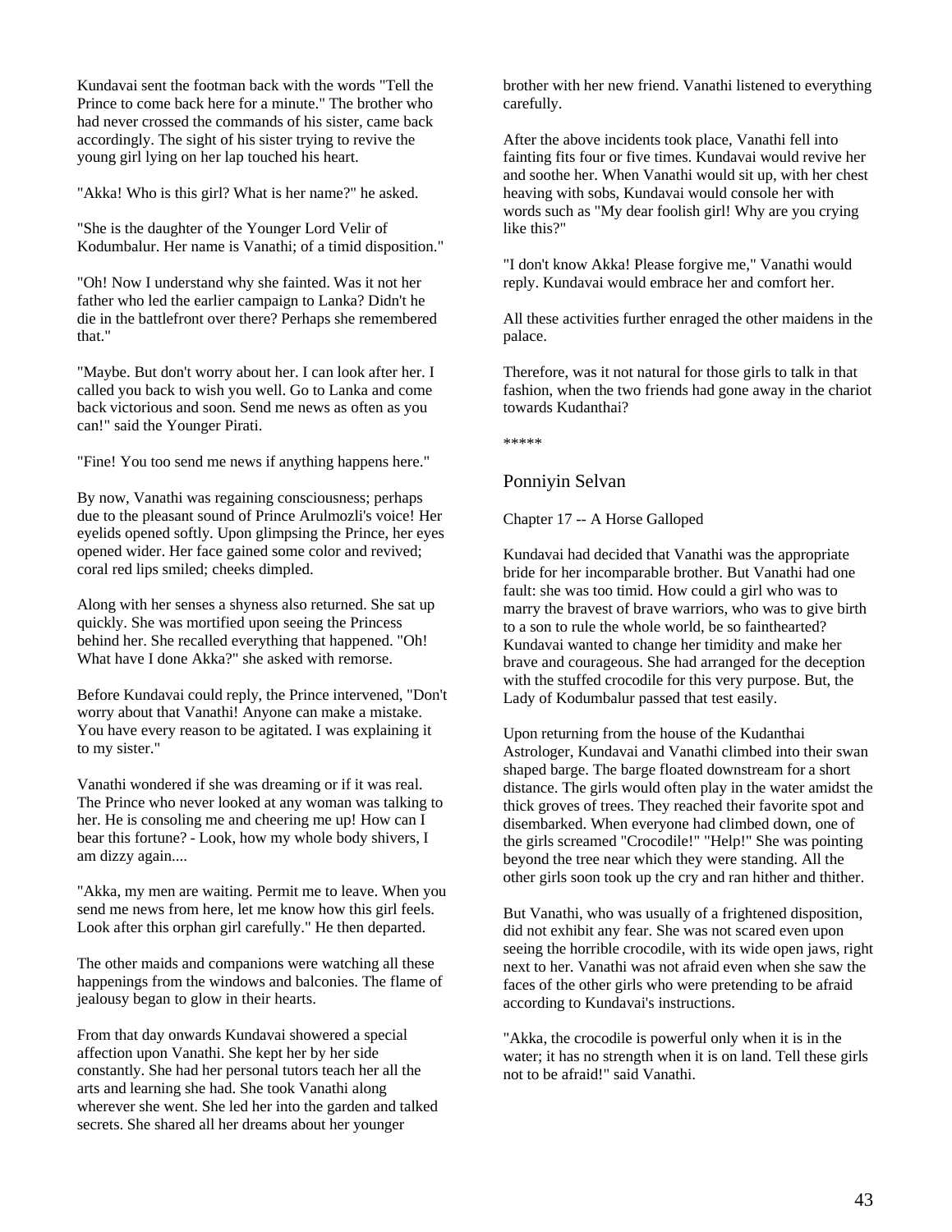"You deceiving thief! This is not a live crocodile; it is a stuffed carcass! Someone has already told you that!" said one of the other girls.

"I am not afraid even if it is really alive. I am only afraid of lizards."

It was at this point, that Vandiya Devan arrived there to save those maids from the terrifying crocodile! He jumped off his horse and in one run threw his spear as he came rushing forward. When Vallavarayan heard the words of the lady who stood in front of the crocodile, his whole body became alert. His disappointment that she had not talked to him earlier at the astrologer's house was now demolished.

But, that crocodile behind her - with its gaping jaws - somehow created an uneasiness in him. Why is she standing in front of the crocodile? Why is she asking me not to bother? And why is that horrible crocodile not moving from its spot all this time?

The lady continued: "Sir! In Kudanthai, you begged pardon for having entered the astrologer's house in a hurry. We came away without giving you any reply. You might have perhaps construed that all women of the Chozla country are mannerless creatures. Please do not think so. I was a little confused because my friend had suddenly fainted in that house. That is why I did not reply ... ..."

Oh, ho! What a pleasing voice this is? Why is my heart pounding like this on hearing her speak? Why is my throat parched? Not even did the marching drums of the war, or even the sweet music of the flute and lute fill me with such joy. Nothing shook me up like this. Why am I not able to interrupt her and say something? Why is my tongue tied? Why has the gentle breeze stopped? Why has the Arisil stopped flowing? And then .... this crocodile? Why is it still, like this?

While Vandiya Devan's heart was agitated in this manner, his ears could continue hearing that girl's voice as if in a dream: "... even now, you did this Sir, thinking that you were saving us. You threw the spear at the crocodile. It is rare to find gallants who can handle the spear with such speed and accuracy..."

All the other girls standing under that tree now laughed sharply. The laughter shattered Vandiya Devan's infatuated dream. The magic cords, -- that girl's speech -- which bound him, were cut loose. He examined the crocodile again; moved aside from the girl in front of him and neared the reptile. He shook the spear embedded on its back and pulled it loose. No blood gushed from the hole made by his weapon: then? some plantain fiber and cotton came out.

Those wicked girls laughed again. This time they clapped their hands and applauded.

Vallavarayan's heart and body shrank with mortification. He had never met such disgrace ever before. Such a great blow to his pride in front of all these women! Are these women? No, no! they are ogresses! I should not tarry next to them. I should not look upon their faces. Damn this! My darling spear! Is this your fate, to suffer such dishonor? How will I wipe out this blemish? ...

All these thoughts raced through Vandiya Devan's mind within one moment. If those who stood there laughingly had been men, the clearing would have turned into a battlefield! Those who dared to laugh would have lost their lives that very instant! River Arisil would have run red with their blood. But they were women! What could he do to them? The only recourse was to run away and escape!

Without even looking back at the face of the girl who had captivated his mind, Vandiya Devan ran up the river embankment. His horse, which was standing up there, neighed. Vandiya Devan felt that even his horse was laughing at him along with those girls. All his anger turned towards the horse. He jumped upon its back and smacked it sharply, twice with his whip. The self-respecting horse quickly galloped along the trail on the riverside.

For a while, Kundavai Pirati gazed in the direction in which the horse had galloped away. She watched till the dust raised by the horse had settled.

Turning towards her companions, she said, "Girls! None of you have any refinement even now! You shouldn't have laughed like that. When we are alone we can laugh and tease as we wish. Don't we have to show some decorum when a stranger is in our midst? What would that youth think about the women of the Chozla country?" spoke Kundavai.

\*\*\*\*\*

Ponniyin Selvan

Chapter 18 -- Idumban Kari

We left Azlvar-adiyan, also known as Thirumalai, at the ferry landing near Kollidam. Let us consider that Vaishnava zealot once again.

When Vandiya Devan sat upon his horse and rode away towards Kudanthai, Mr. Thirumalai started mumbling these words to himself: "This youth is very sharp. If I enter through the sieve he squeezes in through the floor decoration. I have not been able to find the truth about whose man he is, or why and where he is going. I don't know if he was part of the treasonable meeting at Kadamboor Fort. Luckily, I mentioned the Astrologer of Kudanthai to him! Let us see if that old man can find out what I could not ..."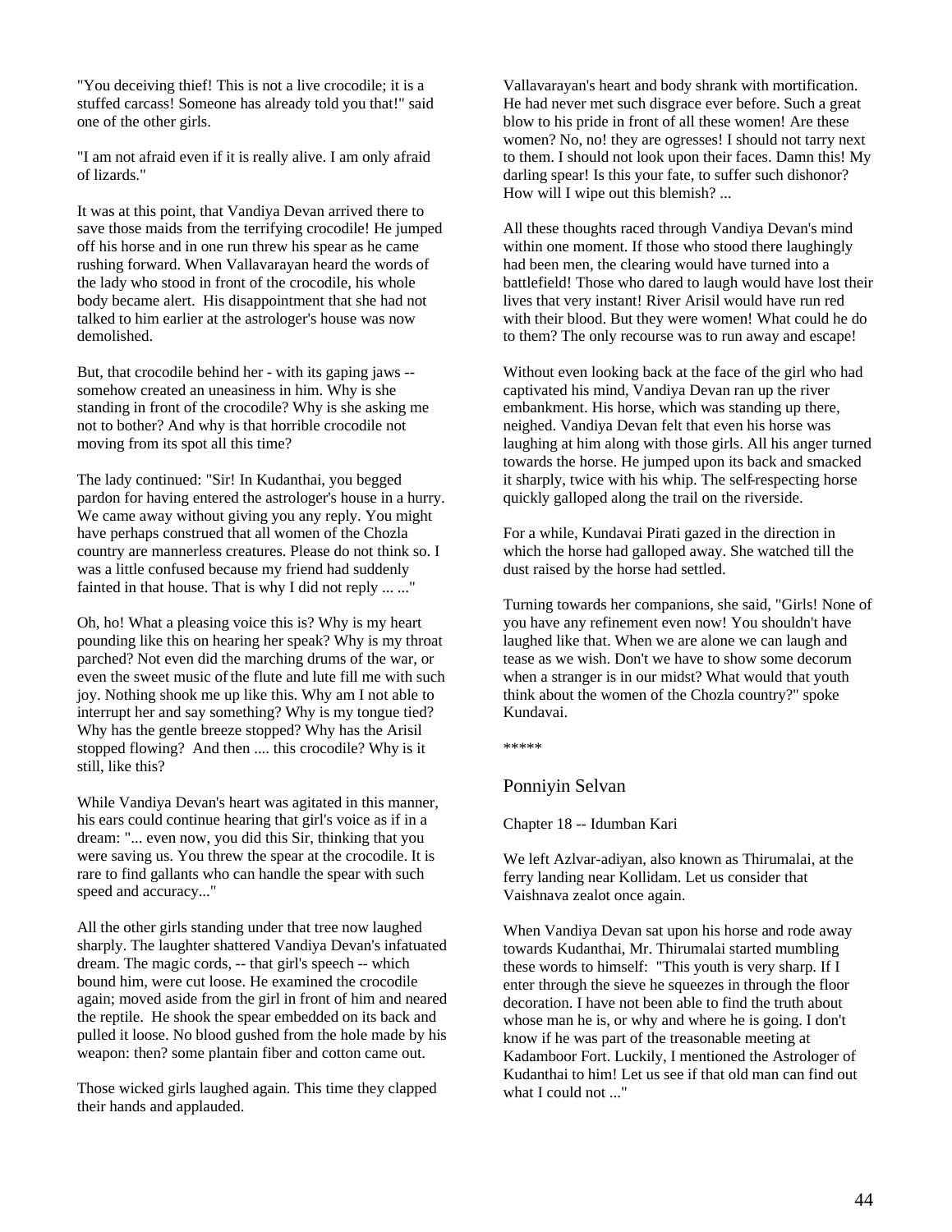"Hello Sir! Are you talking to that ficus tree -- or, are you talking to yourself?" Hearing a voice behind him, Mr. Thirumalai turned around. The servant who had come from Kadamboor and procured the horse for Vandiya Devan, was standing there.

"My good man! Are you asking me? I wasn't talking to myself; neither was I talking to the tree. I had a little discussion with a vampire sitting upon this tree," said Mr. Thirumalai.

"Oh! Is that so, Sir! Is the vampire of the Saiva sect or of the Vaishnava sect?" asked that good man.

"That's what I was trying to find out. You interrupted and now the vampire has disappeared. ... Let him go! ... What is your name, my good man?"

"Why do you ask, Sir?"

"You saved us in the middle of the Kollidam by preventing the ferry-boat from overturning. Shouldn't I remember a commendable fellow like you?

"My name ... My name ... is Idumban Kari, Sir." He said it with some hesitation.

"Oh! Idumban Kari? I have heard it somewhere ... before..."

At that time Idumban Kari did something very peculiar! He placed the spreading palms of both his hands one upon the other, and wriggled his thumbs. As he did this, he looked at Azlvar-adiyan's face.

"My dear man! What is this sign? I don't understand ...?"

Idumban Kari's dark face darkened further. His eyebrows drew close in exasperation. "I? I didn't make any sign," he said.

"You did. You did do so. I saw it. Exponents of the classical dance Bharata Natyam, hold a certain posture when they represent the first incarnation of God Vishnu; you did something like that."

"The first incarnation of Vishnu? What is that, Sir? I don't know?"

"Don't you know of Thirumal's first incarnation? The Pisces!"

"Are you talking about fish?"

"Yes. My dear man! yes!"

"Very good Sir! Your eyes are something special! On an ordinary tree you can see a vampire and empty hands look like the fish incarnation. Perhaps, Sir, you have an extra fondness for fish!"

"No. No. No such thing my dear man! Don't sidetrack me. If you wish, let us drop the matter. But tell me this: do you remember that radical Saiva fellow who came with us in the boat? Do you know where he went?"

"Do I know? Oh yes. I saw him; he came along the same road when I went to buy the horse. He kept cursing you all along the way ..."

"What did he say?"

"He said that if he sees you again he would cut off your topknot and shave your head and ..."

"Ah! Does he know the barber's trade?"

"He said that he would wipe out all the namam marks of your sect from your body and cover you with ashes!"

"Is that so? Then, I must surely meet him. Do you know the name of his home-town?"

"He said that it was Pullirukum Vellur, Sir."

"Everything else must wait till I meet that zealot! My good man, where are you going now? Will you be coming in that direction?"

"No. No. Why should I go there? I have to cross the Kollidam and go back to Kadamboor. Won't the master pluck my eyes out, if I don't show up?"

"If that is so, go quickly my man! See, the ferry-boat is about to leave."

Idumban Kari looked back; what Azlvar-adiyan said was true. The ferry-boat was about to leave.

"That's fine Sir. I shall leave immediately." After uttering these words he started walking quickly down the embankment, towards the ferry landing. He looked back once, when he was half way down. By then Azlvar-adiyan had done a strange thing: he quickly climbed the ficus tree on the shore and reached the topmost branches of that huge tree. Idumban Kari could not see him.

Idumban reached the ferry landing and stopped. "Are you coming back to the other shore?" asked a boatman.

"No. I shall come in the next ferry. You can go," said Idumban Kari.

"Ah! Is that all? The way you came running down, I thought you wanted to catch this boat!" The boatman pushed his long pole into the water; the ferry slid into the deeps currents.

By now Azlvar-adiyan had climbed into the thickest branches of the tree and completely concealed himself.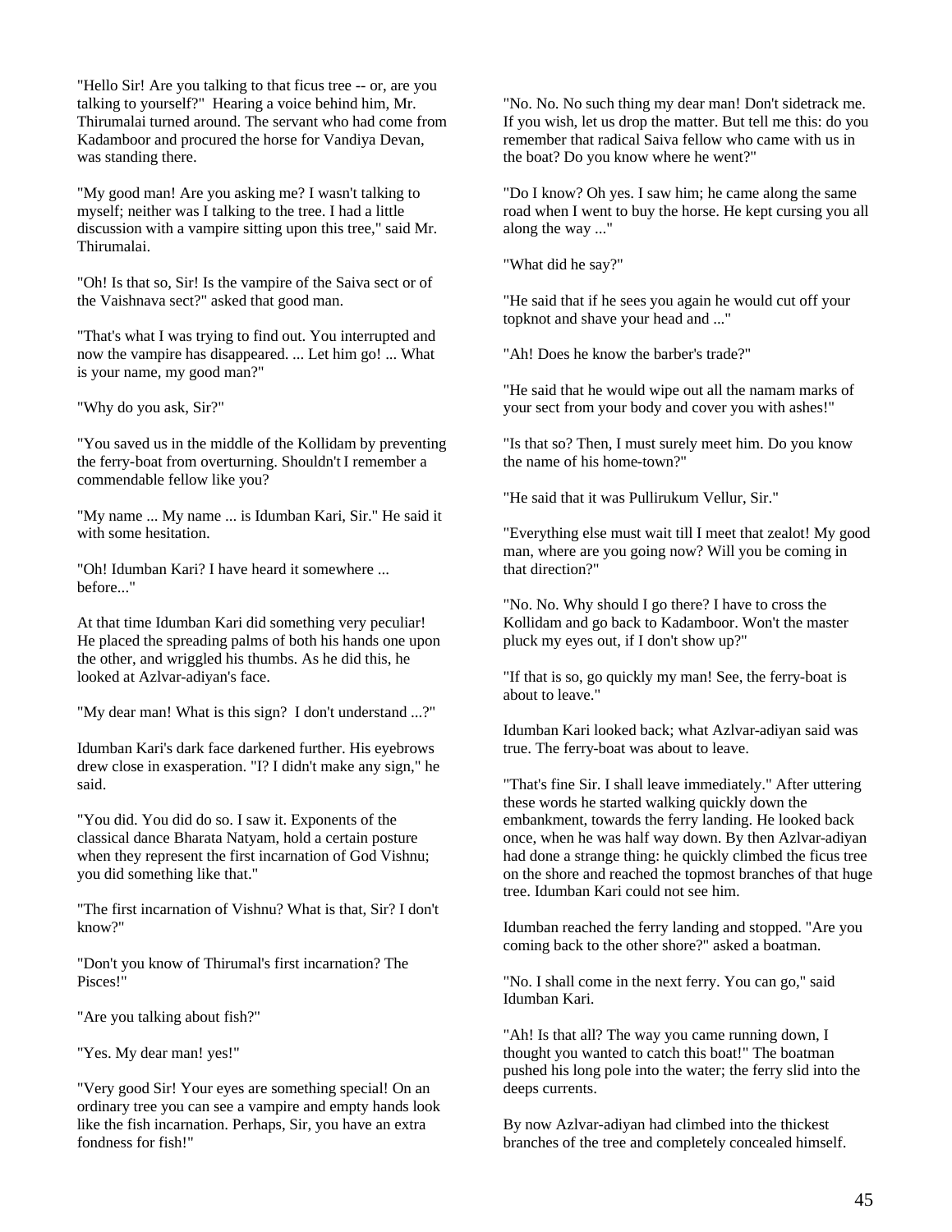Aha! I thought correctly! This fellow did not go in that boat. He is going to come back. I must see where he goes and what he does next. I clearly saw his hands make the sign of the fish. What does it mean? Fish! Fish! Fish ...! What is represented by the sign of the fish? Ah! isn't the fish a symbol on the Pandiya flag? Perhaps, ha! ... Could it be so? Let us wait ... Let me wait with some patience. The patient ones shall inherit the fields; the hasty will get the forest! But these days it seems better to inherit the forest than the field. Anyway let me be patient... Azlvar-adiyan shared these thoughts with the invisible vampire in the tree.

Soon, his expectations came true. The ferry-boat left without Idumban Kari. Idumban looked up at the ficus tree from where he stood. His eyes searched in all directions. After making sure that Azlvar-adiyan was nowhere in sight he came back to the same spot under the tree. His eyes searched around once again before he sat down. His eyes kept looking hither and thither as if searching for someone or something. But, he did not look up into the branches of the tree. Even if he had looked up he would not have spotted Azlvar-adiyan easily for Thirumalai had hidden himself well.

About an hour passed in this fashion. Azlvar-adiyan's legs began turning numb. He could not remain hidden amidst the tree branches much longer. Idumban Kari did not appear as if he was about to leave soon. How to escape? However carefully he descended on the other side of the tree, he was sure to make some noise. Idumban Kari would surely see him. He had a sharp knife thrust in his waistband. What guarantee that he would not use it?

What can I do? Shall I make horrible noises like a ghost or demon and jump down on him? If I jump like that he may think that the vampire is attacking him and fall down in a faint or run away. I can then run away and escape! ... When Thirumalai Nambi Azlvar-adiyan was considering these options, it seemed as if his patience would be rewarded.

A man could be seen walking up from the south west i.e., the Kudanthai road. Thirumalai's intuition warned that Idumban Kari was waiting for that man. Soon, his intuition proved to be right.

Upon seeing the new man, Idumban Kari stood up. The newcomer made a sign like the one Idumban had made before. That is, he placed the palm of one hand upon the other and wriggled his thumbs, making the sign of the fish. On seeing it, Idumban made a similar sign with his hands.

"What is your name?" asked the newcomer.

"My name is Idumban Kari. What is yours, Sir?"

"Soman Samban."

"I was expecting you, Sir!"

"I too came in search of you."

"Where should we go?"

"Westward!"

"Where?"

"To the enemy memorial."

"Near Thiru-puram-biyam ... "

"Don't talk so loudly. If someone hears it?"

"There is no one here. I looked." "If someone is hiding near-abouts?"

"Impossible."

"OK. Let us leave. I don't know the way very well. You go first. I shall follow you at a little distance. Stop and make sure that I am following you as you go on."

"Fine. It is not a good road. The path is full of stones and thorns. We have to walk through forest and thicket. Watch and walk carefully."

"That's alright. You leave now. Even if it is a forest path, hide if you see anyone. Understand?"

"Yes. I know."

Idumban Kari started walking westward along the banks of the Kollidam. Soman Samban followed him a little later. Azlvar-adiyan waited on the tree till both were hidden from his sight. He had watched and heard everything!

"Ah ha! These are bad times! All sorts of unexpected things are happening. I think I am going to find out about some mysterious activity. God's grace has given me the opportunity to find out. Now, getting details depends on my resource-fulness. I could not get all the details at Kadamboor. I should not be thwarted like that again. Thiru-puram-biyam Memorial means they are talking about the memorial temple for the Ganga King Prithvipathi. It is more than a hundred years since that memorial was built. It is now dilapidated! The forest has encroached and surrounded that area. The village is quite away from the memorial.

"Why are these men going there? If the matter is to be discussed between these two, they would have talked about it here itself. There is no need to walk a league along a forest path. I am sure some others are likely to come to that spot. Why? Why did one of them refer to the memorial of King Prithvi-pathi as `The enemy memorial'? Whose enemy was Ganga Prithvi-pathi? Yes! My surmise is likely to be true. Anyway let me find out. They have walked along the banks of the Kollidam. I shall walk along the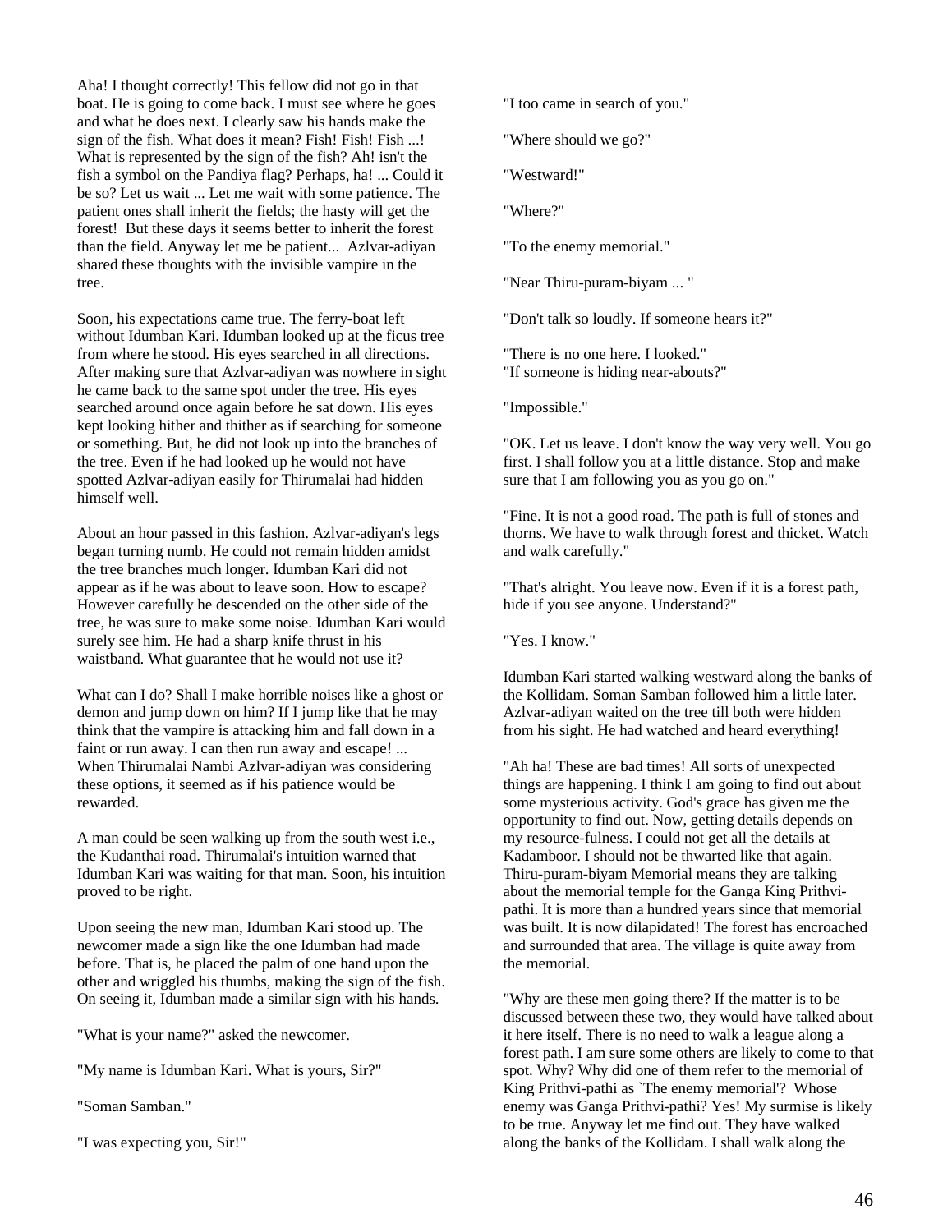River Manni. It doesn't matter if the forest is thicker along the banks of the Manni. Why should I bother about the forest and hills or the stones and thorns. I am used to them -- They have to be afraid of me!"

Muttering these words and thinking such thoughts, Azlvaradiyan descended the ficus tree and went a little southward. He came to the banks of the River Manni and started walking west. He walked through forests meeting no one on the way and by about sunset he reached the memorial temple near Thiru-puram-biyam. \*\*\*\*\*

# Ponniyin Selvan

## Chapter 19 -- Battlefield And Forest

It was a practice among the Tamils of the ancient times to erect a hero stone and raise a memorial for great warriors who died bravely in the battlefield. If the memorial was marked merely by a stone tablet the place was known as the stone monument of the warrior. If a statue of a divinity was consecrated along with the marker, the place came to be called a palli padai or memorial shrine and temple.

One such memorial-temple existed near the village of Thiru-puram-biyam, on the northern banks of the River Manni about half a league from Kudanthai. It had been erected in memory of a great warrior, the Ganga King Prithvi-pathi who had died in a great battle near that village.

Those who read world history may recall that the great battles of Waterloo and Panipat changed the very course of history. The battle of Thiru-puram-biyam had a similar significance with regard to South Indian history. That battle took place in the year AD 885, about a hundred years before the times of our story. It is essential that all persons interested in the history of the Tamils should know the details of that battle.

The early Chozla kings of the Sangam Age -- Karikala Valava, Ilan-chet-chenni, Perunar-killi, Thodi-thot Sembiyan -- ruled with great fame and prosperity. For about five to six hundred years after their times, a long eclipse clouded the fame of the Chozla's. The Pandiyas in the south and the Pallavas of the north squashed the Chozlas into becoming petty chieftains. Towards the end, the Chozlas had to give up their coveted capital city, Uraiyoor, to the Pandiyas and move east. The Chozla chieftains who moved east made Pazlayarai, near Kudanthai, their new capital. But they did not forget their rights to their long time capital, i.e., Uraiyoor. Neither did they give up their title of Rooster Kings -- a title of monarchs who ruled from Uraiyoor which was also known as Kozliyoor (kozli in Tamil means rooster.)

Of the Chozlas of Pazlayarai, Vijayala became famous as an incomparable, brave warrior. He had fought in the

forefront of various battles and had ninety-six war-wounds on his body. Latter day poets sang his praises enumerating his wounds to be `Ninety and twice of three more' and said that he `Wore on his brave body ornaments of battlewounds numbering ninety and six.' His son, Aditya Chozla was comparable to his father in bravery. He also took part in several great campaigns. Vijayala Chozla had retired in his old age after crowning his son as the king.

At that time the enmity between the Pandiyas and Pallavas had grown to result in several skirmishes and fights. The Pandiya king of that time was Varaguna. The Pallava monarch was Aparajita. The battles between these two powerful rulers often took place on Chozla territory! Just like the rooster caught in the midst of a clash between one elephant and another, the Chozla people suffered: caught in the midst of the enmity of two super-powers.

King Vijayala tried to make the best use of these wars for gaining his own supremacy. In each skirmish or battle he would join forces with one opponent or the other. Victory and defeat were equal: but the warrior spirit of Chozla men became well established.

Several tributaries branch from the Cauvery to form a delta -- the fertile lands of the Chozla country. All these tributaries branch and flow to the south of the Cauvery. There is only one tributary between the Kollidam and Cauvery rivers. It is known as the River Manni.

The final test of strength between the super-powers took place as a great battle near the village of Thiru-purambiyam situated to the north of the Manni. The armed strength of both sides was more or less equal. Pallava Aparajita was supported by the Ganga King Prithvi-pathi. Aditya Chozla also supported Aparajita.

Compared to the armies of the Pandiyas, Pallavas and Gangas the Chozla battalion was tiny. But Aditya knew that if the Pandiyas were victorious this time, the Chozlas would be totally destroyed. Therefore, like the Cauvery mixing into the mighty ocean, his tiny army joined the larger Pallava forces.

The battlefield spread across one square league. The four divisions of the army -- chariot legions, elephant brigade, cavalry and infantry were ready. When elephant clashed with elephant, like two mountains hurled against each other, the skies thundered. Horses flew against horses like furious storms thrown one against the other; lances and long spears held by the horsemen shone like lightning. Chariot dashed against chariot: broken into smithereens and thrown in all directions. The noise of the whistling arrows and clashing swords filled the skies and shook the four corners of the world. After a fierce conflict lasting over three days, the field looked like a sea of blood. Dead horses and elephants appeared like islands in that sea. Lifeless bodies formed dunes. Broken chariots floated like driftwood from a sunken ship. Both sides had lost thousands, tens of thousands of men.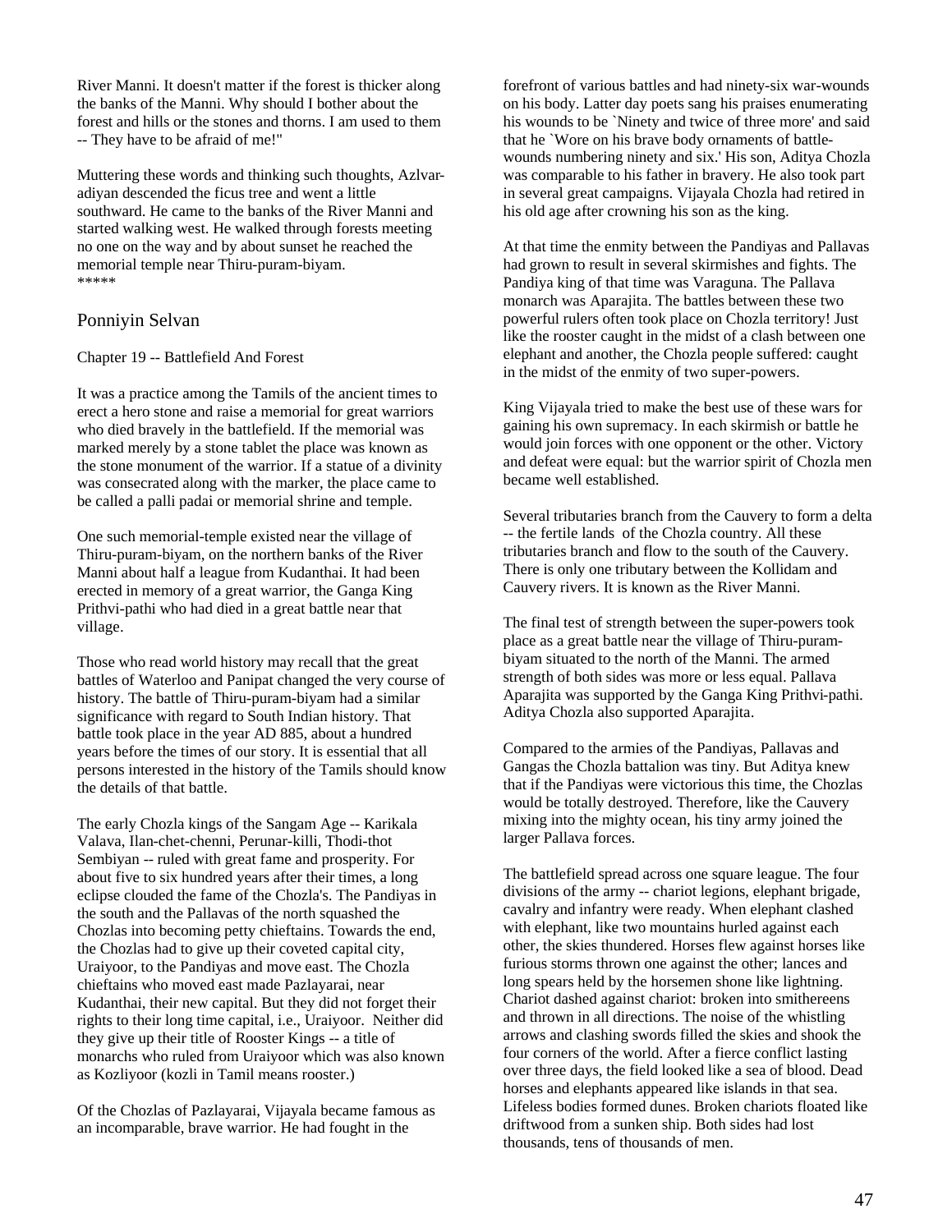After the first three days of battle, a very tiny battalion of the Pallavas remained intact. Those men who lived were very tired. But Pandiya forces attacked again and again as if they owned some divine spell against tiredness. A council-of-war was held in King Aparajita's tent. The three kings -- Aparajita, Prithvi-pathi and Aditya together with their generals, met to discuss further action. They decided that they could no longer oppose the enemy; it was best to retreat to the north of the Kollidam.

At that point a miracle happened in the battlefield. Vijayala Chozla -- weak with old age, bearing numberless war-scars over his body, having lost the power to use his legs because of wounds -- somehow came to the battle front. The old war-lion realized that if the Pallava forces withdrew beyond the Kollidam, the Chozla entity would be completely wiped out. His roar instilled new life in the remaining Pallava men.

"One elephant; give me just one elephant," shouted the old monarch.

"All our elephant brigade is lost. Not one elephant remains alive," they said.

"One horse. At least bring me one good horse," he asked.

"Not a single horse survived," replied the men.

"At least, have two brave warriors of the Chozla nation survived? If you are alive come forward!" roared the brave soldier.

Instead of two, two-hundred came forward.

"Two men -- with courage in their heart and strength in their shoulders -- two among you lift me up. The others follow two after two to take their place. If the two carrying me fall, those behind come forward." The bravest of brave men spoke with a firmness.

Two giants came forward and lifted Vijayala onto their shoulders. "GO! Go to the war-front!" he roared.

A battle was still being fought in one corner of the field. The southern forces were fighting bravely, making the northerners retreat. Vijayala Chozla seated on the shoulders of two brave men entered that fight. He rushed into the midst of the enemy legion, swirling two large swords held in each hand; none could oppose him or stop him. Wherever he went dead bodies of enemy men rose in piles on both sides. Men who retreated earlier came back to see this miracle. They stood in shock to see the inhuman bravery of Vijayala Chozla. They cheered each other and came back to fight.

And that was it. The fickle Goddess of Victory changed her mind; her favor was now bestowed upon the Pallava army. The three kings gave up the idea of retreating

beyond the Kollidam. They too entered the battle field. Soon the Pandiya army began its retreat. They did not stop till they reached the borders of their Pandiya Territories.

Ganga Prithvi-pathi performed various deeds of valor that day. He established his brave fame and gave up his life in the field.They erected a hero stone in his memory in the battlefield. Later it was built into a memorial-temple or palli padai.

That gory battlefield lay waste for a few years; not a weed grew on that land. People avoided going near the place. After a while, forest began claiming the land for itself. Trees and creepers began growing thickly around the memorial temple. Wolves took up abode among the bushes. Owls and bats lived in the dark branches of tall trees. In the course of time, no one went near that temple. Over the years the building began to crumble. Soon it turned into ruins. By the times of our story, the place had become a totally deserted ruin in the middle of a forest.

Azlvar-adiyan reached the ruined memorial when darkness was setting in. The gargoyles carved on the upper walls of the memorial stared at him and tried to frighten him. But that brave Vaishnava was not one to be frightened easily. He jumped up and climbed on to the roof of the structure. He then hid himself carefully amidst the branches of a tree that covered the roof. He kept watch in all directions. Soon, his eyes were able to peer into the darkness and discern various shapes. His ears were able to hear even the tiniest of noises.

One hour, two hours and even three hours passed after sunset. The darkness around him was suffocating. Now and then he heard the rasping sound of forest trees: branches rubbed against each other. There! a wild-dog was climbing a tree. An owl hooted; bats screeched. Birds frightened by the wild-dog beat their wings loudly as they tried to perch on higher branches. Wolves had begun to howl.

He heard a noise above his head: looked up. Some small animal -- lizard or squirrel jumped to a different branch. A small patch of the clear sky could be seen through the branches of the tree. Stars twinkled and peeped down. In that silent, dark forest the stars seemed to extend a friendly smile towards him. Therefore, Thirumalai Nambi Azlvaradiyan looked up at the stars and started talking softly:

"Oh! My dear star friends! Today you seem to be laughing at the foolishness of these human beings on this earth. You have good reason to laugh! You might remember that horrible battle which took place in this very spot a hundred years ago; and how the whole area was a wretched ruin of blood and death. Perhaps you were surprised at mankind and their petty enmities! You wondered why they butchered each other to create rivers of red. It is called bravery! Even a hundred years after a man's death they consider him an `Enemy' -- they referred to it as the `Enemy memorial'. They are going to meet near the enemy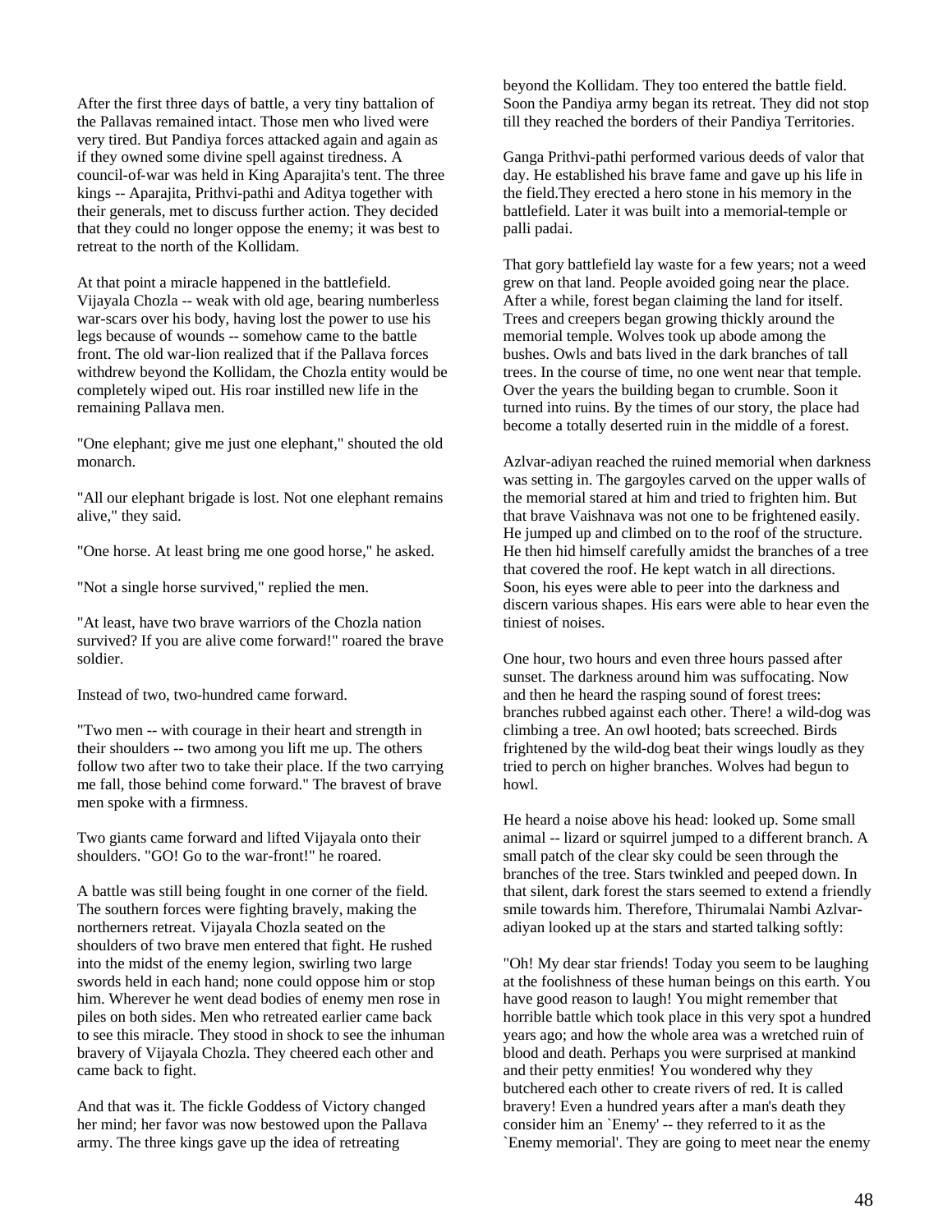memorial and talk and conspire of more harm to the living in the name of the dead! Oh you twinkling lights of the skies! Why won't you laugh? Yes. Laugh as much as you wish. Dear God! Is my coming here a big waste? Is the whole night going to pass like this? Are those men, whom I expected, coming here, or not? Did I hear wrong? Did I not see correct? Or did those men who made the sign of the fish change their plans and go some place else? -- What disappointment? Disappointment? I cannot forgive myself if I am cheated today... Ah! ... I think I can see some light in that direction. What is it? The light is now hidden. No. I can see it. No doubt now. Someone is coming here; he is holding a torch of burning twigs. No, not one man -- I hear two men. My waiting has not been wasted."

The two men who came crossed the path and went beyond the memorial temple. They stopped in the midst of a small clearing nearby. One fellow sat down. The man holding the lighted twigs looked around. There was no doubt: he was expecting some others. After sometime, two others came and joined them. They must have been very brave men; men who had come to that spot several times before. Otherwise, they could not have found their way in that darkness in that forest. Those who came first and the late comers talked amongst themselves. But, Azlvar-adiyan could not hear a single word! Oh dear! All my effort seems useless. I cannot even see those men clearly. What shall I do?

Two more men joined them very soon. They talked of something to each other. One of the men who came last, had a bag in one hand. He opened the string tied around his bag and poured its contents on the ground! Gold coins shone brightly in the light of the burning twigs. The man who dropped the coins laughed like one possessed:

"My friends! We are about to destroy the Chozla Kingdom using Chozla gold! Isn't it funny?" He laughed loudly again.

"Ravidasa, don't make such a racket! Let us talk softly," said another.

"Fine! What does it matter how we talk in this place? If anybody hears us, it will be owls and bats; wolves and wild-dogs; luckily they cannot repeat what they hear!" Ravidasa laughed even more loudly.

"Maybe. But, it is better to talk softly."

They started talking amongst themselves, softly. Azlvaradiyan felt that it was a waste to sit on top of that roof without hearing anything. He must get down and go near the clearing to listen to their talk. He must manage to avoid the danger from such activity. Azlvar-adiyan started down from the roof top. His stocky body disturbed the tree branches and made a slight noise.

One of the men in the clearing jumped up quickly, saying, "Who is that?" Azlvar-adiyan's heart stopped beating for a

few seconds. There was no way of not being discovered, except to run. Running would cause more noise. They will surely catch him. A vampire bat on the tree spread open its huge wings; it then opened and closed its wings lazily several times and whistled "Oorm, oorm," loudly, twice.

\*\*\*\*\*

Ponniyin Selvan

Chapter 20 -- The First Enemy

Azlvar-adiyan gave his heartfelt thanks to the vampire bat which helped him at the right time; a hooting owl gave further aid. The conspirators gathered in the clearing thought that the noise was made by the owl or the bat.

"Hey fellow! This bat has frightened us. Kill it!" said one man.

"No need. Sharpen your knives and save them for other important tasks; keep them to rout the very roots of our enemy clans! Bats and owls are not our enemy; they are our friends. We are awake when normal folk sleep. These owls and bats are awake with us." The man called Ravidasa spoke these words.

Thirumalai moved forward step by step, quietly, while he listened to these words of Ravidasa. Soon he neared a large marudai tree. The roots of that hundred year old tree spread in all directions. Hollow spaces could be found in between and below the thick roots. Thirumalai stood in one such hollow blending his body with the tree trunk.

"We have no dearth of funds as long as the royal treasury in Tanjore exists. All we need is determination to complete the task we have undertaken. We should be capable of guarding our secret from becoming known to anyone, until the assignment is done. We have to divide ourselves into two groups. One group must travel to Lanka immediately. The other must go to the Thondai regions and wait for an opportunity to achieve our goal. Both jobs must be completed more or less at the same time. If there is any delay after finishing with one enemy, the other fellow will become forewarned. We should never let that happen. Do you all understand? Who among you are ready to go to Lanka?" asked Ravidasa.

"I can go." "I shall go." Several voices rose at the same time.

"When we meet the next time, in the Pandiya Kingdom, let us decide about who is to go to Lanka. Till then, we have several arrangements to make here itself."

"Which is the best way to go to Lanka?" asked one man.

"We can go by Kodi Karai. That is a good place to cross the sea. But it is difficult to reach Kodi Karai from here.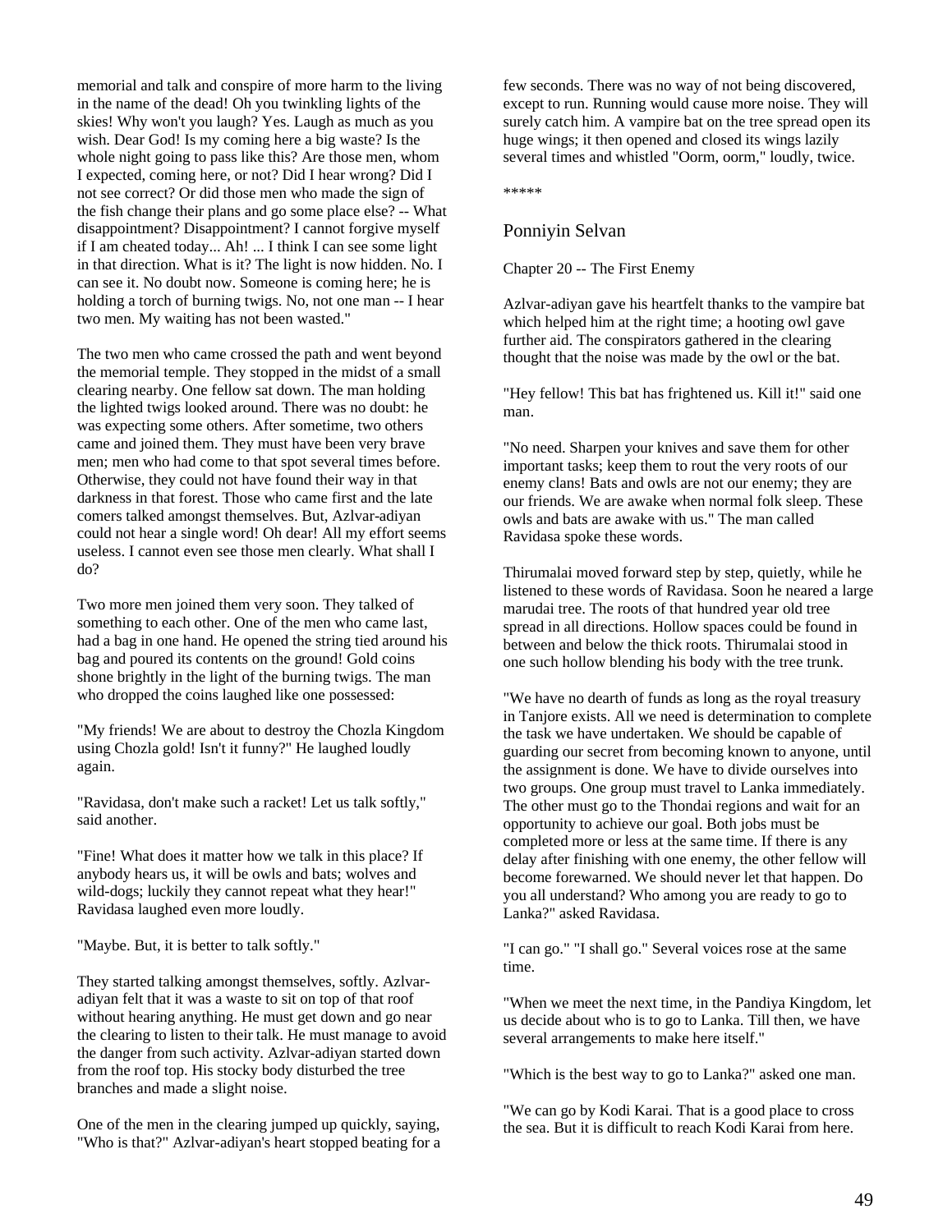Enemies all along the way; spies everywhere. Therefore it is better to go to Sethu and cross the sea to Matottam. Those going to Lanka must know how to swim in the sea and they must be ready to row a boat or catamaran if the need arises. Who among you knows how to swim?"

"I do." "I can." said a few voices.

"We must first meet Mahinda, the King of Lanka and then complete our job. Therefore, at least one of us who goes to Lanka must be able to speak the Singhala language. Ah! Why hasn't our Soman Samban come yet? Did any of you see him today?" asked Ravidasa.

"Here, I am coming." The voice came from a spot very close to the hollow in which Thirumalai was hiding. Azlvar-adiyan flattened his body further against the tree trunk. Dear, dear me! How troublesome it is, that my wretched body has grown so prosperous.

Two more newcomers came and joined the group in the clearing. Azlvar-adiyan peeped out from his hiding place, showing a bare minimum of his face outside the hollow. He recognized the late comers as the two men who had met under the tree on the southern banks of the Kollidam.

On seeing the two new men, Ravidasa exclaimed, "Welcome! Welcome! I was afraid that you were in some trouble and may not come to this meeting. From where and by which way are you both coming?"

"We came along the bank of the Kollidam. On the way, a pack of wolves surrounded us. It was quite difficult to escape from them. That is why we are late," said Soman Samban.

"There is reason if you are afraid of the tiger or lion! What can we achieve with the help of men who are afraid of wolves?" asked the man who was holding the lighted twigs.

"Don't say that my friend! The wolf or jackal is worse than any lion or tiger which is a solitary enemy that attacks alone. We can fight against them and manage. But wolves come in packs. They are more dangerous. Didn't our incomparable king of kings loose the battle and give up his life because the Chozla jackals came in large packs all at one time? Would it have happened any other way?"

"We shall totally destroy the whole pack of wolves. We shall kill their very roots." Soman Samban swore with vehemence.

"Here are the tools to help that cause!" said Ravidasa, pointing at the gold coins. Soman Samban picked up a few coins and examined them.

"Yes! The tiger symbol on one side; palm tree on the other side," he exclaimed!

"Chozla gold! Lord Pazluvoor's signet. I did what I said I would do. What news from the rest of you? Does Idumban Kari have any special news?" asked Ravidasa.

"Yes. He has news. Let him tell it in his own words," said Soman Samban.

Idumban Kari began speaking: "As per your orders, I joined the household of Kadamboor Sambuvaraya and am working as a servant in his palace. Last night my efforts bore fruit. Yesterday, a huge banquet was held at Kadamboor. Several guests -- the Elder Lord Pazluvoor, Lord of Mazluvoor, Vanangamudi Munai Raya and others had come. The gypsy dance and velan attam, the oracle dance, took place. The man who danced as the divine-man foretold the future when the spirit manifested him. His predictions were helpful to our intentions. Everybody thought that the Elder Lord Pazluvoor had brought his Young-Queen in the closed palanquin to the palace. Lord Pazluvoor announced that Emperor Sundara Chozla was in poor health and that he was not likely to live long. All the dignitaries met and decided that Prince Aditya Karikala was not the rightful heir to ascend the throne; they decided that Prince Madurandaka had the right to succeed as Crown Prince. Some among them were doubtful if that Prince would agree to accept the throne. Lord Pazluvoor then promised that `He will accept personally,' and opened the curtains of the closed palanquin. Prince Madurandaka came out from the palanquin and agreed to accept the throne..."

"They are going to crown that brave fellow who roams around disguised as a woman! Very good! Let them crown him! Everything is happening according to our plans. An internal confusion in Chozla politics is very useful to our cause. Now, whatever happens, no one will suspect us! Idumban Kari! You have brought very good and important news. But, how did you learn of all this? How did you get the opportunity?" asked their leader, Ravidasa.

"I tried to put myself forward working in the inner chambers of the palace. I was assigned the task of guarding the courtyard where the dignitaries met, to hold their discussions at midnight. While on guard duty, I made good use of my eyes and ears."

"Did you learn of anything else by making such good use of your senses?"

"Yes. I found something else. Another fellow, a stranger, was spying on that midnight meeting and listening to everything that was being said; he was hiding on the outer ramparts of the palace and watching everything."

"Oh! Who was he?"

"A fanatic Vaishnava fellow with a topknot on his forehead ...."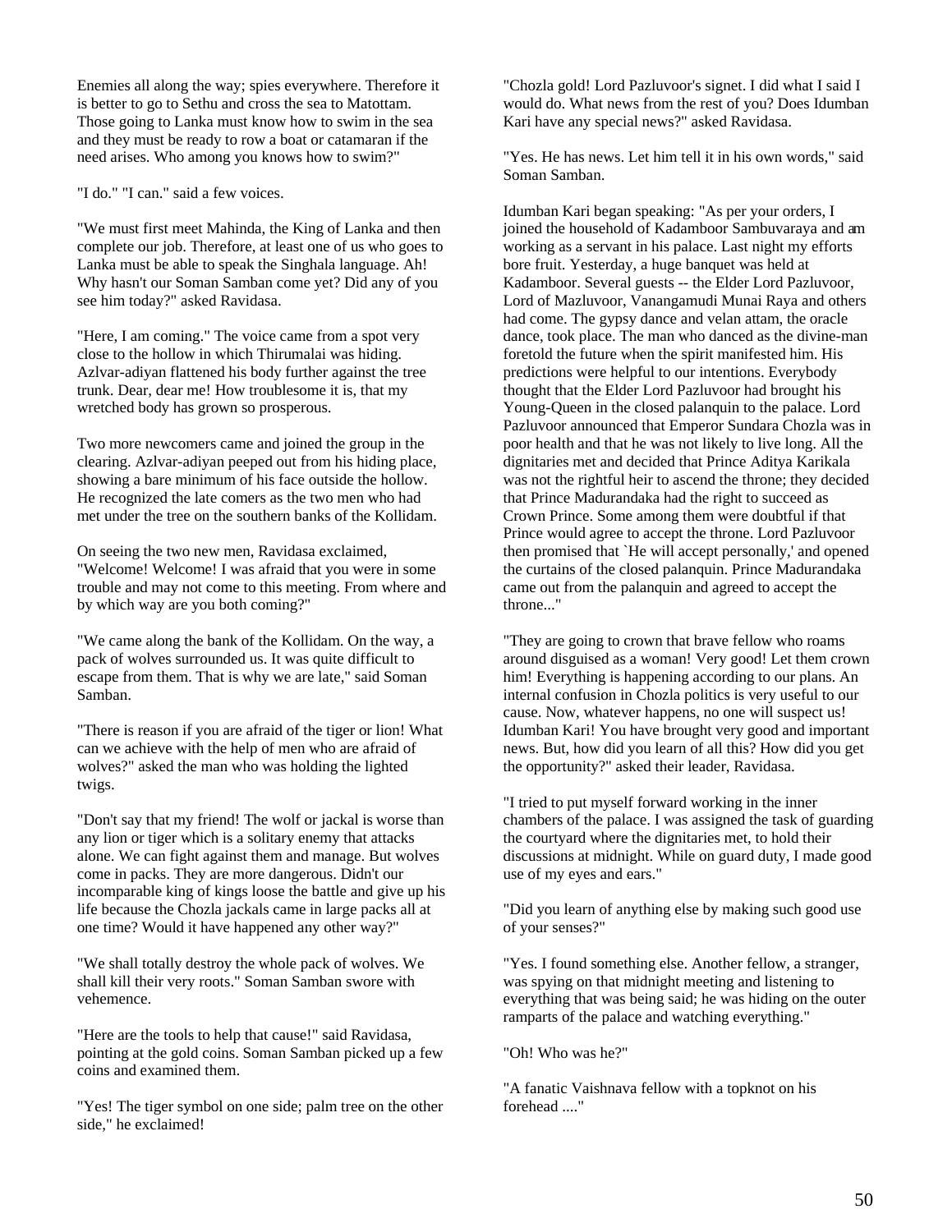"Ah! Was it him? That's what I surmised. What did you do with him? Did you report him to your masters and get hold of him?"

"No. I did not do that. I had thought that he may be one of us. I thought that you may have sent him."

"You made a big mistake! He is not one of us. He is short and stocky; a quarrelsome fellow. His name is Thirumalai Appan. Sometimes, he calls himself Azlvar-adiyan Nambi."

"Yes. That very same fellow. I realized my mistake this afternoon when I found out that he was not one of us."

"How did you find that?"

"One of the friends of my younger master Kandamaran had also come to the fort last night. I did find out that he had no connection with Lord Pazluvoor and his fellow conspirators. That friend went to sleep in some corner. This morning, my younger master came to the banks of the Kollidam accompanying his friend. I heard him speak of his intentions and stood in front of him often in the course of my duties. My master asked me to come along. The master went back to Kadamboor from the north shore; but, he ordered me to go to the south shore and procure a horse for his friend before I returned. I asked permission to visit my aunt in Kudanthai after that. That is how I could come here without any problem."

"All this is fine! But, how did you find out about that fanatic topknot fellow?"

"When the ferry boat on the Kollidam was about to leave, that fellow came and joined us in the boat. He exchanged some heated words with Kandamaran's friend. Therefore, I doubted my conclusions about him being one of us. It appeared as if he was waiting for me on the south shore of the Kollidam. So, I made our secret sign to him but he did not understand. I then knew that he was not one of us."

"You have committed a grave error! You should not make our sign to persons whose antecedents are not known. My Friends! Please listen to this," said Ravidasa, and he continued in a more agitated voice, "Our assignment is in Kanchi. And in Lanka. Our greatest enemies are in these two places. But, an enemy more important than those two, our first enemy is Thirumalai Appan who wanders around in the name of Azlvar-adiyan Nambi. He is capable of thwarting our intentions and destroying all of us. He is trying to abduct that peerless lady who is our leader."

After announcing this, Ravidasa continued, "In the future, if any one of you see him, anywhere, in any circumstance, use any weapon in your hands to pierce his heart and kill him! If you carry no weapon, use your bare hands to choke him to death. Or destroy him cunningly with poison; push him into the flood to feed him to the crocodiles. Lure him to a cliff top and push him to death. Kill him mercilessly,

like you would any poisonous snake, lizard or scorpion. More commendable, if you can give him up as a human sacrifice to the Goddess Kannagi or the Goddess Kali. He is going to be an impediment to our intentions as long as he is alive."

"Mr. Ravidasa! You are saying this with such conviction. He must be a very artful fellow. Who is he?"

"He? He is a terribly capable spy!"

"Whose spy?"

"I was not sure myself, for a long time I suspected him to be a spy of Sundara Chozla or Aditya Karikala. I realized that he was not that. I now think that he is a spy of that evil old she-devil who lives in Pazlayarai -- that Elder Pirati."

"Ah! Is that true? Why does that old woman, involved in her devotions to the Gods, need a spy?"

"All her devotions are rubbish! That old Queen's devotion to Shiva is as big a masquerade as this topknot fellow's Vaishnava fanaticism! She is a fiend who is hostile to her own son. That is why her very own brother, Lord Mazlavaraya of Mazluvoor quarrelled with her; he now belongs to that Pazluvoor fellow's group."

"Mr. Ravidasa, are there any others like that Vaishnava extremist?"

"There is an astrologer in Kudanthai. I suspect that fellow. He pretends to foretell the future by astrology to one and all and discovers their secrets. None of you should ever go to him. If you go to him, you will surely be hoodwinked."

"Whose spy is he? What do you think?"

"I have not been able to find out that! Perhaps he works for that false prince who is in Lanka now. But I am not very concerned about that astrologer. He cannot do much harm to us. I am apprehensive about that Vaishnava fellow. He should be killed upon sight: like some evil, poisonous creature!"

Azlvar-adiyan, hidden under the hollow tree root, heard all this; his whole body was drenched in sweat and he shivered with fright. He doubted if he could ever escape with his life from that forest. To top it all, he felt like sneezing; just at that time! He tried as much as he could to control that wicked sneeze. He stuffed his face into his scarf and "Aatch" he sneezed.

At that time the gentle breeze had died. The whispering trees were quiet. The quiet "Aatch" was heard very clearly by the men gathered in the clearing. Ravidasa looked up and said, "There is some noise near that marudai tree. Take the light over there and see what it is."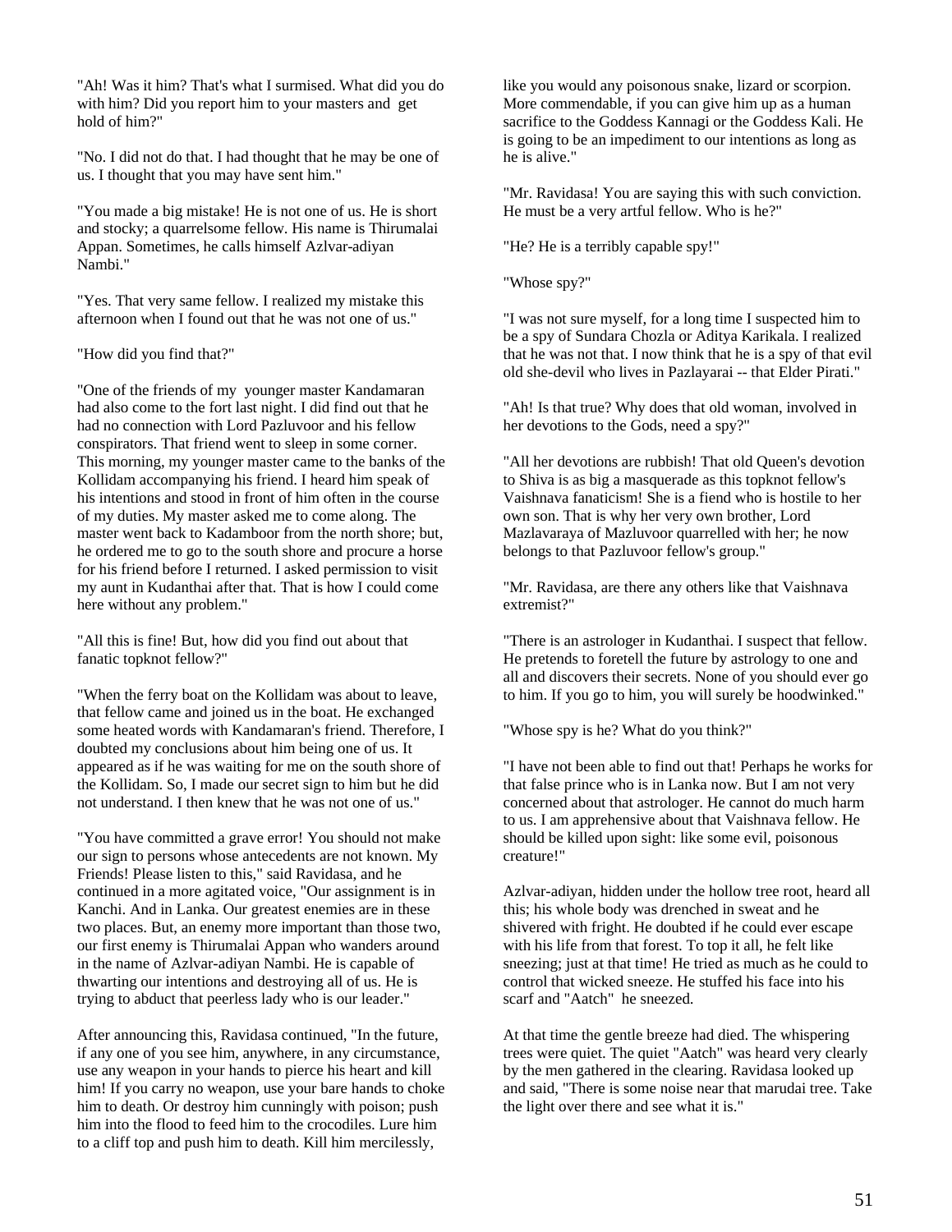The man holding the lighted twigs came towards the tree. As he came closer and closer, the light increased. He had to take just one more step, the light would then fall completely on Nambi. Then, what will happen? It would be impossible to escape with his life.

Azlvar-adiyan's heart beat faster and faster. He eyes looked all around, up and down, searching for something to aid his escape. Nothing was obvious. The man came closer. Up there, on that low branch above him, ... another giant bat was hanging upside down! Quickly, he stretched his hands out and plucked that vampire bat off its perch. He had a good idea!

As soon as the man with the torch took another step and came closer, Thirumalai threw the vampire bat at him. The torch of twigs fell to the ground. The light dimmed. The man, his face beaten by the strong wings of that huge bat, started screaming. The noise of several men coming closer, running closer, could be heard. Azlvar-adiyan also began running. He ran deeper into the forest and soon disappeared.

Several shouts, "What?" "What happened?" could be heard. The man who had held the torch began a protracted explanation of how the vampire bat attacked him! These noises were audible for quite sometime as Thirumalai ran further away.

\*\*\*\*\*

## Ponniyin Selvan

Chapter 21 -- The Curtains Parted

Can two minds function at the same time in one body? Yes -- Vandiya Devan knew the answer because of his experiences that day!

He was travelling through the most fertile of the bountiful Chozla lands. It was the season of new floods in all the rivers and streams. Fresh water rushed through canals, conduits and waterways into the lush fields; water was everywhere.

How appropriate, to call the Chozla land bounteous and its monarch the king of bounty! Thoughts of the dangers surrounding the Chozla monarch immediately followed. What is my duty in this situation? Shall I keep quiet after delivering the letters sent by Prince Karikala to the Emperor and think that my duty is done? Why should I interfere in this discord and hostility between royal cousins? How does it concern me, whoever sits on the Chozla throne? In some ways, if I think of it, these Chozlas are my ancestral enemies. Did not the Chozlas, Gangas and Vaithumbas join together to destroy the very existence of my forefathers of the Vanakapadi Kingdom? Can I forget all that injustice just because Prince Karikala befriends me today?

No, no! -- How can I consider that old history as injustice? It is natural that kings fight and oppose each other. Victory and defeat are both natural. What is the use of the defeated group resenting the victorious? When they were powerful, weren't my forefathers ruthless towards the kings they vanquished? Did they not try to completely destroy their enemies? Ah! What was that poem ? I can remember a poem about such activities of my clan:-

With countless armies made into leaf-mulch, With the flowing red of battlefields stored for irrigation, In a dirt field ploughed by the war elephant, That Vaana, the best of kings on this earth, He planted the heads of the three kings: his enemies.

My ancestors also committed such dreadful deeds in the battlefield! The lot of those defeated in battle is lamentable. Can all kings be merciful like Rama and Dharma of the epics? Because of their merciful nature they were driven to the forests to suffer! Those epic heros suffered even though they were brave and were befriended by gallant men. There should be no mercy shown in matters of politics! If one thinks about it, we should consider these Chozlas as being more tolerant and merciful than any other such monarchs. If possible, they make friends with their enemies. Didn't King Arinjaya marry the Vaithumba Princess? Isn't it because of that famous beauty, the Princess Kalyani, that Sundara Chozla and his children are so handsome? Ah! ... when I think of beauty, the face of that maiden of Kudanthai, that lady on the banks of River Arisil, comes to my mind! She is not coming into my mind suddenly from somewhere ... her presence has been lurking in my heart all this while...

While his outer mind considered the complications of Chozla politics and enjoyed the beauties of Chozla land, his inner mind dwelt upon that maiden. Now the inner mind and outer mind began to consider the same object, frankly. He began to compare any beautiful sight to her enchanting personality. He recalled her lovely shoulders when he saw the grace of slender bamboos swaying in the breeze. The profuse blooms of creek-side water lilies were example of her dark eyes. He doubted if the lovely lotus could equal her golden face. Can he liken the sweet melody of bees humming in flower groves to her pleasing voice?

Poets can imagine such nonsense -- how can they be reality? How beautiful she was! The very memory of her face makes my heart beat faster! I am not enthralled like that by these flowers and bees. Oh! Oh! I have forgotten all the advice given by my elders! There is nothing more impermanent in this world than the allure of women. Those who wish to succeed in life should never be enticed by the charm of women. If one falls prey to their enchantment it is the end! The story of Kovalan is a good example of that -- Why think of Kovalan? Look at Lord Pazluvoor! That most powerful personage, the bravest of soldiers -- aren't people making fun of him because of such a predicament? -- but the people do not know the truth! No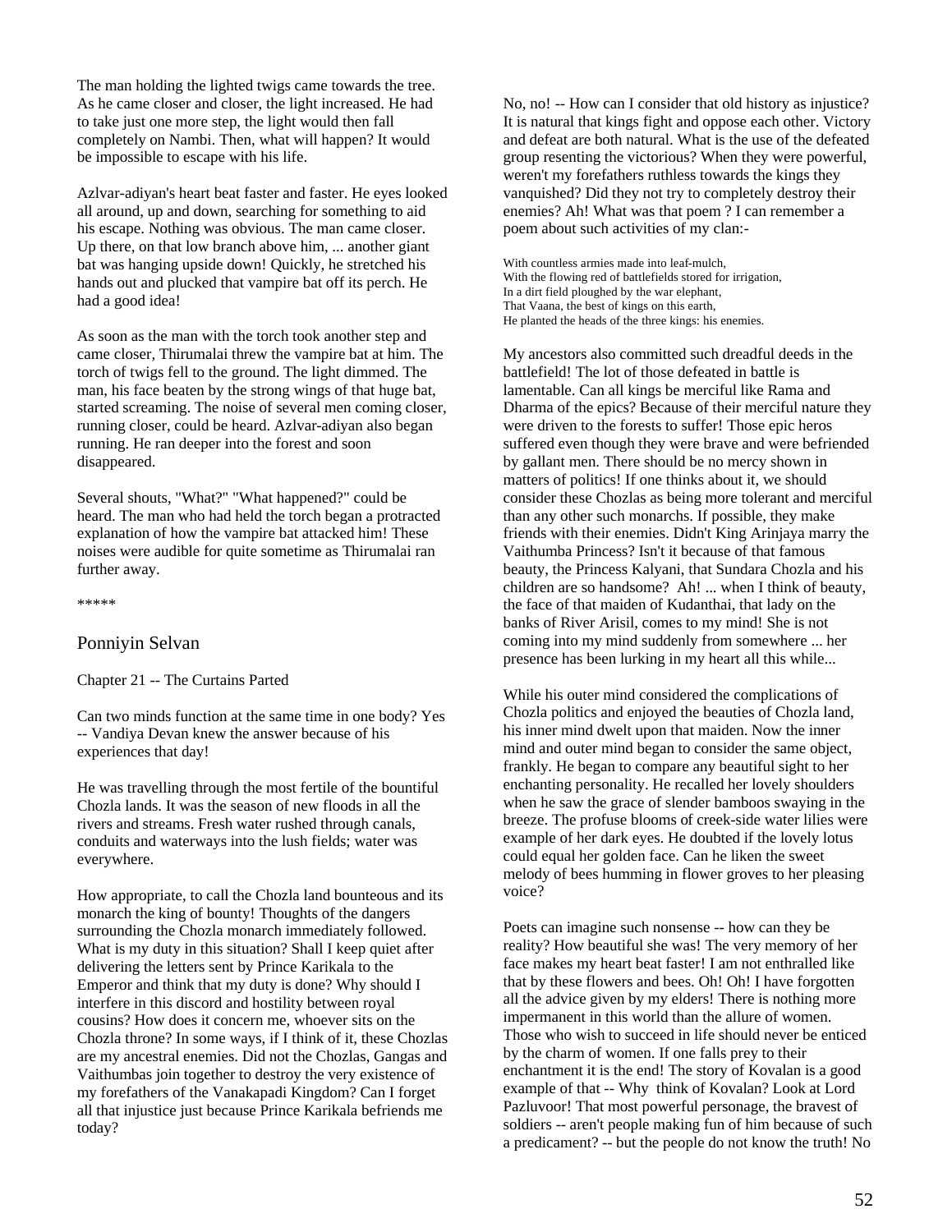one knows about who travels in the closed palanquin with Lord Pazluvoor. They talk in ignorance. Still, Prince Madurandaka need not demean himself in that fashion. Why should he hide in a closed palanquin under the guise of Lord Pazluvoor's queen, and go from town to town? Is this commendable in any man? Should he acquire his kingdom in this manner? Can he safeguard his gains obtained in this fashion? He will have to trust Lord Pazluvoor and his cronies and rule dominated by their power. On that issue -- what Sundara Chozla does is also not commendable; he should not have given such prerogatives and powers to persons like the Lords of Pazluvoor. That too when he has two such capable, exquisite sons. And when he has a daughter whose intelligence and skill is praised by the whole nation...

That maiden -- whom I saw at the astrologer's house and met on the banks of the river -- whom does she resemble? ... Could it be possible? -- absolute foolishness! It can never be so! But, why not? If it is so, there is none more ill-fated than me. How did I behave?-- so uncivilized - towards a lady admired by one and all from the Vindhya Mountains to Lanka Island. It is not possible... How can I face her tomorrow when I deliver the Prince's letters?

With such disconnected thoughts crowding his mind. Vandiya Devan came along the Cauvery to reach the town of Thiru-vai-aru. He stood on the southern banks of the Cauvery, looking across the river to see the town on the northern bank. The fertility and beauty of that country overpowered his heart. He asked a passerby and confirmed that it was indeed Thiru-vai-aru. All that he had heard about that place seemed to be paltry compared to reality.

The description of that town by Gnana-sambanda in his Thevaram poems could be recognized in the actuality. There was no change in three hundred years.

Look at those luscious groves of trees on the Cauvery bank. How big are the fruits hanging from the trunk and branches of the jack-tree! There is nothing like this in the dry Thondai region! Look at those monkeys gathered in these fertile lands. How delightful to see them jump from tree to tree! I remember the descriptions in Gnanasambanda's poems:

Maidens dance on the stages set in the street-corners of Thiru-vai-aru. Song and music accompany that dance with melodious drumbeats; Monkeys hearing those drums (mattalam) think that the skies are thundering with an approaching storm: they climb to the top of palm trees and look up at the skies waiting for the rains!

How appropriate that description is even now? Look at those long-tailed monkeys scampering among tree-tops. I can hear the sounds of music and dance from the town! Along with the melody of the veena, flute and other such instruments, I can hear the sounds of dancing feet and ankle bells! The dancers here are not frenzied like the gypsy dancers of Kadamboor. This is classical dance --

decorous Bharata Natyam in full dignity. The music is from established classical culture. I can even hear the taptap of dance teachers beating time as their students practice!

Teachers keep time, while beguiling damsels dance; Poets speak enchanting verse, making every sculpted stone come alive; Such accomplished people stroll in the streets of Thiru-vai-aru.

Aha! Gnana-sambanda was a good devotee of Shiva but, more than that he was an connoisseur of the arts! This town is exactly as he described it! I must stay in this town at least for tonight and enjoy this music and dance and I must worship at the shrines of the Lord of the five-rivers and the Lady who nurtured justice. Look at all those devotees at prayers on the banks of the Cauvery. How elegant they look with their foreheads adorned with broad ashen marks! Their chants of "Namasivaya" drown the sounds of the music and dance. Look, someone is singing the Thevaram songs so exquisitely. This town seems to be created by the Gods just for music and song! I must stay here tonight. What is the use of hurrying to Tanjore? I don't know if I can even enter the fort? Even if I manage to go in, will I be able to meet the Emperor? The two Lords of Pazluvoor are said to guard the Emperor as if in prison ... Let me cross the Cauvery and go north.

When Vandiya Devan came to this conclusion, something happened. A palanquin was approaching along the Cauvery from the west. Footmen and guards walked in front and behind the palanquin. A suspicion crossed Vandiya Devan's mind. He waited at the same spot till the palanquin came nearer. His surmise was correct. He could see the sign of the palmtree emblazoned upon the outer screens of the covered palanquin.

Yes! This palanquin must be coming from Kadamboor! They must have come by some other route, while I came through Kudanthai. But, there is no sign of Lord Pazluvoor! Maybe he is delayed somewhere on the way.

The palanquin turned south on to the Tanjore road. That decided it -- Vandiya Devan abandoned the idea of tarrying at Thiru-vai-aru. He decided to follow that palanquin. Why did he decide to do so? Even he did not know at that time! He was sure that Prince Madurandaka was seated inside the palanquin. His feelings of disgust about the Prince increased. Still, he might find some good opportunity if he followed the palanquin. The bearers might put down the palanquin or the Prince might emerge for some reason or other. He could make his acquaintance and it might help him in entering the fort at Tanjore and meeting the Emperor.

I must speak and put up a pretense suitable to achieve my goal. If I don't use such strategy and conniving I cannot complete my assigned task; particularly in such political matters.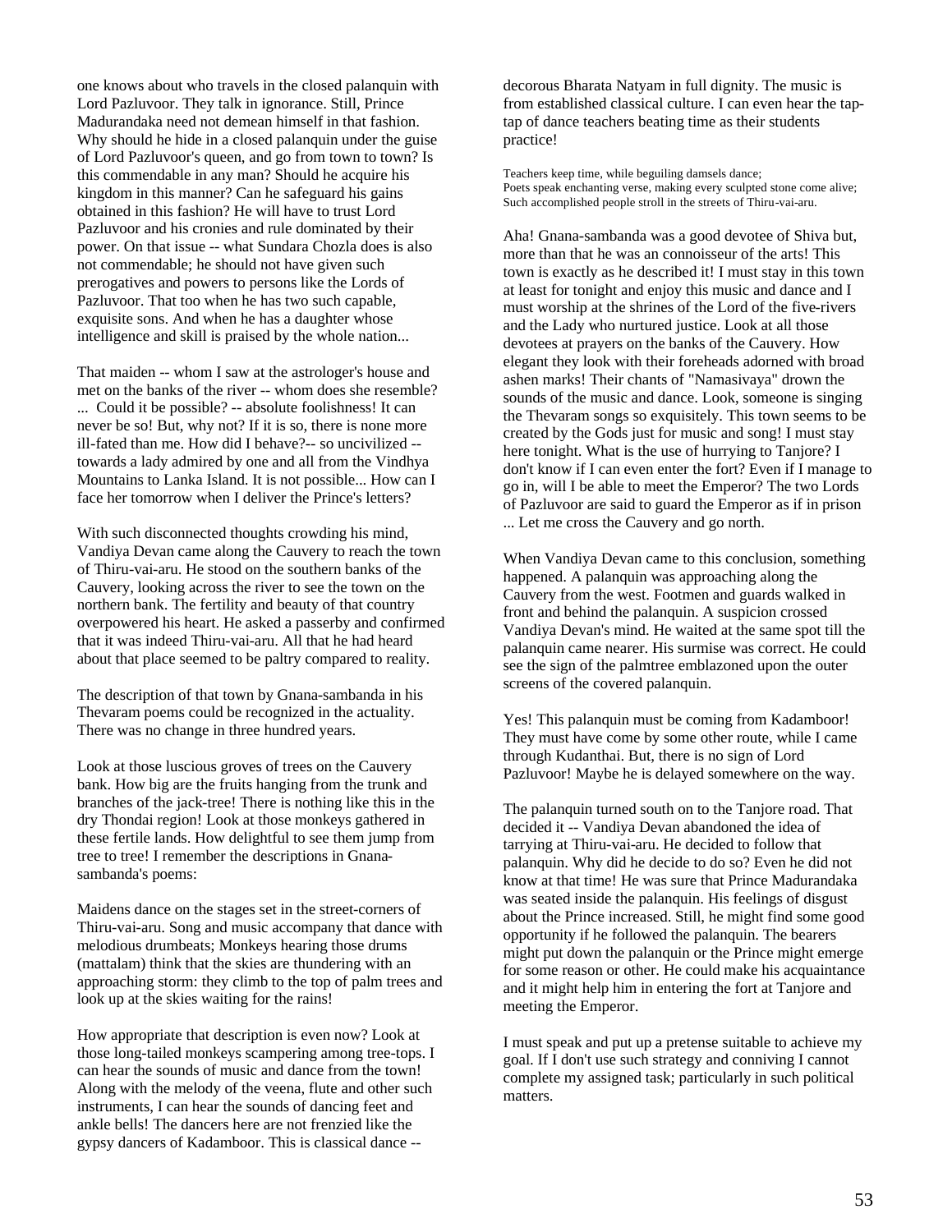Therefore, he let the palanquin and its guards go ahead and then followed them at a little distance. But no expected opportunity arose. They had already crossed the remaining four rivers between Thiru-vai-aru and Tanjore. The palanquin was not put down. The bearers walked steadily. He could soon see the ramparts and gates of the outer fort of Tanjore in the distance. Once the palanquin enters the fort, nothing can be done. He must do something bold and fearless.

What can happen? Will they chop off my head? It's alright if they do so -- there is no point going back with my life if I am unable to complete my assigned task. As a basis for all this thought, Vandiya Devan had a certain anger and disgust about the prince in the palanquin. His hands itched to tear apart the curtains of the palanquin and expose the fact that the person inside was not a woman but a full grown man! His heart was agitated!

While he was considering various options to execute his intentions, one of the men in the retinue of the palanquin hesitated. He stared at Vandiya Devan seated on his horse.

"Who are you Sir? You have been following us from Thiru-vai-aru?" he asked.

"I am not following you Sir! I am going to Tanjore. Doesn't this road lead to Tanjore?"

"Yes. This is the road to Tanjore; but, only important persons can use this road. There is another road for commoners," said that man.

"Is that so? I too am quite an important person!" said Vallavarayan Vandiya Devan.

The man smiled upon hearing this, "Why are you going to Tanjore?" he asked.

"My uncle lives in Tanjore. I heard that he was not keeping good health and am going to visit him."

"What does you uncle do in Tanjore? Is he in service at the Palace?"

"Oh, no! He is an inn-keeper."

"Ah! Is that so! Then, why don't you go before us? Why do you follow us?"

"My horse is tired Sir. That's why. Otherwise what pleasure do I have, to see your backsides?"

In the course of this conversation, Vandiya Devan came very close to the palanquin. An idea had occurred to him. He pulled in the reins, pressed both his legs against its flanks and pushed his horse towards the bearers carrying the end poles of the palanquin. They turned in fear and surprise.

Vandiya Devan immediately started shouting "Oh King, My Lord! My Sire! Your bearers are pushing against my horse! Help! Help! Oh dear!"

The screens shook and parted. \*\*\*\*\*

## Ponniyin Selvan

Chapter 22 -- Velaikara Battalion Of Velirs

First, the outer screens emblazoned with the palmtree symbol parted; next the silken inner curtains were pushed aside. The golden hand seen by Vallavarayan once before, the hand which had stunned him, could be seen once again. Thinking that it was no longer polite to be seated on his horse, Vandiya Devan climbed down.

He ran up to the palanquin saying "Prince! Prince! Your bearers ..." and looked inside. He looked again; he blinked his eyelids and looked once again! His eyes were dazzled! His tongue tied itself into knots! Suddenly his throat felt parched. "No. No! Princess! Princess of Pazluvoor! ... Your Ladyship, Princess of Pazluvoor! ... Your bearers and their horses dashed against my palanquin ..." came the flustered blabberings.

All this happened within the blink of an eyelid! By now the guards carrying the long spears ran up and surrounded Vandiya Devan. He realized that the men were around him; his hand automatically reached for his sword. But he could not take his eyes off the dazzling face of that enchantress behind the curtains!

Yes; unlike his expectations, this time he unquestionably saw the beautiful figure of a young girl seated inside the palanquin! Girl means what a girl! Vandiya Devan hadn't known that such beauty, which could madden those who beheld it, could exist in this world.

Fortunately, some nerve in his brain became active at that moment. An amazing idea rose in his mind. He decided to make use of that idea. He made a tremendous effort and cleared his throat, bringing back speech to his tongue. "I beg pardon! My Lady, aren't you the Young-Queen of Pazluvoor? I came this far to make thy acquaintance!" spoke his tongue.

A smile blossomed on the gentle face of the Young-Queen of Pazluvoor. A lotus bud, which was closed shut till that moment, opened slightly to reveal a string of tiny pearls. The radiance of that smile mesmerized our young warrior and absolutely bewildered him.

The footmen surrounding him seemed to wait for the commands of their mistress. The Lady made a sign with her finger; they moved away a little and stood apart. Two men caught hold of the horse and waited.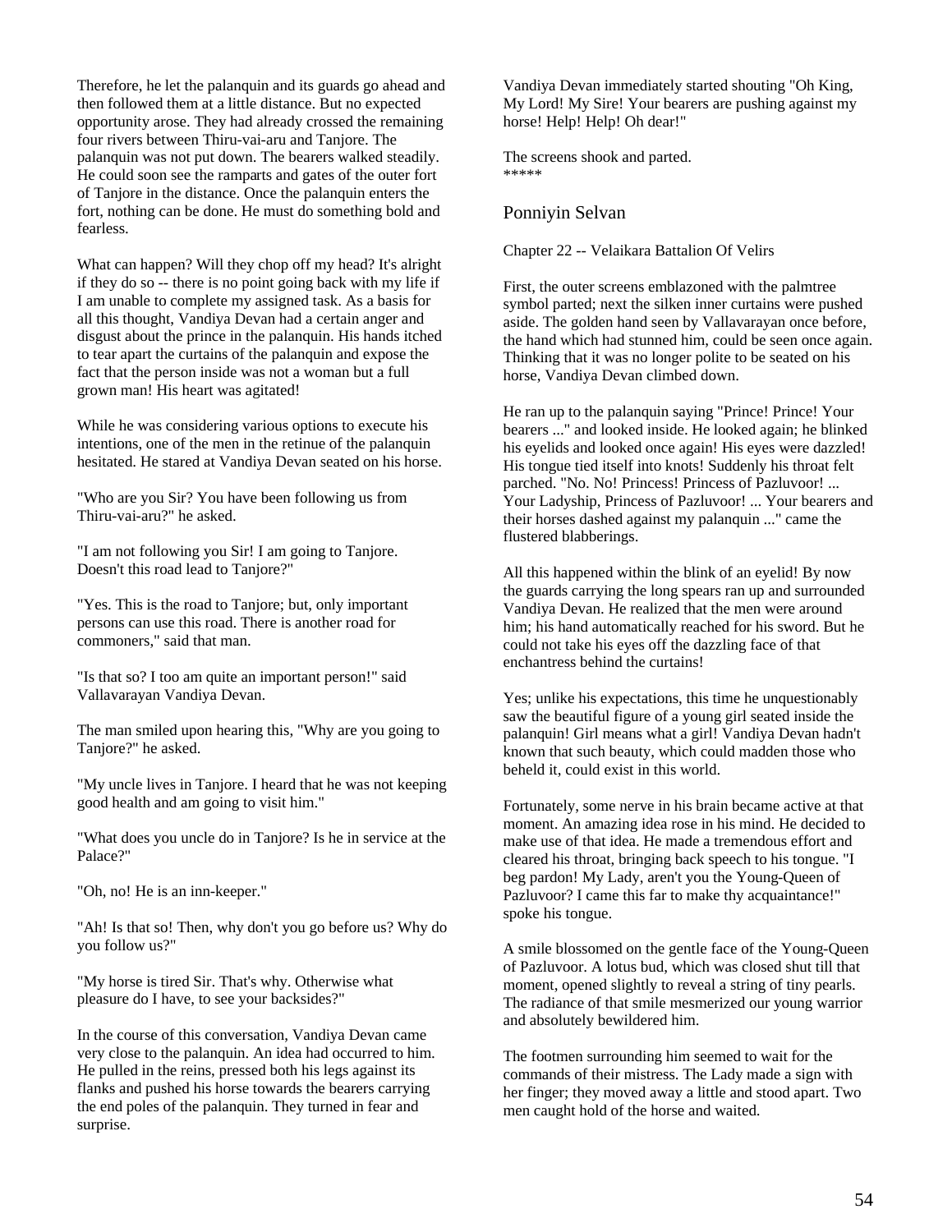That jewel among women, seated in the palanquin, looked at Vandiya Devan. Two sharp spear-points pierced his heart!

"Yes! I am the Young-Queen of Pazluvoor," said that Lady. What is that intoxicating stuff mixed into her voice? Why is my head spinning with such dizziness upon hearing her speak?

"What did you say just now? You appealed to me about something? About my bearers?"

Can the softness of Benaras silk, the intoxication of country liquor, the sweetness of forest honey and the flash of monsoon lightning blend like this into the voice of a young maid? It seems quite possible here...

"You said they dashed my palanquin against your horse?"

The mocking smile playing upon her coral red lips indicated that she was enjoying the joke. Vandiya Devan gained some courage because of it.

"Yes. Great Queen! These men did that; my horse was petrified."

"You also look petrified! Go to the priest at the temple of Goddess Durga and ask him to exorcise you! You will overcome this terror!"

By now, Vandiya Devan had overcome his fear and even laughter came back! The Pazluvoor Queen's expression had now changed: a smiling full-moon turned into blazing anger!

"Stop jesting. Tell the truth. Why did you push your horse against my palanquin and stop me?"

He had to give a plausible answer. If not... Luckily he had already concocted a story. In a soft voice, a deliberately soft voice, he spoke as if he did not wish others to hear his words: "My Lady! Madam Nandini Devi! He... Mr. Azlvar-adiyan, that is ... Mr. Thirumalai, he ... he asked me to meet you! That is why I connived this strategy. Please forgive me. I beg pardon!"

As he said the words he examined her face carefully. He waited anxiously, to see the effect of his reply. It was like throwing a stone at a fruit tree. Will a ripe fruit fall? Or, would it be raw? Or, will the stone fall back on him? Or, will some unexpected thunder descend?

The dark brows of the Pazluvoor Queen shot up -- surprise and fear filled her intoxicating eyes. The next instant, she seemed to have come to some decision.

"Fine! It is not safe to stop in the middle of a road and talk. Come to my palace tomorrow. You can explain everything there."

Vandiya Devan's heart filled with bliss. His intentions were about to be fulfilled, but there was no use in leaping across three fourths of an open well! He must leap across the remaining quarter.

"Madam! My Lady! They will not let me come inside the fortress! Neither will they let me enter the palace! What shall I do?" he asked with some agitation.

The Young-Queen of Pazluvoor instantly turned aside and picked up a silken purse lying next to her. She opened the bag and took out an ivory signet ring. Saying, "If you show this they will let you into the fort and permit you to enter my palace," she gave him the ring. Vandiya Devan received it eagerly. For a second, he glanced at the ring with the sign of the palm tree. Then, he looked up to thank the lady. But, the screens were pulled shut once again.

Ah! An eclipse swallows the full-moon slowly, bit by bit. But these silken screens have covered that eloquent radiance in one moment!

"Do not follow me anymore. It may be dangerous. Wait and come later," said that silken voice from inside the drapes.

The palanquin moved on. The guards walked ahead, around it like before. Vandiya Devan stood by the roadside, holding the reins of his horse. His eyes noted that the Pazluvoor footman who had stopped to talk to him looked back several times; the message reached his inner brain. His outer brain revolved around the enchanting face of the Young-Queen of Pazluvoor. Did all this truly happen? Was everything a pleasing dream? Can there be such beauty, such a ravishing form on this earth?

Myth and fable talk of divine maidens -- heavenly beauties called Ramba, Urvasi and Menaka. There are tales about how those beautiful maidens disturbed the penance of ascetics who foreswore all worldly pleasures. But in reality! ... There must be truth in the rumor about the Elder Lord Pazluvoor being a bonded slave to this ravishing lady. There is no surprise if it is true. What contrast between Lord Pazluvoor -- old and grey, with a body disfigured by scars of several battle wounds -- and this soft, gentle, dazzling maiden? What deeds will that old man perform, to obtain one smile from her?

He waited for a long time by the roadside, mulling over such thoughts. Finally, he mounted his horse and slowly rode towards the gates of Tanjore.

By sunset, he neared the main entrance to the city fort. The city extended for some distance before the fortress walls and gates. Market streets offering several kinds of goods for sale, residential streets of people engaged in various trades -- these successively surrounded the outer boundaries of the fort. All the streets were busy with the hustle and bustle of a large town: people going hither and thither, merchants haggling over the price of goods they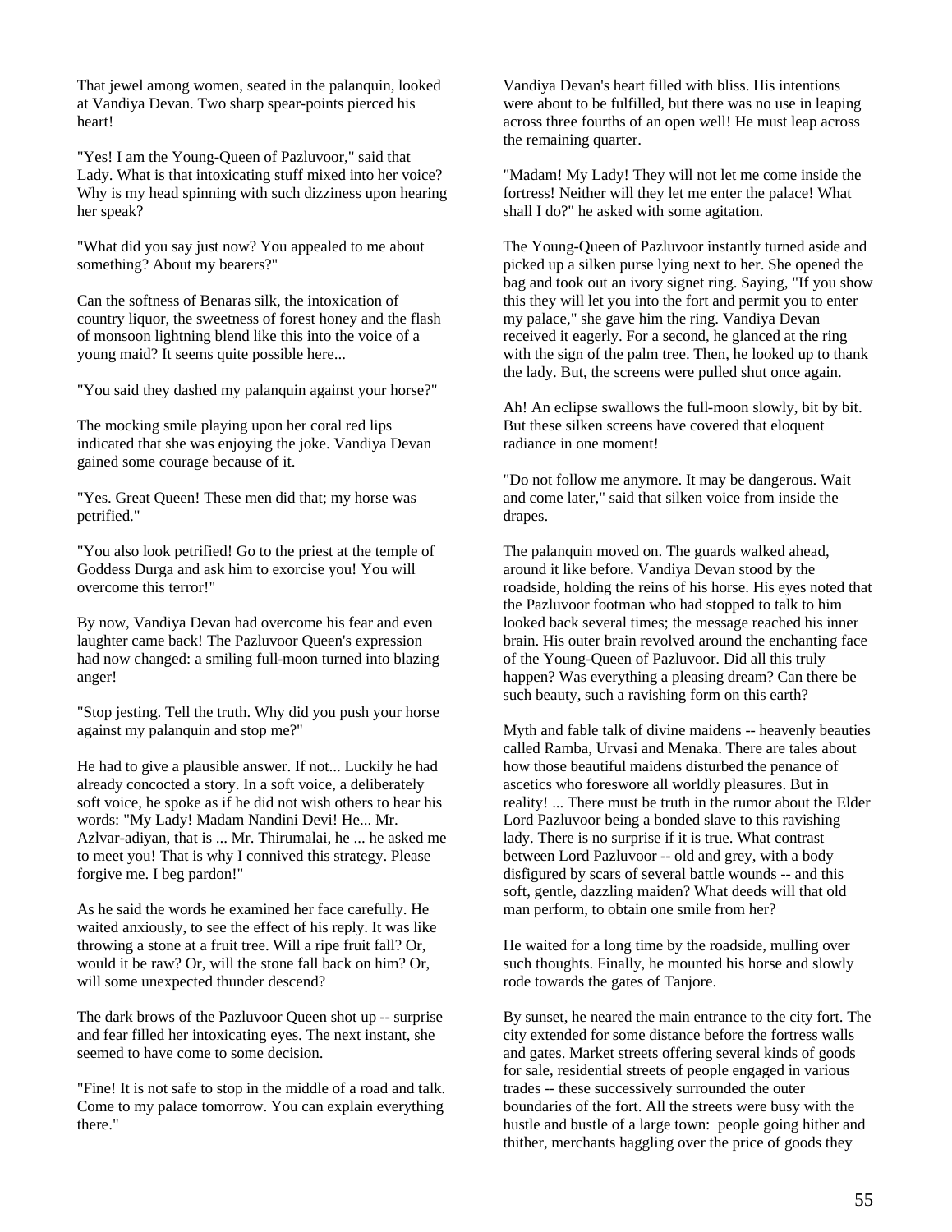sold, carts and wagons drawn by hefty, well fed bullocks, horse drawn chariots, palanquins and litters filled the streets.

Vandiya Devan was eager to enter those streets and experience the sights and sounds of the new capital of the Chozlas; he wished to make the acquaintance of these city folk and become familiar with their ways. But, there was no time for all that now. He must first complete the assignment on which he had journeyed so far. Sightseeing must wait. With this determination he neared the main gates of Tanjore.

The massive doors of the main gateway were closed shut at that time. The guards and gatekeepers outside were trying to maneuver the people making them stand in an orderly fashion on both sides of the street. The people complied and stood aside. Yes; instead of going about their own business they stood by the roadside as if in anticipation of some procession or parade. Men, Women, children and elderly -- everybody waited.

For a short distance the street in front of the gateway was empty. The guards stood near the doorway. Vandiya Devan wished to find out what was happening. He did not wish to entangle himself with the gatekeepers when everyone else stood aside. Unnecessary dispute and trouble might come of it. The job on hand was more important than a joust. It was not the time to pick an unwanted quarrel.

Therefore, he stood to one side at a spot where he could keep an eye on the gateway. The heady fragrance of flowers rose by his side. He looked around. A youth, wearing the symbols of a Saiva devotee, such as rudraksha beads around his neck and ashen marks on his forehead, stood by his side carrying two large baskets of flowers in both his hands.

"Thambi, why has everybody moved to one side of the road? Is some procession or something coming this way?" asked Vandiya Devan.

"Are you not from these parts, Sir?"

"No. I come from the Thondai Territories."

"That's why you asked! It may be better if you also dismount and stand aside."

Vandiya Devan jumped off his horse, thinking it would be easier to converse with that youth. "Thambi why did you ask me to dismount?"

"All these people are standing aside because the Velaikara Battalion of Velirs is about to emerge from the fort after presenting arms to the Emperor."

"Just to watch?"

"Yes."

"Why shouldn't I watch while sitting upon my horse?"

"You can. But, it is dangerous if the men of the Velaikara Battalion see you."

"What danger? Will they abduct my horse?"

"They will abduct the horse; even carry away men! Wicked fellows!"

"Will they be allowed to carry away horse or man?"

"What can one do but allow it? The word of those men of the Velaikara Battalion is law in this city. There is none to question them. Even the men of Pazluvoor do not interfere in the affairs of the Velaikara Battalion of Velirs."

At that time, a loud commotion and noise could be heard inside the fort. The sound of kettle-drums, blowing conches, pipes being played, horns being blown and marching drums being beaten mingled with loud, cheering, shouts raised by hundreds of men.

Vandiya Devan had heard much about the brave warriors of the Velaikara Battalion. It was an important organization in the ancient Tamil nations, particularly in Chozla dominions. `Velaikaras' were the personal bodyguards of the ruling monarch. But there was an important difference between them and ordinary bodyguards. The men of this battalion had taken individual oaths to "Personally guard the life and person of the king, giving up their own life if the need arises." If something untoward happened to the king or his life, because of their carelessness or in spite of their guard, they had sworn to cut off their heads with their own sword and offer themselves as a sacrifice to the Goddess Durga. It was natural that such men, who had sworn such terrible oaths, were given ceratin privileges.

The two large doors of the gateway opened with a loud noise. Two horsemen emerged first. In their right hands they held aloft two narrow pennants flying high. They were curious in design. The red cloth of the banner was painted with a leaping tiger and a shining crown below it; underneath the crown was a sacrificial alter with a severed head on it and a huge sacrificial sword lay next to it. The pennant was quite terrifying to behold.

A huge bull, carrying two immense war-drums followed behind the horsemen. Two men walking by its sides beat the reverberating drums. About fifty men in formation followed the bull; they carried small and large kettledrums, cymbals, bells and chimes -- beating them and banging then loudly.

Fifty others followed them, blowing "Boom, boom, boam" upon long curved horns and pipes. About a thousand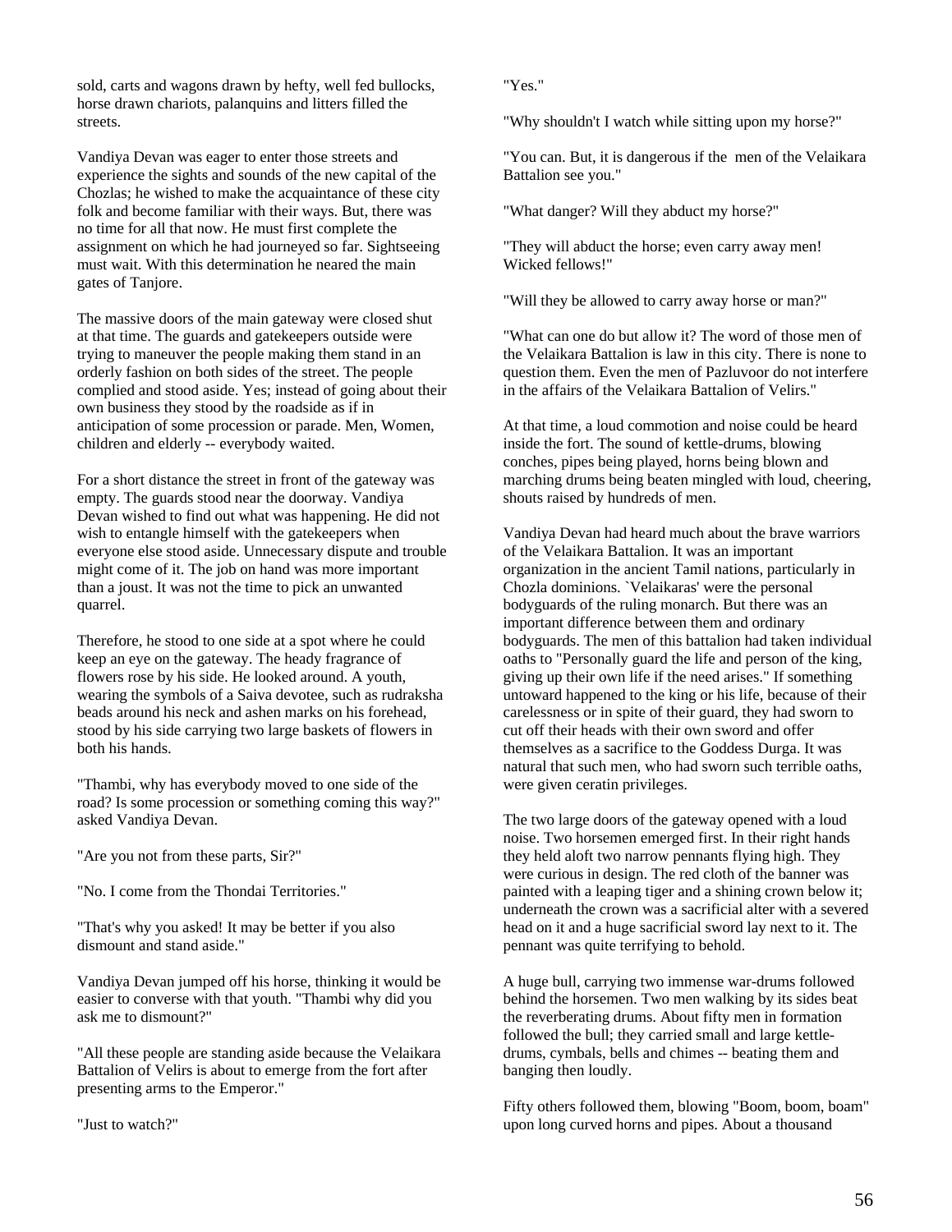soldiers followed these men. They raised the following cries and cheers as they marched out:

"Long live Emperor Paranthaka of the blessed earth." "Praise to him! Long life! Long life!" "Long live Sundara Chozla!" "Long life! Long life!" "Long life to the Rooster King!" "Long life! Long life!" "Lord of Tanjore!" "Long life! Long life!" "Long life to the Lord who vanquished Veera-pandiya!" "Long life! Long life!" "Long life to the Monarch who took Madurai, Lanka and Thondai!" "Long life! Long life!" "May the clan of Karikala Valava live long with fame!" "Long life! Long life!" "Victory to Goddess Durga, the Greatest, the all powerful!" "Victory! Victory!" "Let the brave tiger-flag fly worldwide and win!" "Victory! Victory!" "Victory to our spears!" "Victory to the brave spears!"

The loud cheers raised by hundreds of strong voices, hypnotized those who heard them. While the shouts rose near the fortress gateway, they echoed and thundered in all directions. Many of the people standing on both sides of the road joined the cheering.

Thus, everything was one big commotion while the men of the Velaikara Battalion of Velirs emerged from the gateway, marched past the long street and disappeared in the distance.

#### \*\*\*\*\*

Ponniyin Selvan

Chapter 23 -- Amudan's Mother

The Velaikara Battalion wound its way through the main market street. Some of the men walking towards the end of the parade performed certain audacities in that marketplace. One fellow entered the shop of a food vendor and carried out a basket of sweet-cakes; he distributed the cakes to his friends. When he crowned the vendor with the upturned empty basket, all his friends laughed uproariously "Ha ha ha haha ha."

Another gallant fellow plucked the flower tote from the hands of an elderly woman. Scattering the flowers in all directions he shouted "Hey friends, its raining flowers!" Two soldiers trying to catch the flowers shouted gleefully and raised a hue and cry! Yet another fellow stopped a bullock cart on the road and unyoked the beast from the cart; he drove the animal into the crowd by twisting its tail; the terrified animal ran helter skelter in the crowd,

plunging against innocent bystanders. Gleeful laughter followed this endeavor!

Vandiya Devan was watching all this. Aha! These fellows also tease and play pranks just like the men of Pazluvoor. Their pranks are irksome to others. How fortunate that I escaped their sight by standing aside. Otherwise, a little conflict would have taken place! My venture would have been wrecked, he thought. But one difference was obvious to him. The people on these streets did not resent these activities of the Velir men very much. Some of them even joined in their pranks and enjoyed the merriment and laughter.

When he turned around to ask about this, the youth with the flower baskets was nowhere to be seen. He had vanished somewhere in the crowd and commotion. Perhaps he had gone on his business.

On approaching the gate, he found that no one was allowed inside the fort after the Velaikara Battalion left for the day. Only members of the royal household, the ministers and generals had the right to enter or leave the fort at all times of night or day. Vandiya Devan heard that the households of the Lords of Pazluvoor also had that privilege.

He changed his intentions of entering the fort that very night. He did not wish to show the signet ring in his possession and try its powers. It is better to spend the night outside the fortress, do some sightseeing and enter after sunrise tomorrow. Even if I go in tonight, it is not possible to gain entry into the royal palace and meet the Emperor to deliver my letters.

Vandiya Devan rode slowly along the streets surrounding the outer ramparts of Tanjore Fort enjoying the various sights presented around him. His horse, which had crossed several leagues that day was very tired. Soon he must give it some rest. Otherwise, tomorrow, when the need arose the horse may become useless. He must soon find a comfortable place to spend the night.

Tanjore was at that time a new, growing, spreading city. It was evening time. Hundreds of street lamps had been lit throwing brilliant light everywhere. All the streets were noisy with crowds of people. Travellers from far and near, who had come to the city on various businesses walked here and there. People from other Chozla cities and countryside were there. Persons from nations taken into the Chozla fold recently were also there. Several folks crowded to that capital city from nations spreading across the lands between the North Pennar river and the southern Cape, and between the eastern seas and the western ocean. In that crowd he could also spot foreigners, dressed curiously from the distant lands beyond the Vindhyas and across the seas.

People crowded to the shops of vendors selling sweetfritters, roasted meats and rice-cakes -- like flies hovering around sugar syrup -- as they bought the foodstuffs. Fruits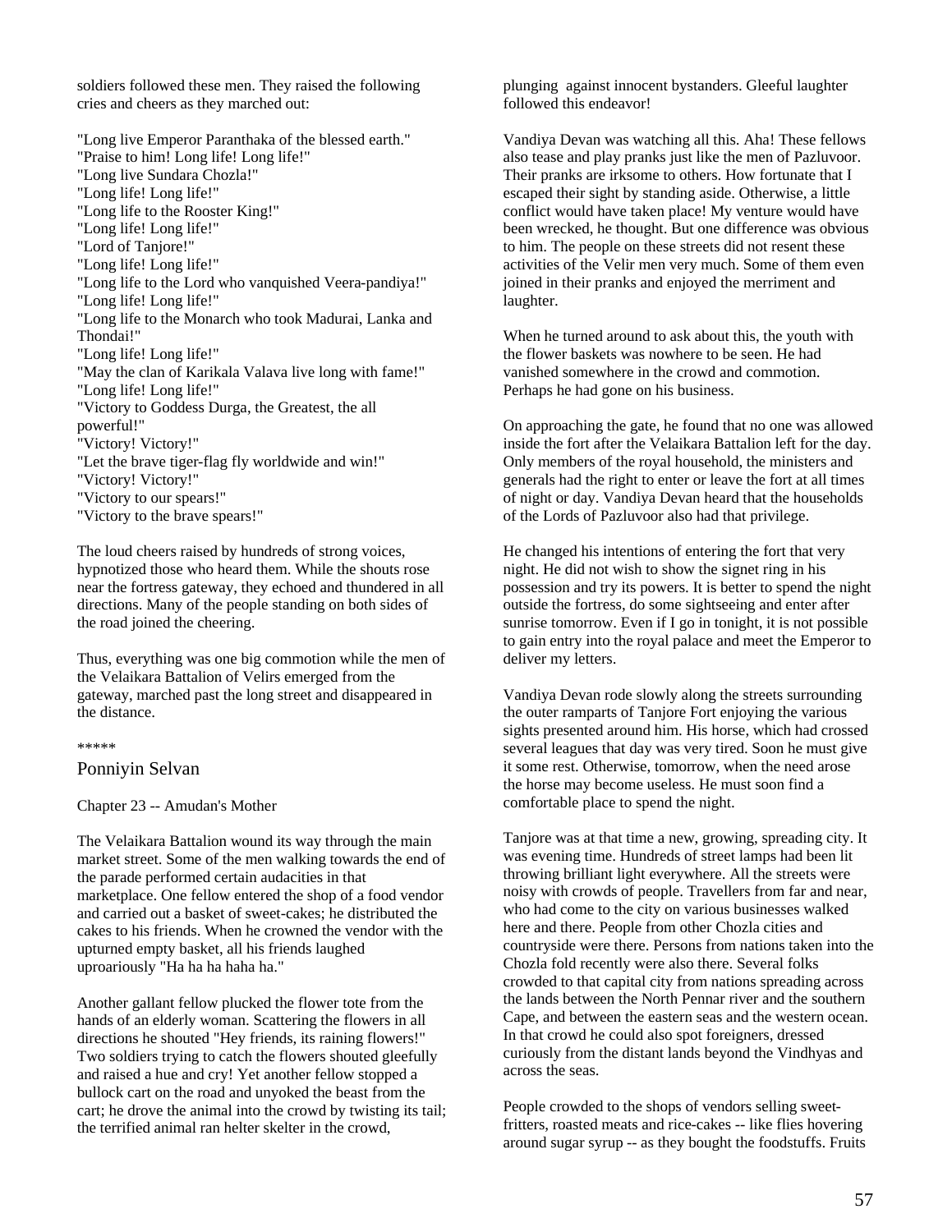like banana, mango and jack were heaped in mounds outside the shops. Words were not adequate to describe the elegant flower kiosks. Gardenia and jasmine, fragrant frangipani, oleander, chrysanthemum and marigold, champaka and iruvatchi, hibiscus and trumpet lilies were heaped in baskets; maidens flocked around them like bees buzzing over flower groves.

When he saw the flower shops, Vandiya Devan remembered the youth with the flower baskets who had stood next to him. If I could meet that young man again, how useful it would be! Perhaps he would have helped me find a comfortable place to spend this night in this city... As he was thinking, as if to give life to his thoughts, he saw the youth walking down the street in front of him. Vandiya Devan hurried forward to accost him again.

"Thambi, your baskets seem to be empty. What happened to all the flowers? Have you sold them all?"

"I did not bring the flowers for sale. I brought them for worship and decoration at the temple. I have delivered them at the place I serve and am now going back home," said that youth.

"In which temple do you serve, delivering these flowers?"

"Have you heard of the temple of Tali-kulattar?"

"Oh! The name Tanjore Tali-kulattar seems familiar. Is it the same? Is it a large temple?"

"No; it is a modest place. For some time now, only the temple of the Goddess Durga has been enjoying favor in Tanjore. Special worship, food offering, sacrifice, festivities, ceremony and carnival all take place there. The royal family and the Pazluvoor households have been patronizing that Durga temple. There are no such important patrons for the temple of Tali-kulattar. Not many people come to worship there..."

"You are in service to deliver flowers. Do you get paid well for this?"

"My family has subsidies for this service. From the times of my grandfather our family had grants from Emperor Gandara Aditya for delivering this flower-service. My mother and I have been continuing the practice."

"Is the temple of Tali-kulattar built in brick, or has it been renovated in granite?" Vandiya Devan asked the question because he had seen several small brick-work temples being renovated in stone and decorated with granite sculpture.

"It is still brick-work. I have heard that it is soon to be renovated in granite. Apparently, the Elder Pirati in Pazlayarai wishes to begin the renovation work as soon as possible. But, ..."

"But what? Why did you stop?"

"What is the use of repeating idle gossip? One must look around in all directions before talking in the daytime; at nighttime do not even open your mouth. This is a public square where four roads meet! So many people around us..."

"We can stand in such a spot and talk bravely of any secret. In this crowd and noise nothing we speak will be heard by anyone."

"What secrets do we have to talk about?" asked the youth, eyeing Vandiya Devan with some suspicion.

Aha! This young man is very intelligent. It would be very useful to make friends with him. I can learn about several things from him. But I should not raise useless doubts in his mind, thinking such thoughts, Vandiya Devan said, "Yes, what secrets do we have? Nothing. Thambi, tonight I need a place to rest and sleep well. I have journeyed a long way and am very tired. Where can I stay? Can you help me by guiding me to a good rest house?"

"There is no dearth of places to stay in this city. There are several inns. In fact there are many government rest houses for the use of foreign visitors. But, Sir, if you would like ..."

Before the youth could finish, Vandiya Devan interrupted, "Thambi, what is your name?"

"Amudan; Sendan Amudan."

"Oh! What a sweet name! My mouth tastes the sweetness just by hearing it. (Amudu meaning nectar.) Were you about to say that I could come to your house if I was willing?"

"Yes; how did you know Sir?"

"I have magic skills; that's how! Where is your house?"

"Our gardens are in the suburbs, a little beyond the city limits. Our house is in the middle of the flower gardens," said Sendan Amudan.

"Ah! I must surely come to your house. I cannot rest in peace in this city commotion tonight. Moreover, I would like to make the acquaintance of that good woman who is mother to a good son like you!"

"She who gave birth to me is indeed a good woman; but she is unfortunate..."

"Dear, dear! Why do you say that? Perhaps your father is...?"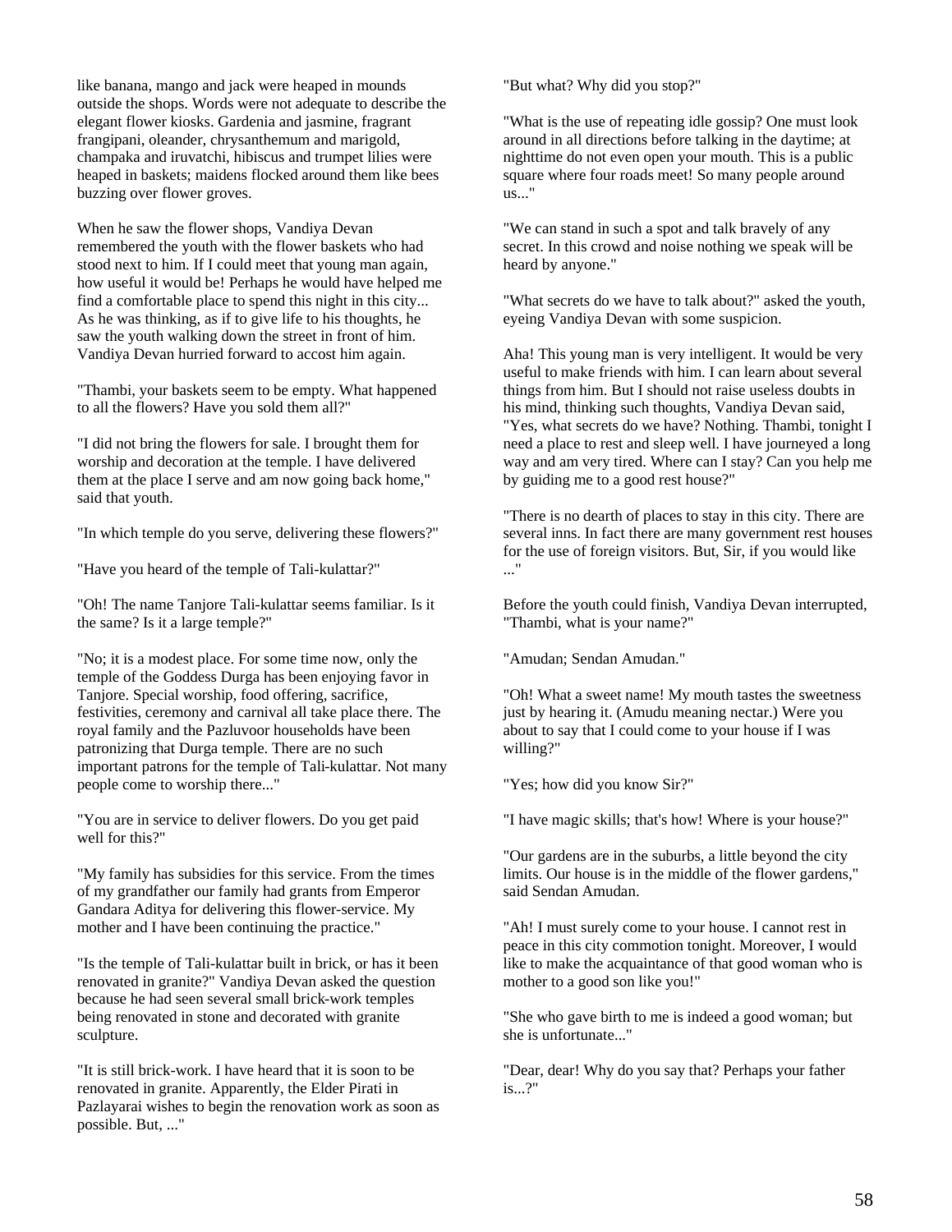"Yes, my father is dead. But that is not the reason. My mother is unfortunate from birth. You will know when you see her. Come Sir, let us go."

They walked for about half an hour and reached the flower gardens beyond the city limits. The fragrance of night blooming flowers made Vandiya Devan's head swim with uncommon exhilaration. The noise and din of the city was not heard in that pleasing grove.

He could see a small tiled house in the middle of the flower garden. Two thatched huts were also seen close by. Two families who helped in the garden lived in those huts. Amudan called out to one of those men and asked him to feed and water Vandiya Devan's horse and tie it to a tree after grooming it.

He then led his new friend into the house. As soon as he saw Amudan's mother, Vandiya Devan realized her misfortune. She was mute without any speech; she was also deaf without any sense of hearing. But he saw her gentle, good looking face filled with a kindness and love. Her eyes shone bright with a keen intelligence. Was it not the caprice of nature to endow a superior intellect on those with some bodily handicap?

That elderly woman understood that her visitor had come from foreign parts by the signs made by Amudan. Her expressive face showed welcome and concern for him.

Soon, she placed platters of fresh banana leaves before them and served a meal. First came string-cake accompanied by sweetened, freshly squeezed, coconut milk. Vandiya Devan felt that he had not eaten such delicacies in his lifetime! He ate about ten or twelve cakes and drank a liter of coconut milk. Sour sauce with tubers and steamed millet flour followed. He did them justice. Even so, his hunger was not satiated. In the end he partook of a quarter measure of cooked rice and a liter of yogurt! Only then did he rise from his platter.

While eating, he asked about and gleaned several facts from Amudan. He enquired about who besides the Emperor and his retinue lived in Tanjore Fort.

The mansions of the Elder and Younger Lords of Pazluvoor were inside. The officers and clerks who were attached to the treasury and granary lived inside because the royal treasury, counting house and granary were inside the fort. The confidante and friend of Sundara Chozla, his Prime Minister, Honorable Anirudda Brahma-raya as well as the Chief Clerk of edicts and proclamations also lived in the inner fort. Soldiers guarding the fort of Tanjore under the command of the Younger Lord Pazluvoor, lived inside with their families.

Besides this, the streets of the goldsmiths, silversmiths, jewelers and dealers in precious gems and coin merchants were inside the main fort. Hundreds of clerks and writers working for the Tax Ministry under the Elder Lord

Pazluvoor were also provided accommodation within. In addition to all this, the famous Temple of the Goddess Durga Nisumbasudhini was in one corner of the interior fort. The temple priests, servants, dancing girls and musicians attached to the temple and their families, lived inside near the temple.

Hearing about all this, Vandiya Devan asked, "Are all the ministers and officials inside the fort today?"

"How can everyone be inside? They will be going out and coming back in the course of their various duties. For sometime now, the Honorable Prime Minister, Anirudda Brahma-raya, has not been inside the fort. It is said that he is gone to the Chera Kingdom. The Elder Lord of Pazluvoor went out four days ago. Rumor says that he has gone to the central provinces beyond the Kollidam."

"He might be back now. Do you know?"

"The palanquin of the Young-Queen of Pazluvoor came back this evening. I saw it near the gates myself. But there was no sign of Lord Pazluvoor. Perhaps he is delayed somewhere and will come back tomorrow."

"Thambi! Does Prince Madurandaka also live inside the fort?"

"Yes, his mansion is next to the Pazluvoor Palace. Isn't he the bridegroom married to the daughter of the Younger Lord Pazluvoor?"

"Oh! Is that true? I did not know that till now!"

"Not many people know it. Because of the Emperor's ill health the wedding was not celebrated with pomp."

"Good. Is the Prince inside the fort tonight?"

"Must be. However, Prince Madurandaka does not emerge from the fort very often. People cannot see him commonly. It is said that he is involved in his devotions to God Shiva and that he spends his time in meditation, yoga and worship."

"But he has entered into matrimony after all these years."

"Yes, that was somewhat surprising. People also say that the mind and intentions of the bridegroom transformed completely after the marriage! Why should we bother about that? Better not gossip about the nobility."

Vandiya Devan desired to learn of several other things from Sendan Amudan. But he did not wish to pry too much and raise his suspicions. The friendship of such a amiable youth would be very useful to him. It was his good luck that he found such a convenient and comfortable place to stay in Tanjore. Why should he spoil the good fortune? Moreover, tiredness of the long journey joined forces with the sleeplessness of the previous night. His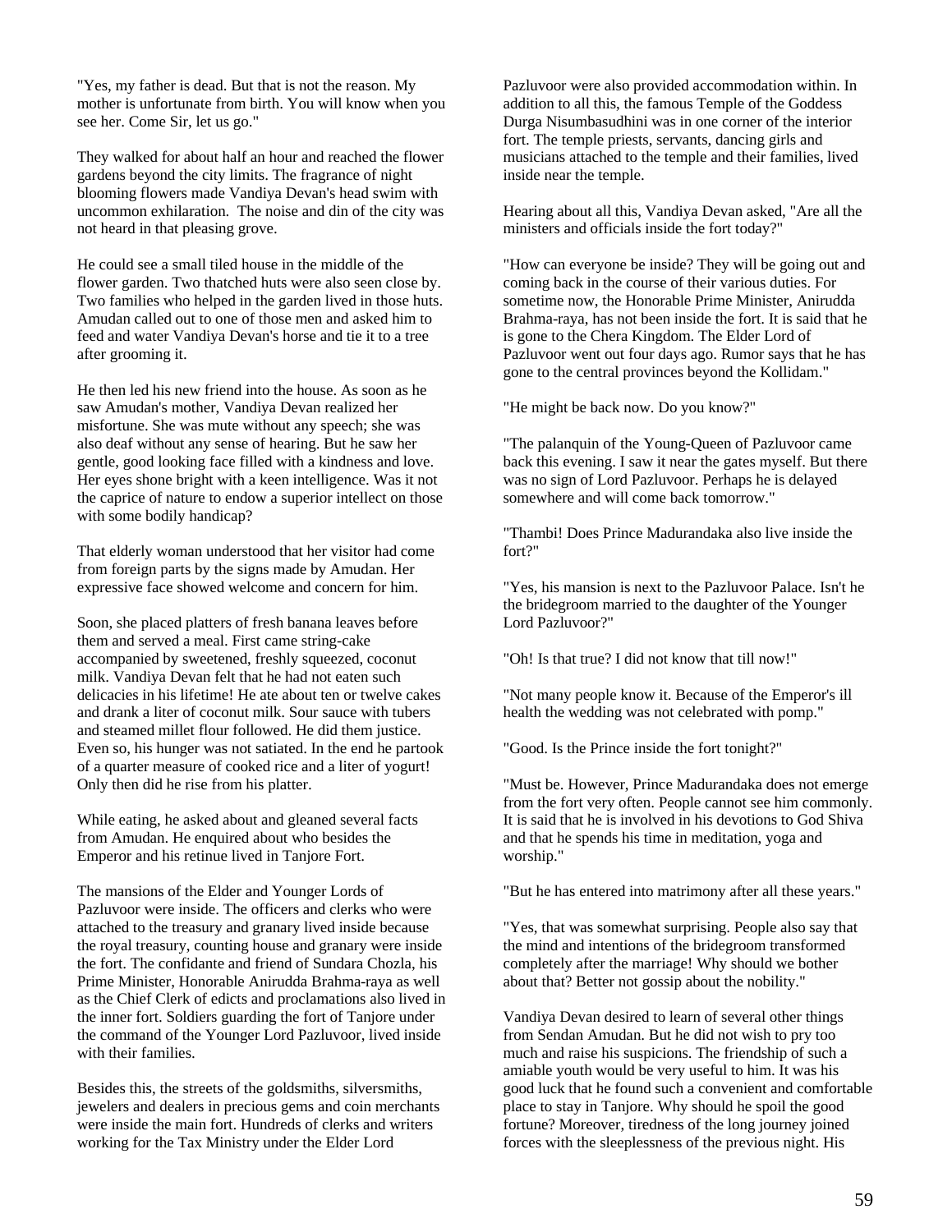eyes were drowsy with sleep and exhaustion. Realizing his state, Amudan quickly made up a bed for him.

In the drowsiness of sleep, towards the end, Vandiya Devan's mind glimpsed the glamorous face of the Young-Queen of Pazluvoor.

Oh God! What beauty! What scintillation! His experience of being tongue tied and immobile upon suddenly seeing that ravishing, enchanting face reminded him of another experience.

As a child, once when he was walking through some woods he suddenly spied a cobra swaying its raised hood. Its beauty was incomparable. The attraction was beyond description. Vandiya Devan had not been able to take his eyes off the swaying hood of the snake. He could not even blink his eyelids. He stood there as if hypnotized; the snake continued its swaying dance. As the snake swayed, his body began to sway in rhythm -- what would be the result, no one knew. Suddenly a mongoose pounced upon the snake. A furious contest between the two started. Using the chance the boy ran to his escape...

Dear me! What a comparison! How can I equate the majestic beauty of this maid without equal in the world. with a swaying snake? Her gentle, tender face will quell all hungers of those who catch a glimpse of it! ... I am going to meet her tomorrow! How sweet her voice! Her beauty is extraordinary. But, how about the other maid whom I saw at the astrologer's house and on the banks of the Arisil? ... Her face too, was radiant. It too glowed with a loveliness. Both are exquisite beauties; but what a difference! That has dignity and decorum; while this has allure and glamour.

Thus, while his heart was comparing the two attractive women he had met recently, a third maid intervened. That merciless tyrant, the Empress of Sleep took charge of him completely.

## \*\*\*\*\*

### Ponniyin Selvan

Chapter 24 -- A Cuckoo And A Crow

Vandiya Devan slept through the night like a log and woke up only after sunrise in the morning. Even after waking, he was lying down without the will to get up. The light breeze blew briskly, leaves of the creepers and trees rubbed against each other making a swishing murmur. With that background drone, a young voice was melodiously singing a pleasing Thevaram poem composed by the Saint Sundara Murti.

O Lord of golden hued body with a tiger skin draped around the waist; Upon matted locks, burnished red, you wear the shining crescent!

On hearing the song, Vandiya Devan opened his eyes and looked out. Outside, in the garden he saw tall konnai trees

(the bignonia family) draped with wreaths of golden yellow flowers! Sendan Amudan held a large flower tote in one hand and a long bamboo pole in the other. While he sang, his hands plucked the yellow flowers with the harvest pole. He appeared neatly dressed, having risen and bathed early, his forehead was adorned with broad ashen marks making him appear like another ever youthful Markandeya, that ardent devotee of Shiva.

Vandiya Devan rose from his bed thinking about Amudan's unfortunate mother who could not hear the melodious song of her son. He wondered why he too should not cultivate a pleasant garden, serve in temples and lead a calm and quiet life. Why should he bear sword and spear and wander from place to place? Why should he roam about in readiness to kill or be killed by others? - such thoughts jostled his mind.

But soon, his heart cheered up. Can everyone in the world be meek and gentle like Sendan Amudan? There are many who are thieves, robbers, and conniving evil-doers who harm the guileless folk. A government was needed to control such people and establish some law and order. Kings and ministers were essential to form such governments. Velaikara Battalions were essential to protect such kings. Messengers like himself to carry letters to such kings were also needed... Yes, today I must somehow or other meet Emperor Sundara Chozla. I must present myself before the Elder Lord of Pazluvoor returns; if the old man gets back I may not have an opportunity.

Vandiya Devan went to the lotus pond in the garden for a swim and bath. He came back refreshed and dressed himself neatly with clean cloth and correct ornaments. He was going to present himself to the Emperor -- shouldn't he be attired properly? Perhaps it was that thought that made him dress carefully; or, maybe it was the idea that he was soon going to see the Young-Queen of Pazluvoor once again, which occupied his thoughts! None can tell.

After the early morning meal, Sendan Amudan was ready to depart with his baskets to deliver the flowers at the temple before the morning service. Vandiya Devan went with him with the idea of meeting the Emperor. Both friends walked.

Vandiya Devan had already decided not to take his horse to the fort. It was important to let the horse rest completely. Soon he may have to use it for some hurried journey. Who knows? It was better to leave the horse behind, in the garden. Till they reached the main gateway of the fort, he talked to Amudan and found out several other pieces of information.

When Vallavarayan had asked, "Do you have any other family besides your mother?" Sendan had replied, "I do have some. An elder sister and an elder brother of my mother. Her elder sister died some time ago. Her brother is headman of a small community attached to the Kuzlagar temple at Kodi Karai. My uncle is also the keeper of the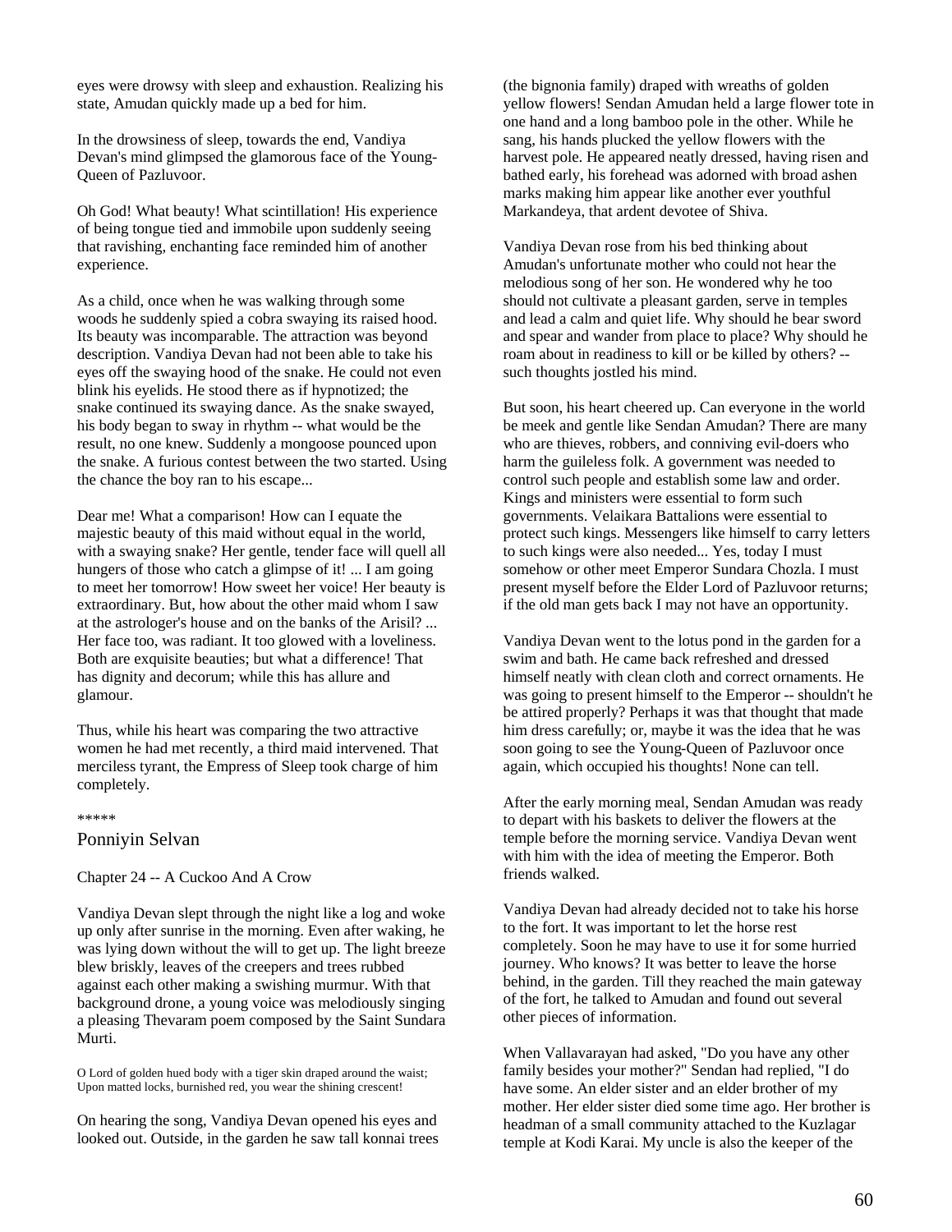lighthouse on that coast. In the nights he lights the fire atop the tower and is in charge of other such things. He has one son and one daughter. That daughter, ..." Amudan hesitated.

"That daughter? What about her?"

"Nothing. There is something peculiar about members of my family. Some of them are born dumb while others are blessed with a most pleasing voice for they sing very well."

"Your uncle's daughter is not dumb I hope?" enquired Vandiya Devan.

"No. Not at all."

"That means she can sing very well! Can she sing better than you?"

"Ridiculous! Your question is foolish -- like asking `Can the Cuckoo sing better than the Crow?' When Poonkuzlali sings, the Ocean King will stop throwing his noisy waves and listen quietly. Sheep and cattle will listen spellbound..."

"Is your cousin called Poonkuzlali? What a pretty name!"

"Is it just her name that's pretty!"

"She must be ravishing. Otherwise, will you be so captivated?"

"The spotted deer and the gorgeous peacock must beg at her feet for beauty. Divine maids like Indrani and Rathi must perform penance for several births to become as lovely as her."

Vandiya Devan realized that Sendan Amudan was not fully involved in service at the temple. "That means she is a suitable bride for you. If she is your maternal uncle's daughter, you have all the rights for her hand? When is the wedding?"

"I will never say that I deserve her. In no way am I qualified for her. If, like the olden days a competition was arranged to select a groom for her, all the kings of the world will compete for her hand. Divine beings might come forward seeking her hand like they did for Princess Damayanti of the myths. Such things may not happen these days."

"So? Are you saying that you will refuse even if she is willing to marry you?"

"Quite silly! If the God I worship appears before me and asks `Will you come with me to the heavens just as you are, like Saint Sundara? Or, will you remain on this earth with Poonkuzlali?' -- I will say that I would stay back with Poonkuzlali. But, what is the use of my saying it?"

"Why not? When you wish it the marriage is almost settled, isn't it? Does everyone arrange marriages after asking the bride? For example look at Elder Lord Pazluvoor -- he has married a young maid after his sixtyfifth year! Was that marriage performed with that lady's consent?"

"My friend! Those are affairs of nobility. Why should we discuss it? More important, let me give you a warning hint. You are about to enter Tanjore. Do not utter anything about the Lords of Pazluvoor inside the fort. It may be unsafe to do so."

"Why Thambi, you are thoroughly frightening me!"

"I am telling you the truth. Really, nowadays it is both those Lords of Pazluvoor that rule the Chozla Kingdom. There is no authority higher than theirs."

"Even the Emperor is not more powerful?!"

"The Emperor lies on his sickbed. People say that he does not cross the lines drawn by those men of Pazluvoor. They say that he does not even listen to the words of his own sons!"

"Is that true?! The domination of the Pazluvoor Lords must be quite strong. They were not so powerful even two years ago?"

"No; after the Emperor came to Tanjore, the power of those fellows has gone beyond limit. There is no one to question them. Rumor has it that even the Honorable Anirudda Brahma-raya left in disgust and went away to the Pandiya Kingdom."

"Why did the Emperor move to Tanjore from Pazlayarai? Do you know Thambi?"

"I can tell you what I have heard. Three years ago, Veerapandiya died in the battlefield. It was reported that the Chozla armies committed several atrocities in the Pandiya lands at that time. War means anything can happen; Madurai is now under Chozla rule. But, it is said that some of the men loyal to Veera-pandiya have sworn vengeance; they conspire together. The Lords of Pazluvoor felt that they would not be able to guard the Emperor from such assassins at Pazlayarai. They asked him to move to Tanjore. The fortress here is stronger. Its guard and safety is more efficient. Besides, the doctors felt that Tanjore was a better place than Pazlayarai to treat the Emperor's illness."

"Everybody talks about the Emperor's ill health! But no one says what is wrong with him!"

"Why? It is well known. The Emperor has paralysis; he has lost the use of both his legs."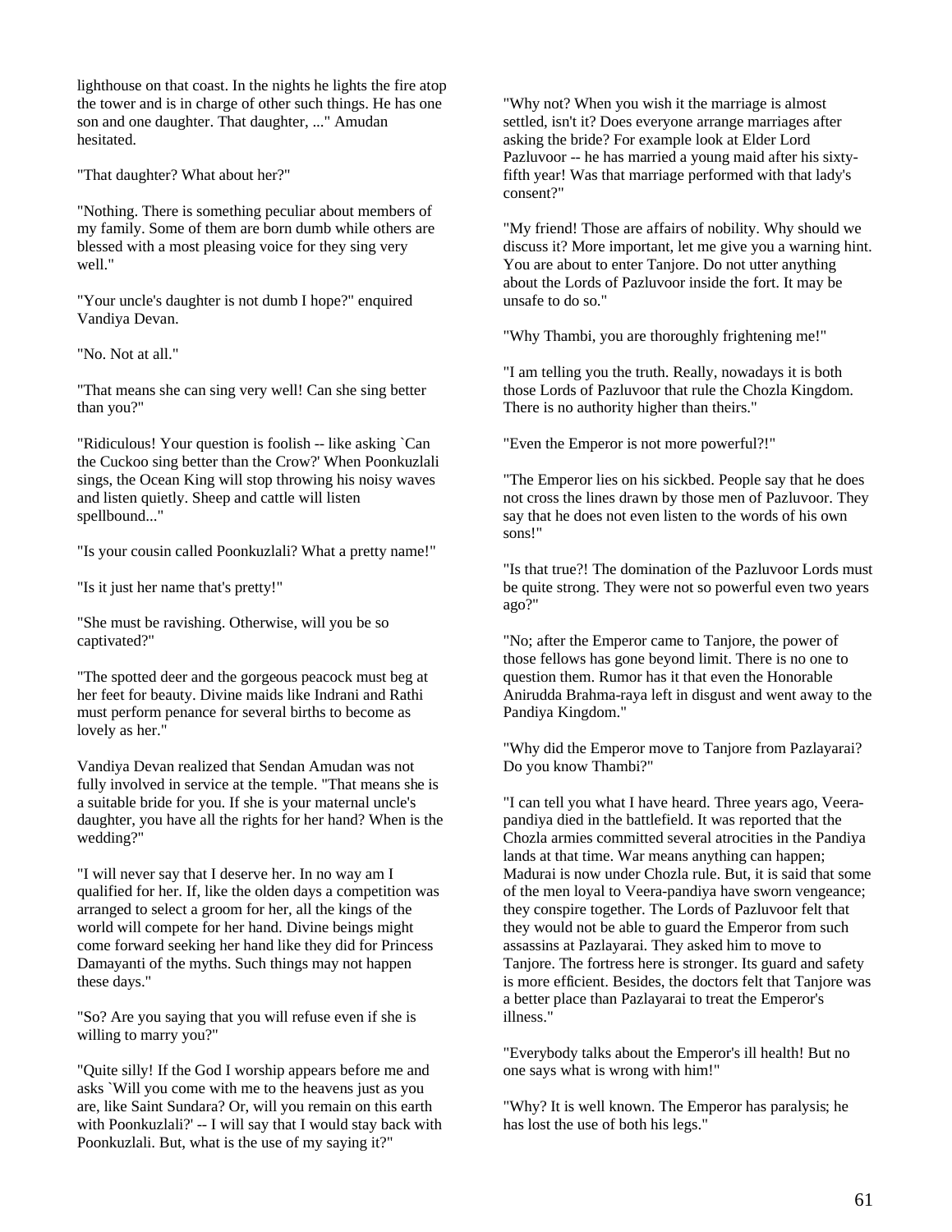"Oh! Can he not walk at all?"

"He cannot walk, neither can he ride upon a horse or elephant. He is bed ridden. They can carry him from place to place in a palanquin or litter. Even that, I believe is very painful. Therefore, the Emperor never leaves the palace. Some say that for the past few months even his mind is deteriorating"

## "Oh! What a pity!"

"Don't feel pity, my friend! The Pazluvoor men may think it to be treason and put you in prison!"

Pazluvoor! Lord Pazluvoor! Men of Pazluvoor! Everywhere, to whomever I talk, their name crops up. However capable they are, why has so much power been given to them? The treasury, the granary, Tanjore City guard, policing and information gathering in the nation, taxation -- everything seems to be under their control. The Emperor should not have let that happen. Because of all these powers, they have started scheming against the Emperor! How long will their plots be successful? I must do my best to thwart their plans. If possible I must also warn the Emperor.

By now they had come to the main entrance of Tanjore Fort. Sendan Amudan parted from his new friend and walked towards the temple of Tali-kulattar. Vandiya Devan neared that fort with several dream castles of his own!

#### \*\*\*\*\*

Ponniyin Selvan

Chapter 25 -- Inside The Fort

The signet ring with the palmtree emblem had miraculous powers like the magical rings in fairy tales!

In that morning hour, various people -- vendors of milk, curds and other dairy products, fruit and vegetable sellers, butchers, farmers, others engaged in various trades, clerks and accountants, petty officials and others -- were trying to enter the fort. The officious gatekeepers were letting them in, one by one, through a small wicket gate placed on one of the big doors. The guards stood around with cocky insolence.

But, as soon as our young hero showed the palm tree signet ring, they became very reverent; they even opened one of the large doors to let him enter. Vandiya Devan entered the fort of Tanjore.

Oh yes! We do not know the auspicious moment in which he set foot in that great fort, but we do know that several significant events followed that entry. We could even consider that moment as one of the most important moments in the history of South India!

For some time after entering that fort, Vandiya Devan was immersed in astonish-ment. Kanchi City (from where he came) was the capital of the ancient Pallava Empire. It had withstood the attack of several enemies. The buildings, mansions and palaces in that city were now badly maintained, dilapidated ruins. Of course many of them were well sculpted, architecturally beautiful. But several parts of that city were in ruins. After Aditya Karikala took over, he had renovated some of the public buildings and palaces. These new structures looked like isolated sprigs of fresh shoots on a dying tree. In facts they made the dilapidation more obvious. But this Tanjore!?

Tanjore was quite the opposite thing. Everything looked new. New palaces, new buildings, new temples. The white-washed mansions interspersed with buildings of brick baked of red earth shone like some jewel, set with a cluster of rubies enhanced by pearls and diamonds. Trees in the gardens and by the roadside had grown luxuriously tall, nourished by that fertile red-dust. Coconut and areca nut palms; ashoka cypress, laurels, spreading banyan, fig and sacred ficus; jack, mango and neem -- they painted a picture of varying hues of emerald. That greenery was pleasing to the eye and joyous to the heart. A new city built by an architect of illusion. I feel new excitement when I enter this new city; my heart fills with unexplainable pride!

Vandiya Devan who had seen the fuss and fret in letting people enter inside had surmised that the inner city would be empty. But it was quite contrary: all the streets were crowded with hustle and bustle. Horses, and chariots yoked with horses rushed past noisily. Bells -- tied around the necks of elephants which walked slowly, gracefully like tiny, black, moving hillocks -- tinkled all around. Vendors selling flowers, fruit, milk, fish and other edibles called out their wares and raised a huge din. Huge drums boomed and large bells tolled periodically announcing the passing hours. The gentle breeze carried the melody of musical instruments and voices of young men and women raised in song. Everything was festive like one big carnival.

This is a city! This is the capital of an empire that is growing and spreading day by day! Vandiya Devan did not wish to let anyone know that he was a newcomer to that exquisite city. If he asked the way of anyone they would look him up and down and ask arrogantly, "Are you new to this town?" -- They may even think him to be an uncivilized villager if he asked the way to the royal palace. Therefore, he should somehow find his way without asking anyone and reach the palace. It may not be difficult.

Wherever he looked he could see mansions festooned with bunting and crowned by high flying pennants and flags. The flags fought the swift breeze and raised a "Chat, pat" noise. Tiger-flags and palmtree- flags were more profuse. He saw one huge flag emblazoned with a rampant tiger, flying sky high, rising above all the others. That must be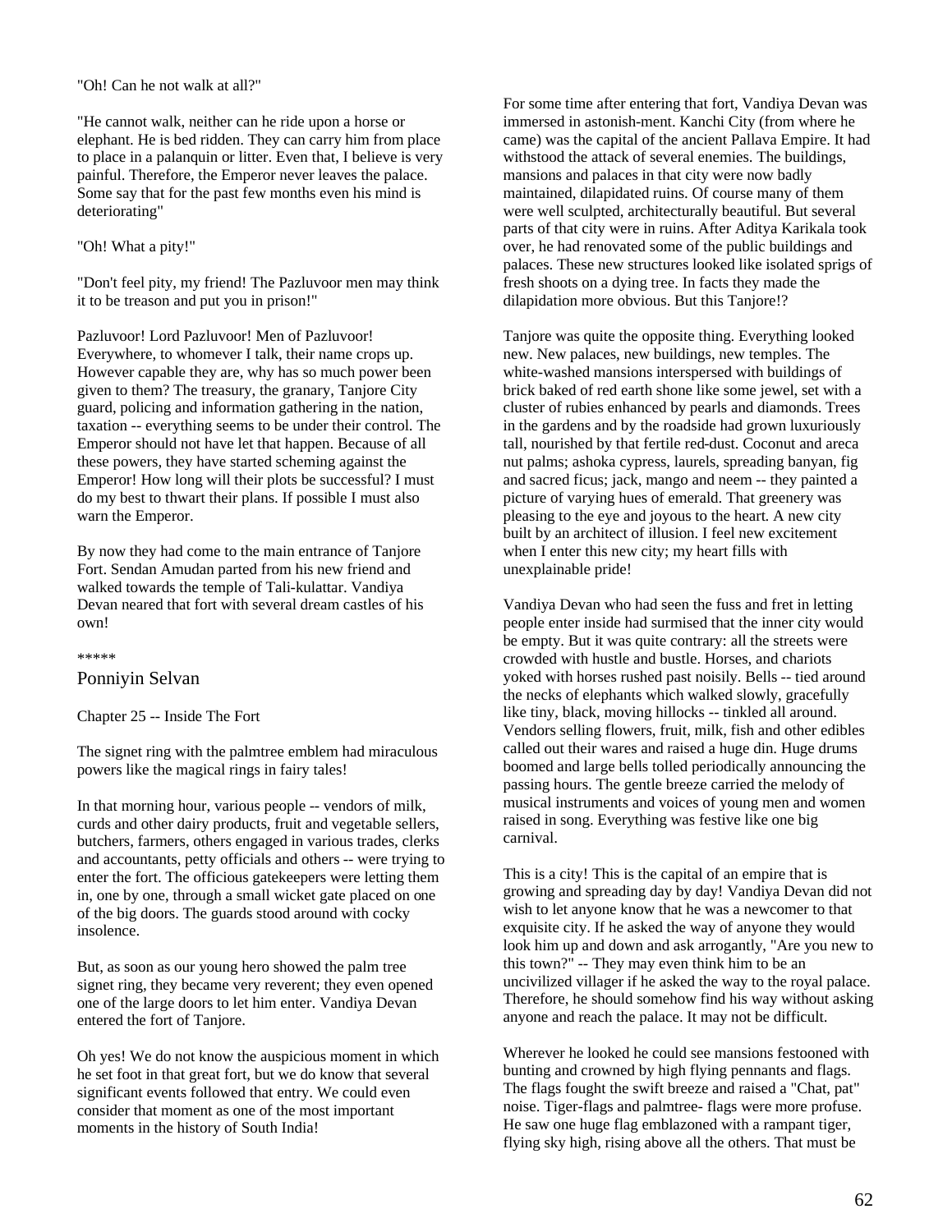the Emperor's palace, thought Vandiya Devan Vallavarayan as he began walking in that direction. He thought of what he must do next.

The first, important task is to present myself to the Emperor and personally deliver the letter and the verbal messages conveyed by Prince Aditya. It may not be possible to see the Emperor without the Younger Lord Pazluvoor's permission. How can I obtain that permission? God helped me enter the fort. But, can I be complacent, thinking that God's grace will aid me till the end? I must connive something to manage entry into the palace to meet the Emperor. What is the strategy to adopt? Oh my clever brain! Descendant of generations of illustrious Vaanar's! Think of something! Polish up your imagination. Get to work! Imagination is essential; not just for writers and poets. Fellows like me entangled in such political turmoil also need plenty of imagination. Let me think...

He had already made sure that the Elder Lord Pazluvoor had not returned to the fort. As soon as he come in he had asked one of the gatekeepers, "Why man, has Lord Pazluvoor come back?"

"Whom are you asking about, Thambi? The Younger Lord is in the palace!"

"Don't I know that! I am asking about the Elder Lord who had journeyed to the central provinces."

"Oh! Was it to the central provinces that the Elder Lord went? I didn't know that! The Young-Queen's palanquin returned last night. The Elder Lord has not returned yet. We got word that he will probably return tonight," said the gatekeeper.

That was good news. He must somehow meet the Emperor before the Elder Lord Pazluvoor returns. How ...? An idea occurred to him. The worry lines vanished immediately and a mischievous smile and joy blossomed on his face.

He did not have to wander much to reach the Emperor's palace. He kept walking in the direction of the large tigerflag. Soon he reached the portals of the large palace. What a wonderful building. A palace comparable to that of the King of Gods; a palace like that of legendary Vikramaditya of Ujjain! How exquisite is the carving on these portals? The horses with raised forelegs, carved on the pillars, seem to be ready to leap forward!

Several roads from all directions came to meet in a large plaza in front of that palace. At the head of each of these streets two horsemen and two footmen stood guard. People walking about the streets turned back without coming near them. Some persons stood near them to stare at the palace portal and the big flag before they turned back. If the people crowded around too long, the guards made signs to disperse them. Even those who gathered in groups talked softly, whispering to each other. Vandiya Devan did not hesitate like these others. He walked forward with pride

and confidence. As soon as he stepped into the plaza two horsemen barred his way. The horses stood nose to nose and long lances crossed in front of him. The footmen came near him.

Vandiya Devan showed them his magic ring. That was it; the lances parted and the horses moved away. But three men examined the ring, one after the other. Finally the man who seemed to be in charge said, "OK, let him in." Vandiya Devan walked in cockily.

Now what? How many other guards like this? Where would I find the Younger Lord Pazluvoor? Should I ask? Whom shall I ask? -- Can I manage to see the Emperor without his permission? Where would I find the Emperor on his sick bed in this huge mansion! ...

Catching sight of a group of men behind him, he turned around. Yes; about ten to fifteen men came in a group to hesitate in front of the guards. Those men wore scarves of rich silken cloth. They were dressed in pearl necklaces, golden anklets and eardrops. Some had adorned their forehead with horizontal ashen lines. Others wore marks of sandal paste, red kumkum powder or aromatic civet spots. Oh! Don't these men look like poets and bards! Yes they were a group of bards!

One of the guards, their leader, was saying, "The bards and poet kings have come; let them enter." He then ordered one of the footmen: "Lead these people to the audience chamber of the Younger Lord Pazluvoor."

"Masters! Poets! if you receive any presents or rewards please come back this way -- and remember me! If you do not get any awards you can leave by the other gate!" Everybody laughed at these words of the guard.

Vandiya Devan who had hesitated on the steps to listen to this conversation felt "The fruit has slipped into the cream!" He decided to follow the poets and get to the presence of the Younger Lord Pazluvoor. He did not have to ask anyone. Then comes my cleverness; my goodluck will surely help, he thought. He quietly mingled into that group of poets.

\*\*\*\*\*

Ponniyin Selvan

Chapter 26 -- Danger! Danger!

Vandiya Devan entered the audience chamber ahead of the poets. He guessed that the stately person seated on the high throne was the Younger Lord of Pazluvoor. Several persons stood around him in deferential postures with hands folded and lips sealed. One person stood with several bundles of palm-leafs, letters which had arrived that day. The accountant waited on the side with his books to render the previous day's accounts. Leaders of the guard patiently awaited his orders for the day. Servants lingered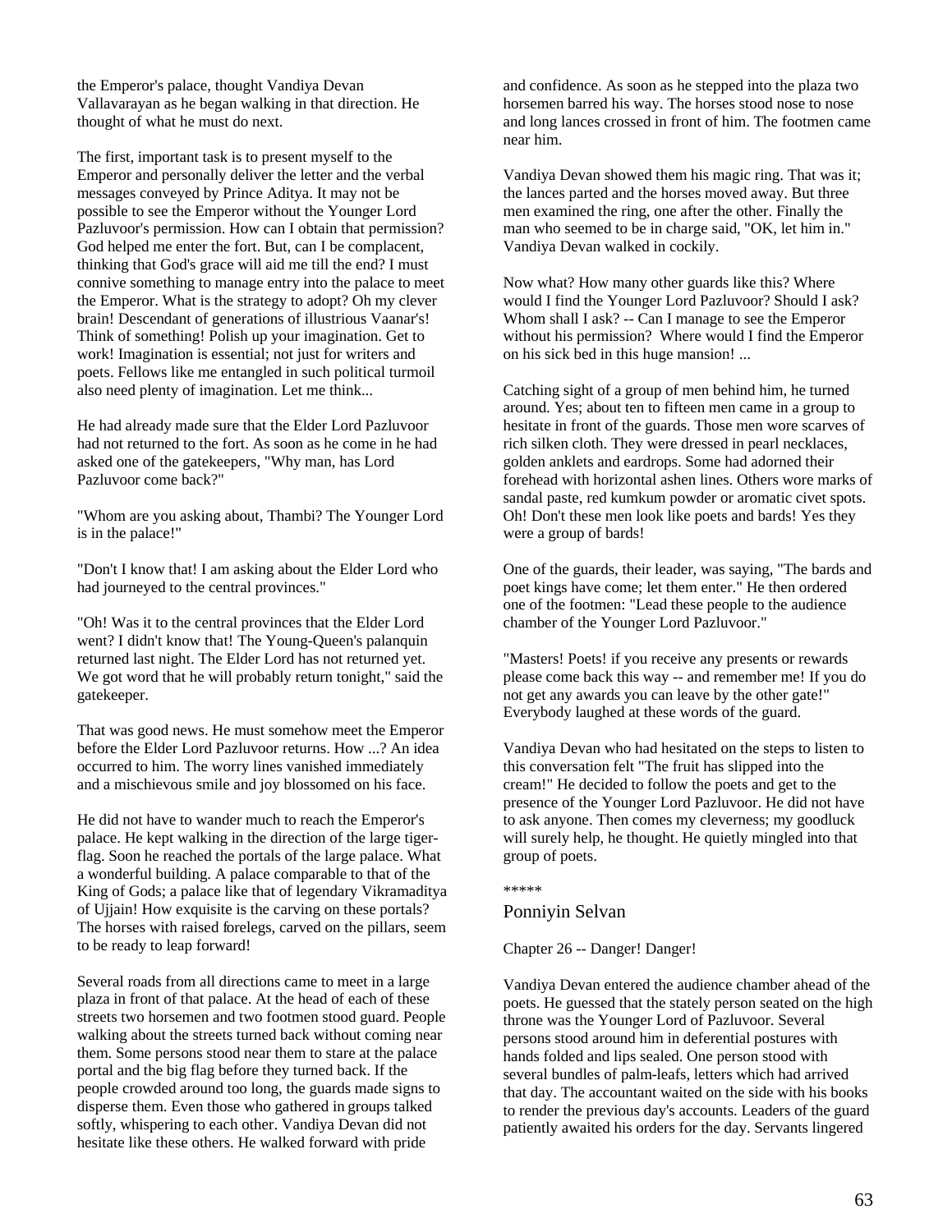in readiness to execute any order that was given. A couple of maids stood behind the throne waving the white-whisk fans. Another fellow stood ready with the box of betel leaves and condiments.

Even Vandiya Devan, who had no dearth of self-esteem or pride, approached the Younger Lord Pazluvoor with some humility and timidity. The younger brother seemed even more imposing than the elder. Upon sighting our gallant, he asked with a cheerful face, "Thambi, who are you? Where have you come from?"

The usually harsh mein of the Younger Lord Pazluvoor always brightened upon seeing brave young men. He was eager to recruit fearless young men from all over the country into his company of guards.

"Commander! Sir! I come from Kanchi. The Prince has sent me with letters." Vandiya Devan answered in a deferential voice. Upon hearing the word Kanchi, the Commander's face darkened.

"What? What did you say?" he asked again.

"I have come from Kanchi City with letters from the Prince."

"Where are they? Give them here!" he commanded with contempt, but his face showed some disquiet.

Vandiya Devan drew the letters from his waist pouch, but still reverently, said, "Commander, the letter is for the Emperor!"

The Younger Lord Pazluvoor did not care about that, he snatched the roll of palm leaves from him and looked at the seals eagerly. He then gave the roll to a subordinate, asking him to read it.

After listening, he mumbled, "Nothing new!" He seemed involved in his own thoughts.

"Commander! The letters I brought," started Vandiya Devan.

"What about the letters? I shall give them to the Emperor."

"No! Sir! The Prince asked me to deliver them personally into the hands of the Emperor."

"Oh! You don't trust me? Did Prince Aditya tell you that?" asked the Commander of Tanjore with anger clouding his face.

"The Prince did not say anything like that. Your elder brother ordered it."

"What? What? Where did you see the Elder?"

"I stayed in the house of Kadamboor Sambuvaraya for a night on the way. I met him there. He sent me, with this signet ring..."

"Ah! Why didn't you say so in the first place? Did you stay the night at Kadamboor? Who else had come?"

"Several dignitaries from Mazluvoor, the Central Provinces, Thiru-munai-padi and elsewhere had come..."

"Wait! Stop! I must talk to you at leisure. First, you can go in and deliver this letter to the Emperor and come back. Those Tamil poets will be here soon and if you give them a chance they will not stop their blabberings. Come back here. Hey! Who is there ...? take this man to the Emperor's bed chamber!" ordered the Younger Lord of Pazluvoor.

Vandiya Devan followed the servant into the inner courtyards of that palace.

For some time now, the throne of the Chozla Empire - bound by the roaring seas on three sides -- had been transformed into a sickbed. Emperor Paranthaka Sundara Chozla was reclining on that bed. Though he had delegated all affairs of the state to his officials and ministers, oftentimes he had to receive particularly indispensable persons on certain important occasions. These days he was mostly under the care of his physicians. But, it was essential for the welfare of the empire that his ministers, army generals, captains, and the leaders of the Velaikara Battalion should come to his presence daily.

When Vandiya Devan saw the emaciated, sickly appearance of the Emperor -- who had performed celebrated deeds of valor in various battles and acquired fame as a brave warrior, who was called `Sundara Chozla, the Handsome One' by all the country and nation, who was renowned to be like the God of Love in looks -- he could not utter a single word. His eyes filled with tears. He approached closer to the bed and bowed low; then submitted the letter.

The Emperor began opening the letter as he asked in a faint voice, "Where are you coming from? Whose letter is this?"

"My Majesty! My Lord! I come from Kanchi City; I bring this letter from Prince Aditya." Vandiya Devan spoke the words with a trembling tongue.

Immediately, the Emperor's face brightened. The Empress, Vanama Devi, daughter of Thirukovalur Malayaman, was seated near him. He looked at her saying, "Devi, your son has sent a letter!" he began reading.

"Ah! The Prince has built a Golden Palace at Kanchi! He wants me and you to come and live there for a while!" saying this, the Emperor's face became sadder than before.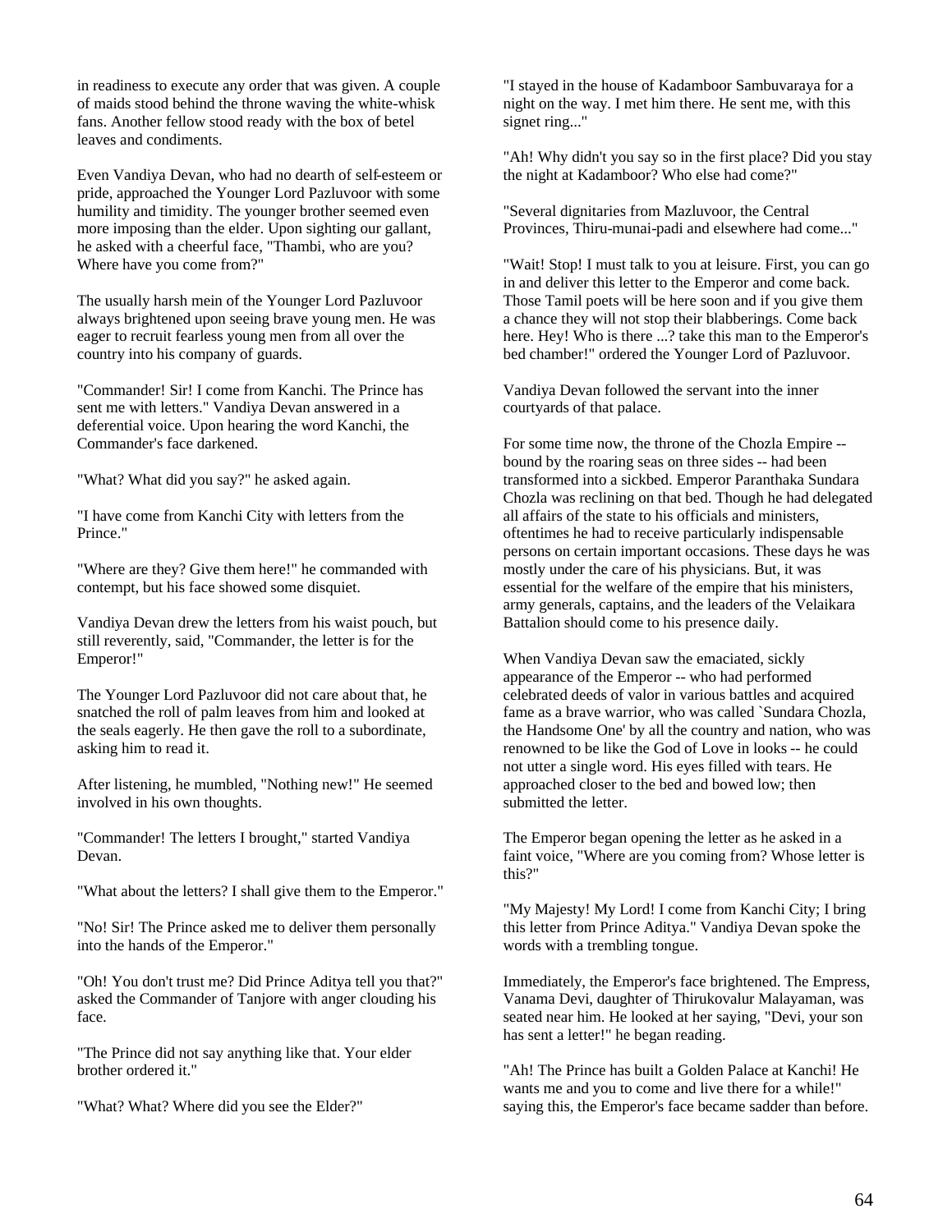"Devi, look at this activity of your son! My grandfather, that famous Emperor Paranthaka, collected all the gold in the palace vaults to cover the roof of the temple at Chidambaram making it a Golden Temple! No person born in our clan built a golden palace for their personal dwelling! They considered the building of temples to be more important than the building of palaces. But look at what this Karikala has done? Ah! How can I atone this outrage against the Gods?" said the Emperor.

Devi's face, which had cheered up on hearing that there was a letter from her son, now became more melancholy than before. She could not give any reply.

At that instant Vandiya Devan gathered courage and boldness. "My Lord! There isn't anything so very wrong in what your esteemed son has done! He has done the right thing. Are not his mother and father the first Gods for a son? So, is it not right that your son should build a Golden Palace for your dwelling?" he asked.

Sundara Chozla smiled, "Thambi, who are you? Do I know you? You seem very intelligent. You talk very cleverly. Even if his parents are Gods to their son, they are not that for others! Golden temples should be built only for Gods worshipped by one and all!"

"My Lord! His father is God to the son; the king is God to all his subjects. The religious texts says that a monarch possesses the qualities of God. Therefore, it is quite appropriate to build a golden palace for you."

Sundara Chozla looked at his wife, Malayaman's daughter, once again, "Devi! Look at this boy; see how resourceful he is? If our Aditya has the council of such men we do not have to be so concerned about him. We need not worry about his heedless nature," he said.

He then looked at Vandiya Devan, "Thambi, Whether it is right or wrong about building the Golden Palace at Kanchi, one thing is clear. It is not possible for me to come to Kanchi now. You are seeing my condition. I am completely bed ridden like this. It is not possible to undertake a long journey. Aditya must come here to see me. We too wish to see him. Come back tomorrow. I shall have a letter prepared in reply," said the Emperor.

Vandiya Devan, could hear the noise of several people coming down the corridor. Oh yes! That group of bards and poets is coming here. The Younger Lord Pazluvoor is perhaps coming with them. Then, I may not be able to disclose to the Emperor all that I have to narrate to him. I must briefly tell him everything right now. Vandiya Devan made this decision within a few seconds; "My Lord! Sire! I seek your grace, please listen to my petition. It is important that you leave Tanjore. Danger surrounds you here. Danger! Danger!" said Vandiya Devan.

As he was speaking these words the Younger Lord of Pazluvoor entered the chamber. The bards and poets followed him.

The last few words uttered by Vandiya Devan fell in the ears of the Commander of Tanjore. Anger flashed brightly on his face.

\*\*\*\*\*

# Ponniyin Selvan

Chapter 27 -- Court Poets

Watch out! Watch out! Here come the great poets! The best of the bards! Those who have swum the great oceans of Tamil literature! Those who have followed in the tradition of Agastya! They who have drunk the essence of Tolkappiyam and other such ancient works of the Sangam Period! They who have read great epics such as Silappadikaram, from back to front! They who know the ins and outs of Thirukural, the cannon of Tamil culture! They who know the grammar of all literature. They who know how to compose verse with originality! Think of this: The rolls and rolls of palm leaves used up by each one of them would feed millions and millions of hungry termites for years and years to come!

The whole group of the great poets came into the chamber of Emperor Sundara Chozla.

"Long life! Long life! Long live Emperor Sundara Chozla who rules all the seven worlds under one canopy. Long life to the Lord who `Brought down the fever (passion) of the Pandiya'. Long live the patron of the bards. The benevolent Lord of the poets, Long life to him. Long live the honored grandson of that great Paranthaka who loved poets!" They cheered as one man in praise of the monarch.

Sundara Chozla did not seem to appreciate the cheering or the commotion too much. Nevertheless he hid his feelings and unmindful of his ailment he tried to rise and welcome them. The Younger Lord of Pazluvoor came forward immediately, saying, "My Lord! These poets have come to greet you and honor you, they have not come here to trouble you. Please do not try to rise and trouble yourself."

"Yes; yes! Oh King of Kings, Oh best among Emperors! We have not come here to trouble you in the least bit!" said the chief of poets, Nallavan Sattanar.

"I am happy to see you all after all these days. Please, won't you all be seated? I shall be glad to hear some of your verses before you go!" spoke the Emperor who was fond of Tamil literature.

All of them sat down on a rich, jewelled carpet spread on the floor. Thinking it to be a good opportunity, our dauntless Vallavarayan also sat down in their midst. He did not feel like leaving before he had stated all his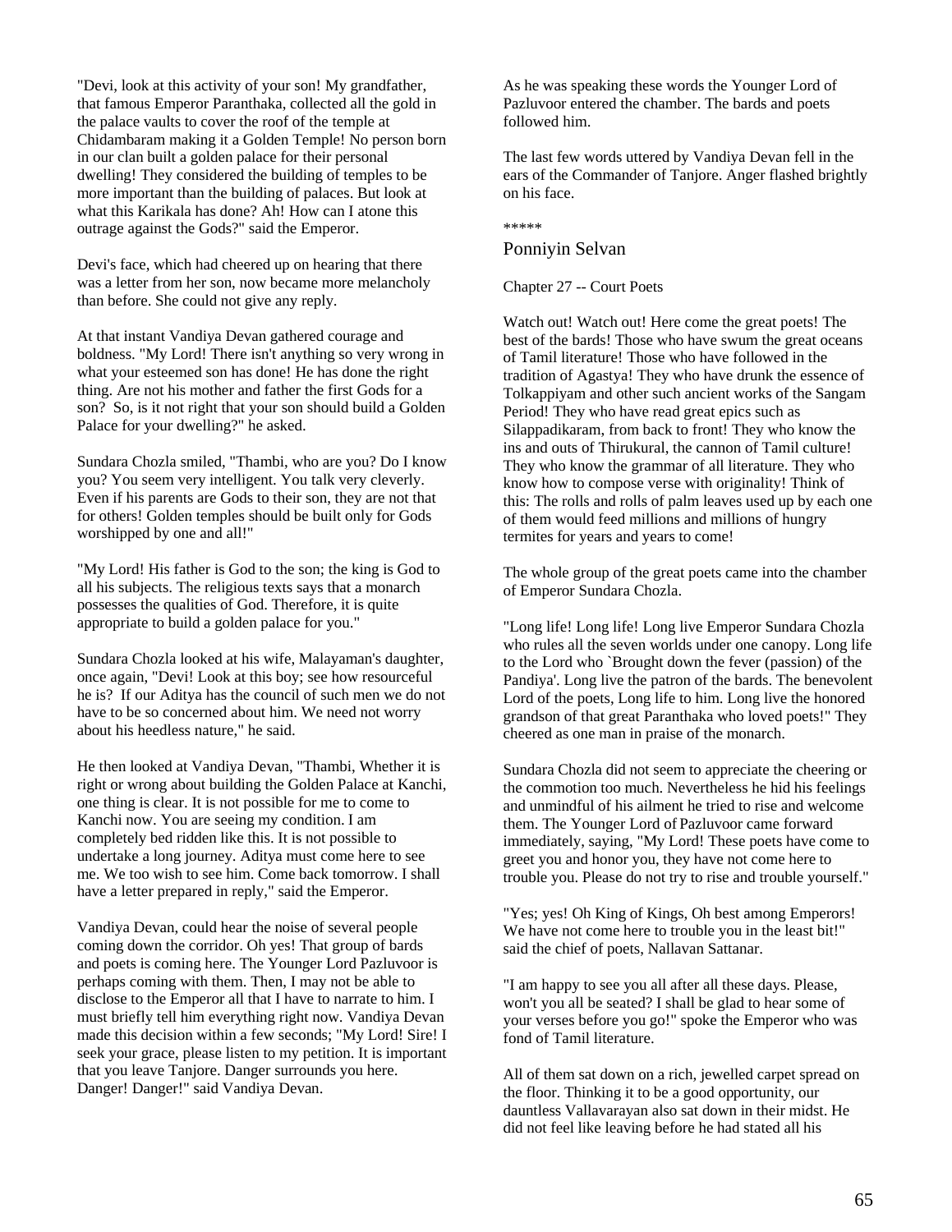thoughts to the Emperor. He sat down hoping for another opportunity to be private with the monarch.

The Younger Lord of Pazluvoor noticed him. His moustache twitched. He considered throwing the fellow out. But then he decided that it was better to let the fellow remain right under his watchful eyes. Therefore, he pretended ignorance of the fellow hiding amidst the group of poets. The Commander decided to drag him out after the bards had left and find out what the fellow had been saying to the Emperor. His words "Danger! Danger!" were still reverberating in his ears.

"Dear Poets! It has been a long time since I heard some Tamil verse. My ears are hungry for Tamil poems. Have any of you brought any new poems?" asked Emperor Sundara Chozla.

One of the bards stood up, "My Lord! I come from the monastery named in your honor, Sundara Chozla Perumpalli which is in Ulaga Puram. All the buddhists in this nation commend your benevolence to a buddhist monastery though you are of the Saiva sect. The monks and abbots are concerned about your ill health and we offer prayers for your welfare and good health. I have written some verses in this connection. If permitted I would like to recite these."

"Please! Do repeat them. I am waiting to listen."

The bard then sang some verses beginning with the following lines:-

Oh ye good soul, who found enlightenment under the Bo tree! May you bless Sundara Chozla, monarch of growing Nandipuri,\* May he grow in prosperity, benevolence and in good looks and health, To live with fame on this good earth.

\* Nandipuri was another name for Pazlayarai

After hearing the poem all the poets showed appreciation with words like "Good, good, well done!"

"It is surprising that the buddhists are so thankful about the help!" said one of the poets who was a fanatic Saiva.

"Yes, it is quite a surprising thing. My service to the monastery at Ulaga Puram was very meager. Do I deserve such praise for that?"

"Who among those who have enjoyed the benevolence and kindness of the Emperor will not praise his name? Even Indra the King of Gods, Surya the Sun and the Great Lord Shiva have enjoyed his generosity!" said another poet.

With a smile playing upon his lips Sundara Chozla asked, "How is that? The King of the Gods and the Sun God? Even Lord Shiva? Why should they be beholden to me?"

"Permit me to repeat a verse to that effect," said the poet.

When the monarch nodded assent, he opened the leaves of the book in his hand and started reading the following poem:-

An elephant he did present for Lord Indra to mount; Seven horses did he give, for that flame-bodied Lord, creator of the day; A palanquin for that good Lord Shiva and his gentle spouse; Such is the benevolence of Sundara Chozla With whom on this earth can we compare his glory?

After the poet had recited these lines everybody in the group applauded, by clapping their hands and by saying words like "Aha! Aha! Good! Good!"

With a pleased expression the Emperor asked, "Can any of you explain this poem in detail?"

Several of them rose at the same time. Seeing the chief poet Sattanar the others sat down. Nallavan Sattanar then explained the poem as follows:-

"Once upon a time, long long ago, there was a war between the King of the Devas and the Demon Vritta. In that war the great elephant named Iravatha which belonged to Lord Indra died. Indra was looking around for another elephant comparable to that great beast. Finally he came to Emperor Sundara Chozla of Pazlayarai and begged for `An elephant comparable to Iravatha.' The monarch replied, `I do not have any elephants comparable to Iravatha but I have several better ones.' After saying this he took Indra to his elephant stable. The Lord of the Gods saw the thousands of beasts standing there like little hillocks and was confused, `Which one shall I choose?' Seeing his bewilderment, Sundara Chozla selected one good elephant and presented it to Indra. `How am I going to control this rogue elephant. Even my weapons the thunderbolts, may not be sufficient!' thought Indra with fright; on seeing that, the Emperor presented him with a good ankush (elephant goad) for controlling the new elephant given to him.

"Later at one time, there was a terrible battle between the God Surya of the radiant red rays who spreads light over all the world and the Demon Raagu, who causes eclipses. Raagu tried to swallow the creator of day and night; but he could not do so: the brilliant light of the Sun God consumed his body. However the seven colorful horses yoked to the Sun God's chariot were killed by the poisons spilt by the demon. While the Sun stood still, wondering how he could resume his daily passage across the skies, Sundara Chozla considered his helplessness and presented him with seven new horses. `Please yoke these horses to your chariot and spread the grace of your brilliance to all living beings' prayed the monarch. The Sun God acclaimed the earthly King who was a descendant of his clan i.e. Surya Vamsa (Sun Kings).

"Several years ago the wedding of Lord Shiva and Parvathi Devi was celebrated with pomp in the mountains of Kailasa. The friends and relatives of the bride had come with several costly presents. But they had forgotten to bring a palanquin for the wedding procession. They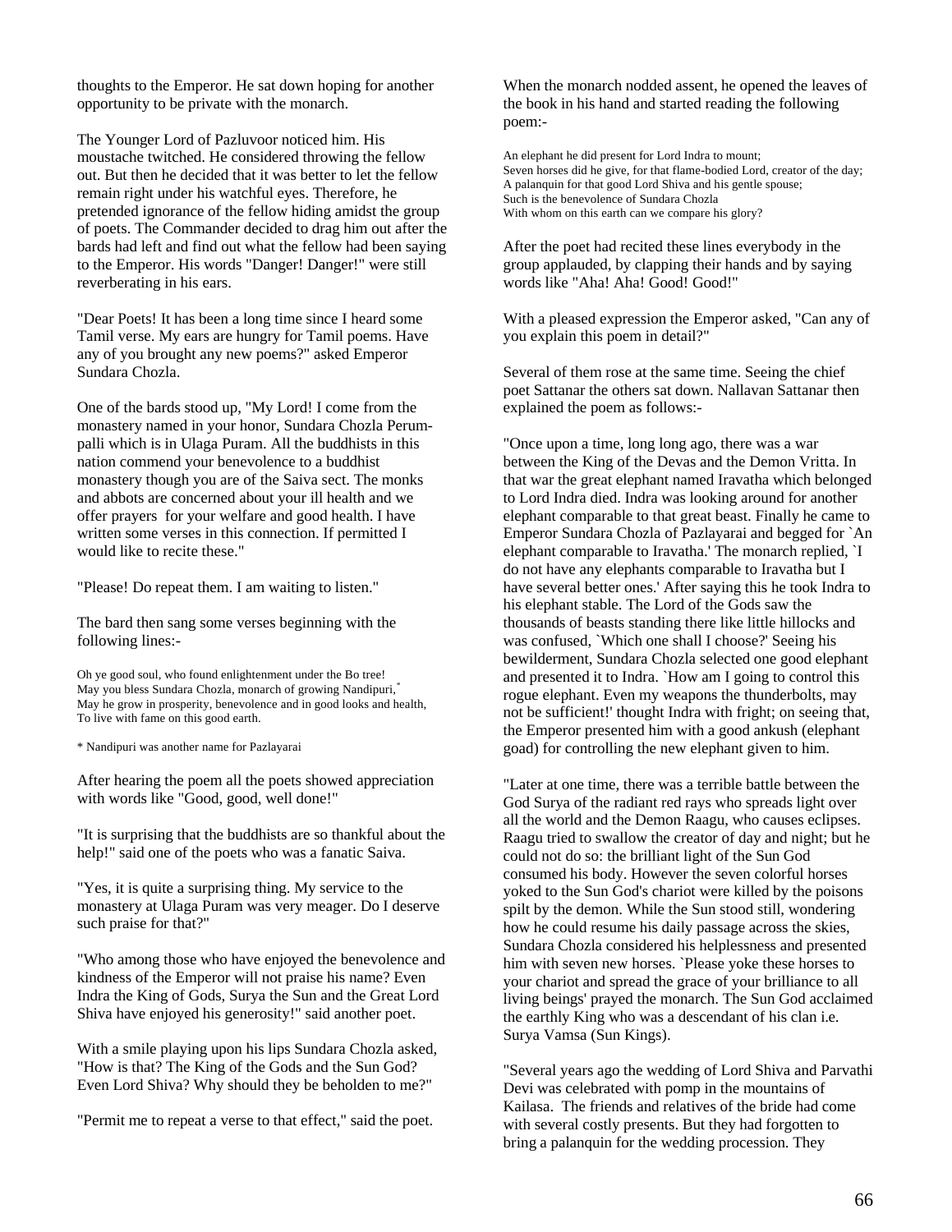whispered amongst themselves `There is nothing but this bull available to carry the bride and groom in procession. What can we do now?' Sundara Chozla heard this and ordered his servants to bring his ivory palanquin inlaid with pearls, from the carriage house. He then offered it with much devotion, as a present at the wedding of the great God Shiva.

"Who else is there in this wide world surrounded by the seas, to compare with such a benevolent, gracious monarch?"

Sundara Chozla who was listening to all this, burst out laughing. The Emperor who had been suffering with illness had not laughed like that for a long time. On hearing his laughter and seeing his mirth even the Empress Vanama Devi smiled; the maids in the palace and even the doctors in the chamber smiled.

The Commander of Tanjore, Younger Lord Pazluvoor, had been standing apart all this time. Now he came forward saying, "My Lord! I have committed a grave crime, please forgive my mistake and pardon me!"

"Is it the Commander? What crime did you commit? Why should you be forgiven? Perhaps you seized the elephant and horses that I gave to the Gods and brought them back? Did you confiscate the palanquin given to Shiva? -- Because these things were not properly accounted for? Ah yes! You are quite capable of doing that!" said Sundara Chozla with a voice chocking with laughter. The poets laughed with the Emperor. Vandiya Devan laughed louder than everyone else. The Younger Lord Pazluvoor noticed his laughter and looked at him with blazing eyes.

The Commander then turned to the Emperor and said, "King of Kings! My mistake was just this: I had been preventing persons like these poets from coming to your presence all these days. I followed the orders of the palace doctors. But now I realize my mistake. These poets have made you cheerful. You have laughed loudly after listening to their poems! Smiles blossomed on the faces of the Udaya Pirati, (Queen Consort) and even the maids upon seeing your mirth. Wasn't it my mistake to not let such people who could cause such happiness into your presence?"

"You said the right thing Commander! Do you realize it at least now? I keep telling you don't bother about the doctors."

The palace doctor tried to mumble some reply in a reverent manner, Sundara Chozla made a sign to stop him and then looked at the bards. "Does anyone here know who composed this exquisite verse? If anyone knows, please let me know!" said the Emperor.

Nallavan Sattanar replied, "King of Kings that is what we do not know. All of us have been trying to find out that! If we knew, we would crown that poet with the title

`Emperor of Poets' and carry him in procession around the city. We have not been able to find that poet's identity."

"There is nothing surprising about that. I am sure that the great poet who can stuff that many untruths in four lines will hesitate to come forward!"

When the Emperor said these words, all the bards felt totally dejected; their faces fell as if swallowed by an eclipse! None of them knew a reply for this comment! At this point, our hero Vandiya Devan stood up boldly and said, "My Lord! We should not dismiss this verse completely as absolute untruth. When common folks utter words that are not factual, we call them lies; when people involved in the conduct of nations say such things, it is known as political shrewdness; when poets say such things, it is imagination, creativity, alliteration, prosody, meter, rhyme, lyric."

All the poets now turned to him, saying, "Well said, Good! Good!"

The Emperor also looked at him, scrutinizing his face: "Oh! Aren't you the messenger who brought letters from Kanchi? Clever! Well parried argument! Good rebuttal!" praised the Emperor.

He then looked at the group of poets and said, "Though it was a good poem, there is no need to find its author and crown him with titles. I know the poet who wrote this verse. He is already burdened with the weight of the jeweled crown of the Chozla Empire. Titles such as `Emperor of the Three Worlds', `Emperor of the Good Earth and the Seven Worlds' are already being borne by that King of Poets."

And if this author says that the poets who heard his words drowned in the ocean of surprise and struggled -- readers should not disregard it as lies. It is the author's imagination, lyric, comparison, raphsody. You must accept it as some such grammatic convention of literature!

\*\*\*\*\*

## Ponniyin Selvan

Chapter 28 -- Iron Grip

When he had survived from the flood of surprise that drowned him, the court poet Nallavan Sattanar said, "My Lord! Does it mean ...? The poet who wrote these verses is..."

"It is this Emperor of the earth who lies on this sick-bed without the use of his legs," spoke the Emperor.

Several exclamations of surprise rose among the poets as they talked and whispered quietly amongst themselves. They moved their hands and heads in an agitated manner, not knowing how to express their thoughts; others sat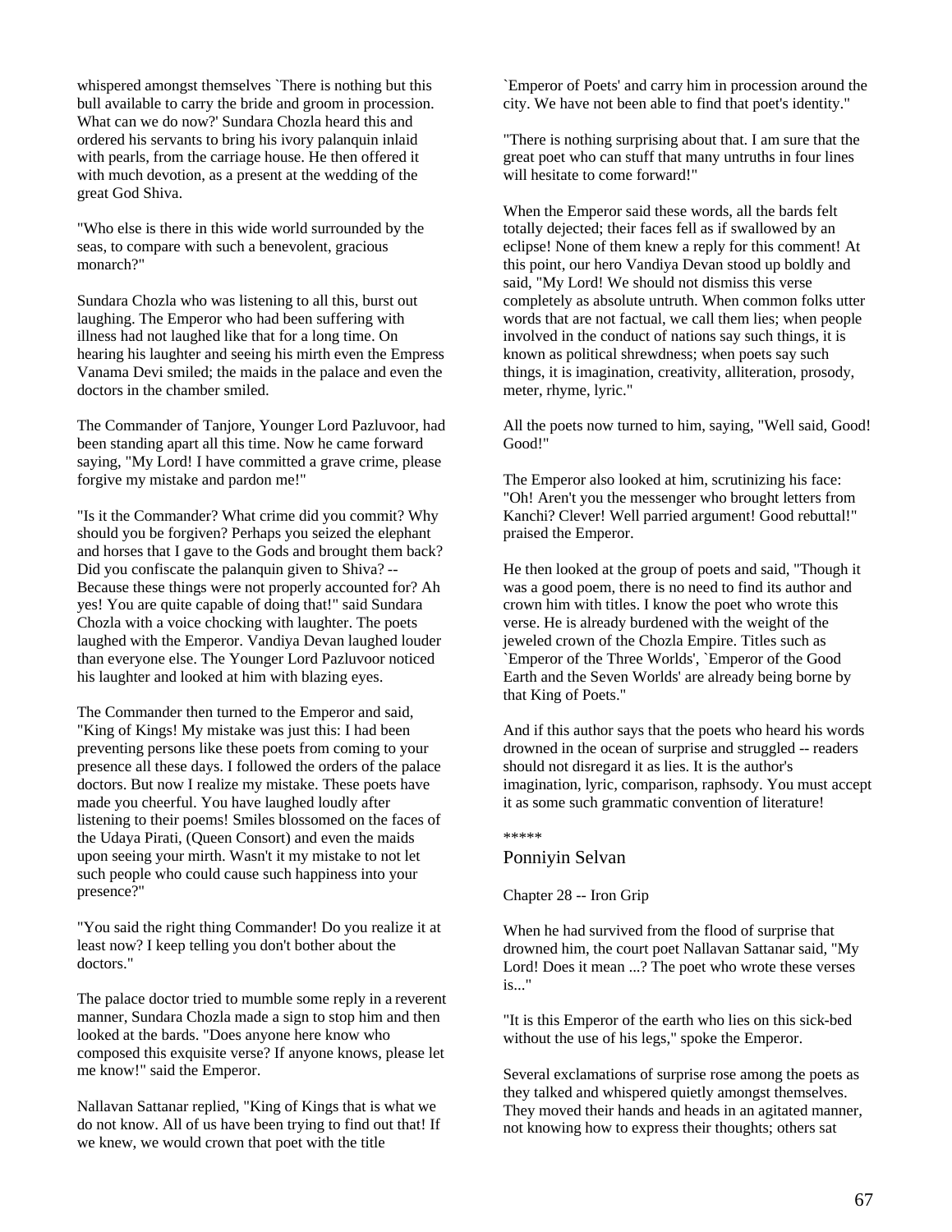perfectly still immobilized by the declaration they had heard!

Sundara Chozla continued to speak. "Dear poets! Long ago some poets and bards came to see me in Pazlayarai. Some of you may have been in that group. Each of them sang verses in praise of the benevolence of my clan, my forefathers. Some of them sang a few lines about me also. They praised me saying, `I gave this to that one and that to this person.' My young daughter Kundavai, the Younger Pirati was also seated beside me. Soon the poets left after receiving gifts and awards. Kundavai kept singing their praises commenting on the excellence of their poetry. I challenged Kundavai, saying that I could compose much better verse, more imaginative and extravagant than any of those poets. And I composed those lines playfully at that time and asked Kundavai for a reward. My darling child clung to my back and pinched my cheeks saying `Here is your reward.' I can remember that incident as if it was yesterday. But it must be more than eight or nine years now."

"Great! Remarkable! Surprising! Astounding!" rose several voices from the group.

As soon as he heard the name Kundavai, Vandiya Devan's whole body became attentive. He had heard much about that Princess of the Chozla clan: about her beauty, her intelligence, her ability and learning. Here is the fortunate father who gave birth to that astonishing Princess and her mother is seated close by. The Emperor speaks of his daughter with such pride! His voice quivers when he mentions her name...

Vandiya Devan's right hand searched in his pouch hidden in his waistband. The palm leaf roll of letters that he was carrying for Kundavai, were in that pouch. His searching palm halted in startled alarm. He was appalled.

Dear me! What is this? I cannot find the letter! Where is the letter? Where could it have fallen? Could it have fallen accidentally when I took out the letter meant for the Emperor? Where would it have fallen? In the audience chamber ... Perhaps it will fall in the hands of the Commander! Is there any danger if that happens? Oh! What a blunder! What a great mistake! What shall I do ...

He could not remain in that place patiently after he realized that he had lost the letter meant for Kundavai. He did not hear any of the conversation in that room. Whatever he heard his mind did not comprehend.

Sundara Chozla was still talking to that astonished group of poets. "Kundavai must have repeated the verse I composed in playfulness to some one. Perhaps she recited it to her teacher, the Priest Esanya Bhattar of Pazlayarai. He has spread it all over the nation and made me the object of mockery!"

"My Lord! So what if the poem was written by you? It is a wonderful poem. There is no doubt about that! Besides being the Emperor of the Nation, you are also an Emperor among Poets!" said the court poet.

"However, if I had sung this poem now, I would have added one more line. I would not have stopped with giving an elephant to Indra, horses to Surya and a palanquin to the Great Shiva. Remember Lord Shiva kicked the Lord of Death to protect his favorite devotee Markandeya? When he was kicked, that fearsome Lord of Death escaped with a few wounds. But Death's vehicle, the water-buffalo fell down dead right there. The Lord of Death suffered without a proper vehicle to execute his duties... Sundara Chozla of Pazlayarai saw his problem and presented Yama, the Lord of Death, with a huge water-buffalo! Yama now rides upon that beast comfortably and is fast approaching me. Even my able Commander of Tanjore cannot stop Yama riding on his buffalo from coming to me."

When she heard these words, Vanama Devi seated next to him, looked at her lord with tears streaming down her face. Even the poets were moved, filled with a tremendous sadness. Only the Younger Lord Pazluvoor seemed unshaken. "My Sire! In your service, I shall be ready to wage war even with death!" he declared.

"I have no doubt about that, Commander! But no human being has the power to fight death. We merely have the power to pray and ask the God's to give us the ability to not fear death. Perhaps one of you remember those verses of one of our Tamil saints who sang, `We shall not fear death.' Does anyone know that poem?" asked the Emperor.

A poet rose up to repeat that verse:

We are bondsmen to none; nor do we fear the Lord of Death; We shall not suffer the horrors of hell; Neither are we at all times incapable To overcome the misfortunes of ill health.

The Emperor intervened at this line to say "Ah! Who but a great soul who has seen the vision of the Lord could sing this daring verse so fearlessly? Saint Appar had suffered with fearful consumption. But he overcame that ill health with the grace of God. That is why he sang the line about `Overcoming the misfortunes of ill health.' My dear poets! Please stop composing verse in praise of me or my clan. Sing such poems about divine grace from now onwards. Appar, Sambanda and Sundara Murti have sung thousands of such exquisite devotional poems in sweet Tamil. How wonderful it would be if we could collect all those verses in one anthology? One lifetime will not be adequate to read and enjoy all of it!"

"King of Kings, with your permission we are ready to begin that task right away!"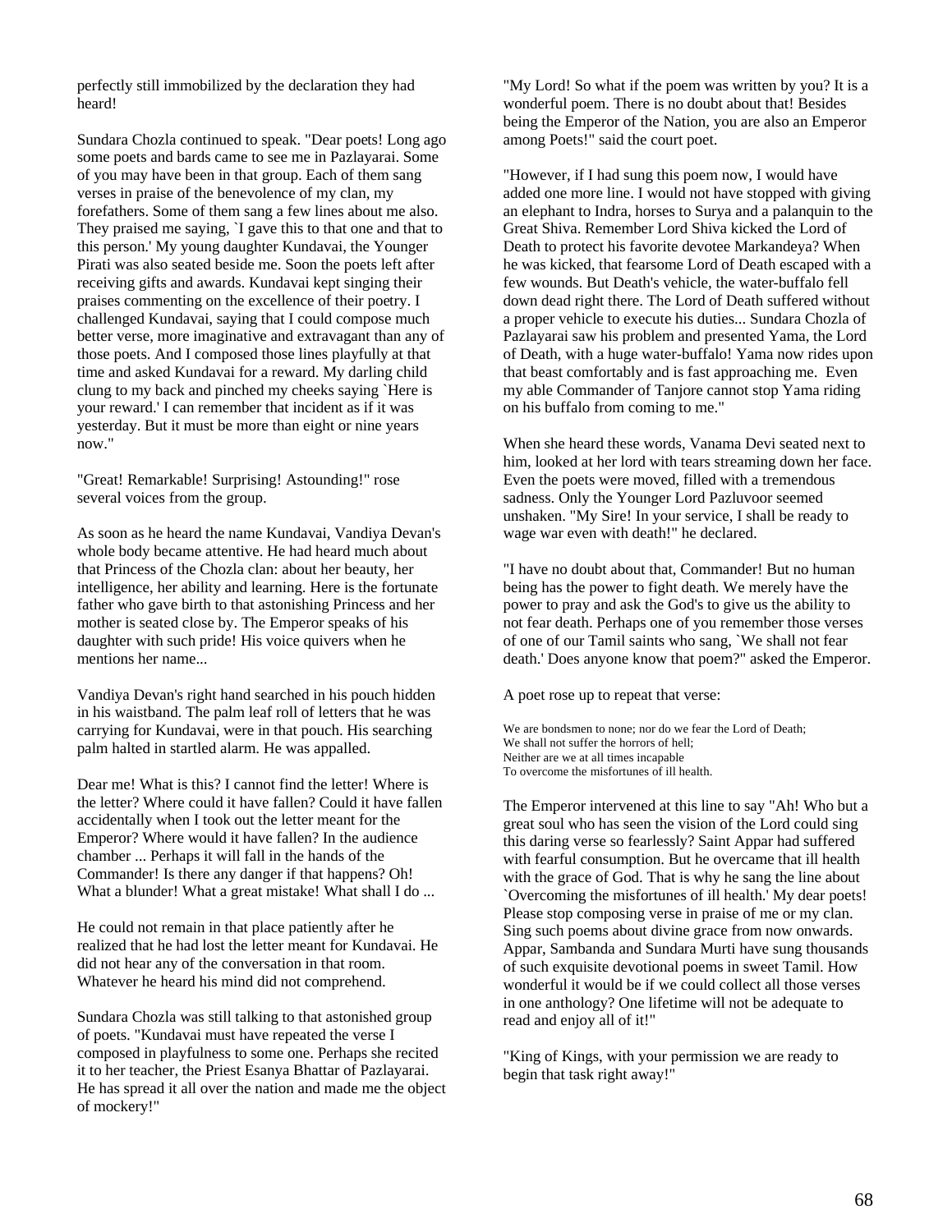"No; it is not a task that can be completed in my lifetime. After me ... " the Emperor hesitated and became immersed in his own thoughts.

The palace physician came close to the Younger Lord Pazluvoor and whispered something in his ears. Sundara Chozla seemed to recover from his contemplation as if startled from a nightmare. He looked around, his eyes searching for something. He seemed to be a man returning from a different world; as if he had glimpsed at the world of the Lord of death.

Lord Pazluvoor, the Commander, asked, "My Lord! You had expressed a wish to hear some verses composed during the Sangam Age. Can these poets leave after they recite one such poem?"

"Yes, yes. I had forgotten. Not only my body, even my mind seems to be deteriorating. Let me hear the poem."

The Commander made a sign to the chief poet Nallavan Sattanar. Upon that sign, the poet stood up and began speaking the following words:

"My Lord! One of the most famous kings of your clan was Karikala Valava of the Sangam Age. He was the brave warrior who placed his tiger-flag on the Himalaya Mountains. During his reign, the capital of the Chozla Kingdom was Poompuhar or Kaviri-poom-pattinam. It was the port where goods and produce from various foreign nations came in ships. One of the poets of that period composed several verses in praise of that town describing its wealth and prosperity. Here are a few lines describing the various goods that came into the port of that famous town:

Horses of noble gait came by the sea; Bagsful of black pepper brought in carts; Gemstone and gold from the northern mountains; Fragrant sandal and myrrh, forest produce of the Kudagu hills; Pearls from the southern seas, corals of the western ocean; Wealth of the Ganga and yield of the Cauvery; Food from Lanka and manufactured goods of Malaya...

Sundara Chozla made a sign and stopped the poet when he came to this line. The poet stopped; silent.

The Emperor looked at his commander and said with some harshness, "Commander, the poem speaks of the times of Karikala when food came to us from Lanka. You brought these poets here to tell me this. Is it not so?"

"Yes, My Lord!" the words of the Commander came faintly.

"I understand. Please send these poets away; give them appropriate gifts," said the monarch turning his face away.

"Poets! Sirs! You can all take your leave now." The Commander announced firmly. The whole group rose and departed through the door. But, they did not forget to raise cheers and blessings for the Emperor as they left.

Vandiya Devan who was quite agitated at not finding the letter he had brought for Kundavai, tried to mingle with that group and escape. But, his intention did not succeed. Near the doorway a vise like grip took hold of his left hand. Vandiya Devan was quite strong. But that iron grip shook him from head to toe and made him stand still. He looked up and his eyes confirmed that the iron grip belonged to the Commander, the Younger Lord Pazluvoor.

By now, the poets had left the inner bed chamber.

\*\*\*\*\*

Ponniyin Selvan

Chapter 29 -- "Our Guest"

After the poets had departed, the palace doctor mixed a medicinal potion and brought it to the Emperor. Malayaman's daughter, the Queen Consort received the goblet in her hands and gave it to her lord the Emperor.

The Younger Lord Pazluvoor, who waited patiently till the Emperor had finished, did not let go of his vise like grip on Vandiya Devan's hand. The Commander dragged him closer to the Emperor's bed. "My Lord! Do you see any improvement after this new medicine?" he asked.

"The doctor says that there is some benefit and Devi also believes it. But somehow, I do not feel any hope. Commander, I feel that all this is wasted effort! My fate beckons me. Yama, the Lord of Death must have gone to Pazlayarai in search of me. When he knows that I am not there he will arrive here in search of me..."

"My Lord! You should not talk in this depressed fashion. You should not distress our hearts like this. The ancestors of your clan ..."

"Ah! You are about to say that my forefathers were not afraid of death! If I too am fortunate like the forefathers of my clan, to go into the forefront of a battlefield and give up my life, I shall not fear such death. Nor will I despair. I shall welcome death with enthusiasm. My elder uncle Raja-aditya fought in the battle field at Takkolam from atop an elephant and lost his life while fighting. He established the fame of Chozla bravery for ever in that battle of Takkolam. He became famous as the `Lord who reposed atop an elephant.' What fame will I acquire? Will I come to be known as `Sundara Chozla who reposed atop his sickbed'? My other elder uncle, Gandara Aditya was involved in his devotions and had overcome the fear of death. He travelled to the nations on the western ocean on pilgrimage and died on the seashore. He is known as `The Lord who reposed in the west.' I am not devout like him; nor am I capable of embarking on a pilgrimage like him. How long can I lie upon my bed like this? A burden to all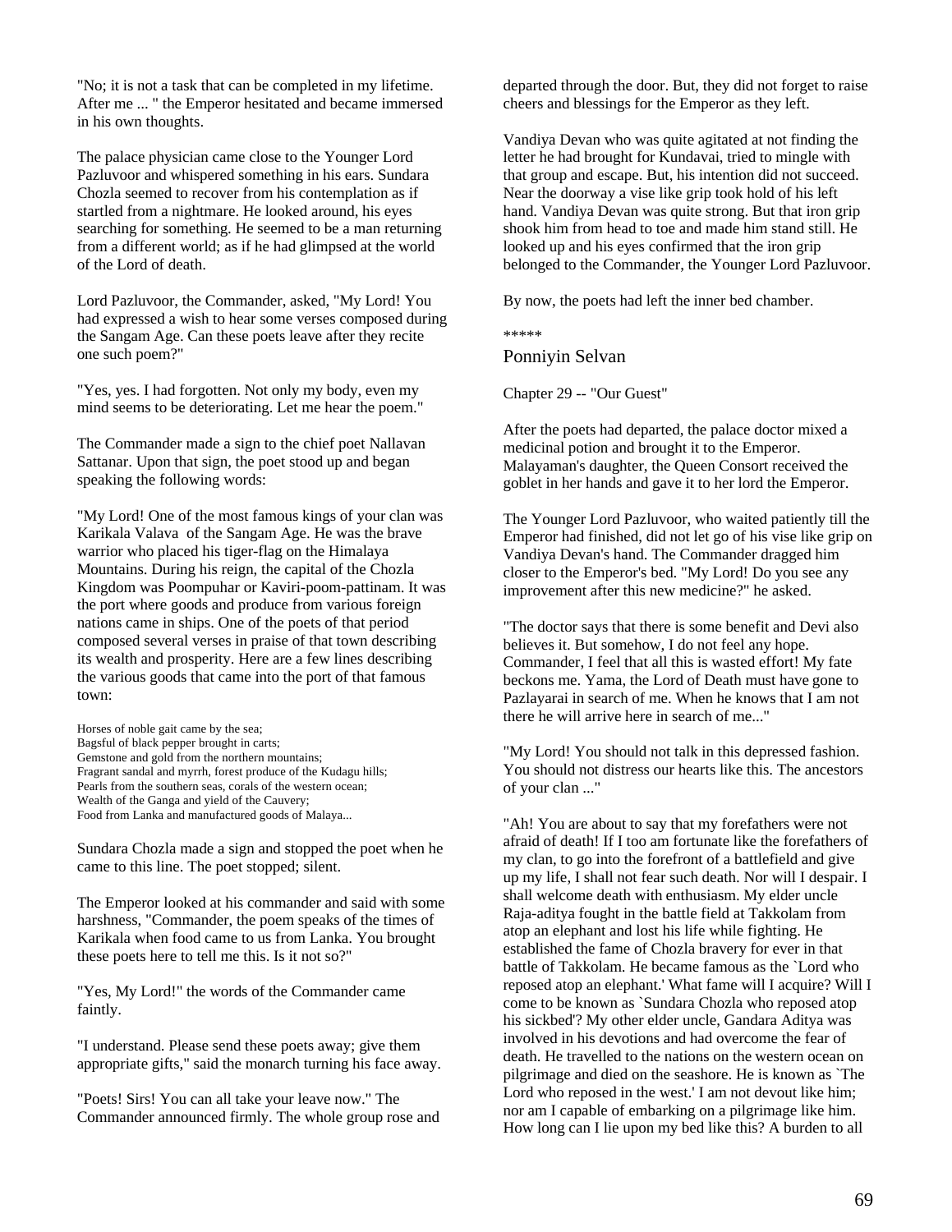those near and dear ... But something tells me in my heart, I shall not remain on this delightful earth much longer..."

"My Majesty! The palace doctor says that there is no danger to your life. The astrologers also say that there is no danger. But this youngster talked to you about some danger ..."

"Ah! Isn't he the young man who came from Kanchi City? Yes, he was saying about some danger about something. What were you saying Thambi? Were you talking about my situation?" asked the Emperor.

Vandiya Devan's mind worked at lightning speed. If I own up to having warned about danger, suspicions about me will rise and I will surely be in danger. I must escape from this plight. Good, let me try one tactic. Let me secure the help of grammar and prosody to turn a mountain into a molehill!

"My Majesty! Who am I to warn about danger! What danger can approach you when you have the brave Commander, Lord Pazluvoor, the palace doctor and the Empress who looks like the Divine Savitri (mythical queen who saved her husband from the Lord of Death) next to you? I petitioned to you as a stranger -- a stranger! I, an ignorant, lone youth, I alone am left to represent the ancient clan of Vaanars. I have been serving the Chozla Empire to the satisfaction of your elder son the Crown Prince. I beg your grace to return to me at least one tiny portion of the lands of my ancient kingdom. I am a stranger! This stranger seeks the protection of you the King of Kings!" Vallavarayan spoke quickly without any hesitation.

The Commander who heard his words, frowned. Sundara Chozla's face brightened once again. Kindness filled the face of the Empress.

"As soon as he was born, Saraswati, the Goddess of Learning, must have written on this boy's tongue. His command over words is quite remarkable!" said the Empress.

Making use of the opportunity, Vandiya Devan turned towards her and said, "Thaye! I Beg your grace to put in a word on my behalf! I am an orphan without mother or father. I have no other patron or sponsor. I myself have to petition on my behalf. Just like the Goddesses Lakshmi and Parvathi speak to their Lords Vishnu and Shiva on behalf of devotees, I beseech you to speak on my cause. I beg to be given back at least ten villages of my ancient kingdom. I shall be very satisfied with that."

Sundara Chozla was filled with surprise and happiness as he heard these words. The Emperor called his Commander and said, "Commander, I am becoming very fond of this youth! Look at Devi's face: she seems ready to adopt him as her third son! Why not fulfil his petition? There should be no problem about that? What is your opinion?"

"What place does my opinion have in this matter! Should we not consult the opinion of Prince Karikala?" asked the Commander of Tanjore.

"Your Majesty! If I ask the Prince he says that he has to consult Lord Pazluvoor! Lord Pazluvoor says that he has to ask the Crown Prince. Between the two of them my petition ..."

"Young man, don't worry. We shall ask them both at the same time," said the Emperor.

He then said, "Commander, this youth has brought a letter from the Prince. About my going to Kanchi. Like before, Aditya wants me to come to Kanchi. Aditya writes that he has built a new Golden Palace there. He wants me to go over there and live in it at least for some time."

"We shall act according to thy wishes," said the Commander.

"Ah! You will act according to my wishes! But my legs refuse. It is impossible to journey to Kanchi. The very thought of travelling in palanquins with drawn screens, like women of the palace, disgusts me. We must write a reply asking Aditya Karikala to come here ..."

"Is it advisable to ask the Prince to leave Kanchi at this time to come here? Our enemies in the north continue to be strong!"

"Parthiban and Malayaman can stay back and take care of that. Something in my heart tells me that I must have the Prince here beside me. And that is not enough; we must send a message to the younger Prince who has gone to Lanka -- ask him to come back here immediately. I wish to consult both of them and come to a conclusion about an important matter. When Arulmozli is here we can talk to him about your objection in sending rice and foodstuffs to the Lankan campaign."

"Your Majesty! Forgive me! I do not object to sending foodstuffs to Lanka. Neither does the Officer of Resources & Food Supply object. The citizens and countrymen of the Chozla nation object to it. The last harvest in our country was poor. When supplies are limited to meet our needs, people object to sending shiploads of foodgrains to Lanka. Now they murmur and complain in words. After a while their complaints will become louder. Their shouts will be heard even inside this palace, disturbing your health!"

"Arulmozli will never wish to undertake anything to which the people and citizens object. Anyway considering everything it is best if he comes here at once. After the Elder Lord Pazluvoor returns we shall decide about sending a messenger to Lanka. When is he coming back?"

"He will definitely return by tonight."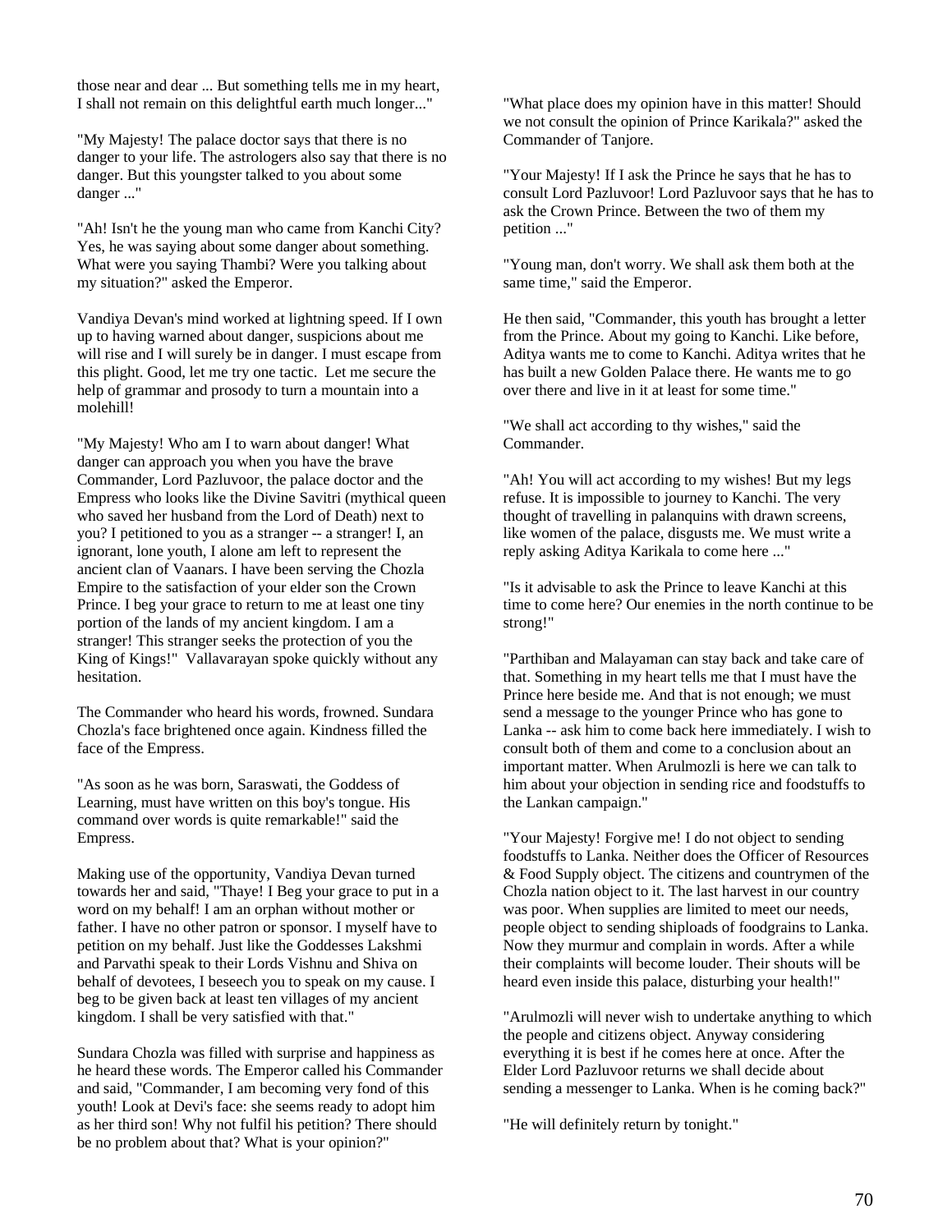"We can write the letter to Kanchi also tomorrow. Can we send this young man back with that letter?"

"This youngster seems to have journeyed from Kanchi without any rest or stop. Let him stay here and relax for a few days before he returns. We can send the letter with some other messenger."

"Do that. Perhaps he can remain here itself till Karikala arrives."

At this point Malayaman's daughter stood up. The Commander spoke up, "I have spoken for a long time and disturbed you today. Please forgive me for extending this interview till being warned by My Lady!"

The Empress spoke, "Commander, this youth is our guest. Make all arrangements for his comfort. If the Emperor had been keeping good health we could have accommodated him in this palace itself."

"I shall take care of that, My Lady! You need not concern yourself about it. I shall take care of him very well!" spoke the Younger Lord Pazluvoor. The fingers of one hand twirled his thick moustache as he spoke these words.

\*\*\*\*\*

Ponniyin Selvan

Chapter 30 -- Art Gallery

The Younger Lord Pazluvoor dragged Vandiya Devan to the audience chamber along with him. The explanation given by the youth about his conversation with the Emperor had not completely satisfied him. Perhaps it was a mistake to have permitted him to meet the Emperor in privacy. It is routine to suspect him since he is a messenger from Aditya Karikala. But there is no room for suspicion since my brother has sent him with the signet ring. Ah! No one has to advice the Elder about caution in such matters.

Howsoever, the sight of the youth hesitating with a fearfilled expression, as he entered the bed chamber came before the Commander's eyes. He remembered very clearly that the youth had spoken the words "Danger! Danger!" -- Is it possible that the words "Stranger! Stranger!" could have sounded like "Danger! Danger!" in his ears? Considering all possibilities it is better that I do not send him back immediately. After the Elder returns, I must find out details about him and do the appropriate thing. I must try and recruit such capable young men in my secret police corps. He would be useful in times of need. Perhaps I can procure part of his ancient lands for him. Such young men will remain beholden and loyal to me if I help them once. Ah! But if it proven that he is an enemy, I must make appropriate arrangements. Anyway, for all things, let the Elder return. Let us see.

Upon reaching the large audience chamber, Vandiya Devan began looking about here and there anxiously. He peered again and again at the spot where he had taken out the letter to give it to the Commander.

Perhaps by accident the other letter, the important letter has fallen there. If I cannot retrieve that letter there is no greater fool than me! I shall never be able to meet the world renowned Princess Kundavai. I shall not be able to complete half the task assigned to me by Prince Aditya Karikala.

The Younger Lord Pazluvoor looked at one of his servants and said, "Lead this young man to our palace. Take him to our guest house and make all arrangements for his comfort -- look after him. Wait there till I come."

Vandiya Devan and the servant left. Another servant approached him and respectfully extended his hand with a palm leaf roll in it. "This was lying in the corridor on the way to the Emperor's bed-chamber. It might have fallen from the waist-belt of the youth who left just now."

The Commander accepted it eagerly and examined it. His eyebrows shot half way up his forehead in a frown! A dreadful expression came upon his face.

"Ah ha! A letter written to the Younger Pirati by Aditya Karikala. In the Prince's own handwriting: -- `... .. you had asked for a retainer -- a capable, courageous youth for use in confidential matters; I am sending him to you for that purpose. You can trust him completely regarding all affairs and entrust any task to him. He will personally give you my message and details of the situation here...' -- Ah! There is some mystery in this! I wonder if the Elder Lord knows about this letter. I must be more careful in handling this youngster!" The Commander of Tanjore muttered these words to himself as he read some parts of the letter. He beckoned to the servant who had picked up the letter and whispered some words in his ear. That man immediately left the audience chamber.

All courtesies and comforts were shown to Vandiya Devan in the palace of the Younger Lord Pazluvoor. They led him to a luxurious bath and helped him wear new clothes. Vandiya Devan who was fond of wearing new fashionable clothes, dressed himself in the fresh garments with enthusiasm. He almost forgot his worry about the lost letter. After he had dressed in the new raiment, they served him courteously and elegantly with a tasty meal of many courses. Being hungry, Vandiya Devan did justice to the meal. Later they led him to the art gallery in that palace.

"Till the Commander returns you can enjoy the beautiful pictures and art-works in this gallery," said the servant. After saying this, three men -- guards -- sat down outside that chamber, near the doorway and began a game of dice.

In those days, Tanjore, the new capital of the Chozla's, was famous for its art and painting. Just as music and dance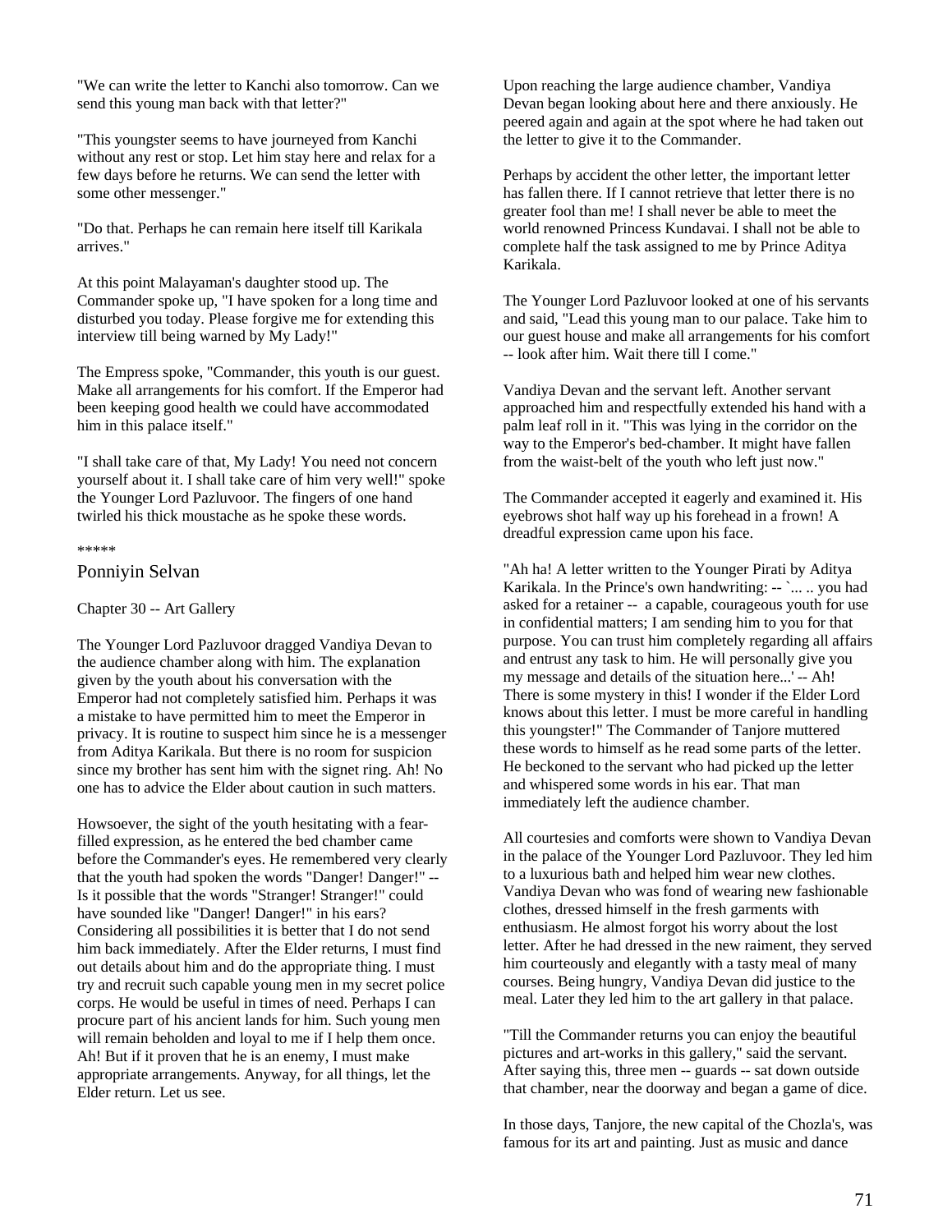were nurtured in Thiru-vai-aru, painting and sculpture were encouraged in Tanjore.

The art gallery attached to the palace of the Younger Lord Pazluvoor was famous. Vandiya Devan entered that art gallery now. He looked again and again at the several large pictures painted on the walls of that chamber and was enthralled. He forgot himself in that happiness; he forgot the task for which he had come.

The portrait gallery on one side, depicting the pictures of ancient rulers of the Chozla clan and important events in their history attracted his attention. A large part of that gallery was given to depict the history over the last hundred years of the Chozla nation. Those were the pictures that aroused the greatest interest in Vandiya Devan.

At this point, the author wishes to briefly remind our readers of the history and genealogy of the Chozlas who ruled for hundred years before the times of this story, from Pazlayarai and Tanjore. It would be very useful to know these details to understand further incidents in this tale.

We have mentioned earlier about Vijayala Chozla who bore ninety-six scars of battle wounds like ornaments on his body. Chozla kings customarily bore the titles Parakesari and Rajakesari one succeeding the other. After Parakesari Vijayala, his son Rajakesari Aditya Chozla came to the throne. He was a deserving son to his father. In the beginning he fought on the side of the Pallava monarchs to defeat their common enemy, the Pandiyas and establish the Chozla entity. Later he engaged in battle against his former ally the Pallava King Aparajita. Pallava Aparajita entered the battlefield seated on a howdah atop an elephant. Aditya jumped onto that war elephant and fought his enemy, killing him and thus captured all of Thondai for the Chozlas. Later the Kongu Kingdom came under Aditya's rule. Rajakesari Aditya I, was an ardent devotee of Shiva. He constructed several Shiva temples along the banks of the holy Cauvery -- from the Sahasya hills where the river rose till it entered the seas in the east.

After Rajakesari Aditya, Parakesari Paranthaka ascended the Chozla throne. He ruled for forty-six years. Next to Karikala of the ancient times who had established his tigerflag over the Himalayas, this Paranthaka was the greatest of Chozla kings. He had several honors and titles like "Veera-narayana", "Lover of Poets", "Best among Wrestlers", "Jewel among the Braves", etc. He was also known as the `Chozla who took (conquered) Madurai and Lanka'. Even during the times of this Paranthaka I, the Chozla nation spread from the shores of Cape Comorin to the banks of the Krishna-Tungabadra rivers in the north. For some time the tiger-flag flew over Lanka also. He was the same Paranthaka who became famous for having covered the roof of the temple at Chidambaram with gold. Towards the end of his reign several dangers seized the Chozla Empire. In those days, the Rashtrakutas who were very powerful in the north tried to contain the growing

powers of the Chozlas. They led an army against the Chozlas and were successful to some extent.

Paranthaka had at least three sons. The eldest among these sons was Raja-aditya. Expecting an invasion from the north, this Raja-aditya waited with a very large army for several years in Thiru-munai-padi. He constructed the large Veera Narayana Lake in the name of his father.

A terrible war was fought between the Chozla forces and the Rashtrakuta armies at a place known as Takkolam near present day Arakonam. In that battle, Raja-aditya fought valiantly and showered havoc upon the enemy forces. But, he lost his life in the battlefield and went to the heavens meant for braves. He too fought from the howdah of an elephant like the Pallava Aparajita. Since he died while riding the battle elephant he was referred to as the `Lord who reposed atop an elephant' in latter day stoneinscriptions.

If Raja-aditya had not died in the battlefield, he would have ruled the Chozla nation after his father Paranthaka I. His descendants would, in the normal course, have ascended the throne after him. But since he died before ascending the throne and without any offspring, his brother Gandara Aditya was crowned as king with the title of Rajakesari according to the wishes of their father.

Like his father and grand-father, Gandara Aditya was a devotee and follower of Shiva. In addition, he was fond of Tamil literature. In fact, he did not have much interest in ruling his nation for he was more involved in worship at temples and in enjoyment of poetry. Following the tradition of the Saiva Nayanmar saints, he composed several devotional poems on God Shiva. In an anthology of these poems known as Thiru-isai-pa he refers to himself towards the end:

Like his noble Sire who covered The roof of the dancer at Chidambaram with red gold, May Gandara Aditya, monarch of flourishing Kozli, Lord of the people of Tanjore, expert in exquisite Tamil verse, May he attain everlasting greatness and happiness.

Though the kings after Vijayala Chozla ruled from Pazlayarai and Tanjore, they did not forget their rights to their ancient capital Uraiyoor, which was also called Kozli (rooster). Chozla monarchs styled themselves as `Rooster Kings.'

Though Gandara Aditya sat on the Chozla throne and ruled in name, his younger brother Arinjaya took care of the governing of the nation. Arinjaya had been stationed in the northern provinces helping his eldest brother Raja-aditya. He fought bravely in the battles against the Rashtrakutas. He was the instrument for turning the terrible defeat of the Chozla armies at Takkolam into a victory by stopping the invading forces at the northern banks of River Pennar.

Therefore, Rajakesari Gandara Aditya chose his younger brother Arinjaya as the Crown Prince and designated him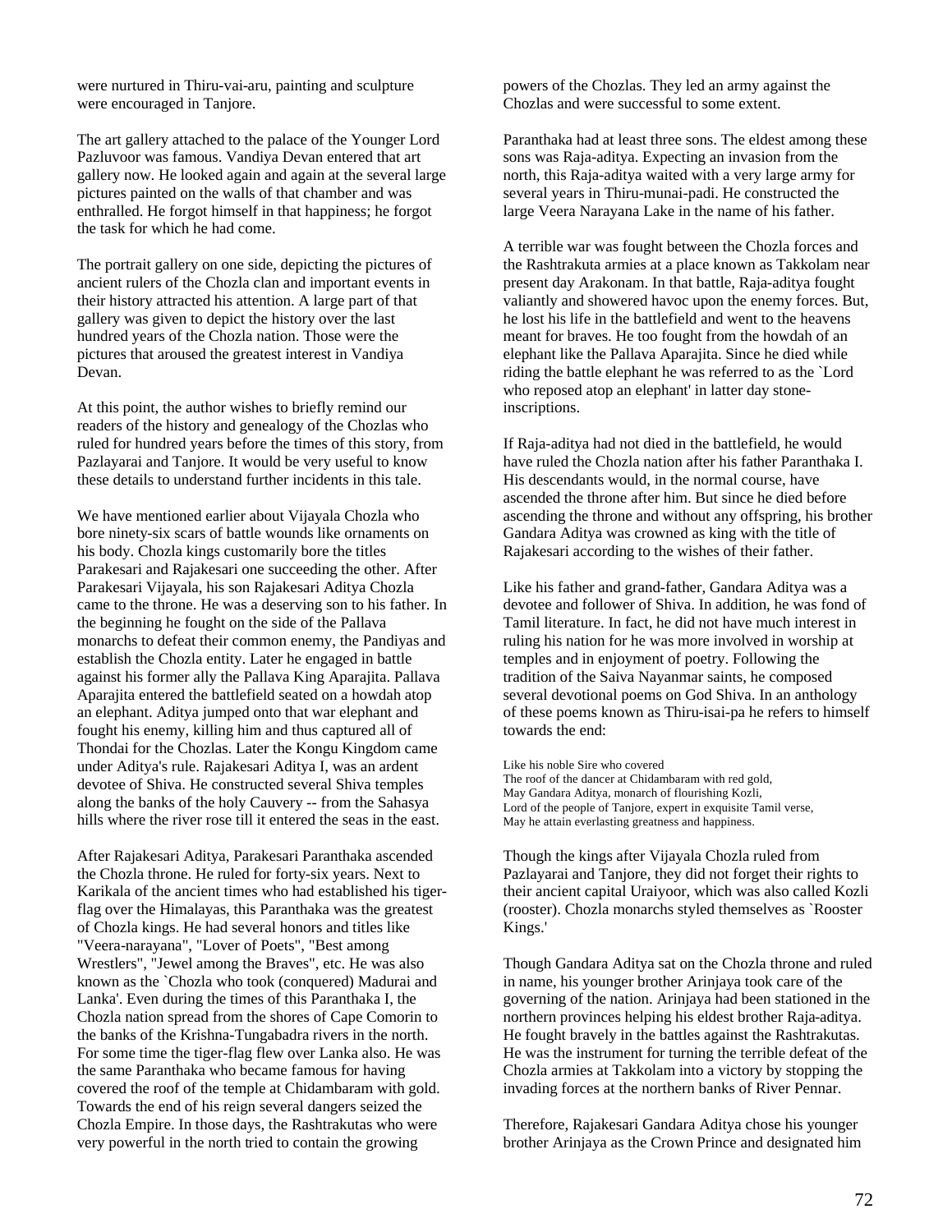as his successor to the throne. There was another important reason for this decision of Gandara Aditya. His first wife had died several years before he came to inherit the throne. After her death, Gandara Aditya had not married again for several years. However, his younger brother Arinjaya already had a handsome, capable and intelligent son.

That son named after his grandfather Paranthaka, was known as Sundara -- the name bestowed on him by the people. Gandara Aditya willed that after him his brother Arinjaya, and after Arinjaya, Sundara should succeed to the Chozla throne. He obtained the approval of all the leaders of the land, the chieftains, the commanders, the chiefs of the cities and guilds, and announced his intentions publicly.

After all such arrangements were made, a surprising incident occurred in his life. He happened to meet the young daughter, of a petty chieftain named Mazlava-raya. The beauty, modesty, virtue and piety of that jewel among maids, Sembiyan Madevi, attracted him. In his advanced age he married that young maid. As a result of this marriage a child was born in due course. They named the child Madurandaka and cherished him. But, both the King as well as the Queen did not wish to change any of the arrangements they had made earlier about the kingdom. The couple were both involved in piety, devotion and renouncement of the world; they wished to raise their son in a similar ascetic fashion. Once again the King proclaimed his wish that after him, his brother Arinjaya Principal Characters in Ponniyin Selvan

and Arinjaya's descendants should have the right to ascend the Chozla throne.

Thus, bypassing the two lines of the elder brothers Rajaaditya and Gandara Aditya, the line of Arinjaya Chozla became heirs to the Chozla throne.

Parakesari Arinjaya who ruled after Gandara Aditya, did not live for a long time. Within one year he followed his elder brothers to the heavenly abodes.

After him, the citizens, chieftains, leaders and guildsmen happily crowned Prince Sundara as their king. Rajakesari Paranthaka Sundara Chozla was an able ruler of the kingdom that came to him by good fortune. In the early years of his reign he performed various deeds of valor and once again acquired the lost Pandiya and Thondai Territories. He drove away the Rashtrakuta armies from the banks of the Pennar.

Aditya Karikala and Arulmozli Varma, the two sons of Emperor Sundara Chozla, were able warriors and worthy sons of their father. Both sons cooperated and helped their father with complete devotion. These sons had experienced battlefield and war at very young ages. In every campaign they participated, the Goddess of Victory stood on the side of the Chozlas.

\*\*\*\*\*

Aditya Karikala -Crown Prince of the Chozla Empire, Sundara Chozla's eldest son.

Amudan's Mother -A deaf-mute, garden keeper on the outskirts of Tanjore.

Anirudda Brahma-raya -The Prime Minister and confidant of Sundara Chozla.

Arinjaya Chozla-Sundara Chozla's father, King Gandara Aditya's younger brother, died after ruling for merely one year.

Arulmozli Varma -Sundara Chozla's younger son.

Astrologer of Kudanthai- An astrologer patronized by Kundavai, a spy of sorts.

Azlvar-adiyan Nambi, Thirumalai Appan - A follower of the Vaishnava faith, step brother of Esanya Bhattar, a spy.

Esanya Bhattar -A priest of Pazlayarai, elder brother of Azhvar-adiyan Nambi.

Gandara Aditya -Sundara Chozla's elder uncle, a devout follower of the Saiva faith, ruled before Arinjaya Chozla.

Idumban Kari -A footman from Kadamboor, a conspirator against Chozla royalty, member of a gang sympathetic to Pandiyas.

Kalyani of Vaithumba- Widow of King Arinjaya Chozla, a famous beauty, Sundara Chozla's mother. Kandamaran- A young man, son of Sengannan Sambuvaraya of Kadamboor.

Kundavai, Younger Pirati - Sundara Chozla's daughter.

Lord Velir of Kodumbalur, the Elder, Bhoothi Vikrama Kesari - An important chieftain of the Chozla Empire, Commander of Chozla Armies in Lanka. Elder-uncle to Vanathi

Lord Velir of Kodumbalur, the Younger, Paranthaka Vikrama - Younger Lord of Kodumbalur, Vanathi's father who lost his life in a battle in Lanka.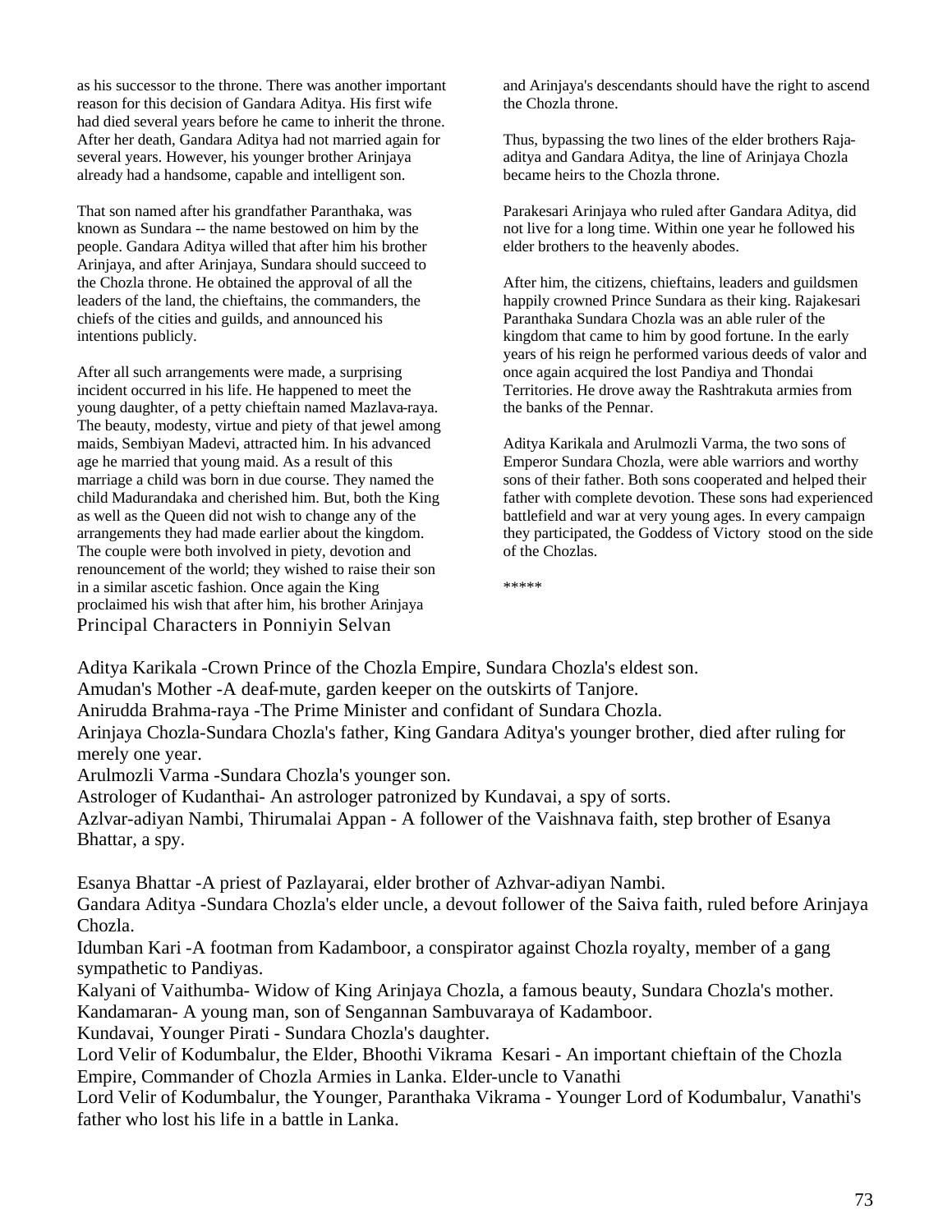Lord Pazluvoor, the Elder, - Ambalavan An important and powerful chieftain, - Officer of Taxation, Food Supply and Finance for the Chozla Empire, elder brother of Kalanthaka, Nandini's husband, about 65 years old.

Lord Pazluvoor, the Younger, Kalanthaka - Commander of Tanjore Fort, Captain of the Guard Corps. Madurandaka Deva -A Chozla Prince, son of Gandara Aditya and Sembiyan Madevi, a few years older than Aditya Karikala.

Malayaman Milad-udayar of Thiru-kovalur -A nobleman and petty chieftain of the Chozla Empire, Empress Vanamadevi's father and thereby grandfather to Karikala, Arulmozli and Kundavai. Manimekala - Kandamaran's younger sister and daughter of Kadamboor Sambuvaraya.

Mazlava-raya - A nobleman, Sembiyan Madevi's brother.

Munai Raya - A nobleman, not very confident in Lord Pazluvoor's schemes.

Nallavan Sattanar - Court poet at Tanjore.

Nandini, Young-Queen - An extraordinarily beautiful Pazluvoor woman with a mysterious past, Azhvaradiyan's adopted sister, raised by a priest's family near Madurai.

Parthiban Pallava - A nobleman of the Pallava clan, Crown Prince Aditya Karikala's confidant. Poonkuzlali - Daughter of the Lighthouse Keeper of Kodi Karai, Sendan Amudan's cousin. Ravidasa, the Sorcerer - Leader of the Pandiya conspirators, a former retainer of Veera-pandiya, had a mysterious hold over Nandini.

Sambuvaraya of Kadamboor - A nobleman and crony of Lord Pazluvoor.

Sembiyan Madevi, Elder Pirati - Widow of King Gandara Aditya, Madurandaka Deva's mother, fond of Sundara Chozla and his children, devout.

Sendan Amudan -A flower vendor of Tanjore, lived with his deaf-mute mother in the outskirts of the city.

Soman Samban - A conspirator against Chozla royalty, member of Ravidasa's gang, sympathetic to Pandiyas.

Sundara Chozla Paranthaka - Emperor of the Chozla Kingdom.

Vanamadevi of Thiru-kovalur - The Queen Consort, wife of Sundara Chozla, mother to Karikala, Kundavai & Arulmozli.

Vanathi Devi - A young noblewoman of the Kodumbalur clan, Kundavai's friend, in love with Prince Arulmozli.

Vandiya Devan Vallavarayan - A scion of the Vaanar clan of Vallam, Aditya Karikala's messenger. Vasuki - Nandini's maid.

Veera-pandiya - Pandiya King vanquished and killed by Prince Aditya Karikala.

## *Glossary*

*Aadi* A month of the Tamil calendar, about July-Aug

Aavani A month of the Tamil calendar, about Aug-Sept

Advaita A philosophy, belief in the non-dual nature of God

Akka Elder sister, a respectful greeting for an older girl

Amma Mother, a respectful greeting for women

Ankush A goad used by elephant drivers

Anna Elder brother, respectful address for older men

Araya, raya, arasa King, chieftain, Raja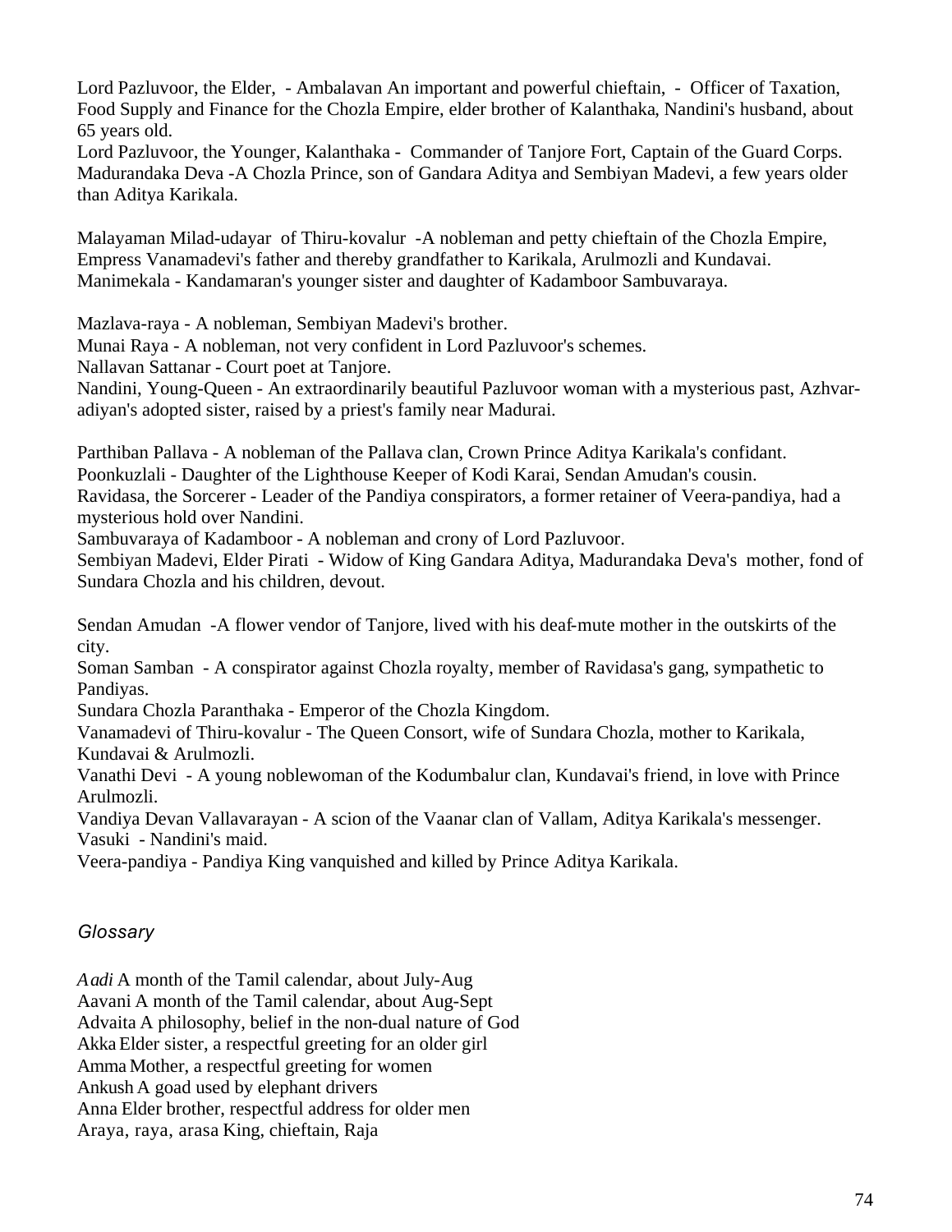Ayya Father, mode of address for an older man Bharata Natyam Classical dance style Chakra Discus Champaka A fragrant flower Chanakya A medieval personality of political cunning, a Machiavelli Devi, Deva Lady, Lord Iruvatchi A fragrant flower Jaamam A period of time 3 hrs long; 1 Jaamam =  $7\frac{1}{2}$  Nazli: 1 Nazli = 24 minutes Jaggery Unrefined or brown sugar Kaadal Love Kaadam A league or about 10 miles Kaavi Reddish, ocher dye Kadal Sea Kadamba A flower Kama Love, Passion Karadi 1. A musical instrument 2. Bear Karagam Folk dance with balancing decorated pots Karaiyar Coastal, fisherfolk Karppu Sanctity of a married woman. Chastity Kavi 1. Poet 2. Monkey Konnai A flowering tree Kumkum Red powder, used to decorate the forehead Kummi A folk dance of women circling while clapping hands Kunrimani A tiny red-black berry or bead Kural Ancient Tamil couplets Kuravai Koothu Gypsy dance or dance by maidens Malai Mountain Mariamman A village deity, a pagan Goddess Marudai A shade giving tree, a colloquial name for Madurai City Mattalam Drum Maya Illusion, Deception, unreal Moringa A leafy tree Mu-ttholl-ayiram A collection of romantic verse in Tamil Muzlai Cave Naadu Country Naamam A vertical, make-up like, caste mark worn by followers of Vishnu Nanal A sedge like grass Nandavan Garden Netri-chutti Forehead ornament Padai Veedu Army Housing Padinettam Perukku Eighteenth day flood Palli Padai Memorial temple Panchayat Council of Village Elders, often five persons Parai A kind of country drum, an announcement Perumal Lord, God Pirati Lady, Royal Princess Pitam Monastic seat Punnai A tree with yellow flowers Rudraksha A multifaceted bead, a sacred berry